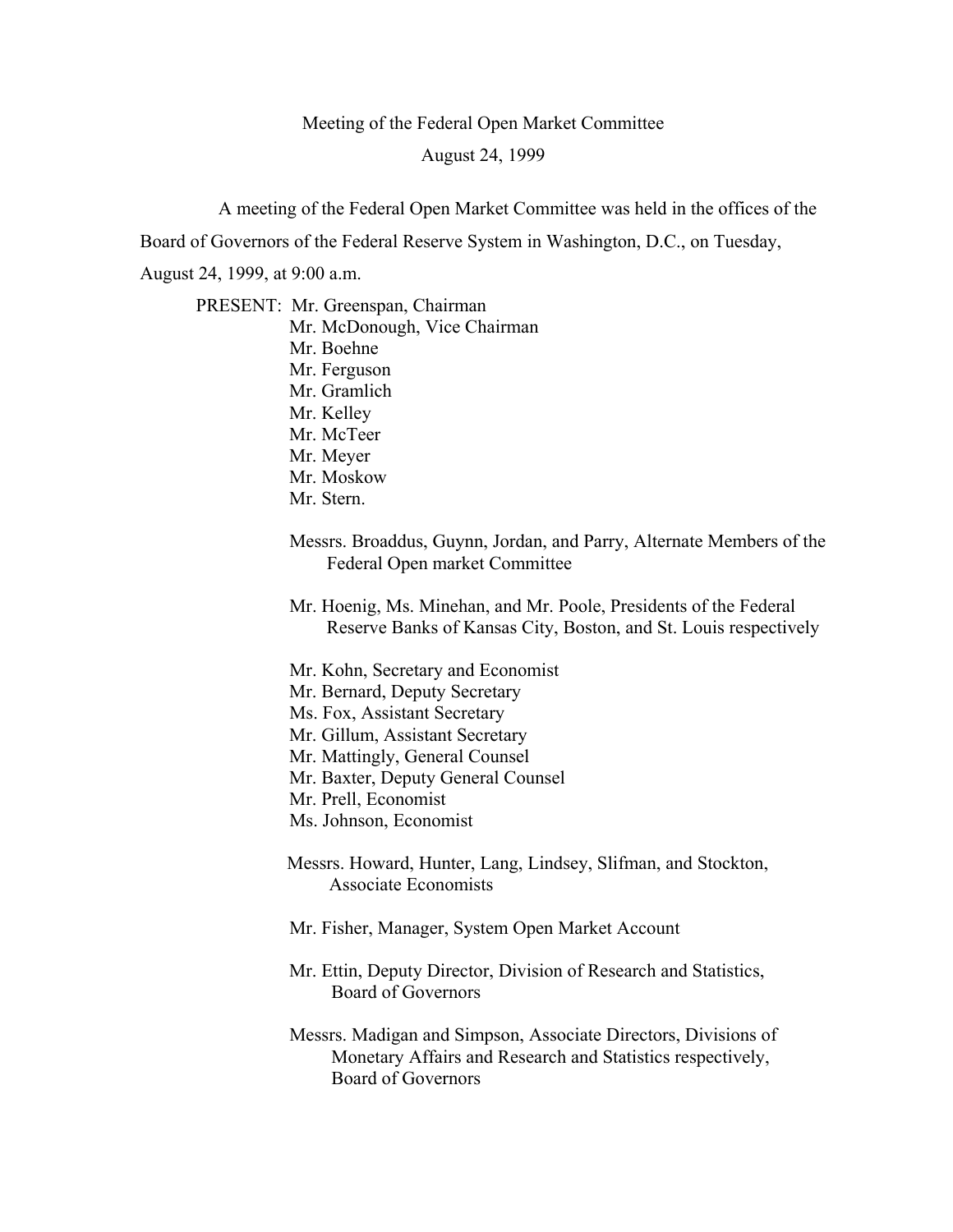- Mr. Whitesell, Assistant Director, Division of Monetary Affairs, Board of Governors
- Ms. Edwards,<sup>1</sup>/ Senior Economist, Division of Monetary Affairs, Board of Governors
- Ms. Low, Open Market Secretariat Assistant, Division of Monetary Affairs, Board of Governors
- Mr. Stewart and Ms. Strand, First Vice Presidents, Federal Reserve Banks of New York and Minneapolis respectively
- Mr. Beebe, Ms. Browne, Messrs. Eisenbeis, Hakkio, Ms. Krieger, Messrs. Lacker, Rasche, and Steindel, Senior Vice Presidents, Federal Reserve Banks of San Francisco, Boston, Atlanta, Kansas City, New York, Richmond, St. Louis, and New York respectively
- Mr. Weber, Senior Research Officer, Federal Reserve Bank of Minneapolis
- Mr. Bryan, Assistant Vice President, Federal Reserve Bank of Cleveland

<sup>&</sup>lt;sup>1</sup>/Attended portion of meeting relating to issues pertaining to year-end operations.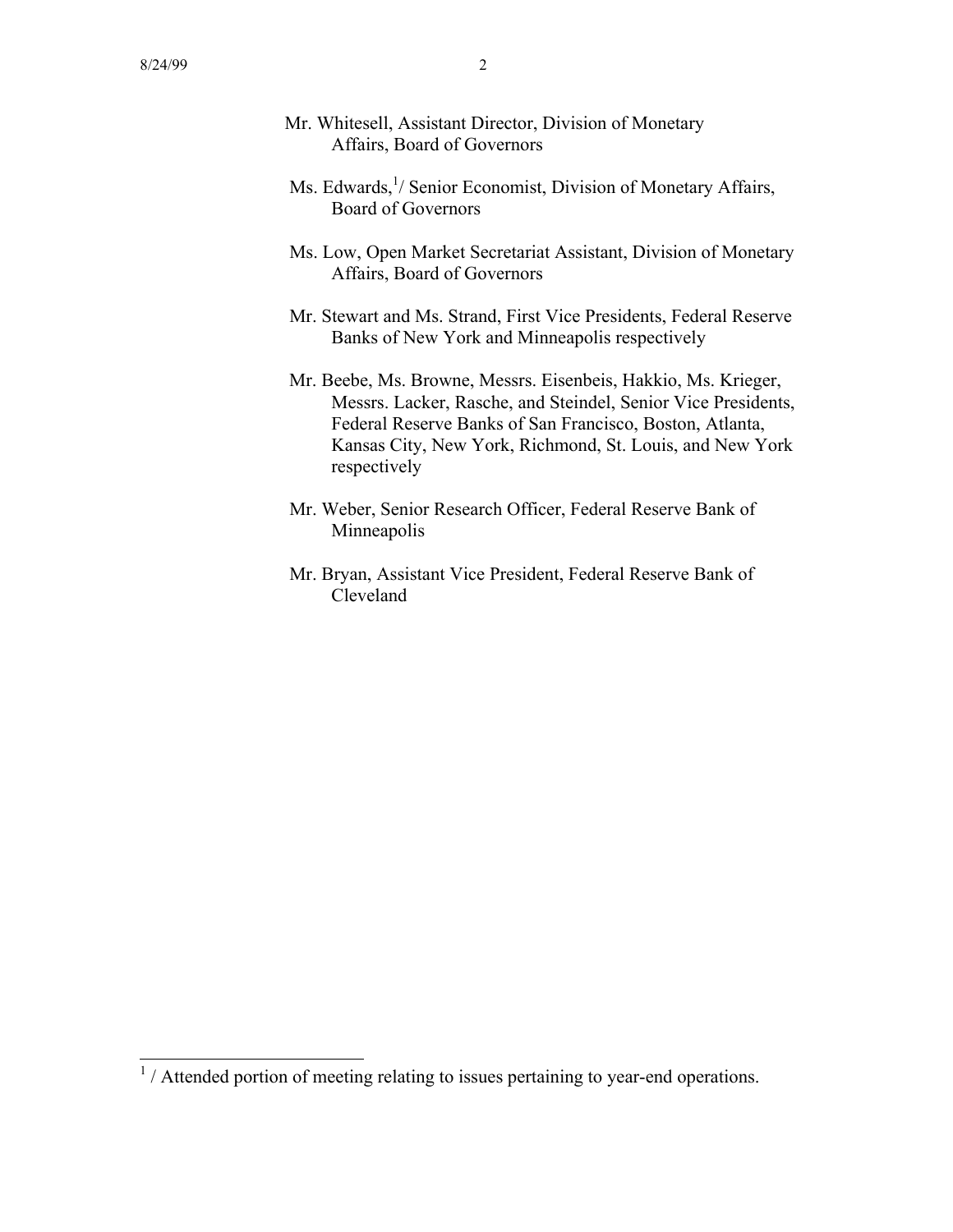## Transcript of Federal Open Market Committee Meeting of August 24, 1999

CHAIRMAN GREENSPAN. Good morning, everyone. Would somebody like to move approval of the minutes for the June 29-30, 1999 meeting?

VICE CHAIRMAN MCDONOUGH. So move.

CHAIRMAN GREENSPAN. Without objection. We need to elect Ms. Cumming and Mr. Howard as Associate Economists to serve until the election of their successors at the first meeting of the Committee after December 31, 1999. President McDonough, would you nominate your colleague?

VICE CHAIRMAN MCDONOUGH. Yes, I would like to nominate Christine Cumming for that position. She has a Ph.D. in economics from the University of Minnesota and is a very highly regarded career professional at the Federal Reserve Bank of New York. Most recently, before we put her in charge of our research group, she was the brain trust for the bank supervision function of the Bank. She's a very good economist and I'm very happy to nominate her.

CHAIRMAN GREENSPAN. First of all, would somebody second the motion? SEVERAL. Second.

CHAIRMAN GREENSPAN. Any discussion? All in favor say "aye."

SEVERAL. Aye.

CHAIRMAN GREENSPAN. The "ayes" have it. Karen Johnson, would you do the honors for David Howard? You do know him, I hope!

MS. JOHNSON. Yes. Dave Howard has been a member of the Board's Division of International Finance for almost 25 years and has worked in several of the areas of the division. Recently, owing to the passage of time and the departure of some people, he was promoted to Deputy Director of the division. He has a Ph.D. from the University of Virginia, is very well rounded in open economy international macro issues, and is a very thoughtful economist. I think he would be an asset to the Committee and I recommend him to you.

VICE CHAIRMAN MCDONOUGH. Move approval.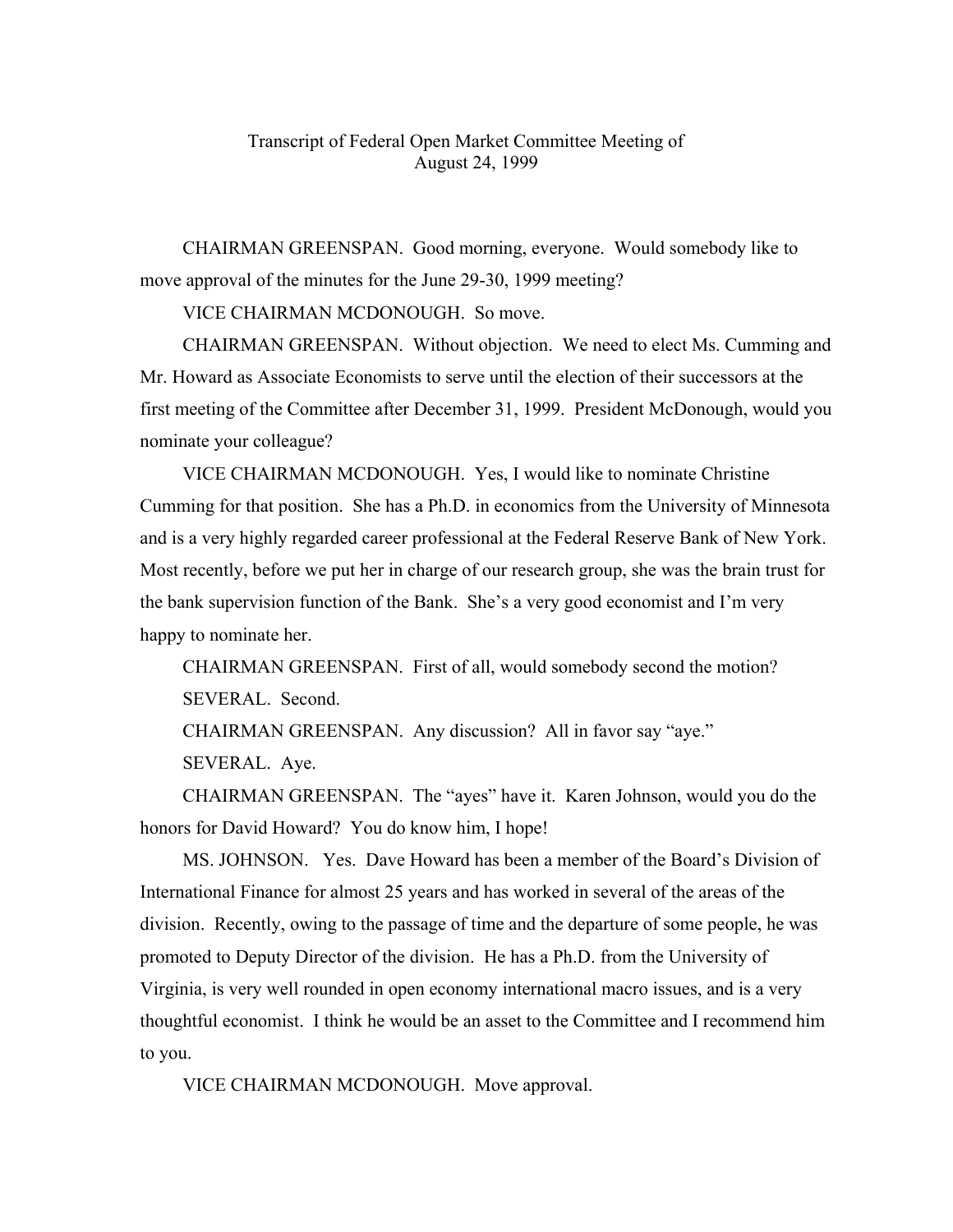MR. KELLEY. Second.

CHAIRMAN GREENSPAN. I assume no discussion is required, at least I trust not.

If so, the presumption is that David Howard is elected unanimously.

I'd also like to recognize First Vice President Jamie Stewart who is attending his first meeting. We welcome you.

Peter Fisher, would you review developments in foreign currency and domestic financial markets and domestic open market operations?

MR. FISHER. Thank you, Mr. Chairman. In front of the members of the Committee is a package of charts, similar to the one I usually show.<sup>1</sup>/ I will begin by addressing agenda item 3, my report on markets and the Desk's activities.

The first page, covering the period from June 1 through August 20, presents a slightly different configuration of charts than I usually show you. The top panel depicts U.S. deposit rates, current and forward; the middle panel shows yields on U.S. Treasury securities; and the bottom panel shows the percent change in various equity market indices.

In the top panel, you can see that from the time of the Committee's last meeting on June 30 until the Chairman's Humphrey-Hawkins testimony on July 22, current and forward 3-month deposit rates moved more or less sideways. They began rising fairly consistently after the Chairman's testimony through the time of the release of ECI and GDP data and the nonfarm payroll employment numbers, and then came off noticeably following the publication of the PPI on August 13 and, two days later, the CPI. Even more interesting than that movement in rates is the changed structure of the forward rates from the beginning of June to the beginning of August. On June 1, shown at the far left-hand side of the chart, the 6-month forward 3-month rate and the 9-month forward 3-month rate were trading rather closely together at around 5.8 percent and the 3-month forward rate was around 5.4 percent. Now, I would suggest that the proximity of the 6-month forward and the 9-month forward rates had to do with the market's expectations that the Committee was likely to tighten a bit in the future. They didn't quite know when, and they didn't know what would happen after that. There might be just one move. So, some of the term premium between those two maturities was squeezed out.

By August 1, you see that the 6-month forward rate had shifted and was then trading in line with the 3-month forward rate. Several things happened in the month of July, I think. Obviously, the market's attention

 $<sup>1</sup>$  / A copy of the material used by Mr. Fisher is appended to the transcript.</sup>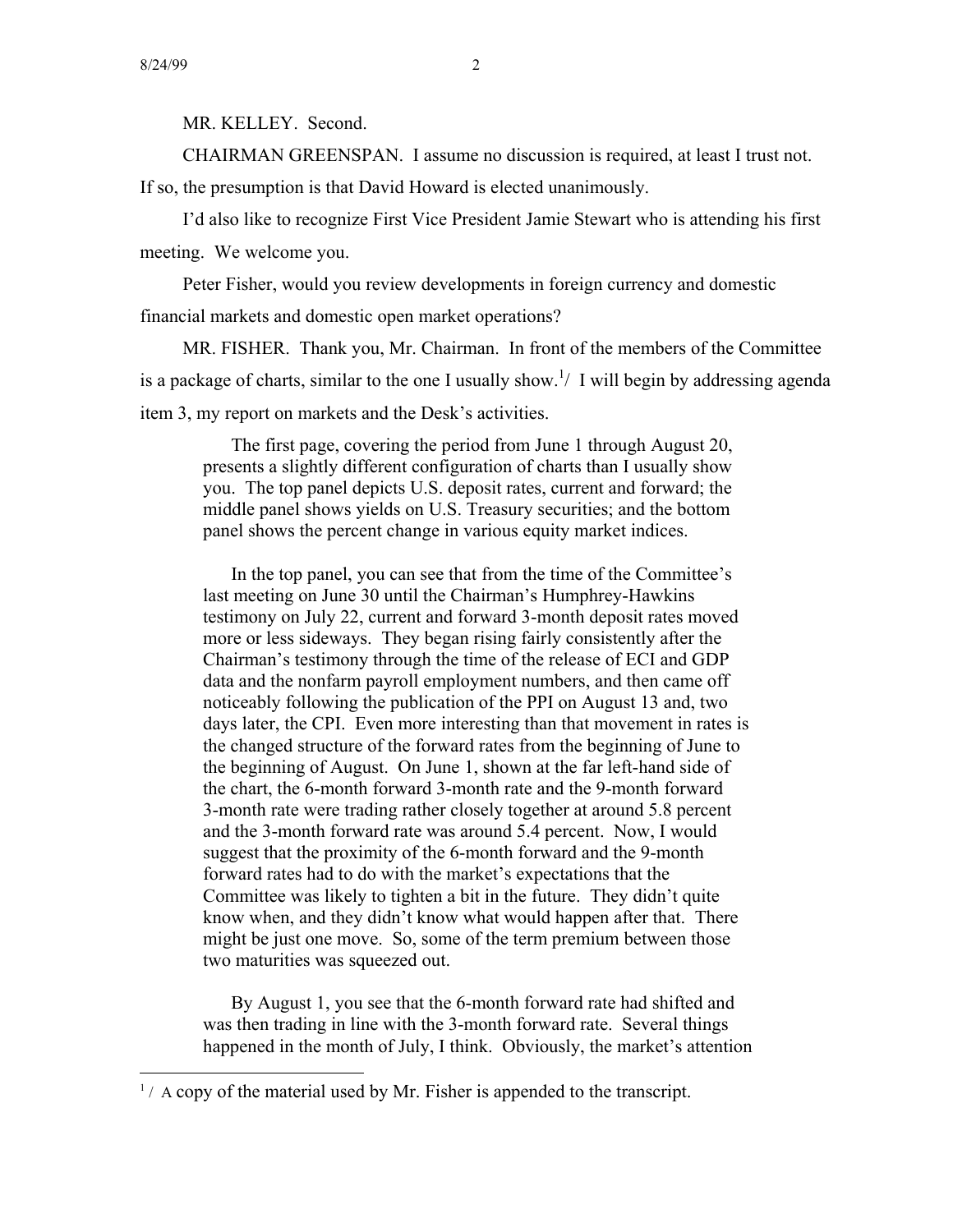was focused on the Chairman's Humphrey-Hawkins testimony, particularly his comment that the Committee would act promptly and forcefully. There was increasing attention during the month on the funding pressures anticipated in the fourth quarter and in early January as a result of the century date change. Also, there was the rolling forward of the maturity of these contracts, which changed each day.

To make the point very specifically, on August 1 the 3-month forward 3-month rate involved a deposit whose term covers precisely the period when the greatest pressures are expected--November, December, and January. If you look at the early August period on the chart, you see that the 3-month forward rate actually traded below, even if just a few basis points, the 6-month forward rate. Now, I'm not sure the market's expectations are correct. But the forward rates are showing us that the market is pricing up considerably the deposit rates for this 3-month window, erasing whatever term premium one might expect to exist between the 3-month forward and the 6-month forward because of the anticipated pressures around the year-end.

Turning to the middle panel on Treasury yields, you can see that those yields more or less followed the same pattern relative to the data releases. However, just before the release of the nonfarm payroll data on August 6, there was a two-day rally across the yield curve after the Treasury's refunding announcement in which Treasury officials discussed the introduction of buy backs and the elimination of the 30-year auction in November. That rally was short lived, unwinding after the release of the nonfarm payroll data. I'd note that the 30-year bond from Friday, August 20 through today traded at a rate identical to the rate at which it closed on June 30, the day of your last meeting, whereas both the 10-year and the 2-year rates are roughly 10 basis points higher.

In the bottom panel you can see that equity markets here in the United States more or less tracked inversely the movements in yields. If we include yesterday's change in the DOW on that panel, the increase in the DOW would be 6.6 percent.

Turning to the second page and to European markets, the top panel shows the forward rates and current rates for 3-month deposits on euros. As is evident in the middle of the top panel, the 9-month forward 3-month euro deposit rate jumped appreciably following the European Central Bank's press conference on July 15, during which President Duisenberg suggested that there was bias creeping into the ECB's deliberations. Several days later, on the release of German IFO survey data on business confidence, which was somewhat stronger than expected, there was a very abrupt jump in the 3-month forward deposit rate; but that was completely unwound subsequently. What I think is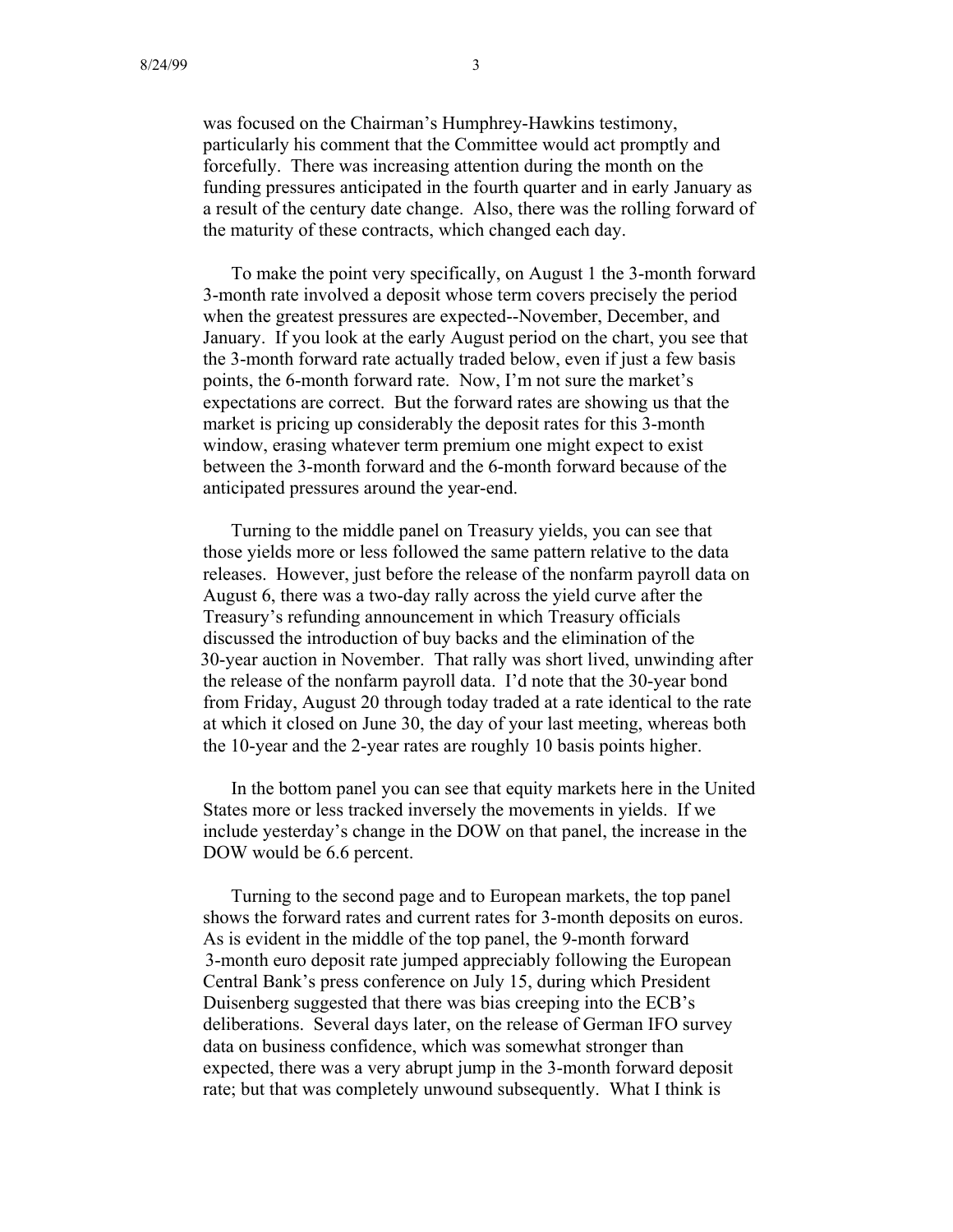noticeable both in the top panel and in the middle panel depicting European bond yields is the extent to which these rates moved in response to U.S. data releases and moved more or less in a pattern similar to that in U.S. markets.

The bottom panel shows the euro-dollar exchange rate. One can see that the euro has moved up a bit off its lows against the dollar, particularly in the week of July 19 to July 23. There are two stories circulating in foreign exchange markets about movements in exchange rates. One is that a revival of global growth, especially in Europe and Japan, will be narrowing growth differentials with the United States. The second is that the Fed is about to tighten and that that will be bad for U.S. assets and bad for leverage and, therefore, for the dollar. Now, both of these stories could be true. I don't mean to discount that possibility. But I would note that many observers, particularly in the foreign exchange markets, have tended to focus in their conversations on the first story--the narrowing of global growth differentials. But it seems to me that the asset market movements reflect more of the latter story--that is, the fear that a Fed tightening will be bad for assets and bad for leverage.

In the bottom panel, one can see that in the week beginning July 19, following Duisenberg's comments about creeping bias, the dollar came off quite abruptly. That Monday morning several large asset managers thought it was an opportune time to buy euros. They did not expect the kind of exchange market reaction that occurred. They found a very, very thin market and the dollar moving downward quite briskly. It appears to me and to others, in hindsight, that the market was very thin partly in anticipation of the Chairman's Humphrey-Hawkins testimony. That dollar trend accelerated some on the release of the German IFO survey data even though, as you can see in the other panels on the page, the IFO survey had very little impact on forward rates or on the yield curve.

I would underscore that the dollar is still quite strong against the euro. If my chart depicted it through this morning, it would be trading at 1.05. Translating this morning's rate into a rate more familiar to us all, the dollar-mark, that rate would be 1.86. So, I just want to emphasize that, regardless of its movements against the euro, the dollar in historic terms is quite strong.

Turning to the third page, which depicts Japanese markets, you can see on the left side of the top panel that Japanese forward rates rose a bit following the release on July 29 of stronger-than-expected Japanese industrial production data for June. Japan's IP was plus 3 percent on a month-over-month basis as opposed to minus 1 percent in May. But it is hard not to notice that, again, Japanese forward rates more or less in their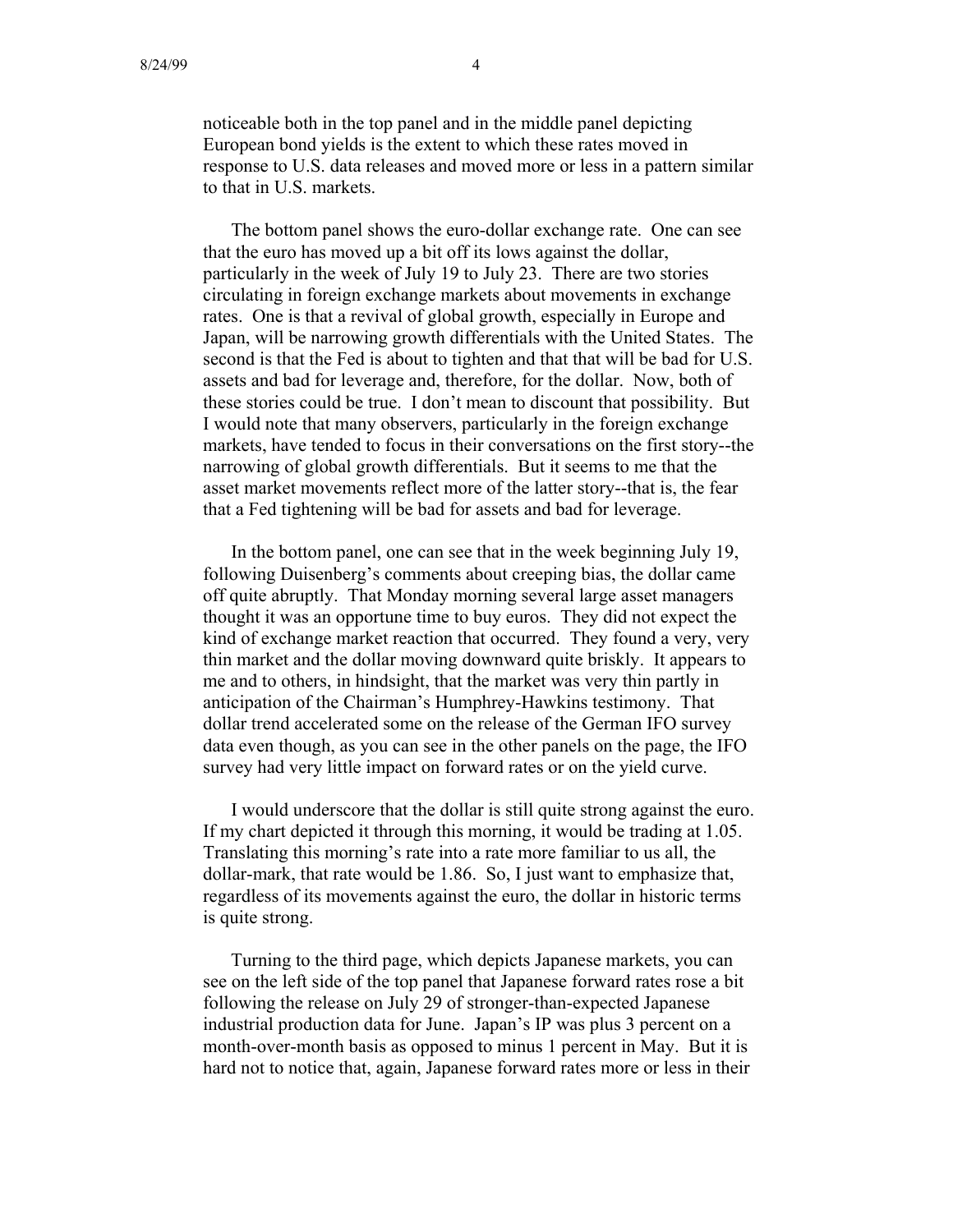own muted way also are tracking the pattern of U.S. forward rates and U.S. interest rate expectations.

There has been much attention paid to the Japanese equity market of late, and its movements are shown in the middle panel. But all that chatter is now overshadowed by the extraordinary performance of bank shares in the Japanese market following the merger announcement of last week. On this scale, if the bank index included Monday's trading, the Topix Bank Index would show a 26.8 percent increase over its June 1st level.

The bottom panel shows the value of the yen expressed against the dollar and the euro. Since your last meeting, the Japanese authorities intervened on three occasions--on July 5 in conjunction with the release of the Tankan Survey and again on July 20 and 21--for a total of

We acted as their agent on one occasion. I think there are two distinct periods to focus on here in terms of the dollar's movements. During the week of July 19, the dollar weakened against both the euro and the yen. But as you can see in the blue line on this panel, the euroyen rate was mostly unaffected. That was the week during which the markets were most intensely interested in the global growth differential story, and bond yields started backing up. I would note that the anxiety about a Fed tightening being bad for assets was particularly acute in Tokyo. Market participants and also Japanese officials, I'm afraid, have coalesced around the view that a Fed tightening in 1999 is likely to have the same impact on the dollar as the 1994-95 Fed tightening episode. I don't share that view. I think that's a bit of a stretch. But that view has become rather widely held in the Tokyo market and also by the Ministry of Finance.

In the more recent episode last week, the yen appreciated against both the dollar and the euro. At the start of last week Governor Hiyami suggested to Japanese corporate leaders, I think wisely, that they should take more responsibility for hedging their own foreign exchange positions. That had quite an impact on the mood in Tokyo. Later in the week, former Vice Minister Sakakibara somewhat less wisely let slip that further intervention by the Japanese authorities was not likely until the yen/dollar rate reached 110, and the market promptly obliged him and traded down toward that level.

Turning to the next page, the chart depicted there for the period from May 1, 1998 to August 20, 1999 is similar to a chart I've shown before on various spread relationships between private instruments and comparable U.S. Treasuries. Several of these spreads have widened to levels above those of last October. In particular, note that the 10-year Fannie Mae benchmark and the 10-year U.S. swap rates, shown at the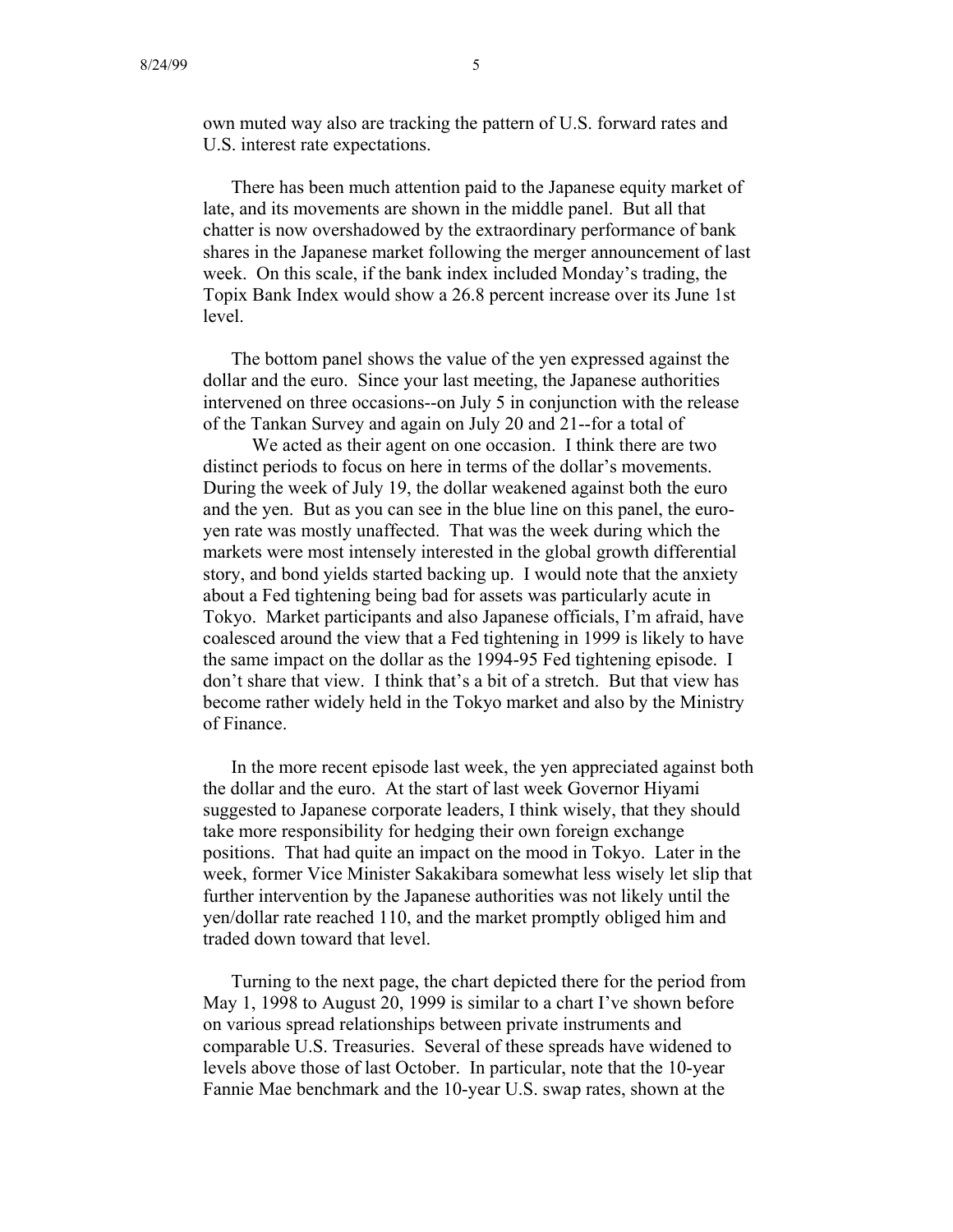bottom of the chart, have backed up above their prior peaks of last October 12 and 7, respectively. The index of 10-year A2 investment grade corporate securities, the green line, and the mortgaged backed securities, the red line, haven't quite backed up to their prior peaks, but they also have been rising. Corporations and federal agencies have been eager to lock in what they perceive as rather low rates. They used the swap market initially to try to lock in those rates, and the aversion of swap market intermediaries to holding on to fixed rate risk has led to the sharp backup.

Now, I want to be very clear that I think this is quite different from what was happening last October. There is no sense of panic in these markets. That said, however, we have to recognize that these markets are quite thin and that the intermediaries are quite reluctant to hang on to risks. We have triple checked the data for the period of marked volatility in the swap rate last week, when it oscillated 10 and 15 basis points from one day to the next, and those are valid data points.

The other thing I would point out is that the lower grade credits, the more risky credits if you will, such as mortgage backed securities which are shown on the chart and junk rated issues not depicted here, have not backed up to their peaks of last fall. I would not want to suggest, however, that that is an indication that everything is warm and fuzzy in those markets--on the contrary. But there is very little being issued in those markets as opposed to the rather strong issuance of higher grade credits. So part of the reason why those rates haven't backed up further is because of a reluctance to issue in those markets.

Finally, turning to domestic operations, on the next page you can see that there was very little of note in the fed funds market during the intermeeting period. Deviations of the funds rate from target and the intraday standard deviation in the volume were quite moderate. The only point of note was that the demand for excess reserves appeared to run a little below the allowance of \$1.2 billion that we had in the path.

Mr. Chairman, during the intermeeting period we had no foreign exchange operations on behalf of the System or the Treasury. I will need the Committee's ratification of the domestic operations in the period.

Also, I sent to the Committee a memorandum on August 9, explaining my intention to raise the per-issue limit in our securities lending program from 25 percent to 45 percent. I would be happy to answer any questions about that at this time or on any other aspect of my report, before your vote to ratify the domestic operations.

CHAIRMAN GREENSPAN. Questions for Peter? President Minehan.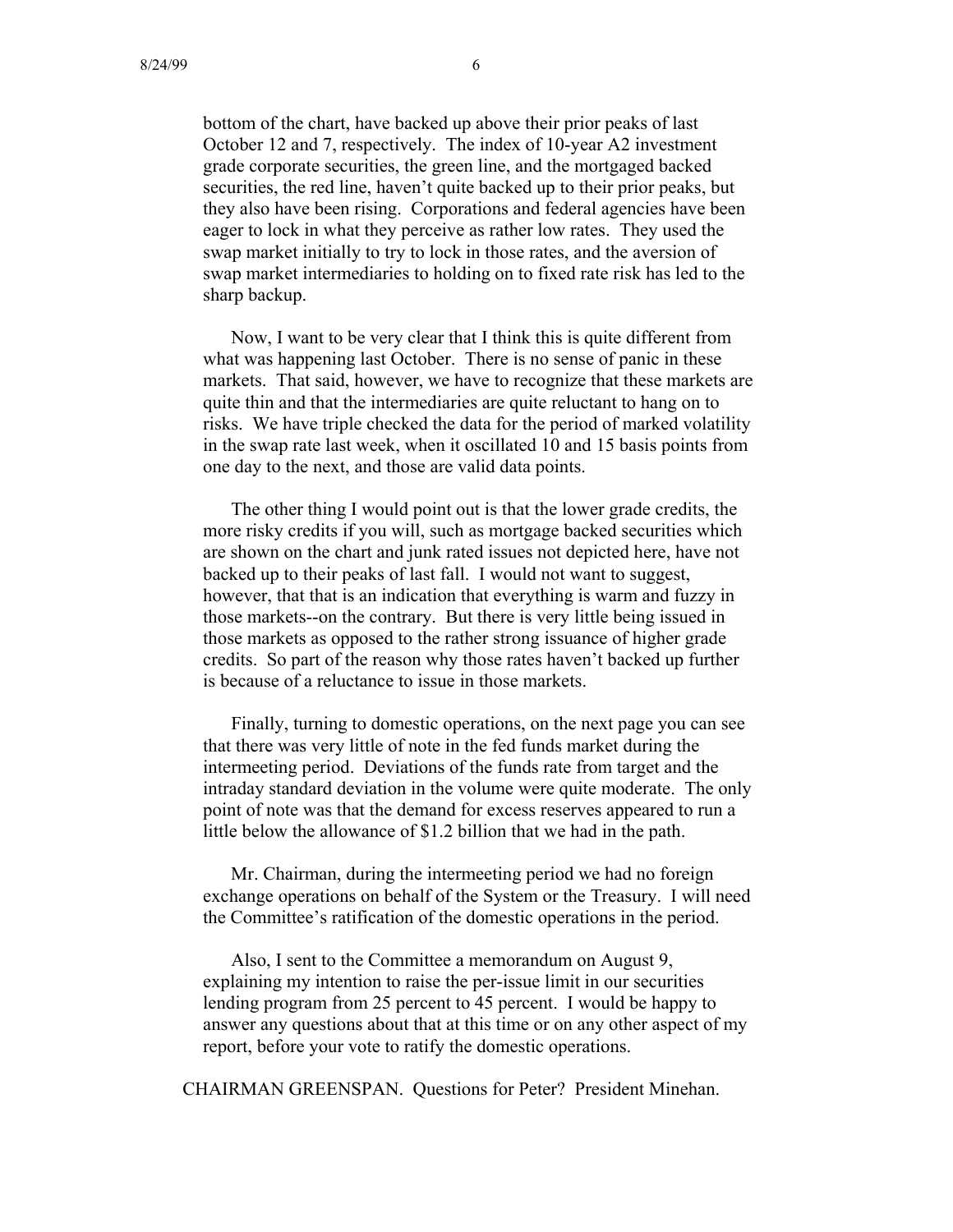MS. MINEHAN. Peter, I don't have a problem with the proposed change in the limits under the SOMA securities lending program, but I do have a question. Apparently you have identified more than one dealer misusing the program, trying to gain some kind of dominance in a particular issue at a particular time. I know that in such cases you disallow their participation in the program until they give some evidence of having changed their strategy, but I just wonder whether that's a significant enough punishment. There are aspects of this that go to the Salomon situation. I wonder whether their primary dealer relationship should be at stake.

MR. FISHER. Let me distinguish a couple of things. First, if I thought the management of any dealer firm was not taking seriously the intent of our program, we would escalate the issue rather quickly. I believe the problem we've had in the first three months of the program is that some traders looked to take what advantage they could of it and did not understand the last resort nature of our program. So, in each case where this has happened--where a dealer appeared to have a large position and was also bidding in our auction--we suspended their bidding for that issue until such time as we were persuaded that their position was more in line with the intended usage of our program.

We have discussed already, Cathy, that if there were multiple infractions from a single dealer and the management didn't amend its ways, the first step would be to suspend them from use of the program for a year or some period like that. We are still discussing what constitutes a "strike" and whether our rule should be two strikes or three strikes and you're out. I would be inclined to pursue it that way--by prohibiting them from using the program. I think the analogy to the Salomon case is a little extreme. I don't want to overplay it, but raising the limits per issue-

MS. MINEHAN. That will help.

MR. FISHER. But not changing the per-dealer bid I am hopeful will reduce the potential for dealers thinking they can make something of this. So that is one incentive for us to raise the limits at this time.

CHAIRMAN GREENSPAN. President Hoenig.

MR. HOENIG. Peter, I have another question along those lines. When you brought this before the Committee the concept, as you've just suggested, was more or less as a lender of last resort. But the frequency of use over the period strikes me as being far more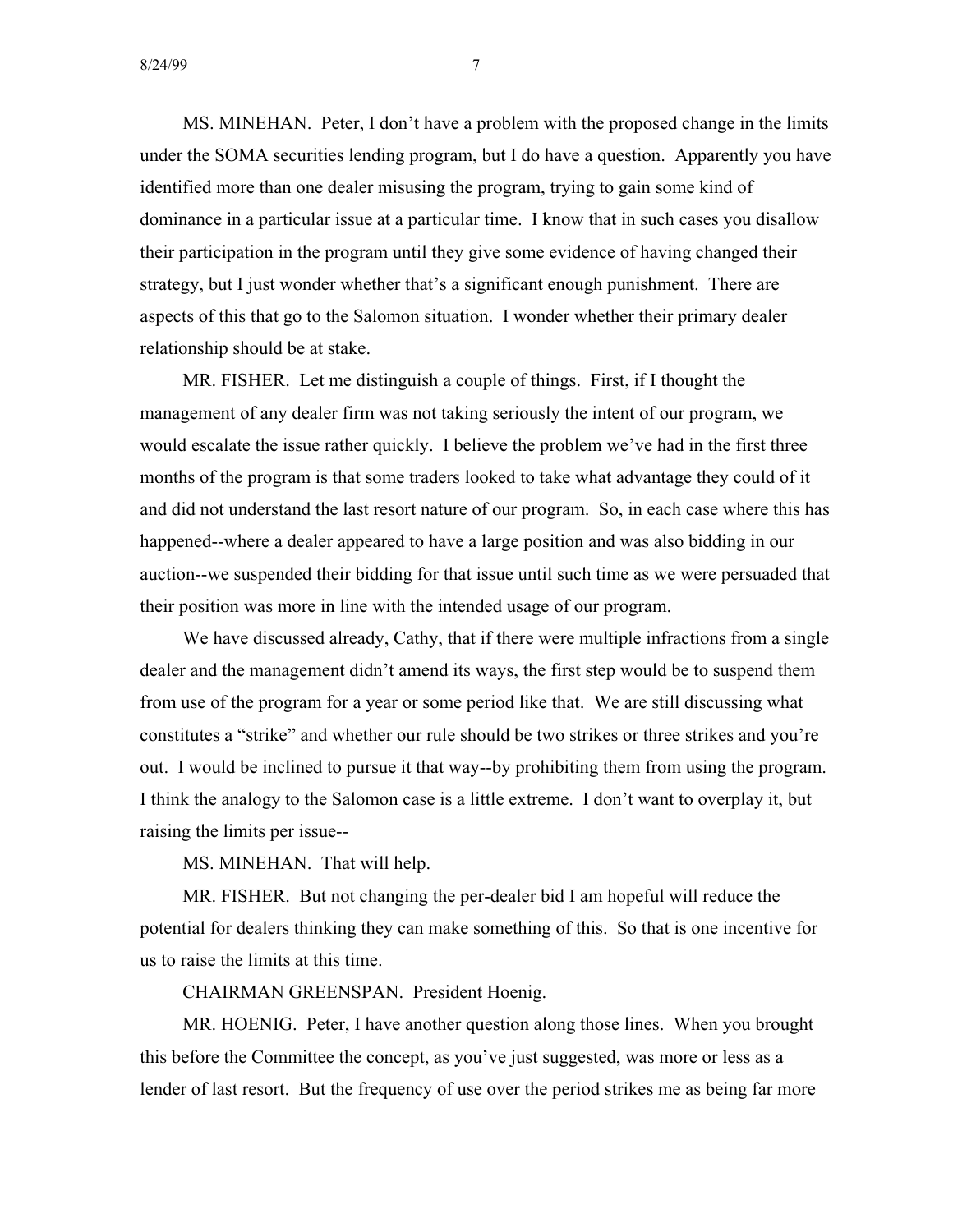than last resort; it seems to me to be part of an everyday facility. Why the frequency of use if it is a last resort facility?

MR. FISHER. There are quite a few different U.S. Treasury securities outstanding. For any one of them, I don't think the frequency of use is continuous other than for on-therun issues. But one of our major incentives in this program was to try to reduce the risk of fails to deliver in the on-the-run issues. So we always anticipated that the use would likely be frequent with respect to those issues. It is not the same dealer borrowing every time. That gives me some comfort, and I hope would give the Committee comfort, that the program is being used by the vast majority of dealers appropriately as a last resort. I want to underscore the overnight borrowing constraint we put in the program. We only lend securities overnight now, whereas previously we lent them for a one-week term. The dealers themselves view that as a fairly onerous condition. They would much rather finance a short position for a one-week or a one-month term. To have to come back every day means that in an operational sense borrowing from us truly is much more like a last resort for them. So in that sense I think it really is consistent with how we set up the program, although in a period when Treasury supply is contracting as rapidly as it is, I believe one can understand why the facility is being used as much as it is.

MR. HOENIG. We probably should expect at least as much usage going forward? MR. FISHER. Yes.

CHAIRMAN GREENSPAN. Further questions for Peter?

VICE CHAIRMAN MCDONOUGH. Shall I move approval of the domestic operations?

CHAIRMAN GREENSPAN. I would suggest that somebody had better do so. [Laughter] Without objection, they are approved.

Item 4 on the agenda is a very important issue being brought before this Committee. It is one that probably is ripe for discussion and certainly it was not at an earlier stage. But by now I believe we are all beginning to get a sense that, while we cannot pin down the whole array of Y2K effects, the broadened range of things that could potentially go wrong has grabbed our concerns. I don't know how the rest of you feel about what is going on, but I'm feeling an increasing uneasiness about a low probability--and perhaps very low probability development. And that is the potential for a very significant adverse event in the financial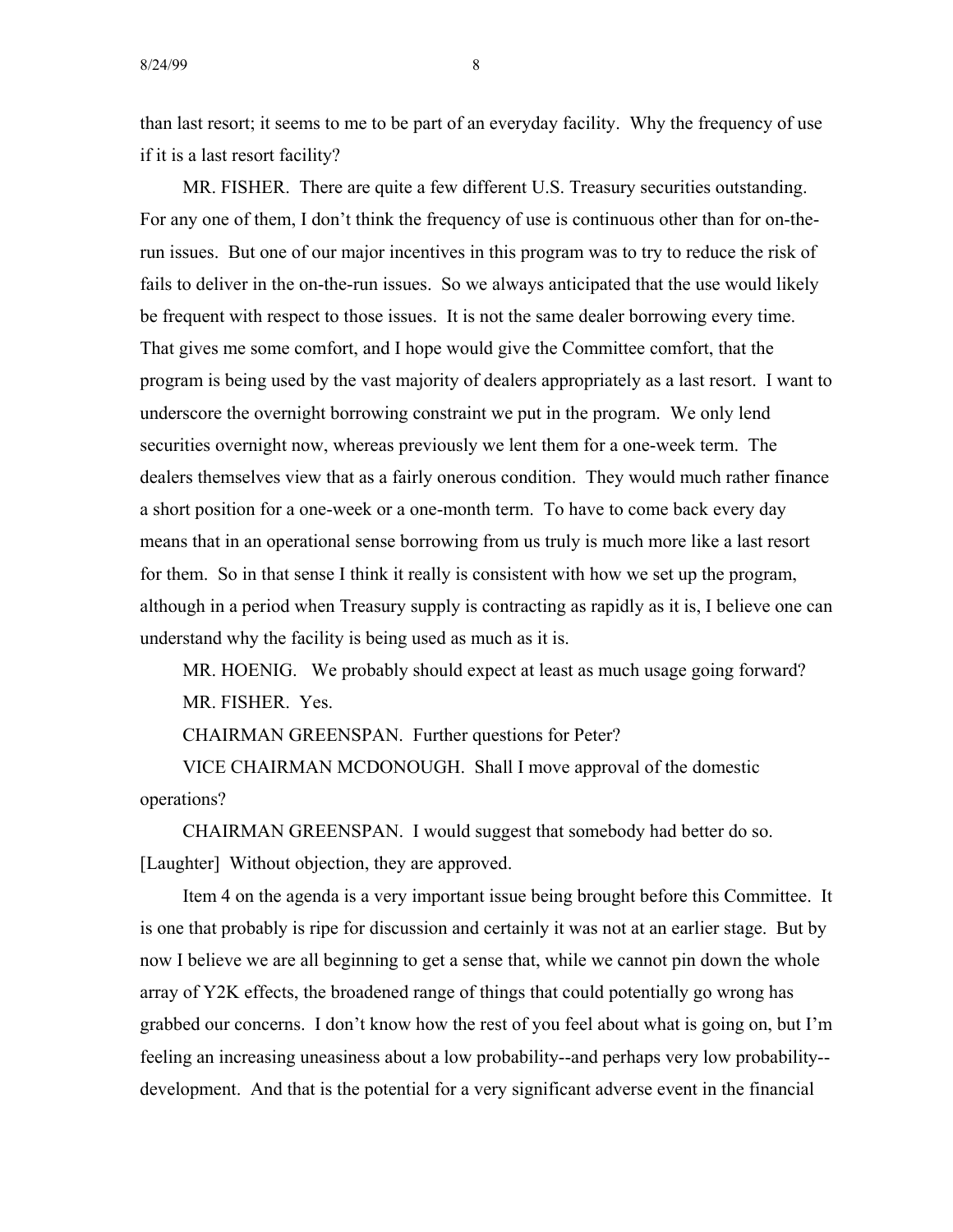markets as a consequence of liquidity concerns, currency withdrawals, and uncertainties of a general nature. I think we can all probably assume, as the Greenbook assumes, that things will essentially work their way out. I don't deny that that is a very, very high probability. But we are the central bank, and what I'm concerned about is that we have a fiat money system. This means in effect that with some limitations--both legal and from our own rules --we can expand money as much as we choose. What I hope does not happen--and this is the reason why it is quite relevant for Peter to address these issues at this time--is that we will find that very low probability event occurring and our ability to address it somehow hobbled solely by our own rules of operation. The issues that Peter will raise and the authorizations that he will request, with the exception of the authority to do 90-day RPs, are solely for the purpose of handling potential Y2K problems and, therefore, should be sunset. What we will want to do, of course, is to review how all of this worked out after the yearend period. We can make judgments at that point on whether those authorizations should be allowed to expire, as I think we all hope at the moment, or whether some should be retained or even expanded. But the essential issue here is one of insurance, with a relatively modest premium, against a potentially catastrophic, very low probability event. With that, Peter, would you outline your proposals to us?

MR. FISHER. Thank you, Mr. Chairman. Included in my package of charts are two pages of outline notes that you can follow as I speak. You also have a one-page document containing a revised list of the votes that I will be requesting. They provide a guide to my specific requests. In that regard, there is some revision from those in the memo I sent you on August 17.

To begin, as I explained in my memo of August 17, my first proposal is to remove the constraint of the guidelines that restrict our operations in federal agency securities. These "Guidelines for the Conduct of System Operations in Federal Agency Securities" have been in effect since 1977. The formal proposal I would like to make is to ask the Committee to suspend the guidelines until April 30, 2000. At the FOMC meeting in March of next year I would expect to review thoroughly our experience with temporary operations in agency securities and, as I'll explain in a minute, our use of tri-party arrangements in our operations in agency securities in general. So, that is the first item I would plan to request.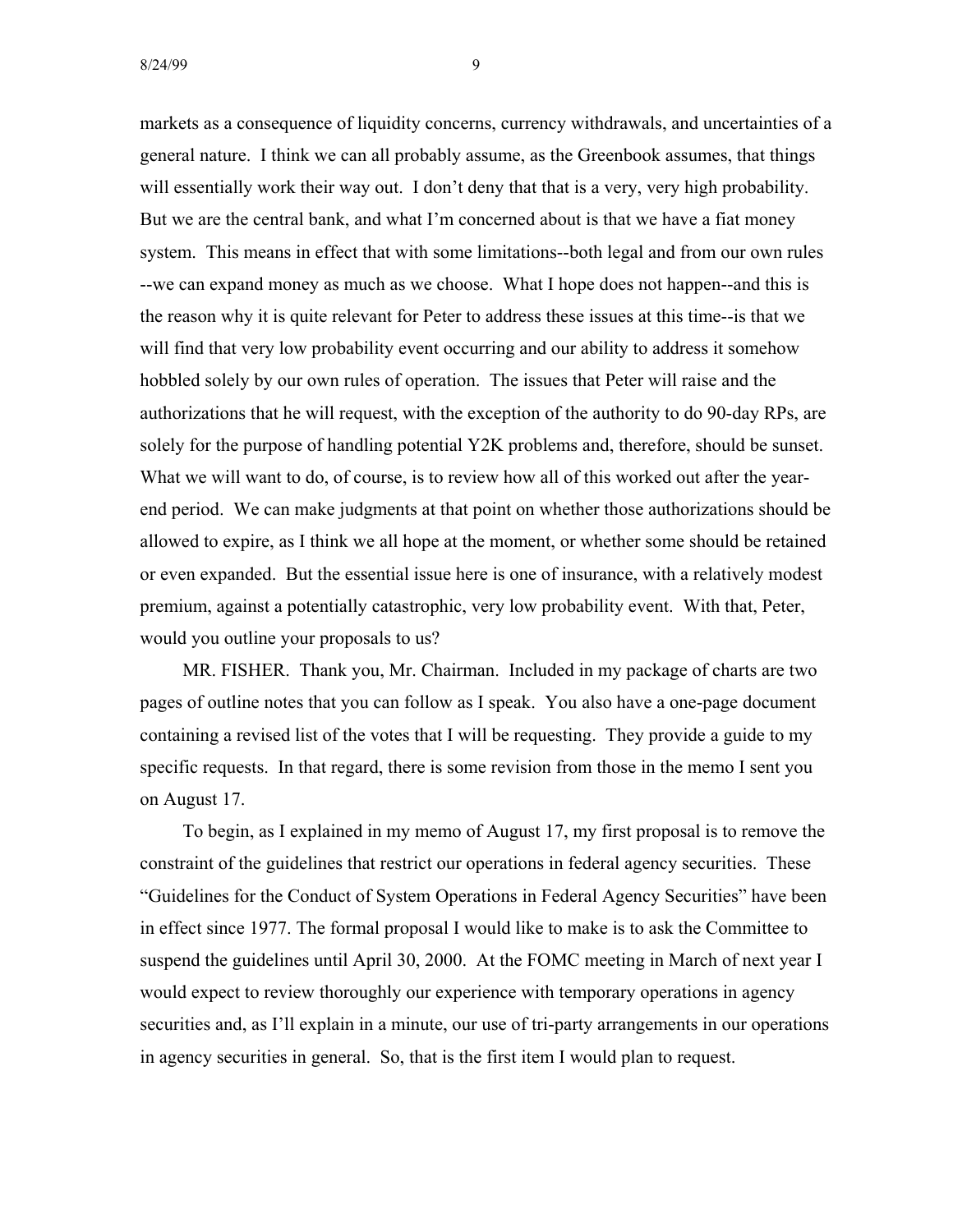As my memo spells out, Board staff and New York staff see reasonable potential for reserve needs to grow during the fourth quarter by around \$100 billion. I want to be clear that that is not a forecast; it is a scenario. I'd also like to be clear that my own seat-of-thepants judgment is that our range of potential error is about the same size; that is, reserve needs might be \$50 billion or they might be \$150 billion. I don't know how I could tell you with any confidence where reserve needs are going to fall within that band. If they come in at \$50 billion, that will be just terrific and we won't have the kind of strain that I'm concerned about. If they come in at \$150 billion, triple the amount we've ever injected into the banking system at a time of peak demand for reserves, we will face some considerable challenges.

As I outlined in the memo, but perhaps I should have given some more emphasis to this, the supply of Treasury securities and straight agency debt in which we conduct our temporary operations is going to be subject to some considerable demand. The entire private sector is going to be engaged in a flight to quality and will be looking for liquidity. There was an article in yesterday's Wall Street Journal about the many corporate issuers who were so proud of themselves for borrowing all the money they need through year-end in the third quarter instead of the fourth quarter. Nowhere in the article did it mention what they were going to do with that money now that they've borrowed it. They aren't going to put it under their mattresses! They are going to try to put it in Treasury bills or in short-term deposits and make the banks put it in Treasury bills. I'd also like to underscore the fact that foreign central banks are busy changing their operating procedures in order to accept U.S. Treasury securities as collateral for their open market and discount window lending operations. So the whole world is thinking that around the year-end the place to be is in U.S. Treasuries and, as a close substitute for that, straight agency debt--precisely the markets we have relied upon for our collateral.

Therefore, I'd like to expand the pool of collateral that we can accept in our temporary operations around the year-end. In framing this proposal we focused on the language of the Authorization for Domestic Open Market Operations itself. That authorization allows the Desk to operate in all U.S. Government securities, "securities that are direct obligations of, or fully guaranteed as to principal and interest by, any agency of the United States." Significantly, that would include mortgage-backed securities that are agency pass-throughs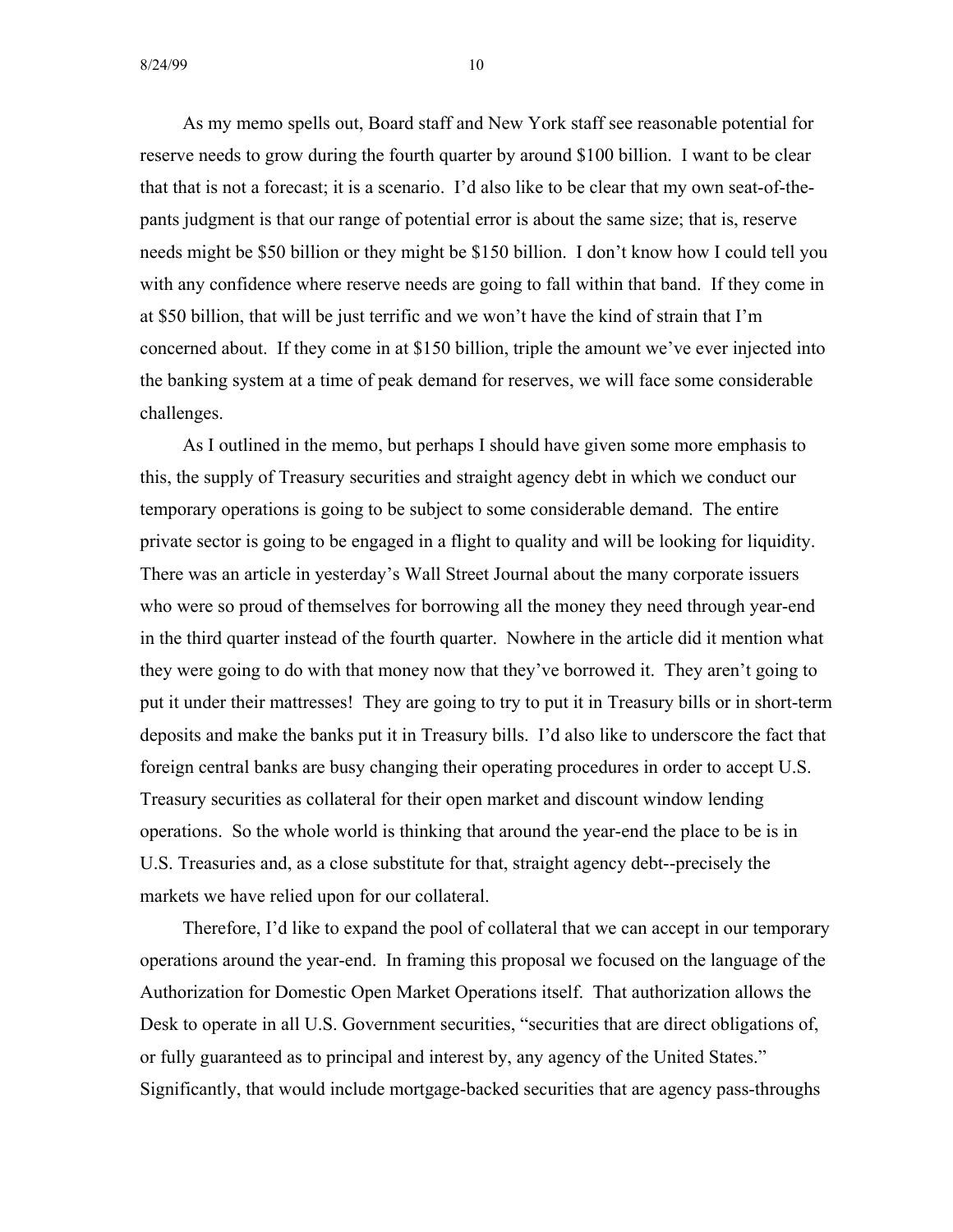because they are "guaranteed as to principal and interest" and thus would fall within the scope of the Authorization. There are two constraints on our ability to do this. One constraint is the Desk's own custody systems and our competence in valuing mortgagebacked securities. I'm not trying to disparage my colleagues and our staff, but we simply have never developed the skills to value mortgage-backed security collateral. We do not have the custody systems. And I blush to think what kind of supplemental budget authority I'd have to request for the second half of the year to try to build those systems, which probably would be impossible, or to acquire the necessary staff, which would be nearly impossible.

The other constraint relates to the 1977 "Guidelines," which in practical effect constrain us in two ways. First, because of the structure of the Authorization for Domestic Open Market Operations, we presume that we can conduct temporary operations only to the extent that we can conduct outright operations. Since the Authorization limits the types of securities that can be used as collateral in our repo operations to those securities that are eligible for purchase--and since the Guidelines set rather low thresholds for outright operations in federal agency securities--that restriction would carry over and constrain our temporary operations. In today's market, however, when we accept collateral we simply aren't in a position to pick and choose the collateral dealers offer us or to set very precise limits on that collateral. That is not how the repo market works today. The other principal effect of the Guidelines is that they effectively preclude us from operating in GNMA securities, which is particularly counter-intuitive given the structure of the three major agencies.

Therefore, in order to expand the pool of collateral during the fourth quarter and early in the first quarter, we need to set up tri-party custodian arrangements with the two major clearing banks, Chase and Bank of New York. The entire dealer community uses these two banks; half of them are with one and half are with the other. And we would simply try to piggyback in this very short time horizon on their existing tri-party custody arrangements. As noted in my memo, this would be more or less identical to the arrangements we currently have with Deutsche Bank in Frankfurt for the management of our euro-denominated German government securities posted as collateral on the repos through which we invest System and Treasury foreign currency reserves.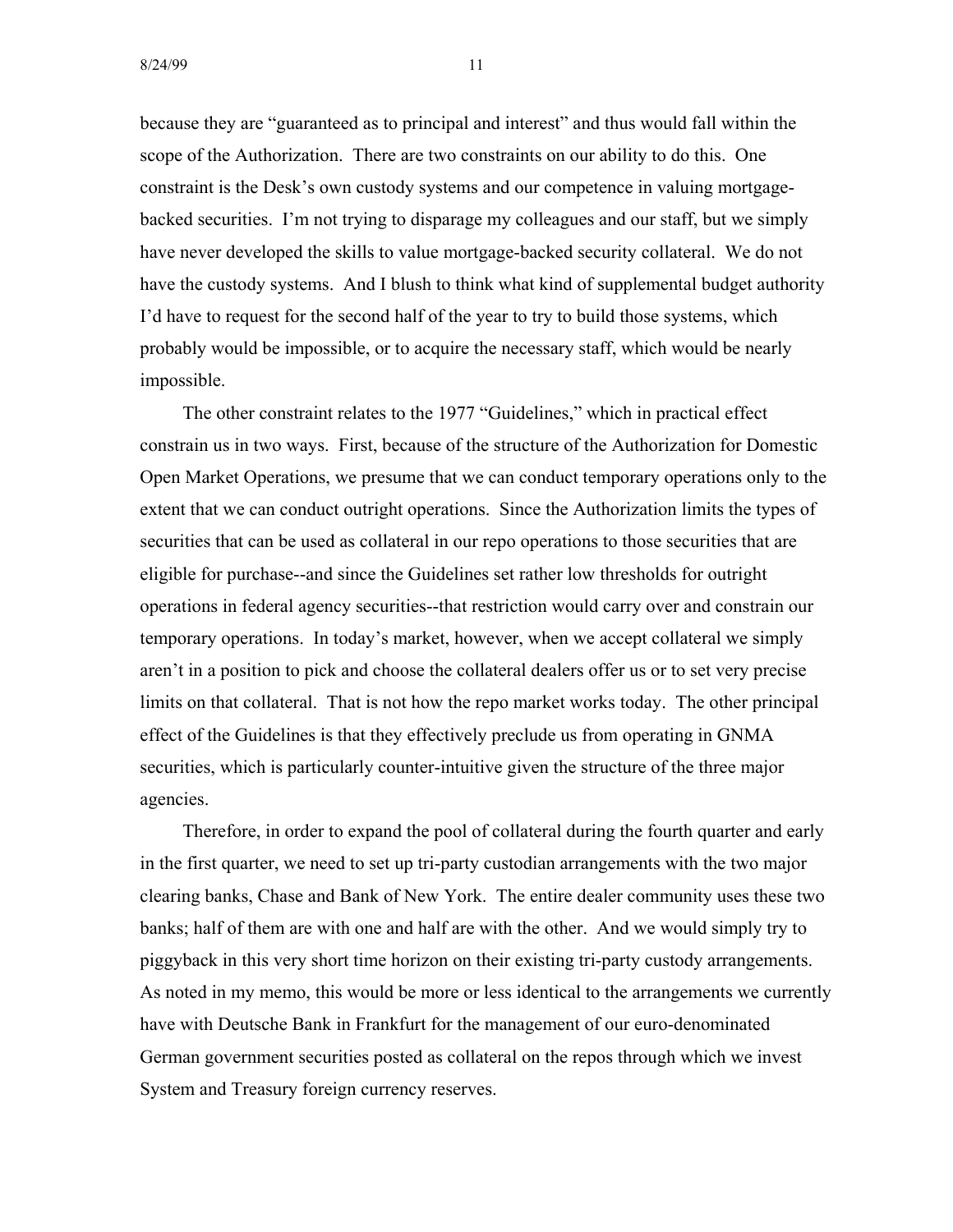I should add, as mentioned in my memo, that the tri-party custody arrangement would also permit us to take Treasury STRIPS, which our current systems are not configured to do, also expanding somewhat the pool of collateral. I guess that about summarizes the major points. So, focusing on this first request, my view is that suspending the 1977 Guidelines until April 30, 2000, as I mentioned at the outset, would give us a window of opportunity to expand the collateral pool so we can hope to meet the year-end upside risks. Then, as I say, we would review at the time of the March meeting the tri-party arrangements and all our operations in agency securities before the temporary authority lapses. I'd be happy to answer questions on the reserve needs or on this proposal.

CHAIRMAN GREENSPAN. Let's do that now.

MR. BROADDUS. Peter, I don't have a big problem with what you are proposing, but I think some of the principles in the 1977 Guidelines are quite valuable. I'm thinking especially of the first two. I'm wondering if we really need to suspend those to get what you want. Might it not be possible to suspend some of the guidelines but not all of them?

MR. FISHER. As you may recall, in my August 17 memo I proposed that the Committee act upon my request with the understanding that we would still adhere to the principles incorporated in those first two paragraphs. I suggested that a statement to that effect could be included in the minutes of this meeting. I'm agnostic about the precise wording on which the Committee votes. The Secretary of the Committee may have a view. I'd be happy to suspend only paragraphs three through six of the document.

MR. BROADDUS. It's mainly the fourth one that gives you the difficulty, right?

MR. KOHN. It is paragraphs four and five that are giving him difficulty. I think keeping the first two paragraphs and suspending the rest would be fine. That would accomplish the objective.

MS. MINEHAN. That is basically what was suggested in the memo.

MR. KOHN. This would be a more formal way of doing that.

MR. FISHER. It is identical in spirit to what I was suggesting in my August 17 memo. I'd be happy not to suspend those first two guidelines.

MR. KOHN. Right.

CHAIRMAN GREENSPAN. President Parry.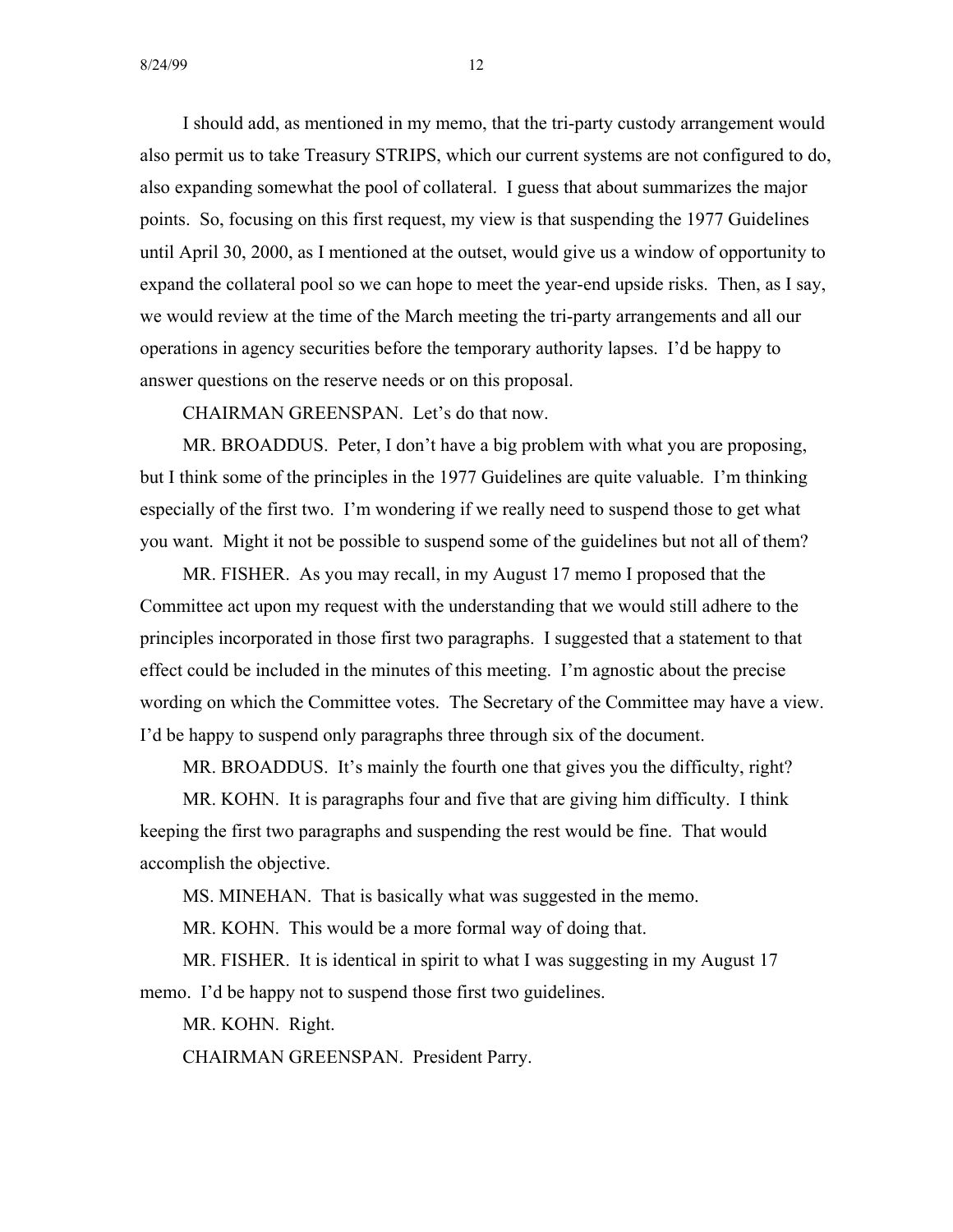MR. PARRY. I have a question about the reserve needs. The Treasury balance is expected to be twice as high as usual at year-end. What are the major reasons for that?

MR. FISHER. The Treasury is forecasting its total cash balance at roughly double what it was last year. I'm not expert in this; Don Kohn or someone on his staff may be better qualified to respond, but \$20 billion of that has to do with the rules Congress passed for--

MR. KOHN. Credit unions.

MR. FISHER. So that bumps the level up considerably. Then the rest is a safety buffer for the Treasury.

MR. KOHN. That's so they can meet their obligations very early in the year if people have trouble getting cash to them. They want to be certain they will have plenty of cash to meet their needs.

MR. FISHER. Let me underscore that our problem in this area is that the Treasury's starting point, when they told us about this, was that they were going to put all this cash comfortably in Treasury Tax  $&$  Loan (TT $&$ L) accounts. I just don't believe it is going to sit there. I think the banks are going to push that back to us. I might even be more comfortable if the Treasury were to leave some rather large share of that cash on our balance sheet. That would put us in a better position to reduce the volatility of day-to-day fluctuations stemming from what comes out of the TT&L accounts and what comes back to us.

CHAIRMAN GREENSPAN. I assume, incidentally, that that will increase the supply of Treasury securities available as collateral by a comparable amount.

MR. FISHER. Yes, but the TT&L banks will have to have additional--

CHAIRMAN GREENSPAN. No, I wasn't referring to the TT&L accounts. I'm saying that if Treasury uses the cash to build up its TT&L accounts or its balances at the Federal Reserve, it would not be paying off Treasury securities.

MR. FISHER. That's right. If the cash is in the  $TT\&L$  system, the banks have to have collateral against that; and if it is on our balance sheet, we'll have to get collateral somewhere. It won't be one-for-one in Treasury bills. There will be a little more supply out there, but the asset side of the balance sheet-

CHAIRMAN GREENSPAN. I'm trying to say that they are supplying a goodly part of the net new demands as a consequence of that.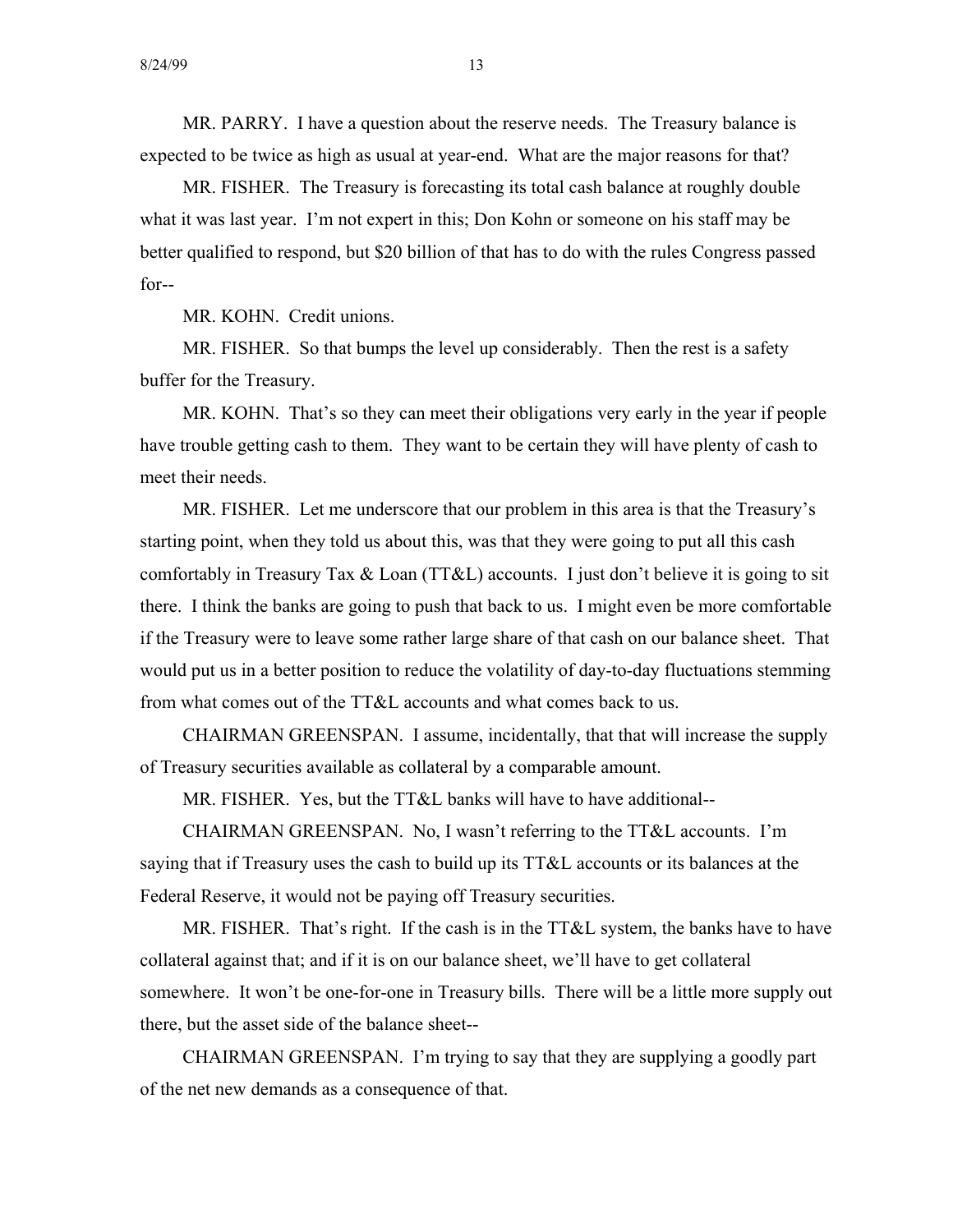MR. FISHER. Yes.

CHAIRMAN GREENSPAN. So it's largely a zero-sum game in this particular discussion.

MR. FISHER. Yes.

MR. PARRY. I have another question on needs with regard to currency. There is no indication at this point, is there, that the estimates on currency needs are anything different from what we've been assuming?

CHAIRMAN GREENSPAN. Well, currency in circulation is still running ahead of normal, obviously, so there is some early store of value accumulation going on.

MR. PARRY. But I mean the amount that we've accumulated is also running far ahead of normal.

CHAIRMAN GREENSPAN. Yes, by some \$300 billion.

MR. KOHN. We don't see any reason to think that the Federal Reserve won't have many times the amount of currency that will be demanded in the fourth quarter. That's not an issue. I think the issue is how much will be outstanding in the hands of the public and, therefore, how many assets the Federal Reserve will need to hold to offset that.

MR. PARRY. Exactly. But I was wondering if anything has led us to revise our estimates on that?

MR. KOHN. No. We've done some analysis of the surveys that have been done of households. Interestingly, they tend to cluster around the \$500 per household level--if we make some assumptions and drop out the extremes--that we used for our planning purposes. Now, even that may be high. But, as best we can ascertain, the intentions of households and of banks to get currency are all roughly consistent with the estimates we used in the planning that we were doing some time ago.

MR. PARRY. Okay.

MR. FISHER. We have been doing some thinking about this in New York. One issue that is novel, at least in my thinking in the last month, is that if currency is going to flow more quickly through the banking system--that is, when banks draw on us and the cash goes out--there will be less of a benefit in holding vault cash. That's because, having moved to lagged reserve accounting, they actually take a debit. They ask for cash from the Fed and they have to pay us, so that's a debit to reserves. They get the cash in their vault and it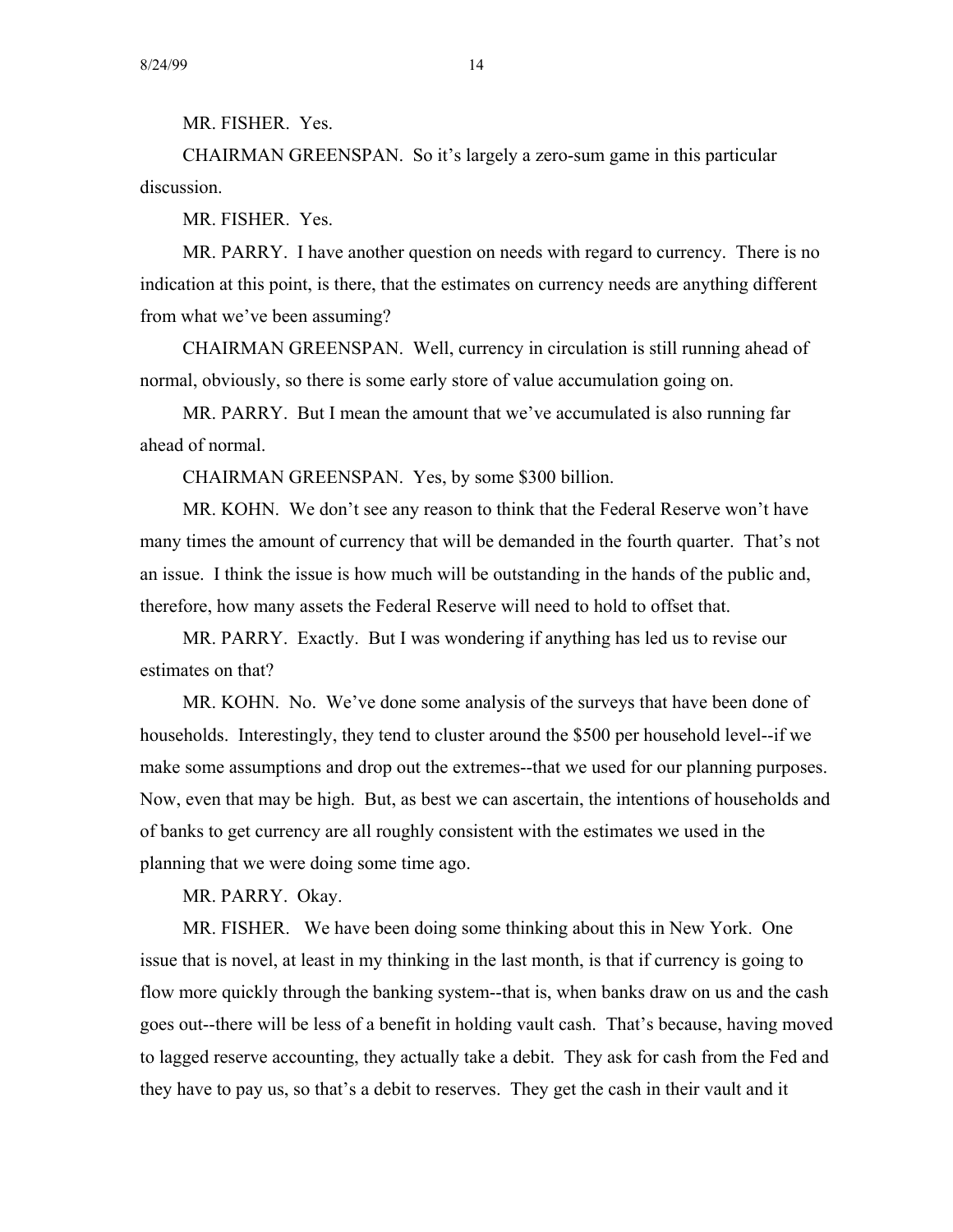counts four weeks later. If it's moving faster through the system, that vault cash is never there to be counted as reserves for them. If it's still on hand it can be counted, but if it is flowing more quickly--. I don't fully understand the implications of that yet, but we think there may be a little difference in how we view that.

CHAIRMAN GREENSPAN. When the "howl" level goes up, you'll understand it very much more quickly!

MR. FISHER. Yes, I think you're right. There are a lot of uncertainties here.

CHAIRMAN GREENSPAN. President Minehan.

MS. MINEHAN. I just want to speak to that issue and partly to the issue you raised at the outset, Mr. Chairman. My own view is that there is a very big gap at present between reality and perception, particularly in the markets. The reality is that at least with regard to U.S. domestic markets, things are in really good shape, as you've pointed out. There's a very low probability of a big problem--though we're likely to see glitches here and there--at least in my view. The perception, however, is focused a little more heavily on that probability and there is also this self-reinforcing logic in the market that is making everybody really nervous about having no liquidity in the fourth quarter of the year.

I hear this from a lot of different sources--from State Street and other investment people in the First District. I was at a conference last week in Aspen and among the market people there I heard this sort of chatter. It gets worse every time it is discussed in the sense of feeding into people's fears. So I think this proposal, as well as the others, is a very good way of closing that gap between reality and perception. These actions should make market participants comfortable that even if there are little glitches, we are going to go out of our way to make sure that we can either inject or sop up excess liquidity so that funding will be available in the fourth quarter if they need it. In particular, I feel strongly that the use of triparty arrangements is a great idea, particularly since it allows us to operate after the close of the book entry wire. If reserves need to be absorbed, the Desk can handle it. Bringing this issue before the Committee was a really good idea. The writing of the memo in its entirety was extremely well done. It was very interesting and provided a lot of information for us to evaluate, and it contained some pretty original and useful suggestions on how to deal with this problem. The sooner we can announce something to the dealer community along these lines the better off we are going to be because the gap I mentioned would start to close.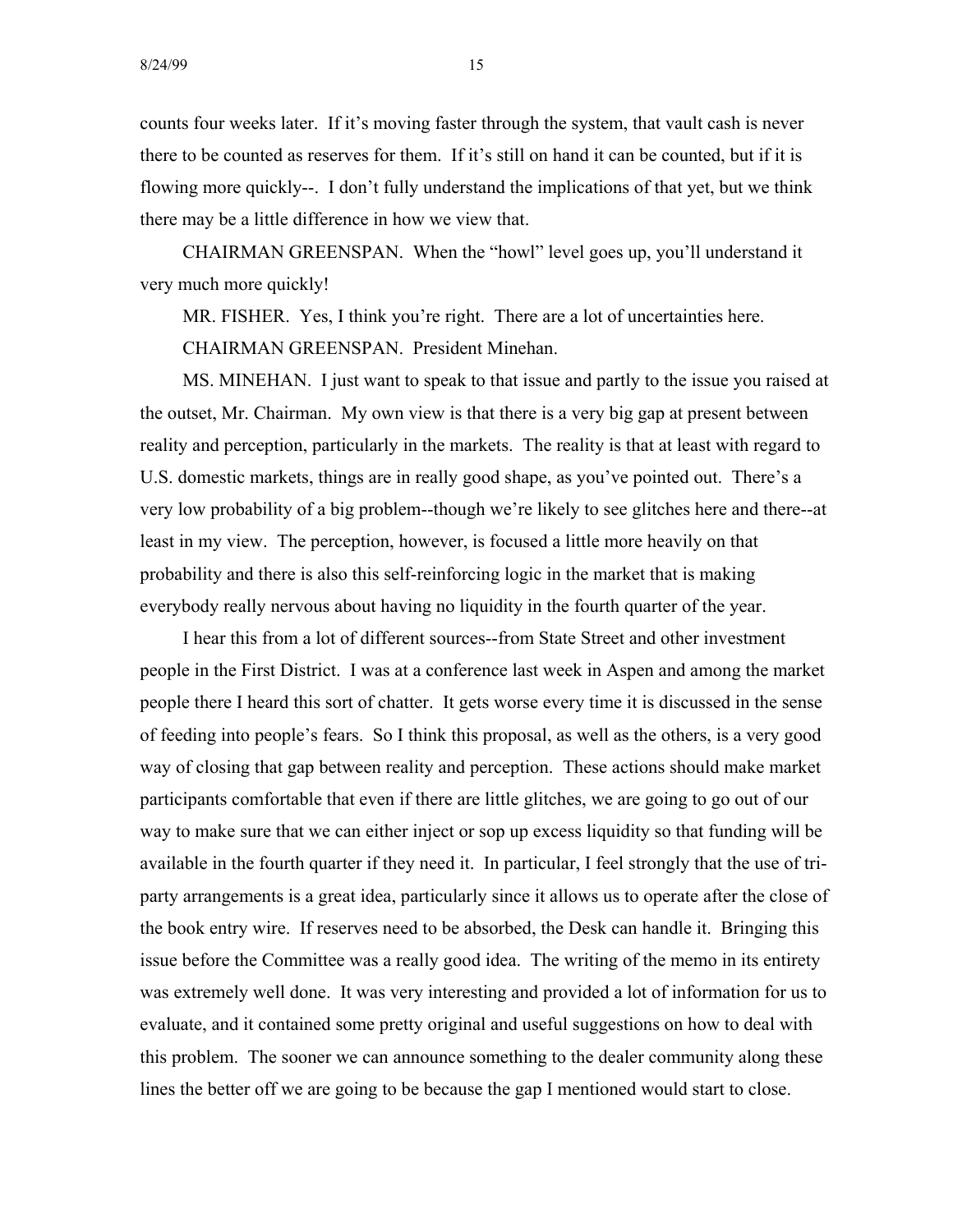CHAIRMAN GREENSPAN. Further questions for Peter? Would somebody like to move the authority?

VICE CHAIRMAN MCDONOUGH. So move, Mr. Chairman.

CHAIRMAN GREENSPAN. All in favor say "aye."

SEVERAL. Aye.

CHAIRMAN GREENSPAN. Opposed? The "ayes" have it.

MR. FISHER. Turning to Item B, I would like to ask the Committee to amend the Authorization permanently to give the Desk authority to operate for periods of up to 90 days in our repurchase agreement operations. To be candid, as my memo says, with the benefit of hindsight I wish I had asked for that authority last year when the Committee raised the maximum maturity on repos to 60 days. I think the normal difficulties we face over almost every year-end period would be well met by 90-day repos. The 90-day term is also the standard in the marketplace and I see no reason why we should intentionally be different from the standard market practice. If we had a good reason, I'd be happy for our practices to be different, but I think there is some benefit in trying to operate in a way that is consistent with market practice. And particularly this year, we would like to start to address the buildup of pressures as we approach the year-end through term operations that would roll off in early October and then extend them through the end of February. As I said, I wish I had asked for 90 days when we discussed this last year. I think it is the right place for us to be permanently in any event. So I'd like to ask for 90-day authority.

CHAIRMAN GREENSPAN. Questions for Peter on this issue? VICE CHAIRMAN MCDONOUGH. Move approval, Mr. Chairman. CHAIRMAN GREENSPAN. Is there a second?

MR. KELLEY. Second.

CHARMAN GREENSPAN. All in favor say "aye."

SEVERAL. Aye.

CHAIRMAN GREENSPAN. The "ayes" have it.

MR. FISHER. Item C, to amend temporarily the Authorization for Domestic Open Market Operations to authorize reverse repurchase agreements, I would like to try to explain in some detail.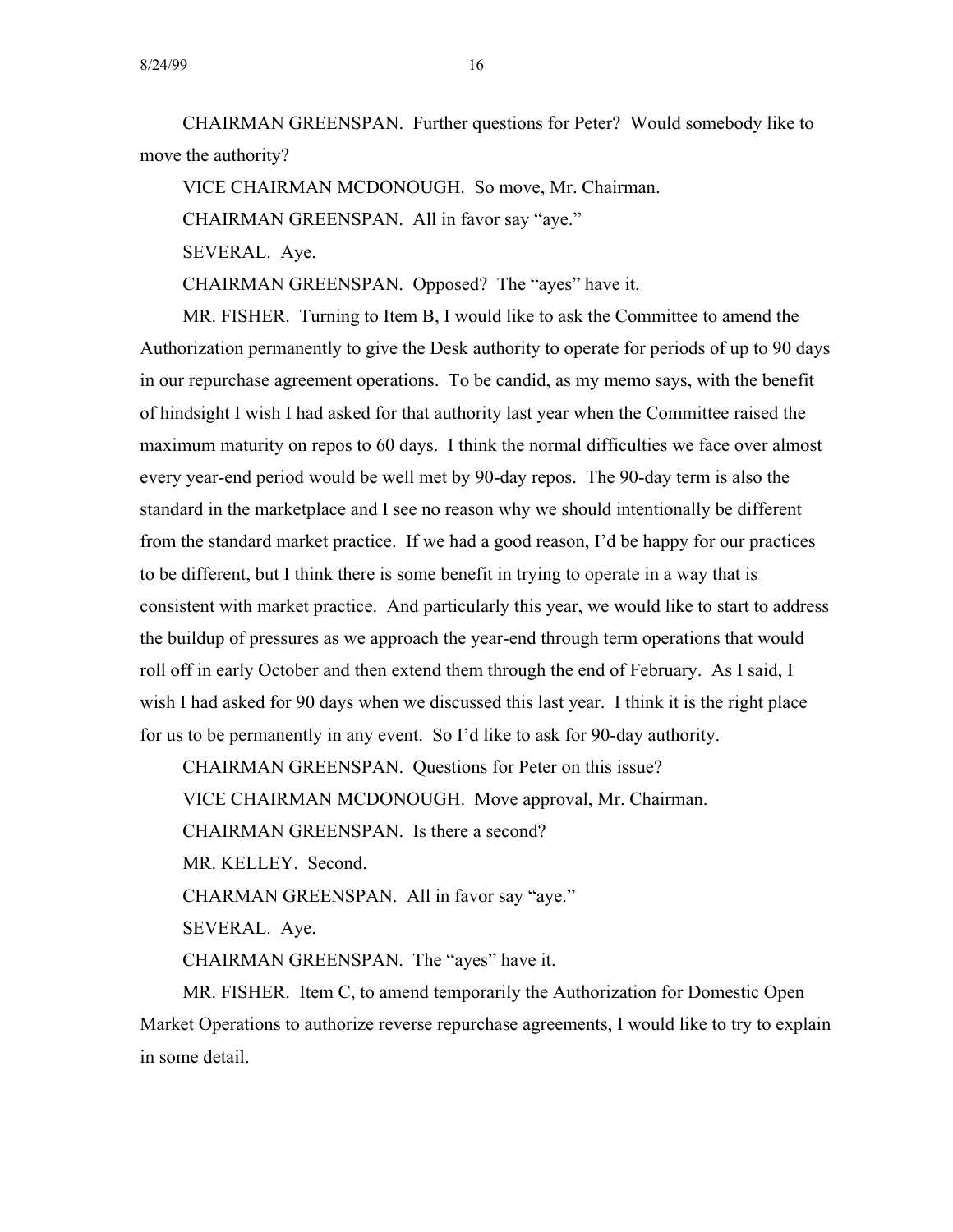Matched sale purchases and reverse repurchase agreements are functionally equivalent transactions. But the prior view in the System had been that we were only authorized to do matched sale purchases and not reverse repurchase transactions. In recent years, as I think the various memos in your package explained, the evolving view was that reverse repos are within our authority. The dealers have for many years been strongly urging us to move from the matched sale paradigm to the reverse repo paradigm. Our outside auditors have been pressing us to do this. They are much more comfortable with the accepted market practice of reverse repos and would like us to get away from the involved accounting methodology used for matched sale transactions. The legal memos in the package suggest that the switch would be acceptable to our lawyers, though recognizing that it would be a change from a prior view.

Let me be clear that I have been planning for some time to ask the Committee for the authority to do reverse repurchase transactions--as you can see from the dates of the memos --in conjunction with the Desk's acquisition and development of a new trading and processing system. We are currently finishing up a proposal that we will be bringing to the Board to seek approval to spend the monies on a new system. As part of putting in place a new system, I had been intending to ask for this authority. However, we won't be able to do reverse repos as part of our regular operations until we build a new system, which will be at least 18 months or 2 years from whenever we begin and maybe longer. We plan to have a phased introduction of the new system in all our operations.

Now, in considering the use of tri-party arrangements, we realized rather early on in our thinking that tri-party operations offer us the opportunity to operate later in the day, as Cathy Minehan has already alluded to, on both the add and the drain sides. The add side presents us with no particular problem; we can pursue that as we talk to the clearing banks. But on the draining side, if we are trying to get this done for year-end and just want to piggyback on their existing systems, there is no possibility of getting the dealers and the clearing banks to rebuild their systems. They might not want to do it anyway, but there is certainly no prospect of accomplishing it ahead of the Y2K date change to accommodate our current matched sale accounting system.

So if we want to pursue the development of a contingency plan--and I want to be very clear that I'm not certain we can make this work, though I'm hopeful that it could be a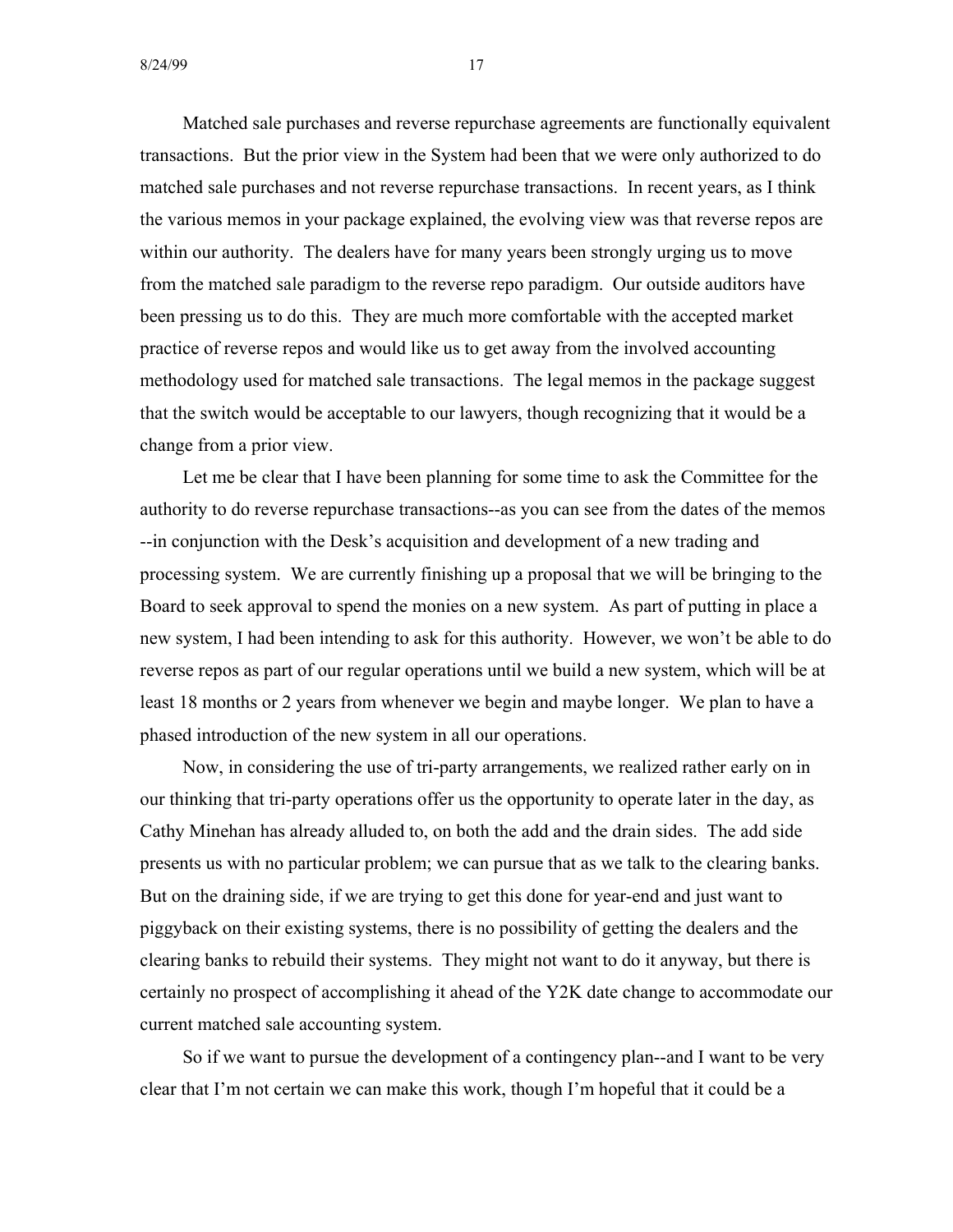useful tool for us--it will depend on some systems we haven't yet built. And it will depend on the willingness of the dealers to accommodate us late in the day, to change their balance sheets in response to our needs. If there's too much liquidity in the banking system, they ought to be willing to do that, but I don't want to pretend to you that I can go out and make this happen all by myself. However, to do that we would need to adopt the reverse repurchase authority so that we could do those transactions through tri-parties. Given that we're not going to be able to put this in our new system for at least a couple of years, temporary authority to do reverse repos is certainly what we need just to get us through the fourth and the first quarters. But you are on notice that I'm interested in this for the long run, too. We can see how it goes over the turn-of-the-year period.

So, I'd like to ask the Committee to amend temporarily the Authorization for Domestic Open Market Operations to authorize reverse repurchase transactions by adding the language shown as paragraph 1(c) in Attachment VIII of my August 17 memo.

CHAIRMAN GREENSPAN. I would suggest, since your coughing suggests that you're dying, that we have Norm Bernard read the paragraph!

MR. BERNARD. This would involve an additional paragraph to the Authorization under section 1, as Mr. Fisher was just mentioning. The new paragraph 1(c) would read: "To sell U.S. Government securities and securities that are direct obligations of, or fully guaranteed as to principal and interest by, any agency of the United States to dealers for System Open Market Account under agreements for resale by dealers of such securities or obligations in 90 calendar days or less, at rates that, unless otherwise expressly authorized by the Committee, shall be determined by competitive bidding, after applying reasonable limitations on the volume of agreements with individual dealers."

CHAIRMAN GREENSPAN. Questions for Peter on that? VICE CHAIRMAN MCDONOUGH. Move approval, Mr. Chairman. CHAIRMAN GREENSPAN. Is there a second? MR. KELLEY. Second. CHAIRMAN GREENSPAN. All in favor say "aye." SEVERAL. Aye. CHAIRMAN GREENSPAN. The "ayes" have it. Let's move to Item D.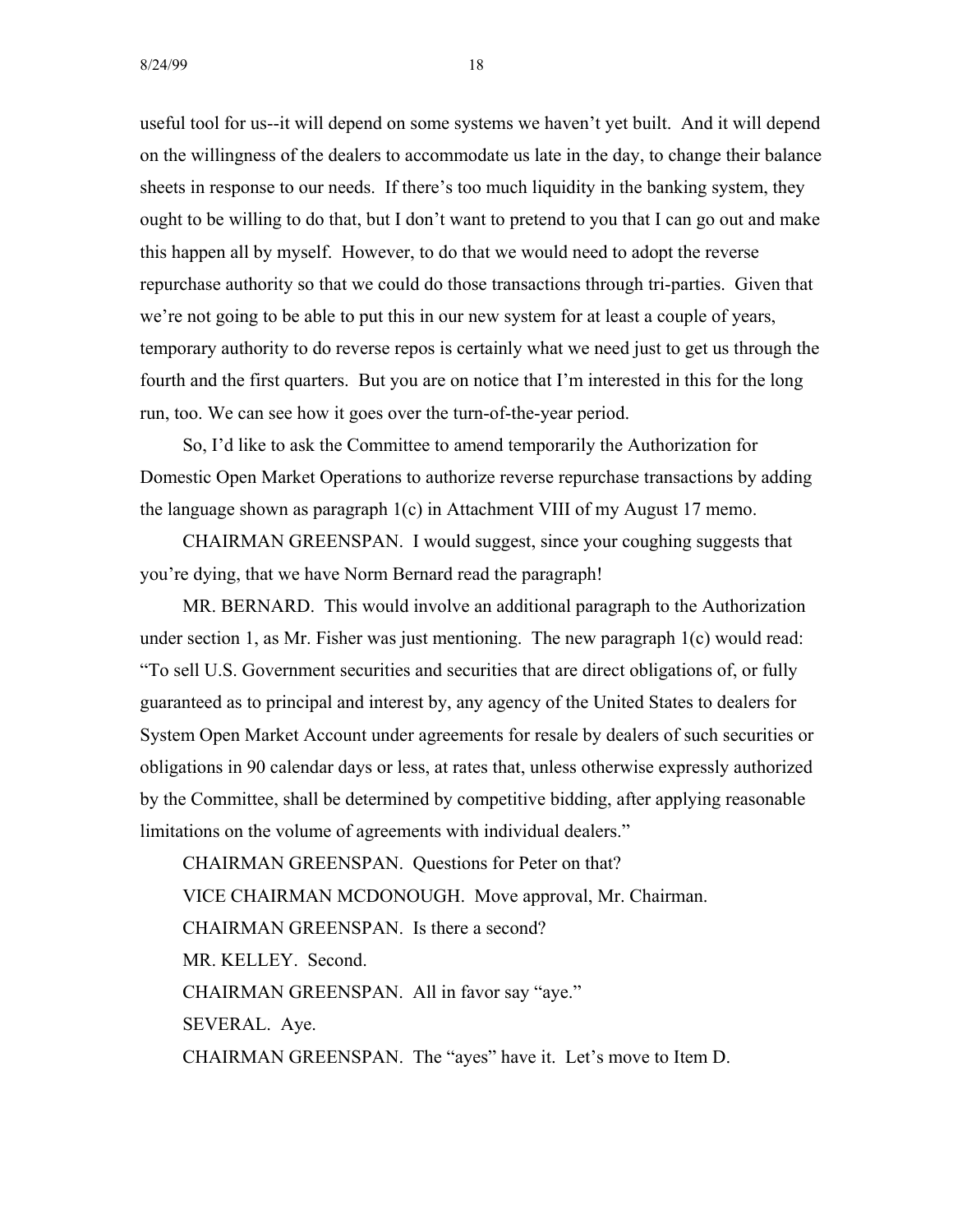MR. FISHER. Mr. Chairman, turning to Item D, I'd like to ask for temporary authority to sell options on repurchase agreements, reverse repurchase transactions, and matched sale purchase transactions through the end of January 2000. The language, which we will come to, was in Don Kohn's memo to you of yesterday, which was included in your packages last night. Let me give my views on this and explain why we're seeking this authority.

As the Chairman said at the outset, there is a small risk of some extreme events at the end of the year that I think it prudent for us to lean against. From my perspective, I'd just like to offer the view that to a certain extent we are seeing some expectations among market participants that are already a problem. There is a problem now. Cathy Minehan referred to it and the Chairman was alluding to it.

CHAIRMAN GREENSPAN. The point I was making was not solely the technical problem. I was referring even more to the psychological problem.

MR. FISHER. Yes, I understand. I just want to focus on the problem that we already see today of growing levels of anxiety and uncertainty on the part of financial intermediaries, both banks and securities firms, which they are communicating to their customers in ways that are very unhelpful. Let me elaborate on that. The banks are telling their customers: "We may apply quotas. We may not take your deposits. We may give you a zero or negative interest rate." And securities firms are telling their customers: "Don't count on us; we may not be able to finance you in the last week of December. Go look elsewhere." And that is creating uncertainties about the functioning of financing markets, particularly repo markets, in the weeks around the year-end which go beyond the problem just of how much collateral we can get.

One of my motives for this request is to try to put some limit on the upside risk of that potential development. It is not just a quantity issue. That is, if the markets are not functioning--if the dealers are not willing to be on both sides of the market for us in some depth--regardless of the amount of collateral we're prepared to extend, we may find it quite difficult to carry out our objectives. So I see appreciable risks that market conditions may frustrate the Desk's ability both to add and drain reserves in the period around the year-end and to keep the funds rate trading around the Committee's target. I feel it would be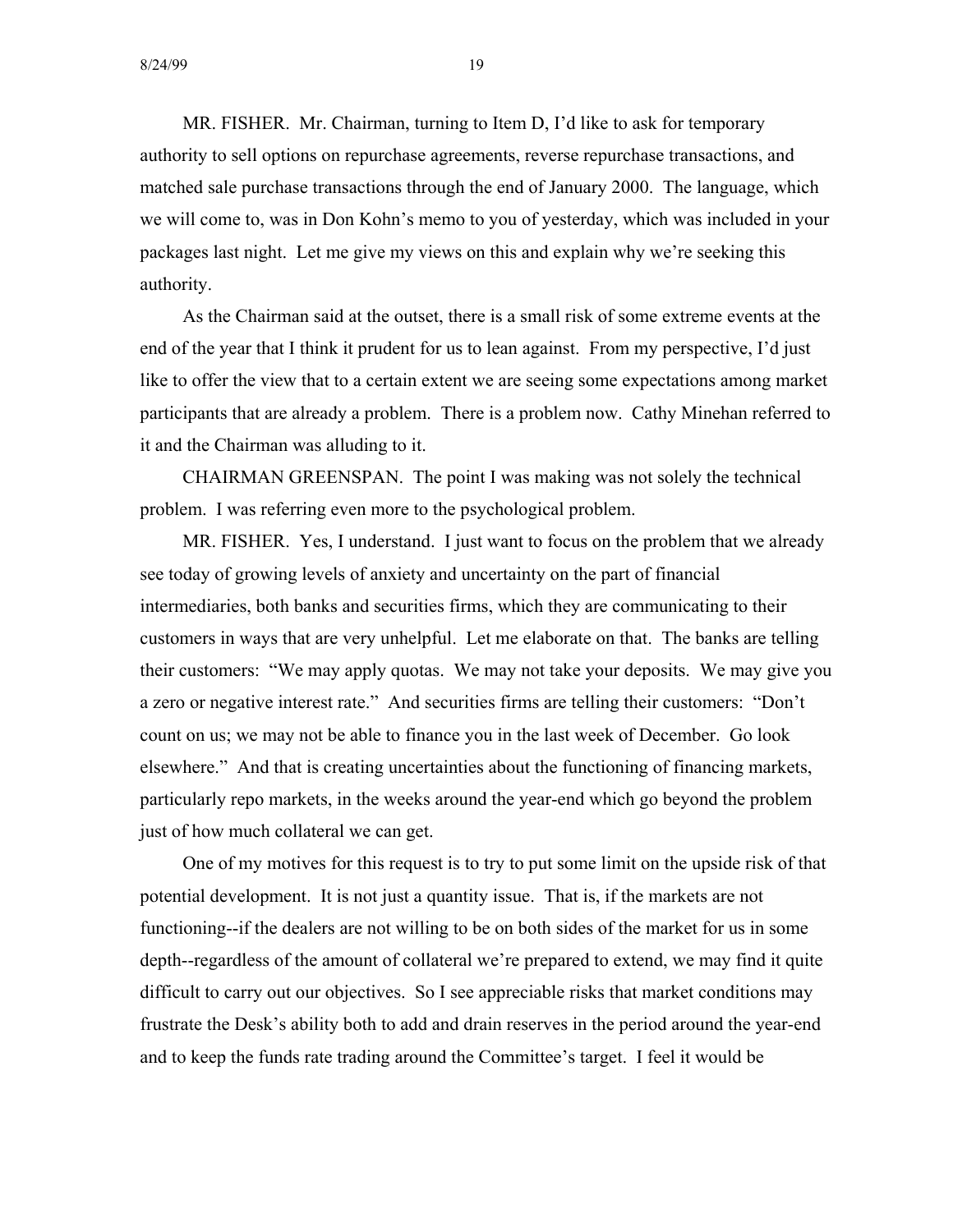imprudent of me not to seek your approval for the tools that I believe are necessary for the Desk to carry out the directive.

As I outlined in my memo and as I mentioned, I think, at the May meeting, our having the ability to write options on repos, reverse repos, and matched sale transactions could be quite effective. In my view it has not just a reasonable prospect but the greatest prospect of enabling the Desk to carry out its mission in what could be extraordinarily illiquid markets. Whether or not something goes wrong in the markets, we are reasonably certain that these markets will be very illiquid. Now, whether some triggering event or some extreme circumstance will occur is the risk we're uncertain about, but I'm reasonably confident that these markets will not be tame. The idea, as my memo explained, is to auction options on repos and matched sale purchases for exercise during the days or weeks immediately surrounding New Year's Day at rates that would be in some band around the Committee's fed funds target. Now, I want to be candid about a dilemma we face. I believe the greatest impact this device could have is the announcement effect. Its secondary impact would be in actually providing low-cost assurance to the intermediaries that the money markets would not become dysfunctional and that funds would be available in some band around the Committee's target rate. However, it would be a measure of success of the program if very few of these options were exercised. If they are purchased, that will give the market some comfort. So if they are exercised, that would be fine; but it would be even better if market players came to the conclusion that they didn't need to exercise them.

The dilemma is that, while I believe the greatest impact would be in the announcement effect--at least I hope it would be--I'm not quite sure that we can develop the precise details of the program I would like to ask you to approve without talking to the dealers. I think we need a candid back and forth flow of discussions with the dealer community on how to structure this program. We have some ideas. I outlined them in my August 17 memo. But a practical issue is that we have to put a good face forward and show that we have some confidence in announcing this and also work out the details with the dealers to make sure this approach is really practical and will have the intended effect. And thus Don's memo to you of last night indicates that we seek this rather broad authority--I'll be candid about that fully understanding that we'll have to work out quite a few details to make it actually fly. I'd be happy to answer any questions I can about this request.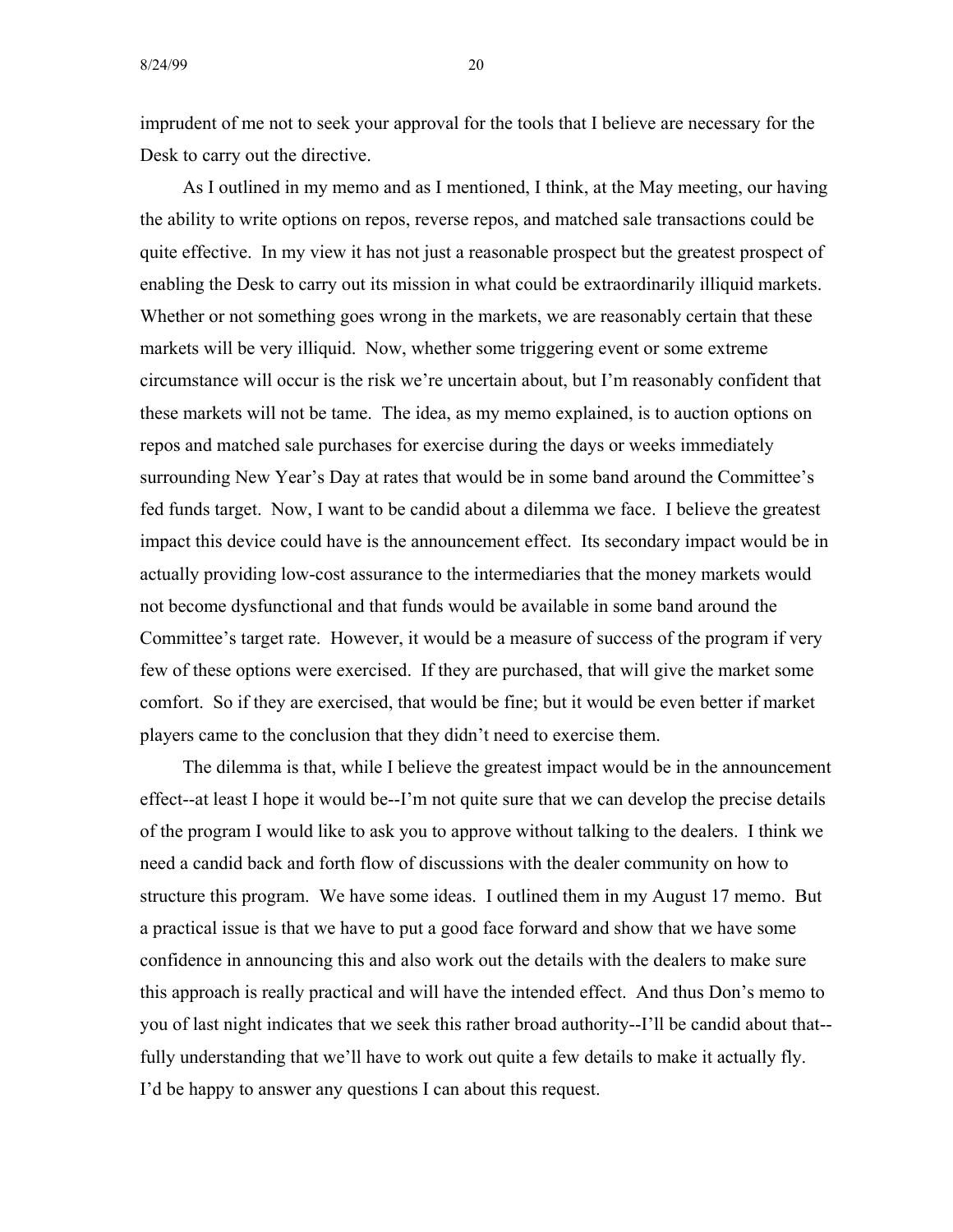CHAIRMAN GREENSPAN. Vice Chair.

VICE CHAIRMAN MCDONOUGH. Mr. Chairman, I have more of a comment than a question. I think our approval of what Peter is recommending here is extremely important and in fact vital. The first three resolutions we've already agreed to really had to do with being able to carry out our normal responsibilities at the end of the year plus having some damage control capability. Damage control is something I've lived with for a long time because in my first job in the U.S. Navy I was a damage control officer. One thing that you figure out on a ship that is very capable of sinking is that the best way to control damage is not to have any. So you're always better off to be in the risk-avoidance business. And this essentially is the situation we have here.

Probably until about a month ago, I was of the view that the damage control capabilities that we have already agreed to would be adequate--that we could get financial intermediaries to respond essentially in the way that we got them to respond last fall. And that is that they pulled up their socks and decided to make markets, which is part of their job. But as President Minehan has suggested, it is also very clear to me that regardless of how much we lean on the financial intermediaries to make markets at the end of the year and I probably would do the leaning--it is likely that those efforts will not be successful. It is sufficiently likely that we are well advised to use this additional tool. The conversations I've been having with very responsible heads of major institutions are much like those Cathy has had. They feel their responsibility to their shareholders and their customers is such that they have to protect themselves. And if we were in their jobs, that's essentially what we would do. They are not paid for being patriots; we are.

Therefore, I'm absolutely convinced that we need this capability largely to avoid risk or at least to reduce risk. And as Peter has suggested, if we're completely successful in the message we give, we may never have a single one of these options exercised. That would be victory.

CHAIRMAN GREENSPAN. Not exercised and not even purchased.

VICE CHAIRMAN MCDONOUGH. That would be even better! I think the likelihood is that the dealers will purchase them. And Peter is absolutely right in that we need to have the agreement of the Committee in order to go out and have meaningful discussions with the dealers. We can't go out and say, "Well, we're thinking of doing this;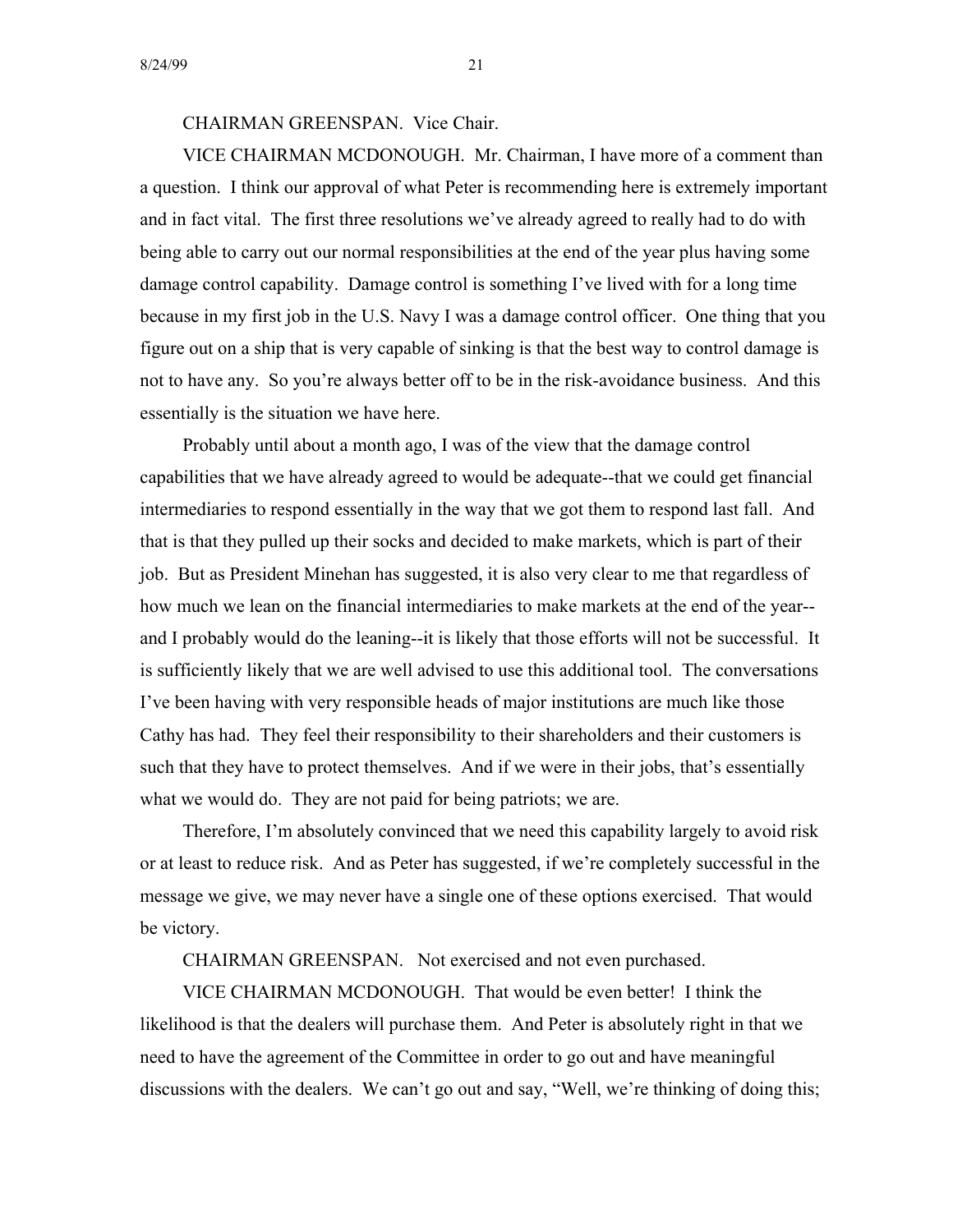maybe we will and maybe we won't." If there is anything that will make us look ludicrous as an institution and a Committee that would be it--even though, as you could see from Peter's memo, that's where he started or where he started with my support. But as time has gone on, I've come to the view that we absolutely have to have the capability to say that the Committee has approved our doing this and now we are figuring out the details.

CHAIRMAN GREENSPAN. President Parry.

MR. PARRY. Mr. Chairman, I don't have any question about the need for these types of tools. But I do have a question--if we can put on our BS&R hat for just a moment--that relates to us as a central bank. If a bank or other financial institution were to engage in these types of activities, we would be interested in whether or not they had conducted simulations to ascertain what the impact of these activities was likely to be on that institution. Then we'd expect that to be shared with management and their board of directors, and so forth. Is that a step we should take? And if so, should that step be taken before we approve this? In my experience that is something we think is very important for private institutions. It seems to me that we could have simulations showing extreme events that could have rather important impacts on the Federal Reserve System and the financial system, and I think it is something we ought to look at.

MR. FISHER. If I could respond, President Parry, I think a major difference between this institution and the private institution you're referring to metaphorically is that our cost of covering this option is quite different. If a private firm were to write options on financing, their cost of cover would be market-based. They would have to find financing out in the marketplace. That is the risk of options to private participants. In this case, we would only be writing options on our own balance sheet. While there are upside risks in terms of the growth of our balance sheet, and that's obviously what I'm trying to constrain, our cost of cover is not a real constraint. I think the challenge for us is how to price the premium sufficiently low, because in market-based terms we face no real risk here. We have some transactional risks. There are risks, I want to be clear, but we don't face the kind of risk a private institution would face in providing this service. And that is really why it works at all. If we were a private institution, this would be a very risky undertaking. Early on in my thinking about this--this was a month or so ago--one dealer told me that a customer approached them and asked them to provide an option on over-the-weekend financing for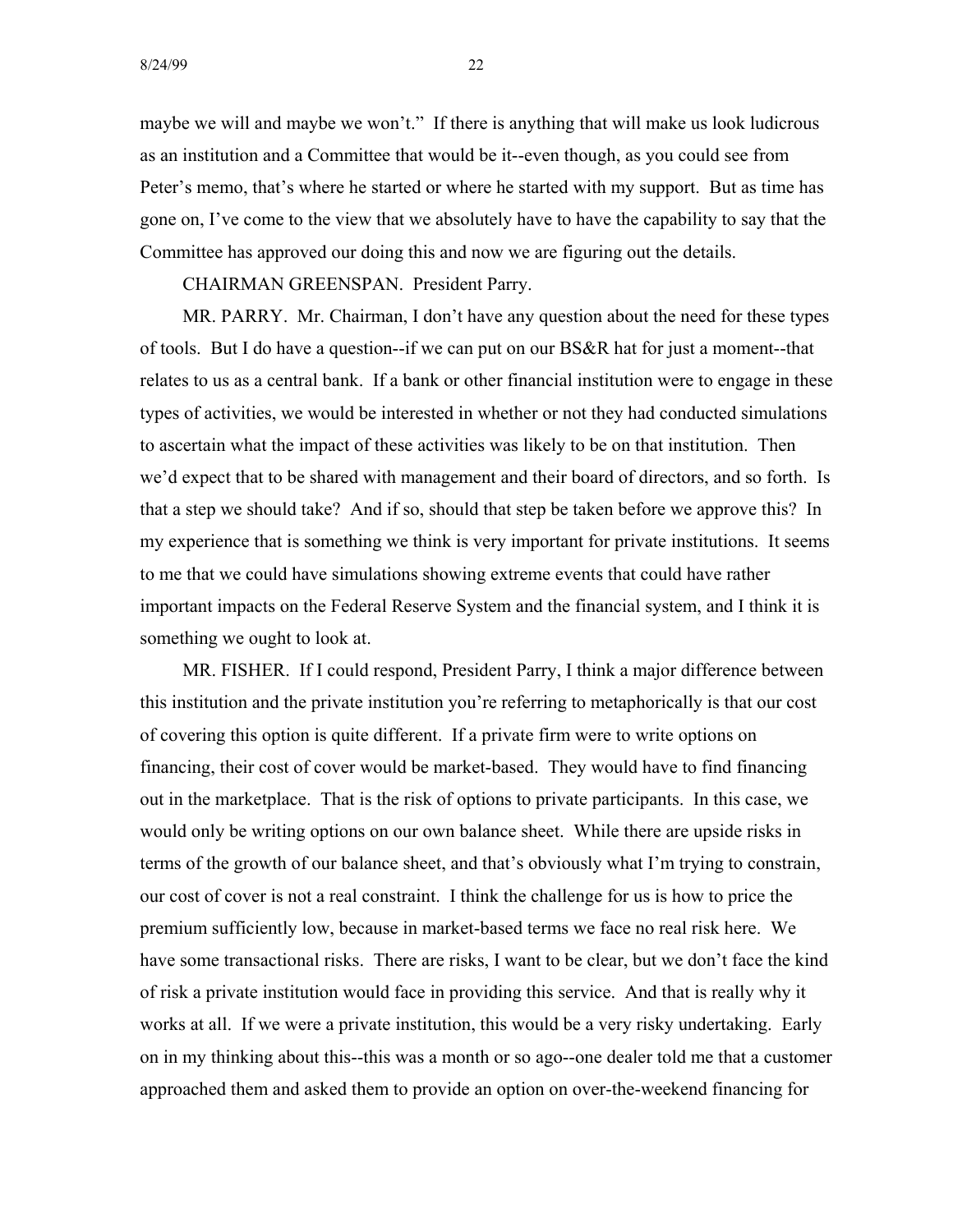December 31. The dealer thought about it and said "no." He said there was no premium they could charge that customer that they would be prepared to have known publicly because of how they saw the risks. In their view, the risk to their reputation was too great. They would have to charge such a high premium that they didn't want the charge for that risk known in their customer base. For our balance sheet, just the reverse is true. It's hard to figure out how low to price this because we do not face a market-based risk of covering the option. I do think that makes a considerable difference in a comparison to a private institution.

MR. PARRY. I'm sure there are differences. Does that lead you to conclude that looking at such simulations is not appropriate?

MR. FISHER. I'm sure it would be appropriate if I thought we could do it. You've seen the confidence interval I have on my estimate of reserve needs for the fourth quarter. It's around \$100 billion. I ask you to think for a moment how much better I could do in trying to anticipate what the use of this program would be, especially where the ultimate goal is not to have it used. Our hope is to minimize the exercising of the options.

MR. KOHN. President Parry, I think Peter's goal is to achieve the FOMC's objectives for keeping the federal funds rate in a range around its target. The very high likelihood is that if people wanted to exercise the options because rates were high, that would be a day on which Peter would be doing lots and lots of RPs. So, in effect, I don't think this presents a risk to us. It may actually help to limit the risk that he wouldn't be able to meet his objective of calming markets down. So, if anything, it reduces the risks relative to his objective. Secondly, there are issues having to do with where the RP rate is relative to the federal funds rate. But the very high likelihood is that if the RP rate is very high--so that people want to do these RPs with us--the federal funds rate would be very high. And that would be a day on which the Desk would be adding a lot of reserves, and the exercise of these options would be only the first step in what would likely be a long list of reservesupplying operations that day. On the other side, in the case of a reserve-absorbing operation--if the rates are so low that they're in effect doing the matched sales with us--we'd probably be doing matched sales that day also. So, if anything, these market instruments reduce the risk that Peter won't be able to hit his objective, which is obviously very different from the profit and loss risk that a commercial bank would face.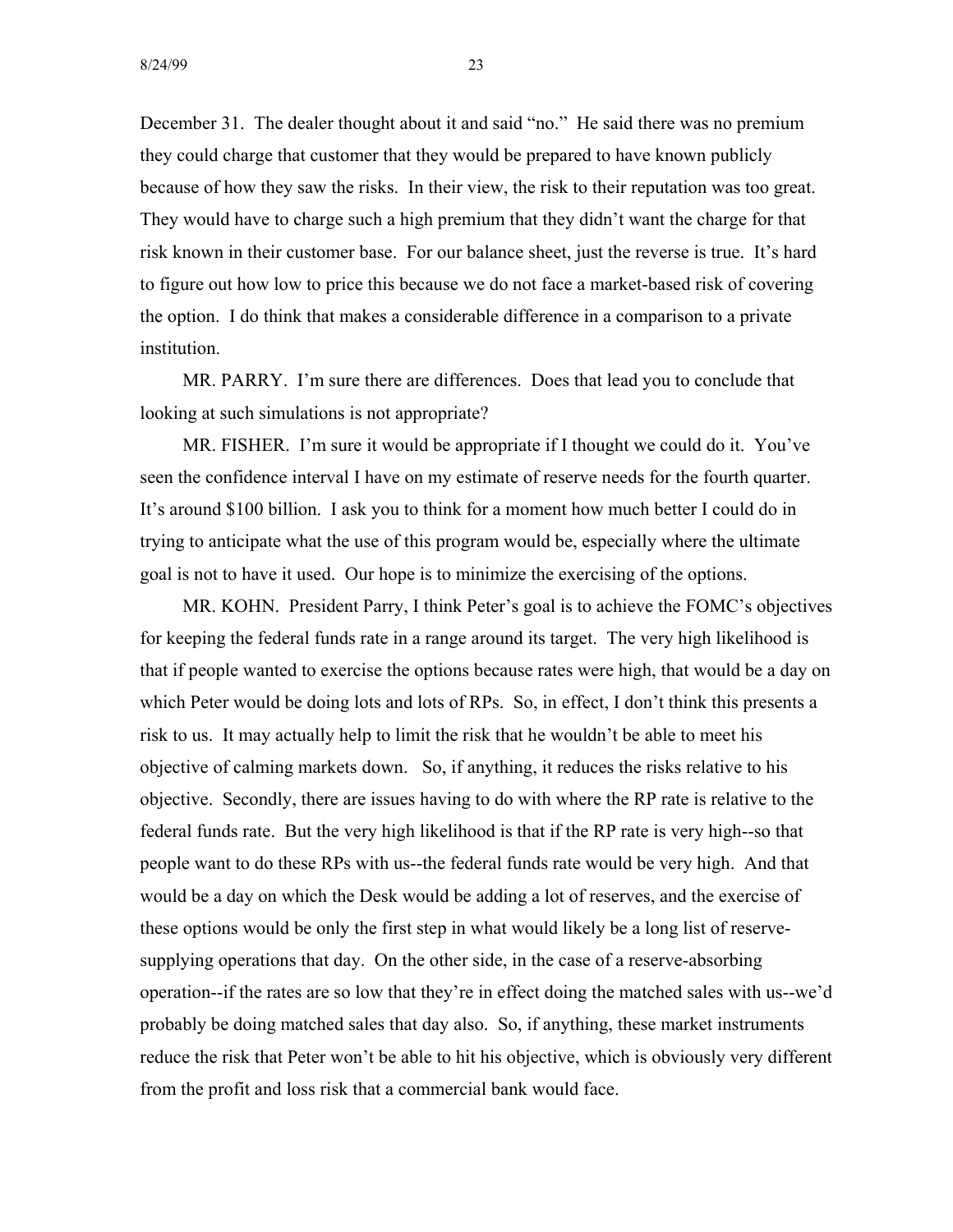VICE CHAIRMAN MCDONOUGH. Bob, I think you can see from Peter's and Don's comments that we've done an awful lot of thinking about the "what ifs" and "maybes" and what could go wrong. Even though it has been done at a level of Board staff and the Chairman and the New York Reserve Bank staff and me, we haven't been remiss in putting this through every stretch exercise we could imagine.

CHAIRMAN GREENSPAN. President Broaddus.

MR. BROADDUS. I think the case for this is pretty persuasive. But in the spirit of Bob Parry's question, on the issue of the Fed operating in options and the Fed doing derivatives I have a sense that the public perception of that might be of some concern to us. I think we should be aware of that. I know this is a vote on a temporary authority, but temporary things sometimes become permanent. And certainly before we decide to do anything like this on a permanent basis, we ought to consider the broader implications relating to public perceptions.

CHAIRMAN GREENSPAN. That's the reason why it's essential that most of this new authority gets sunset. President Jordan.

MR. JORDAN. Thank you. I have a question along the same lines. In view of all the other things that are in place--the special liquidity facility and all the things we are going to be doing to make sure that everybody knows we will be making markets and operating to the full extent--I can still see some concerns among individual market players. I'm not sure whether you're worried more about bank dealers or nonbank dealers; my guess is nonbank dealers. And I think they still would be concerned about the distribution of liquidity. It's not that the aggregate is a problem, but rather the distribution, with everyone trying to get through the door at one time. You've used a few words that get near but don't quite answer what I've been puzzling about. You've said "auction;" you've said "insurance;" you've talked about the pricing. But auction implies supply as well as demand, so you have to decide on an amount you're going to auction. Then there has to be a demand. So describe for me, and for everybody else I guess, how somebody in a dealer operation would explain, to whomever they have to get approval from, that they want to bid at the Fed's auction to buy an option. What is it that they're gaining and how much should they be willing to pay for it?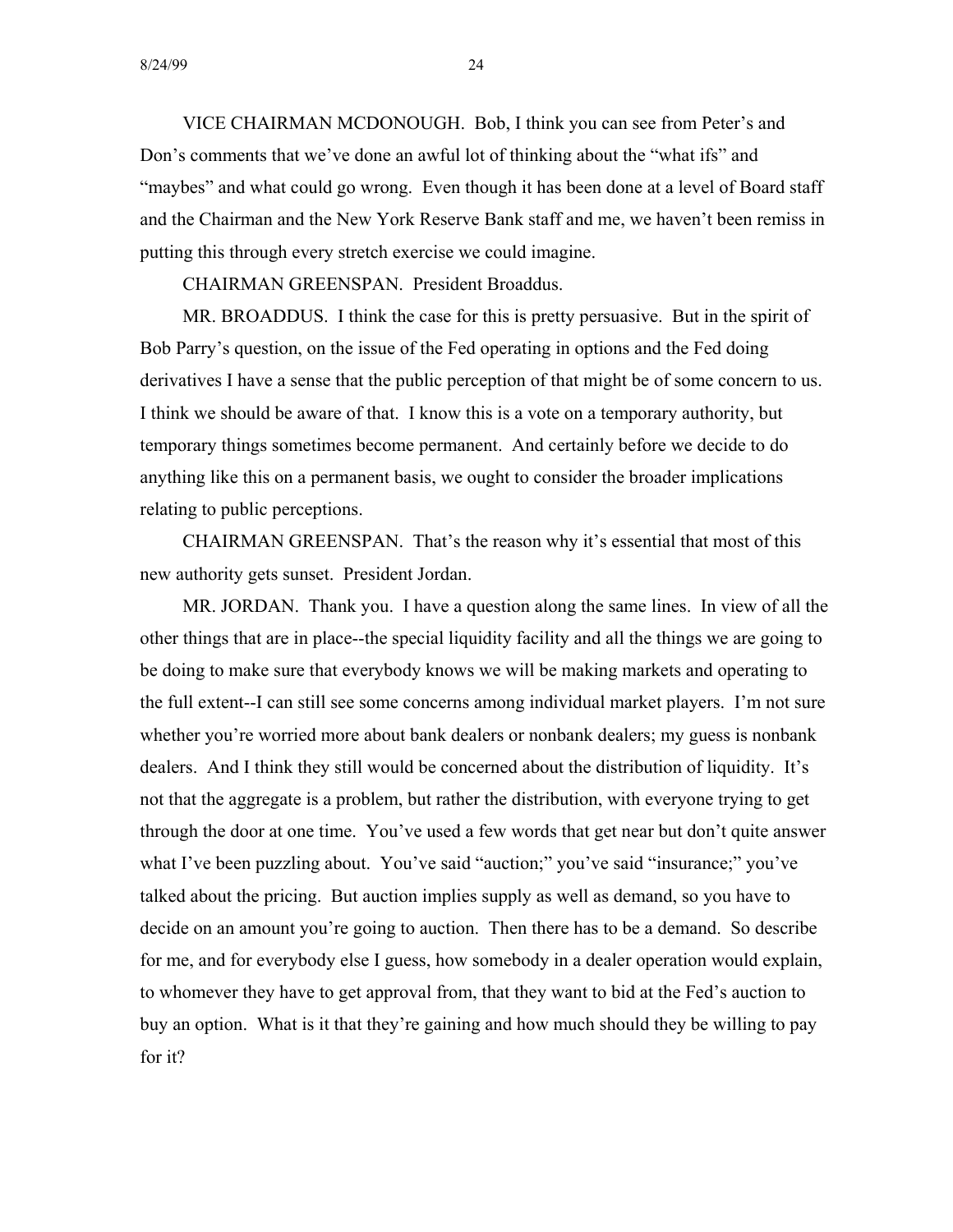MR. FISHER. Obviously, and I think my memo was candid about this, the problem of setting a reservation price and what we would ask the dealers to bid for in the auction is a major challenge and one of the primary reasons I want to talk to the dealer community. I think an auction sale is the right approach to take; the problem is how much to auction. We want to have it open; we want to have competitive bidding and a reservation price set quite low. I don't have an absolute answer on what the right quantity is to auction each day or how to conduct the auction. Again, that is why I want to talk to the dealers. So I want to give you a scenario that's in my mind but I don't want you to think that I'm invested in any one of the details.

I would imagine that there would be a two-week period on either side of the year-end in which the dealers could exercise overnight options either on matched sales, reverse repos, or repos. I'd say that sometime in October we would begin auctioning each day a set quantity of overnight options for any one of those 20 business days. One way of thinking of the arithmetic would be that we might be prepared to put up to \$200 billion on either side of our balance sheet. If we had 40 days' worth of auctions, we'd be auctioning \$5 billion a day for each of the one-day overnight windows the dealers could bid on. I think I will have to put out some proposal like that as a straw man in talking to the dealers in order to get their creative juices flowing on how to think about the reservation price. We want to set it very low, but we don't want the option to be a free good. They will want it because it's cheap, but not because it's free. In earlier discussions about this I said I didn't want them to think it was as cheap as water, but under the drought circumstance I've learned that everything has a price!

So it would be something like that. I'd be tempted to begin discussions by talking about setting a rather low limit. It's easier to raise the auction limits than lower them in that environment. I'm just trying to think about ways of creating an auction process the dealers would participate in. The idea of having a small amount auctioned each and every day would be a way to get the dealers to anticipate their demands and not wait until the end--to try to smooth out their demand and buy a little each day. For this to be successful and involve the right kind of pricing, it is not that I want to see the price start high, but I'd like to see it trend lower as the market relaxes about the availability of year-end financing. Nevertheless, I want to be clear that I don't know today what the right limits are. I think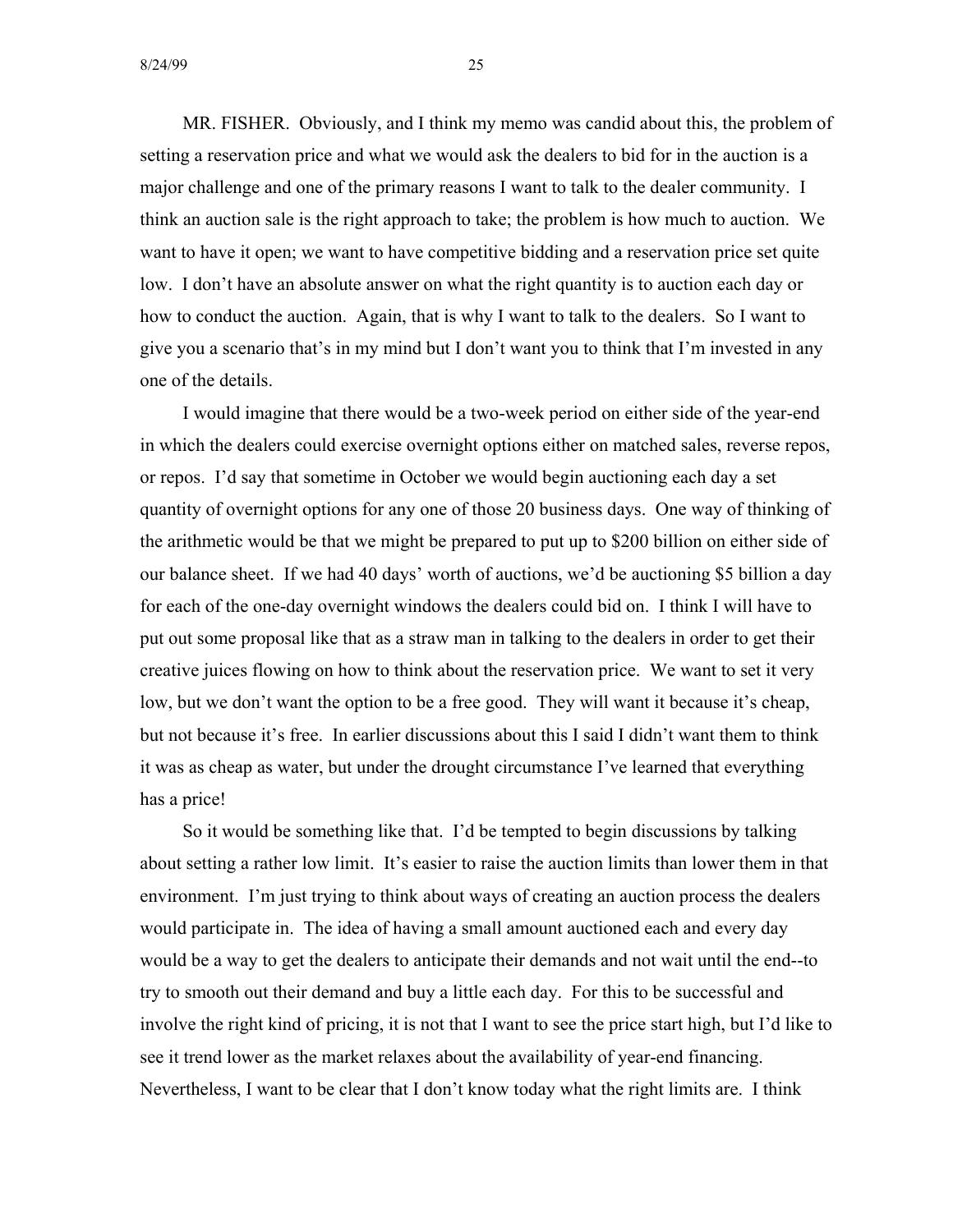there are limits. There are some very tricky issues we would have to think about, such as what assets we would be putting out for doing the matched sales and whether we'd be doing them through tri-parties or through our DVP system, which is why both are mentioned in Don's proposed paragraph.

MR. JORDAN. May I ask a follow-up question? You mentioned already that, in their scenario, when the currency is going out banks are also going to be thinking about that currency coming back in. What are they going to do with it? Are they going to get to count it toward meeting their reserve requirements? I can see those in the banking industry doing their own exercises--seeing times when they are concerned about adequate liquidity and they want some insurance and then seeing periods of excess liquidity and wondering how to get rid of it. I can imagine both. It seems to me that it would be important in your conversations with the dealers to ask them their ideas about quantities and prices and so on. I'd also want to find out if we offer this and if they buy this insurance--these rights to get liquidity or put liquidity to us--what is it that they otherwise would have done that they will not be doing as a consequence of our making this available. I say that because we are going to alter their behavior from their own contingency planning that assumed this program didn't exist.

MR. FISHER. I mean to offer these as examples, because I believe the reactions are likely to be quite diverse. The anxieties of the major money center banks, and therefore of the major bank dealers, tend to be focused on what to do with the surplus cash they're going to have. They are afraid of being excessively liquid. So I think they would likely buy in on the cash-put collateralized option drawn on us. My hope is that that would permit them to be less obnoxious in talking to their customers about the risks of zero or negative overnight interest rates on corporate deposit accounts because the banks would be more confident that they can pay some kind of market-based rate. So that's a behavior we do want to see changed. On the dealer side, the premier dealers in the world have been telling customers not to count on them for financing around year-end and it's making their corporate customers very anxious. I think the behavior change we'd like to see among the major dealers is that they would be less obnoxious in telling their customers to go away and not count on them to finance their inventory of securities during the last two weeks of December and the first two weeks of January. So those are the two behaviors I know I want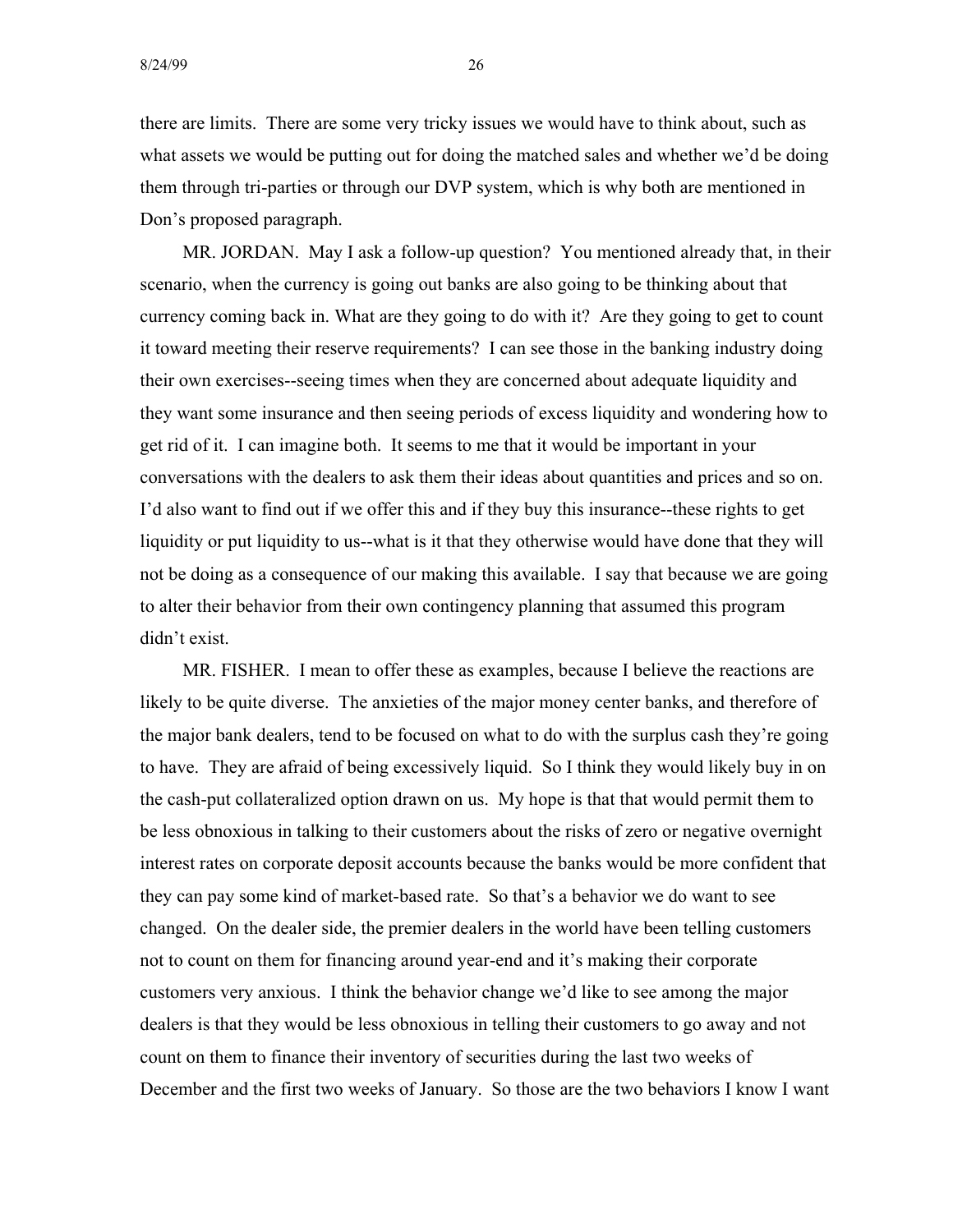to change. I agree with you that there are bound to be other behaviors that would change that I haven't anticipated. But those are the two I'm aiming at; I'm trying to get the intermediaries to behave more like intermediaries and less like risk avoiders. My hope would be that the markets would behave more as we would like them to.

MR. KOHN. Along that line, one good outcome might be that the dealers would simply pass these options through to their customers. That is, if they took the options and in turn entered into the same contract with their customers--customers who don't have access to the Federal Reserve either through the primary dealer network or because they're not commercial banks or other depository institutions--that would afford those customers some degree of confidence. They would know that they could put the securities back to the dealer, who would in turn put them back to the Fed or they could borrow from the dealer on a collateralized basis, and the dealer in turn could borrow from the Desk collateralized. So, having these pass through the primary dealer system to the other market participants I think would potentially be a very positive development.

MR. FISHER. Forgive me for interrupting, but I would like to underscore what Don just said. I think the only reason to do this is to have the dealers pass the benefits through directly or indirectly. There are accounting issues that I'm not going to be able to think through here as to how this would all work, but we will strongly impress on the dealers that they are to make the benefits of this available to their customers. That's the purpose of the exercise. It is not to have the dealers sleep better at night while their customers don't.

CHAIRMAN GREENSPAN. President Hoenig.

MR. HOENIG. Mr. Chairman, I understand the importance of Y2K concerns, but I want to follow up a bit on what Jerry Jordan was saying. I know that Peter Fisher and others have scrubbed this proposal pretty carefully, but in terms of the analysis I'm not as clear as I'd like to be. And I am a true believer in the law of unintended consequences. When you want to do things and get them done for the right reasons, you think of all the positives. But without some fairly rigorous analysis, you tend not to think of the other side. I worry, given the speed with which we're taking this forward, that we may not have thought of all the negative consequences, and that leaves me uneasy.

One other comment I would make is that necessarily--and I understand the reasons there is a great deal of vagueness in this proposal; one uncertainty is even the strike price. I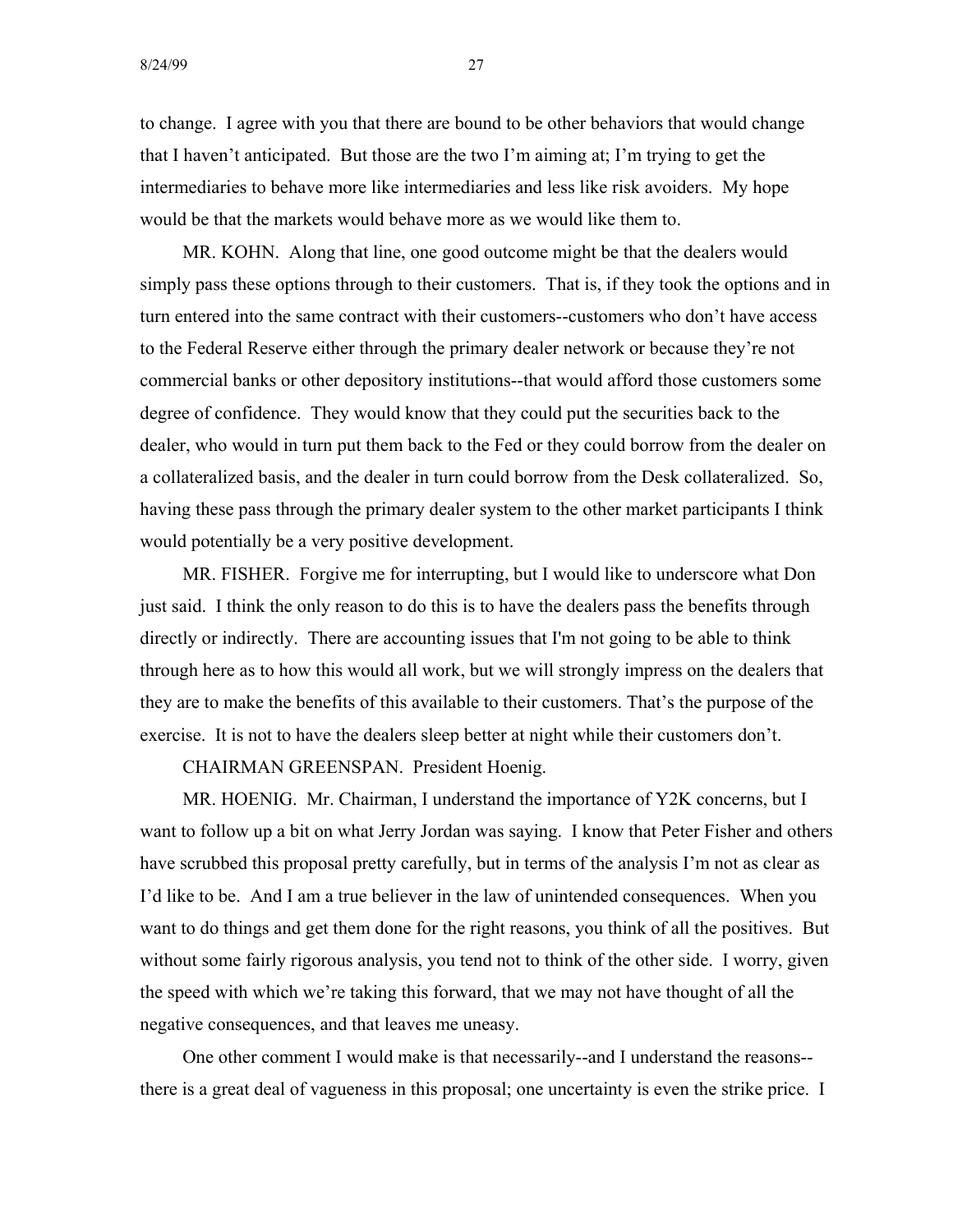hope in structuring this that we keep in mind many of the conditions we have in the special liquidity facility as we go to these individual dealers, because we are treading on new ground as far as how we conduct monetary policy. And even though the authorization is temporary, it does have implications going forward that I haven't had the opportunity to think through. I hope that as the details are worked out we will be briefed again on what is being decided with regard to the strike price and the reservation price. I know you have to talk with the dealers, but it leaves me uneasy to think that they might be structuring this program. So, those are my concerns. I know Y2K is important and I don't diminish that, but I do have these reservations that I wanted to raise.

CHAIRMAN GREENSPAN. Let me just comment. I think there is no question that there will be adverse consequences. We're going to change certain types of behavior in ways that are very difficult to anticipate, and presumably some of those changes are going to be adverse. One of the advantages of having this as a temporary program--one would presume--is that we will see a number of the adverse outcomes and we will not be locked in to maintaining the program. I think the argument that we perceive of this as a temporary reaction to an idiosyncratic event tends to limit the types of institutional changes that might occur as a consequence of it.

MR. HOENIG. That does give me some solace.

CHAIRMAN GREENSPAN. If you think about it, the potential downside risks of not doing some of these things are just awesome.

MR. HOENIG. I understand.

MR. FISHER. Could I add a comment? In your package of charts, page 10 is a background chart that I did not discuss but would like to point out to you, President Hoenig. I have given some considerable thought to adverse consequences, and the one I'm most concerned about is whether we would discourage market intermediation in some way when, in fact, we're trying to encourage it. I've at least thought through what the worst perverse consequences would be if we discouraged market intermediation and arbitrage opportunities.

MR. HOENIG. Very good.

MR. FISHER. What the chart shows, starting from October 15 of last year across the top panel and March 23 of this year across the bottom, are the rates on repos on Treasury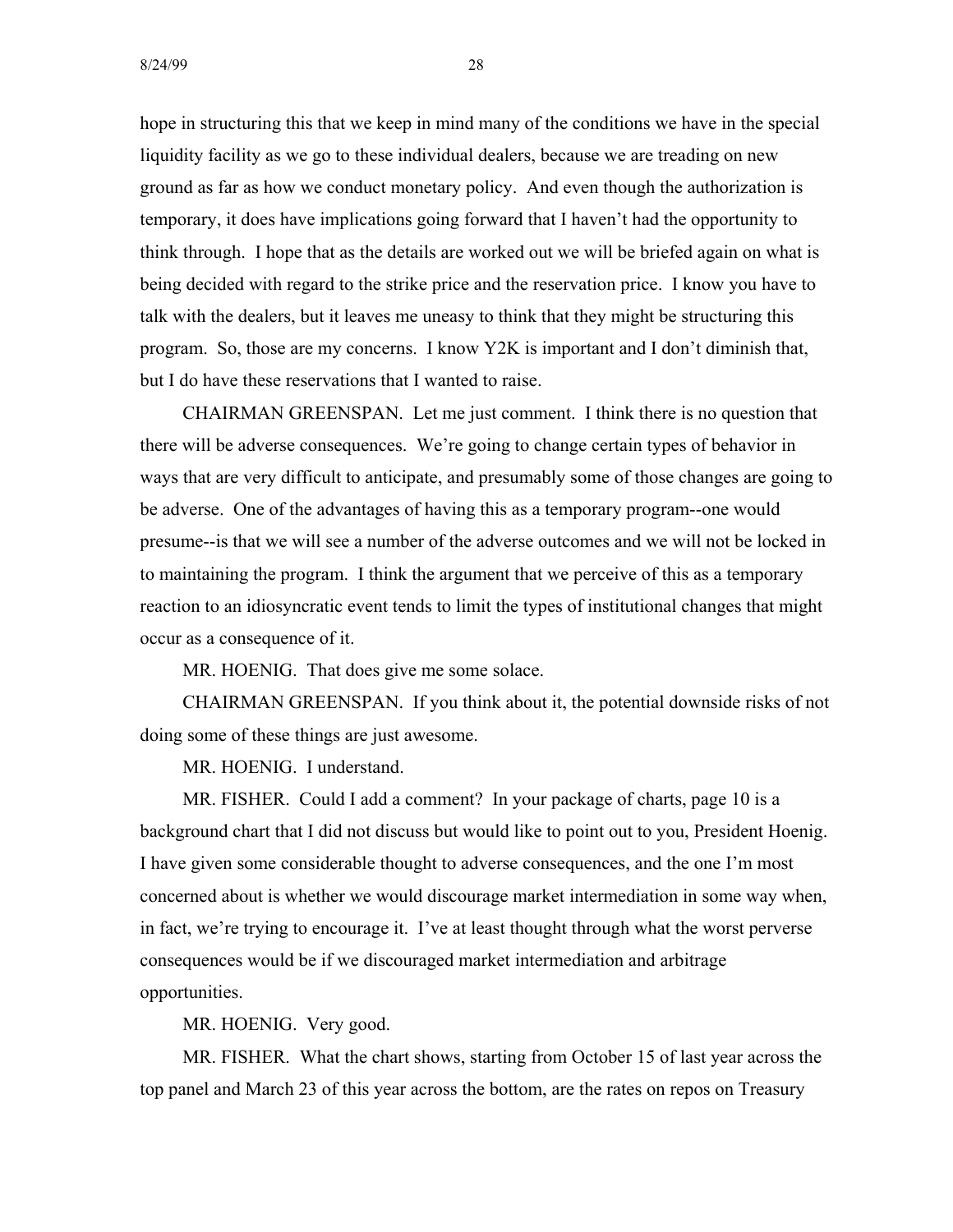collateral in blue, the rates on mortgage-backed securities collateral in red, and the morning federal funds rate. The latter is based on an informal survey we take in the morning that tells us where funds are trading. There is an extraordinary correlation here, which is wonderful to see; it shows that markets work and arbitrage takes place. Most of the spikes on the chart are at month-end or on Treasury refunding dates or tax payment dates. It's all rather predictable behavior. I'm drawing it to your attention to show that even in the chaos of last fall, shown at the upper left, the range in which these repo rates moved during the morning, the most active time of the day, was contained at 4.25 to 5.75 percent. And that even includes the period through the year-end last year, and I'm sorry that precise date isn't shown. So, in my memo I discussed a 150 basis point corridor on either side of the thenexisting funds rate target. That's something we will want to talk about. I think it is going to be hard for it to be any tighter, with the precedent of the special lending facility on the one hand and the coincidence of the negative 150 basis points, which is our minimum bid when we lend out securities and put out collateral. So if we were to do matched sales and put collateral out at a tighter spread, I think we would be creating some perversions. Now, I want to be able to talk to the dealers about this and think about it. As you can see, the corridor in which rates actually vary is very narrow. So a range of 150 basis points is considerably wider than the range in which normal arbitrage takes place. Therefore, with respect to the issue of the most perverse unintended consequence, I think anything like the spreads we're going to talk about is really going to be the disaster insurance. We're trying to offer the market disaster insurance to get them more comfortable intermediating within that range. I just wanted to be clear that we've done some of the work here.

VICE CHAIRMAN MCDONOUGH. Let me make a comment that I hope will be helpful to President Hoenig and others. The way we envision introducing this to the primary dealer community is at a meeting at which the heads of the firms would be invited to the Reserve Bank and I would be their host, with Peter Fisher joining me. We will make it very clear to them that this is not the "Primary Dealer Benevolence Society Act," but rather that we expect them to behave in a responsible way, as we are, in carrying out their function as a financial intermediary. If they try picking us off, they might succeed. But we want them to know--and we will let them know--that the price of that will be very high and will last very long. So, I think we can make sure that they don't get confused about that.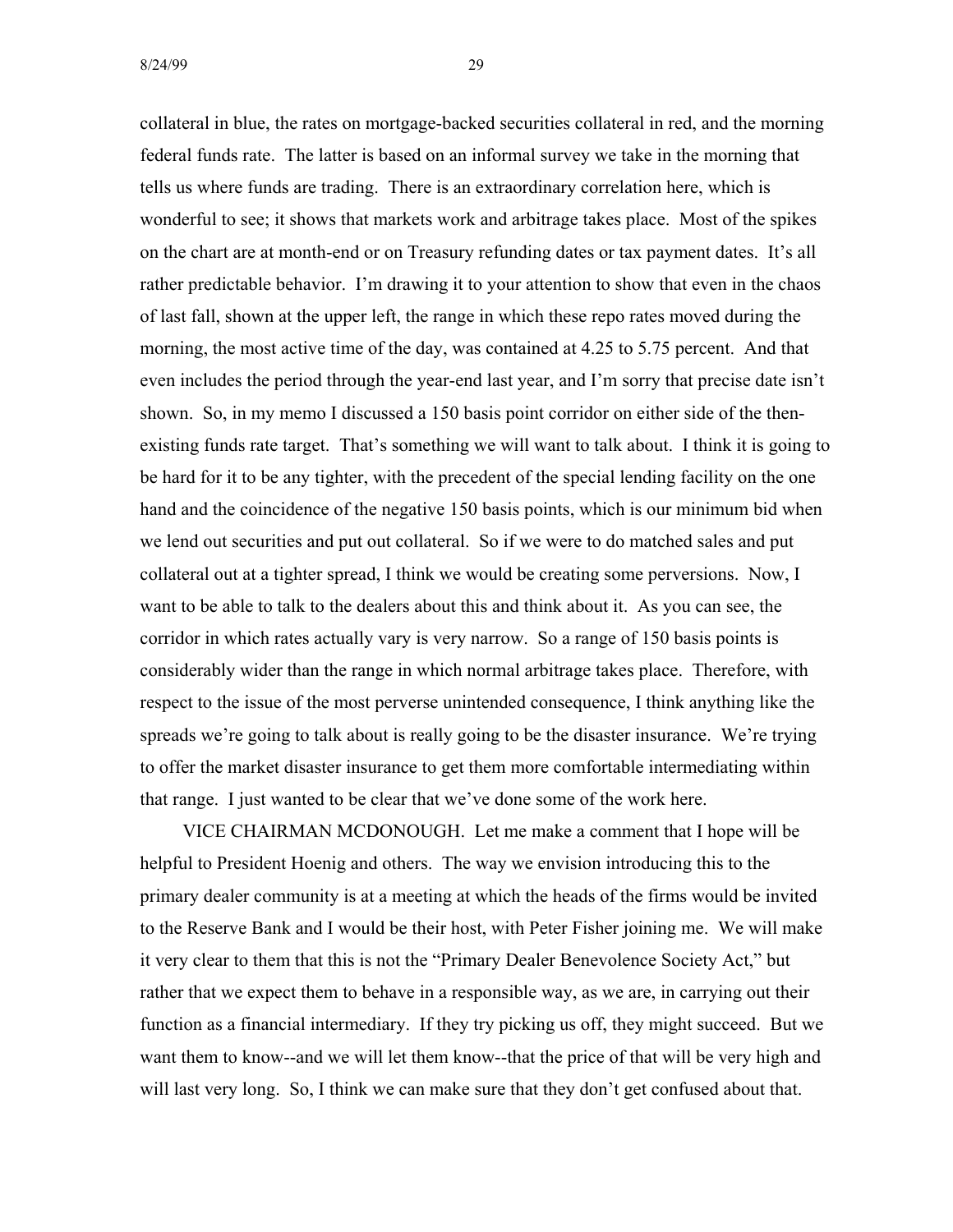They shouldn't think that because this involves matters they are more experienced with and more clever about than we are, which is true, that therefore they can lead the holy innocents off to slaughter, so to speak. We will make sure they understand that if they try to do that, they'll get caught and the price will be extremely high. I personally would not be willing to support this if we were not prepared to make that very clear to them. Thank you.

CHAIRMAN GREENSPAN. President Minehan.

MS. MINEHAN. While I recognize that there is some risk on the opposite side, let me relay an anecdote from a recent conversation with a very senior person at one of the major investment banks who is responsible for a lot of their funding operations. He said, after an anguished discussion about all of the fourth-quarter concerns those in the investment bank community have, and I quote, "We will not be heroes." His comment was quite passionate and heartfelt. By showing that we are willing to be more innovative and a little fleeter of foot than usual and that we are willing to work with them on the details, I think we could be a bit of a hero. And we should be as the central bank. As a side point I would reiterate what Tom Hoenig said in that I'd love to hear what the details are after you've had your discussions with the dealers. Not to be doing this would really risk a lot of potential damage in the period around the turnover to the new millennium. I'm very much in favor of this, as I've said before.

CHAIRMAN GREENSPAN. President Moskow.

MR. MOSKOW. Mr. Chairman, I think this is a very good idea and I'd do it on a temporary basis. I agree with Cathy Minehan that it is an innovative approach and would show that we are trying to address a very important problem. Three or four years ago I went to a conference of central bankers and this idea of central banks engaging in options activities was discussed. This was not related to Y2K but was just a discussion of the general concept, and I actually commented on a paper on it at that time. I am just curious as to whether any other central banks are doing this or even considering it at this time.

MR. FISHER. I'm not aware of any that are using this in their management of domestic interest rates. I know the ECB has made a point of saying that they have the authority to use all instruments; if they want to use options and other derivatives they can. They have often stated that they have the full arsenal of weapons if they need it. A number of central banks use options in their investment activities in foreign currencies, in managing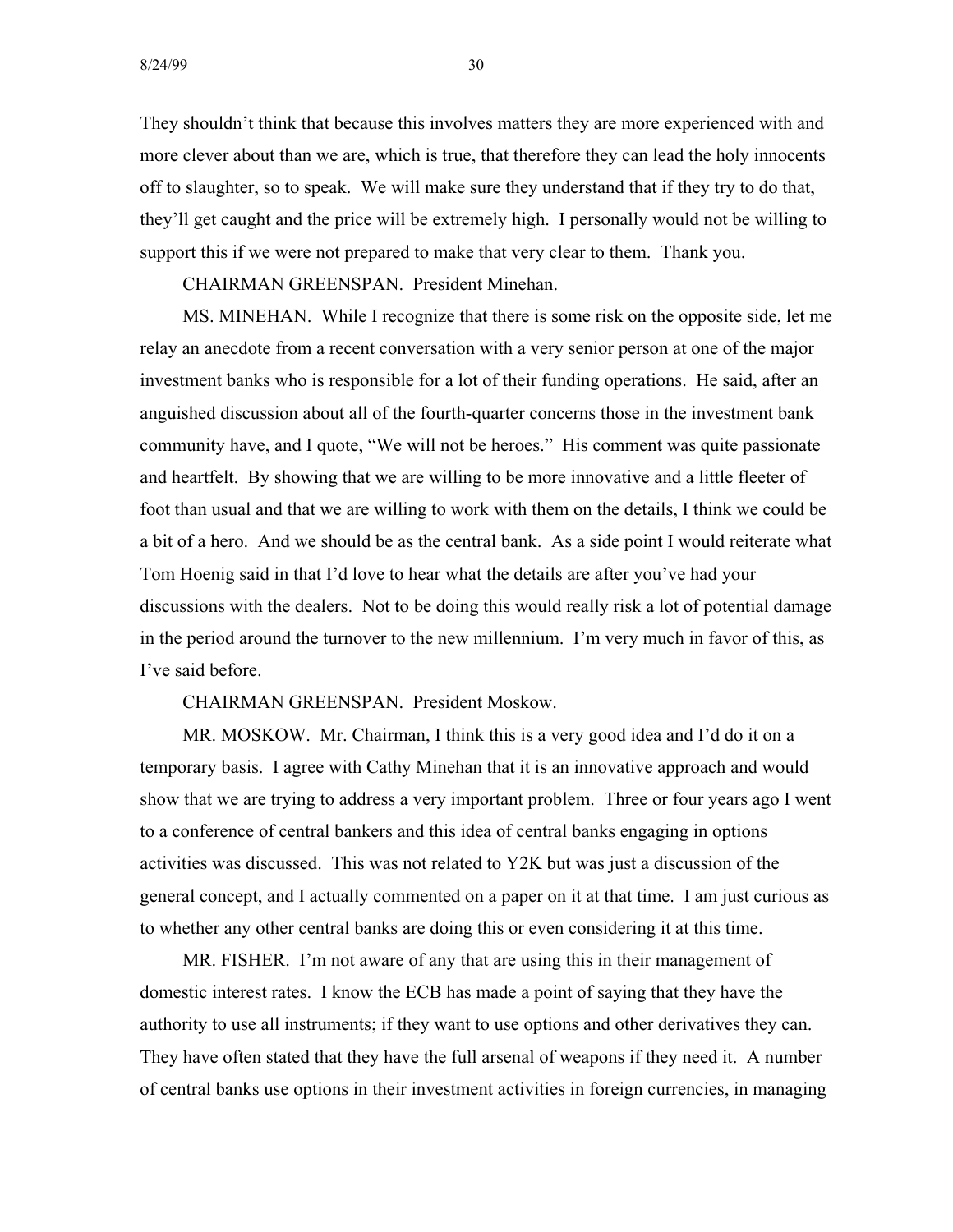their foreign currency reserves and limiting the risks. The Bank of Mexico uses a nonsymmetric option in its intervention strategy. That is, when they're accumulating reserves they do it through an option that avoids having their operations exert an impact on the day's price. In other words, it is always backward looking. When the exchange rate strengthens, they accumulate a few reserves. The bank's exercise of options is one-sided. I may be mistaken, but I'm simply not aware of any central banks that use options for domestic interest rate management.

CHAIRMAN GREENSPAN. Governor Gramlich.

MR. GRAMLICH. Actually, Mike Moskow already asked the first half of my question. The second half is--and given your answer to Mike, I'm not saying it's necessarily a bad thing--whether there is any risk that we're going to be the insurance provider of last resort for the whole world if other central banks don't do something like this?

MR. FISHER. I think there is that risk today in our money market, which is why we're proposing these extraordinary measures. As I alluded to earlier, the Bank of Japan wants to find ways to be sure it can take U.S. Treasuries as collateral when they lend yen to their banks. European banks and others are doing the same thing. The world is focusing on our money markets and financing markets as their adjustment mechanism. I think that's where some of the pressures are coming from that we're seeing. So, yes, if we're trying to address our money market problems, I think there is a risk that the benefits and the demands will spread beyond our nation's markets. But that's the reality we confront to begin with, so I don't think we can do anything about it.

MR. GRAMLICH. What would be the implications of that?

MR. FISHER. I didn't mean to say it should be viewed as a risk. It may be good that somebody in this whole world is going to do this. But these are the implications.

CHAIRMAN GREENSPAN. Well, an obvious question arises here. Is there a limit to the number and volume of options you'll be willing to sell?

MR. FISHER. That is even more challenging than the reservation price. My guess is that we will go out with a proposal of \$200 billion, as I suggested, telling the market that with the Committee's review and approval we might raise that limit if we saw a demand. I would try to go out with a program involving a limited number of contracts per day and tell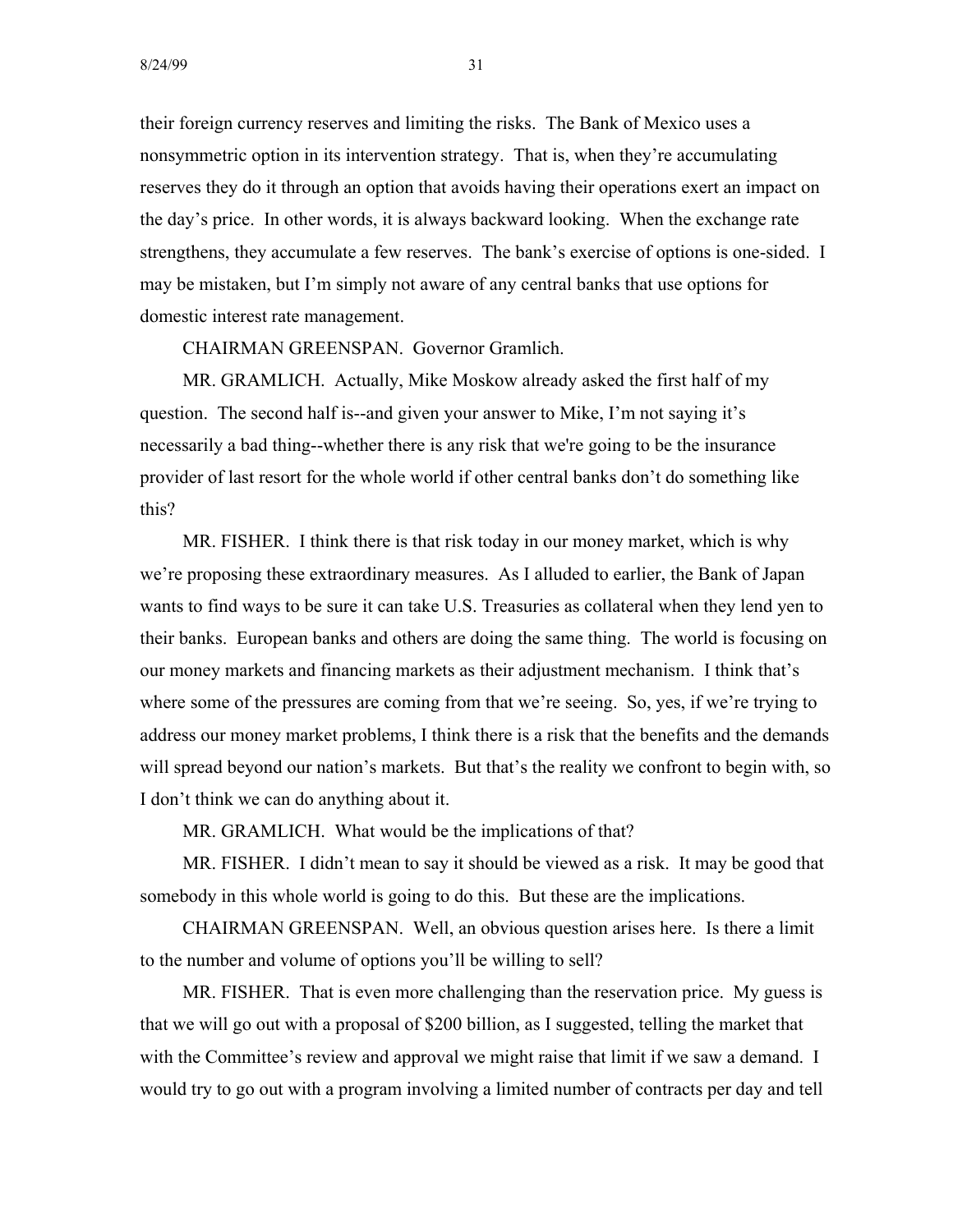them they should price accordingly, but give them notice that there's a risk that the quantity could be raised if we saw the demand.

CHAIRMAN GREENSPAN. If you price appropriately, you'll get as large a volume as you want.

MR. FISHER. There's an interaction of limits and pricing.

CHAIRMAN GREENSPAN. The desire to create a very low price may not be the wisest of all operations.

MR. FISHER. As I say, it should be low enough so that we are making insurance available to the market to calm it down but high enough to provide some constraint on demand.

CHAIRMAN GREENSPAN. It's called subsidized insurance. That's what it is.

The fact is that they can get it from the private sector but the price they would pay would embarrass the seller of the insurance. The difference is the subsidy.

MR. FISHER. Exactly.

CHAIRMAN GREENSPAN. It's the sovereign credit of the United States. It is like the FDIC; it is precisely the same issue.

MR. PARRY. We seem to be learning a lot.

MR. STERN. The question is what they are going to charge their customers for this. CHAIRMAN GREENSPAN. It would beat the subsidy.

MR STERN. The subsidy is going to get smaller the further out the chain one goes.

CHAIRMAN GREENSPAN. Gary, that may well be the type of thing that Tom Hoenig is concerned about.

MR. FISHER. It's my recollection that the publication of the primary dealer list is a consequence of the New York Fed asking the dealers to report to us their inter-dealer transactions. The dealers said, in effect, "We'd love to report our inter-dealer transactions; you just have to tell us who the other dealers are." And that is how we got backed into having a list. It has already occurred to me that we will want to ask the dealers--"ask" politely--to report to us secondary market transactions on similar contracts so we can keep track of the pricing.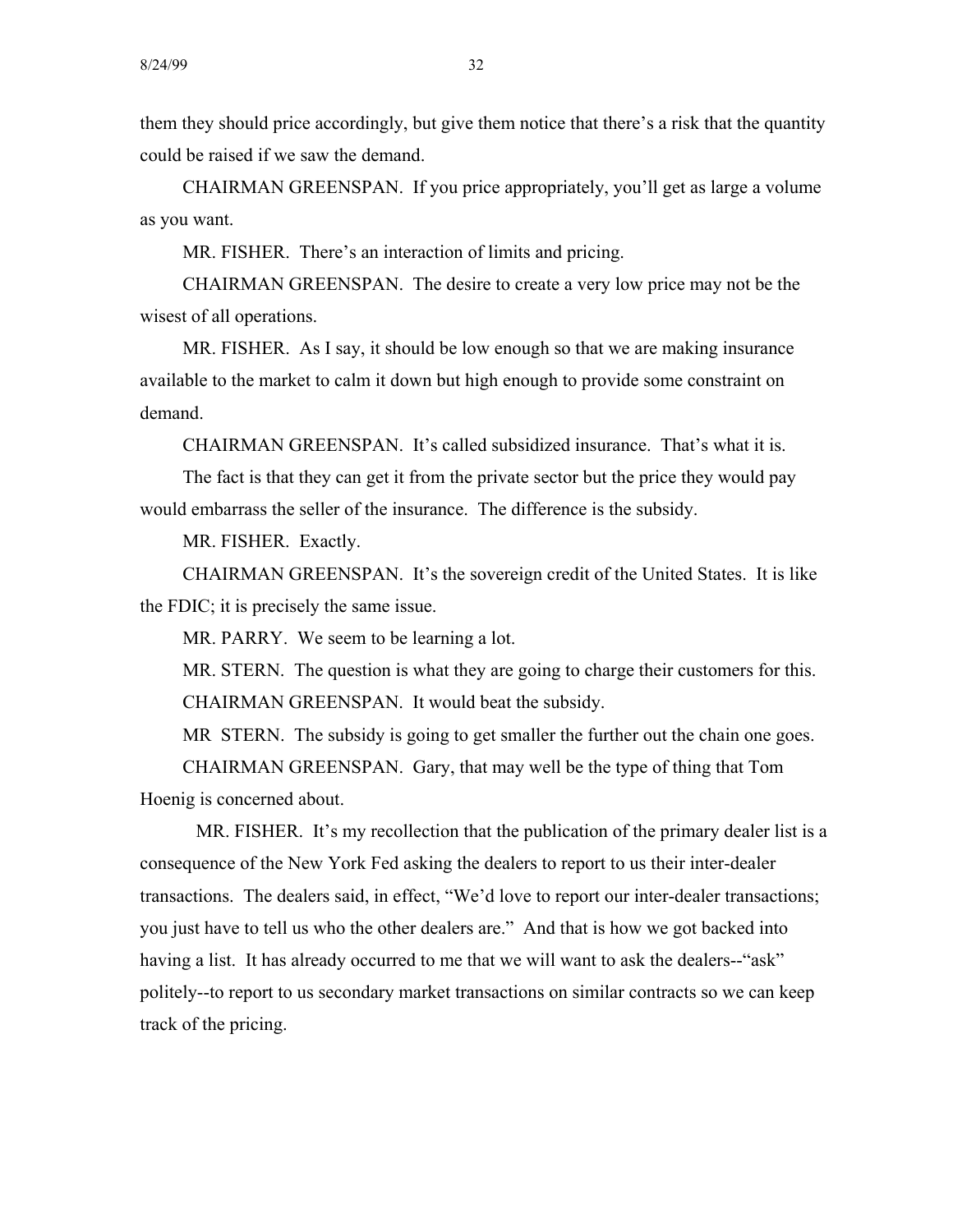VICE CHAIRMAN MCDONOUGH. My guess is that as we have these discussions the notion of how high the price should be will continue to go up. We don't want the subsidy to be too low or too high. Whatever it is, what we want is-

CHAIRMAN GREENSPAN. Once the money is available, it's impossible to trace it to individual contracts or relationships. So, in effect, it will be hard to see how the subsidy gets passed on. I guess every economist would say that the subsidy stays with the dealer.

MR. FISHER. It is with that in mind, though my plans are a little inchoate, that I have thought of auctioning set amounts each day. That way there will be a price today, but more will be coming online tomorrow and more will be coming online the next day.

CHAIRMAN GREENSPAN. If you have an auction, basically you have not solved the problem but you've limited it.

MR. FISHER. Yes, precisely.

MR. KOHN. With a limit they will bid up the price, depending on how they think they can turn this onto their customers. That will tend to reduce the subsidy.

CHAIRMAN GREENSPAN. In fact, the price will tell us something about how the program is going in the market.

MR. FISHER. Absolutely. That is another reason daily auctioning somehow seems preferable to me.

CHAIRMAN GREENSPAN. I had the impression that you were thinking of setting the price.

MR. FISHER. No, I mean to set a minimum price. We don't want people to put in a bid of zero or \$1 at the auction. We'd have a minimum or reservation price and they would bid upward from there.

CHAIRMAN GREENSPAN. Is there a reservation price on Treasury bill auctions? MR. FISHER. I don't think so.

CHAIRMAN GREENSPAN. No? The question is: Why would you want one on this?

MR. FISHER. Because we are uncertain about the supply--whether we are going to provide an unlimited supply. That is, we haven't yet figured out-

CHAIRMAN GREENSPAN. But that reservation price doesn't help you for that. It is the wrong side of the question; that's all I'm saying.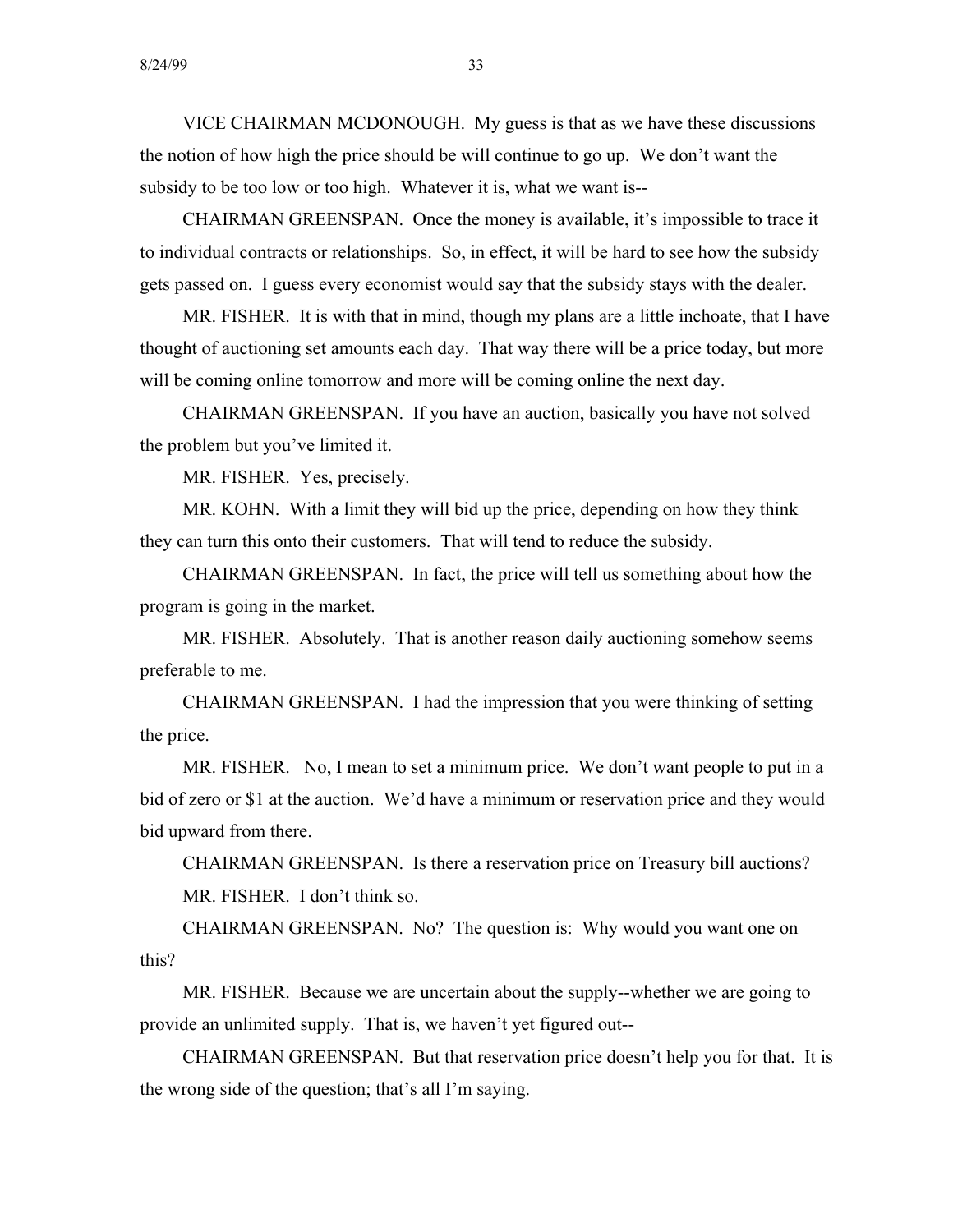MR. FISHER. I just mean that we are talking about a reservation price because we are uncertain about whether we are going to set an upside limit on the supply and, if so, where. Those are two ways of talking about the same thing. I am agreeing with you, I think, Mr. Chairman.

CHAIRMAN GREENSPAN. If it turns out that indeed the demand is very low or they set a very low price, you'd be required to give it to them at a negligible price, and that may not be desirable. Okay. Governor Kelley.

MR. KELLEY. Peter, if we are ready for a more nuts and bolts type question here, I'm wondering about the timing of this. It seems to me highly desirable, if we are going to do this, to do it as rapidly as possible. But there is a lot of work to do. How is this going to flow as far as the timing is concerned for these inquiries, preparations, announcements, putting it in place, and so forth?

MR. FISHER. I alluded to the timing--probably too briefly--in my memo of August 17. I believe it is very important for us to work with the custody banks, BONY and Chase, before we go public, so we can set a reasonable date certain on when we could begin triparty operations. We would propose to begin immediately, tomorrow morning, working with the two clearing banks in the hope that over the next business week and a half we could resolve the various issues. Then we would be in a position shortly after Labor Day to announce at least a date certain. My hope is that by the first full week of October--for the reserve management needs I mentioned earlier--we will be laying in the 90-day RPs so that we could begin tri-party operations in the broader collateral pool then. Now, that's my hope. We want to work out some of the nuts and bolts details with the clearing banks so we can announce with certainty that we will be doing tri-party operations, using the collateral pool, and doing 90-day repos.

So, a day or two after Labor Day, we certainly will be announcing that we have the authority. We would begin working with the senior leaders among the dealers about the same time we would be making public that we have this authority and plan to offer these options. We would be developing the details with the dealers, and I would hope to be able to conduct the auctions on the models I'm roughly thinking of, if not by the first full week of October, by the middle of October. That would give us roughly two months of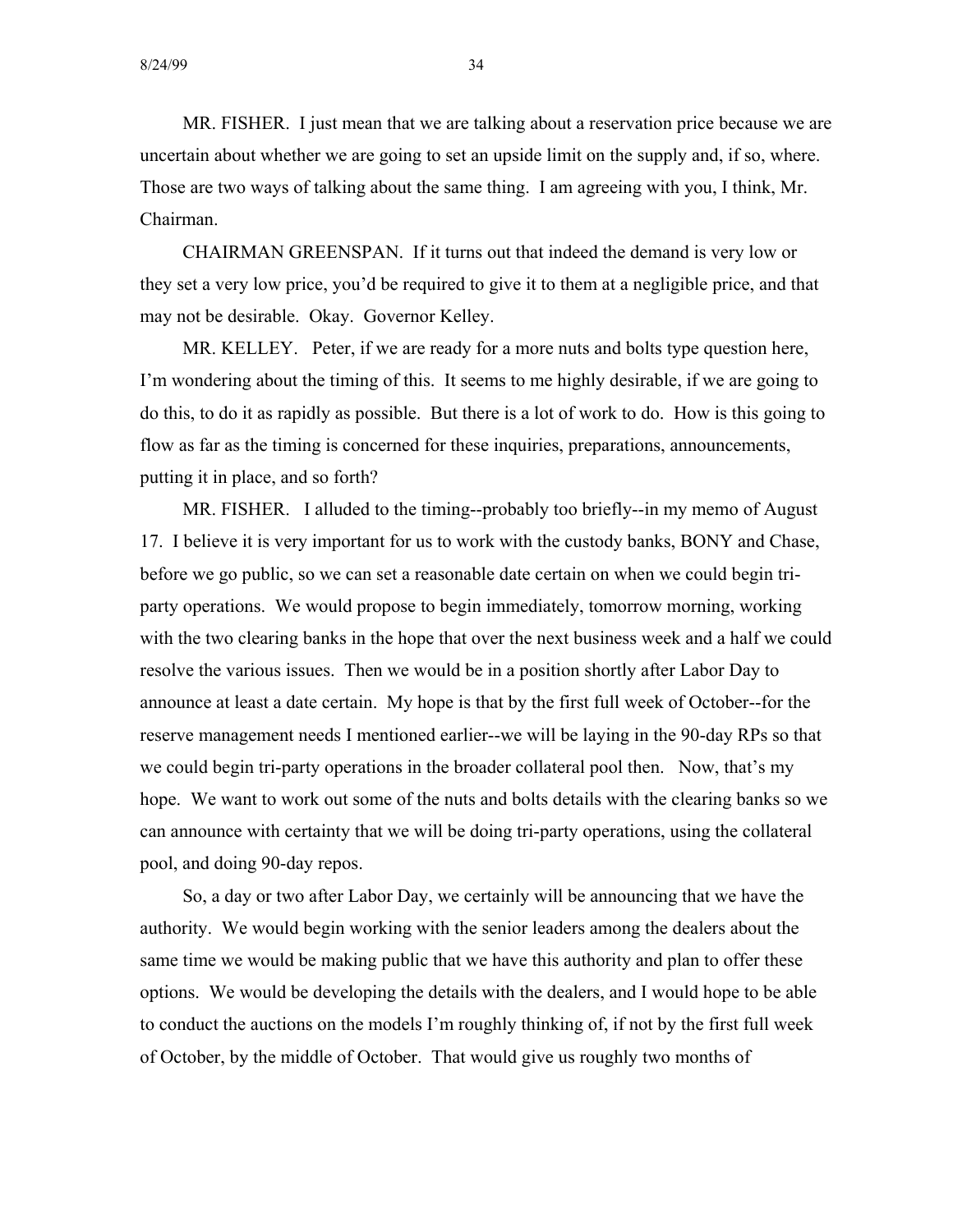auctioning until we get to the period when these options are likely to be exercised by the dealers in the last two weeks of December.

MR. KELLEY. If you can meet that timetable, that would be excellent. I think it is pretty ambitious, but we need to try to do it that way.

VICE CHAIRMAN MCDONOUGH. We envision having the meeting with the heads of the firms on the Wednesday after Labor Day. The reason we don't want to do it before then is that we won't be finished arranging for the tri-party agreements with the agent banks and also because this is the time of year when too many people are away.

CHAIRMAN GREENSPAN. Further questions for Peter? Why don't you read the Authorization as it is being amended?

MR. BERNARD. This would involve an addition to the Domestic Authorization, paragraph 4, as described in Don Kohn's memo, which was circulated overnight. The new paragraph is: "In order to help ensure the effective conduct of open market operations during the transition period surrounding the century date change, the Committee authorizes the Federal Reserve Bank of New York to sell options on repurchase agreements, reverse repurchase agreements and matched sale purchase transactions for exercise no later than January 2000."

VICE CHAIRMAN MCDONOUGH. Move approval, Mr. Chairman.

CHAIRMAN GREENSPAN. Is there a second?

MR. KELLY. Second.

CHAIRMAN GREENSPAN. All in favor say "aye."

SEVERAL. Aye.

CHAIRMAN GREENSPAN. The "ayes" have it. Thank you very much, Peter.

MR. BOEHNE. Mr. Chairman, before we leave this subject, I think we owe Peter, the New York Bank, and the staff here our gratitude and an enormous "thank you" for their efforts on all of this. Life is going to get messy; these likely will be extraordinary times. But this kind of extraordinary thinking and extraordinary planning really shows that the Federal Reserve can operate not just in ordinary times but in extraordinary times. My confidence level in our ability to deal with all of these potential problems has gone up as a result of this conversation, in large part due to you, Peter, and your associates.

MS. MINEHAN. Hear, hear!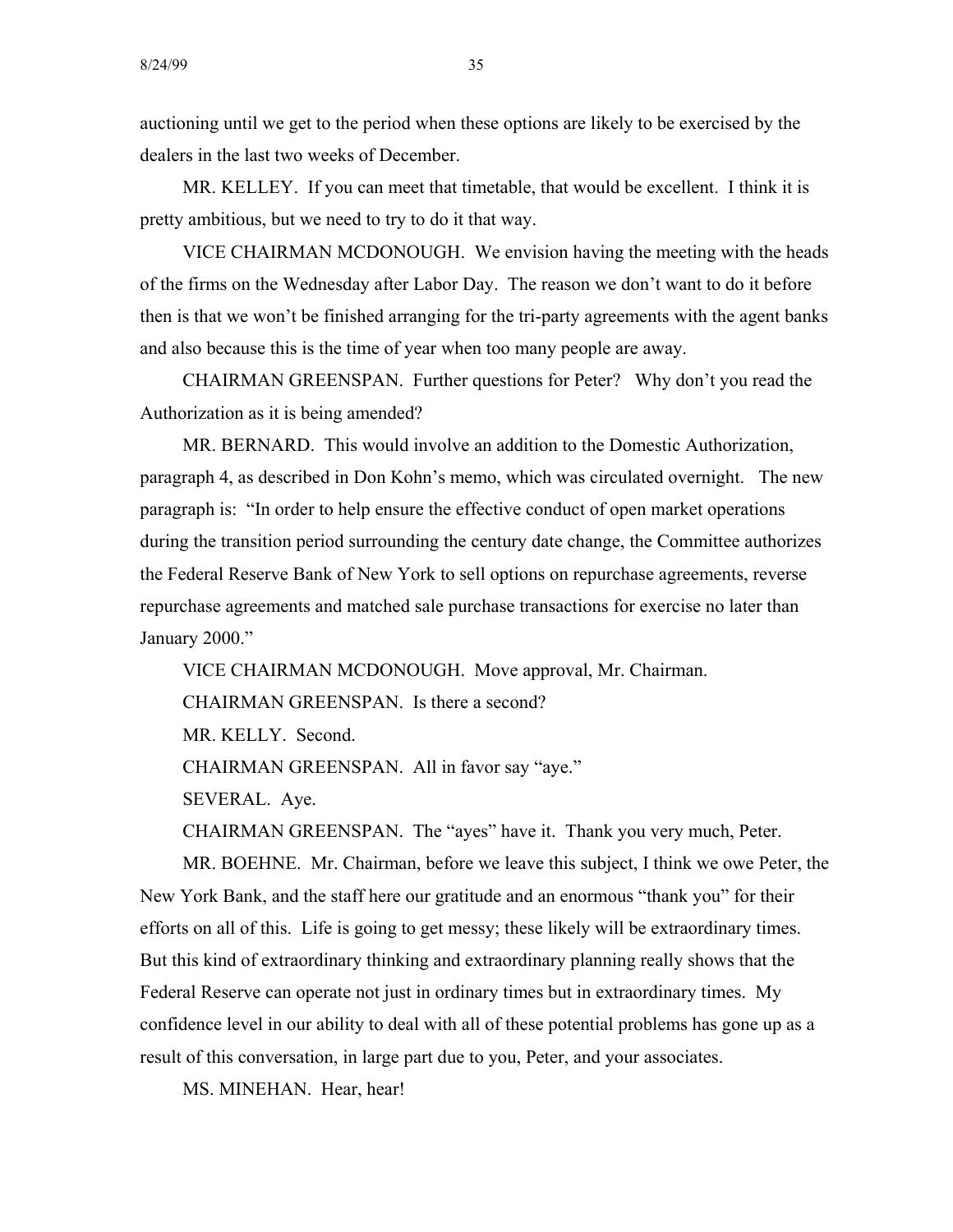# MR. FISHER. Thank you. CHAIRMAN GREENSPAN. Mike Prell

## MR. PRELL. Thank you, Mr. Chairman.

At first blush, it might seem odd that in this edition of the Greenbook we'd be talking about heightened inflation risks and raising the assumed fed funds path in our baseline forecast. After all, real GDP growth was surprisingly weak in the second quarter, and the core CPI increased only a tenth-and-a-half per month on average in June and July.

Given that you've all perused the text, I'm sure that you appreciate the compelling logic that lay behind our forecast revisions! [Laughter] But, just for the record, Karen and I shall highlight for you some of the key considerations. Because a significant part of the explanation comes from the international side--and because some interesting developments have occurred in that sphere in the post-Greenbook publication period- Karen will lead off.

MS. JOHNSON. There are two elements of the external picture that I believe need to be highlighted this morning. One is the shift in our thinking toward the view that recovery among many of the crisis countries has taken hold; our outlook for output growth abroad for the rest of this year and next year is now stronger than we previously thought. This more optimistic tone is present in the Greenbook, but I think it merits some comment, including some cautions. Second, since the Greenbook forecast was finalized, we have received the trade data for June. Those data showed more imports than we were expecting, and we would shade our forecast of the external sector just a bit from that in the Greenbook as a consequence.

Additional data showing very strong real output growth in several developing countries have convinced us that activity in some of these countries is rebounding sharply from the depressed levels reached last year. For several important Asian economies, including Korea and Malaysia, we have raised our estimates of the level of output reached in the second quarter and have extrapolated firmer growth over the forecast period. There have been positive surprises with respect to some Latin American countries as well, in particular Mexico and Brazil, and we have revised upward the average growth we expect for that region but less markedly than we did for Asia. Taken together, these upward adjustments imply output growth for developing countries that is 3/4 percentage point stronger at an annual rate during the second half of this year and a percentage point stronger next year than we had in June.

Although we now read the signs of recovery in many emerging economies as more persuasive, downside risks remain that should not be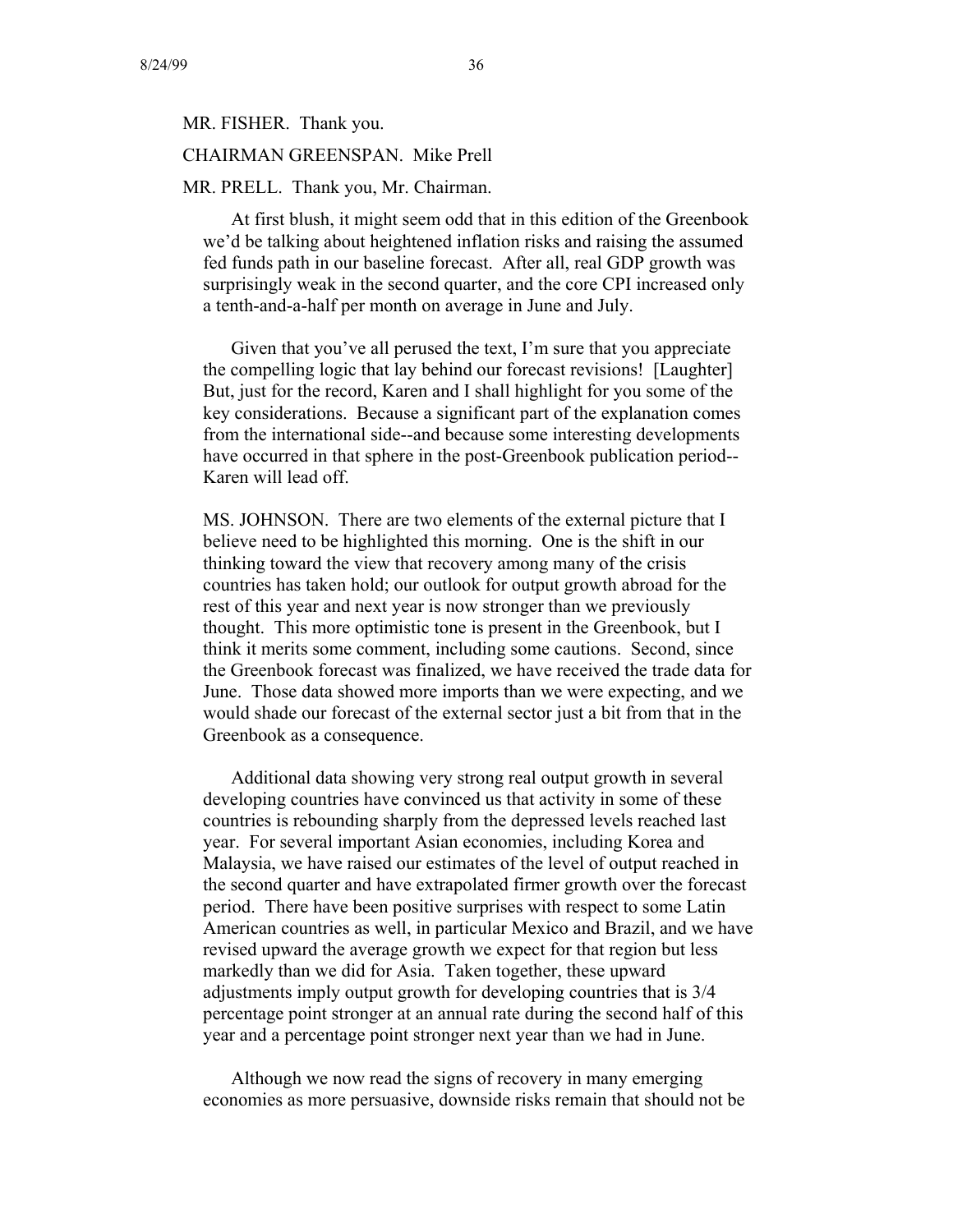underestimated. In Asia, the economic and political situation in China is clouded. With output growth slowing and deflation continuing, market talk of an imminent devaluation of the currency has resumed. We are anticipating a gradual decline in the nominal value of the renminbi during next year. If, instead, there is an abrupt adjustment, financial stresses for other economies in the region could result. Given China's substantial holdings of international reserves and capital controls, we believe that officials are in a position to manage this decision, but we cannot rule out that circumstances could force their hand.

Downward pressure on the Brazilian real over the past four weeks appears to be a sign of heightened market concern. Despite very strong real GDP performance in the first half of the year, progress on permanent fiscal reform is questionable, with both court challenges and political commitment continuing to pose problems. The government of Brazil has struggled to normalize access to global financial markets: The agreement of Brazil with its major bank creditors to maintain their lending positions is about to expire, and Brazilian authorities have announced that they have no plans to draw on the third tranche of their IMF or bilateral support funds. However, with the external accounts still in deficit, Brazil is dependent on attracting foreign capital; a further loss of market confidence could trigger a swift resumption of contractionary forces. Financial markets in Latin America are generally somewhat skittish. The recent announcement by Ecuador that it may miss a payment due shortly on its outstanding Brady bonds had a moderate effect on spreads elsewhere in Latin America and could lead to further volatility if talks with the IMF make no progress.

Although we see the situation in some parts of the global economy as still fragile, the overall picture is nonetheless considerably brighter than in June. With the significant positive revision to the forecast for output in the developing countries and a small upward adjustment to that in the foreign industrial countries, we have output abroad growing at 3 percent over the forecast period, about the same as forecast for the United States. Stronger growth abroad should boost exports some, and we have raised their projected growth accordingly.

The nominal trade deficit in June, which was released after the Greenbook forecast was final, revealed slightly more exports and significantly more imports than we had incorporated into the secondquarter estimate. All categories of imports were buoyant, and no special factors or statistical anomalies seem present. We are inclined to adjust the level of imports--and exports--in the second quarter, but to retain our path for quarterly growth rates over the forecast period. The higher level of imports in June implies that the negative contribution of net exports remained substantial in the second quarter. Going forward, with foreign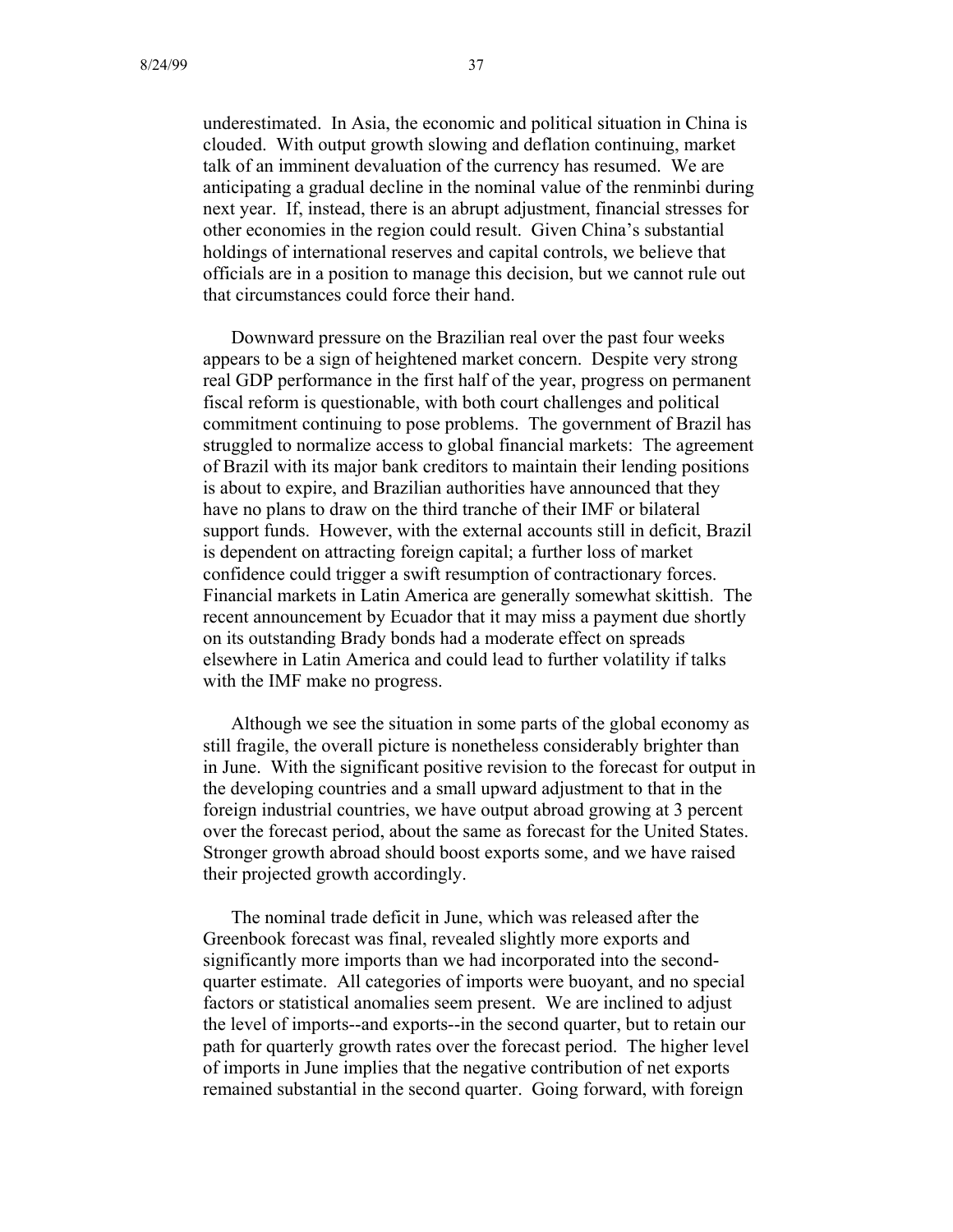output growth solid, and the path for the real exchange value of the dollar trending down slightly, as we have in our forecast, the negative contribution of real net exports should diminish.

The positive surprise to imports of capital goods in June suggests that the level of PDE in the advance second-quarter release should be revised up somewhat. Taken together, these data revisions imply an annual growth rate of 1.5 percent for second-quarter GDP, compared with 1.9 percent in the advance release.

MR. PRELL. Even with the revision to net exports, the biggest surprise in the second-quarter GDP picture, relative to our last projection, still is the very low rate of inventory accumulation. A forecaster's fairly typical response to such a surprise, especially when it occurs against a backdrop of solid final demand, would be to assume that the shortfall will translate into additional impetus to subsequent output growth, as firms seek to bring their stocks back into normal alignment with expected sales. Unfortunately, however, one must judge just what the normal alignment is; and that is something that can shift over time in response, among other things, to changes in price expectations or interest rates, or structural improvements in "supply-chain management."

In the present case, the persistent--and now sizable--decline in the aggregate inventory/sales ratio in recent quarters and the lack of evidence that this is causing any discomfort have caused us to reassess our judgment about firms' objectives for stocks. In essence, we're putting considerable weight on the structural improvement story and, consequently, we're not looking for any meaningful rebound in the stocksales ratio. But, on the assumption that firms will not seek still lower ratios in the near future, we still get a step-up in inventory investment that makes a positive contribution to GDP growth similar to what we had in our previous forecast.

So, in addressing the question of where our heightened inflation risk came from, inventories are not the answer. Nor, of course, is it from recent domestic financial market developments. Indeed, though we'd been expecting that the markets would be afflicted with Y2K anxieties, we didn't anticipate that the fears would exert the force they apparently have so far before the end of the year. To be sure, the recent backup in interest rates didn't arise solely because of anticipated Y2K pressures; concerns about monetary policy tightening contributed as well. But it seems quite clear, as has already been noted this morning, that the concern that market liquidity would dry up later this year gave rise to pressures on an array of rate spreads for which there were not the arbitrage resources available to offset fully.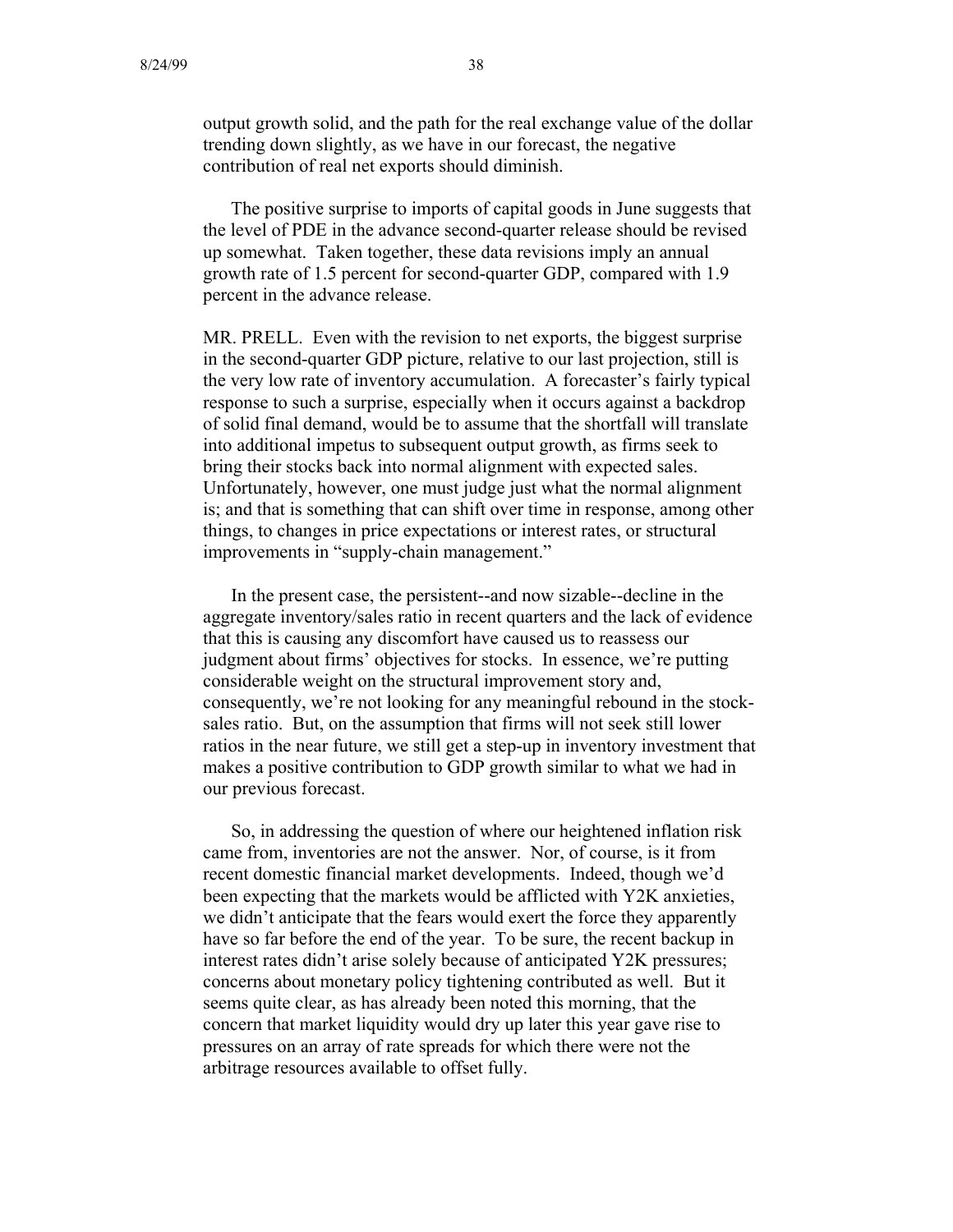The further rise in longer-term interest rates--especially those on home mortgages--should exert some additional restraining force on domestic demand in the coming months. But we anticipate that the spread widening, which already has reversed some this month, will reverse more fully once we've negotiated the century date change.

This is one reason we've assumed another 50 basis points of tightening by next spring. All else equal, if the System failed to validate the market's expectation of at least that much firming in short rates, the tendency probably would be for corporate bond yields and mortgage rates to drop back even more than we've anticipated. Moreover, the absence of tightening could well provide the all-clear signal that would help the stock market to extend its uptrend. The rally of the past few days, as the markets became a little more sanguine about Fed policy, I think underscores that risk.

The final point I'd make on the domestic demand side is that the outlook for the federal budget has turned a tad more stimulative for the coming quarters, with the addition of about \$20 billion of outlays for the coming fiscal year that was not anticipated in our previous projection. Obviously, this amount isn't a big deal in a \$9 trillion economy, but it comes on top of the additional impetus expected from export demand.

So, on balance, aggregate demand growth prospects--even with a notch more nominal monetary tightening--look to us to be at least as strong for the coming year or so as they did at the time of the last meeting. But our inflation concerns stem also from the supply side, where there are indications that cost pressures are mounting to a greater degree than we'd perceived before. All the recent wage readings have surpassed our expectations, some by quite substantial margins. Admittedly, all the measures have their limitations as representations of the cost elements that might be influencing short-run pricing behavior, but it would seem wrong to discount them entirely as factors that could contribute to larger increases in the prices of goods and services.

In addition, recent news on crude and intermediate materials prices has been disappointing, with the increases in the core PPI measures as well as in oil prices pointing to more pipeline inflation. We don't expect that either of these will provide a major jolt to core inflation, but the picture is less favorable at this point than we thought it would be. The prospect that the recent weakness of the dollar will foster an earlier upturn in non-oil import prices reinforces that concern.

All told, then, we felt that a modest elevation of our wage and price inflation forecasts was appropriate, and the 25 basis points of additional fed funds increase that we tacked on did little more than keep the real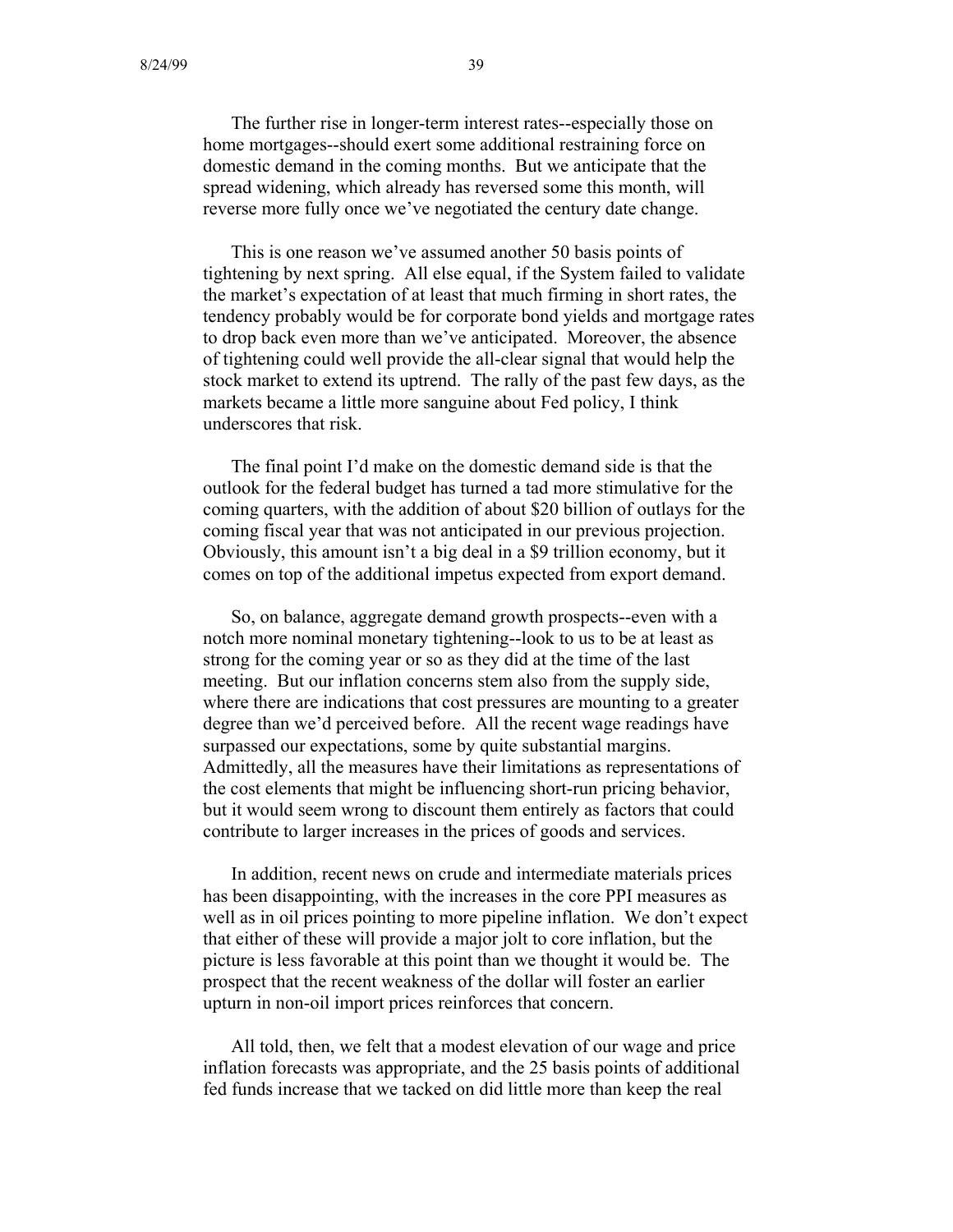short-term interest rate path as high as it was last time. Clearly, if the recent sinking spell of the dollar continues, the alternative 10 percent depreciation simulation in the Greenbook potentially comes into play, and the inflation problem could be significantly intensified.

We didn't see that as the most likely outcome, but as a quite clear risk that is worthy of your attention. To put it in terms of an overused fairy tale analogy, it could well be that Goldilocks, the international investor, has pretty much gotten her fill of U.S. dollar porridge--be it hot, cold, or just right--and has begun to develop an appetite for some Kobe beef or Euro truffles.

That concludes our prepared remarks, Mr. Chairman.

CHAIRMAN GREENSPAN. Questions for Mike or Karen?

MR. JORDAN. I have a couple of questions, Mike, on different topics. First, on inventories, your remarks this morning as well as what I read in the Greenbook surprised me a bit by suggesting that there is a lack of anecdotal reports on inventory problems. We've all been reporting on certain shortages, for example that there are no 2x4s around and so on.

MR. PRELL. Drywall and some other construction supplies certainly would be the exception.

MR. JORDAN. We had noted in our Beigebook report that in the auto sector certain models simply aren't available. So my staff looked at the Beigebook reports of other Reserve Banks, and a couple of them also cited drains from retail inventories. One of my directors reports to us regularly about the retail sector, and he has been saying for a few months that major retailers are increasingly worried that their efforts to build stock are being aborted by those darn consumers who keep clearing out their shelves! He believes retailers are going into the year-end period with significantly less inventory than they wanted. I always think that means they are inevitably going to overshoot, as they find themselves trying to catch up to some level and miss it. So I was just wondering how confident you are that you've got the picture right on inventory. It seems to me a significant risk to the forecast.

MR. PRELL. I don't think one can ever have confidence in an inventory forecast, and I certainly don't at this moment. We are conscious of some areas in which it is likely that firms would want to build stocks. I'm not sure that's the case in retailing on a broad front, but it certainly would be true in many areas of building supplies. There are still industries,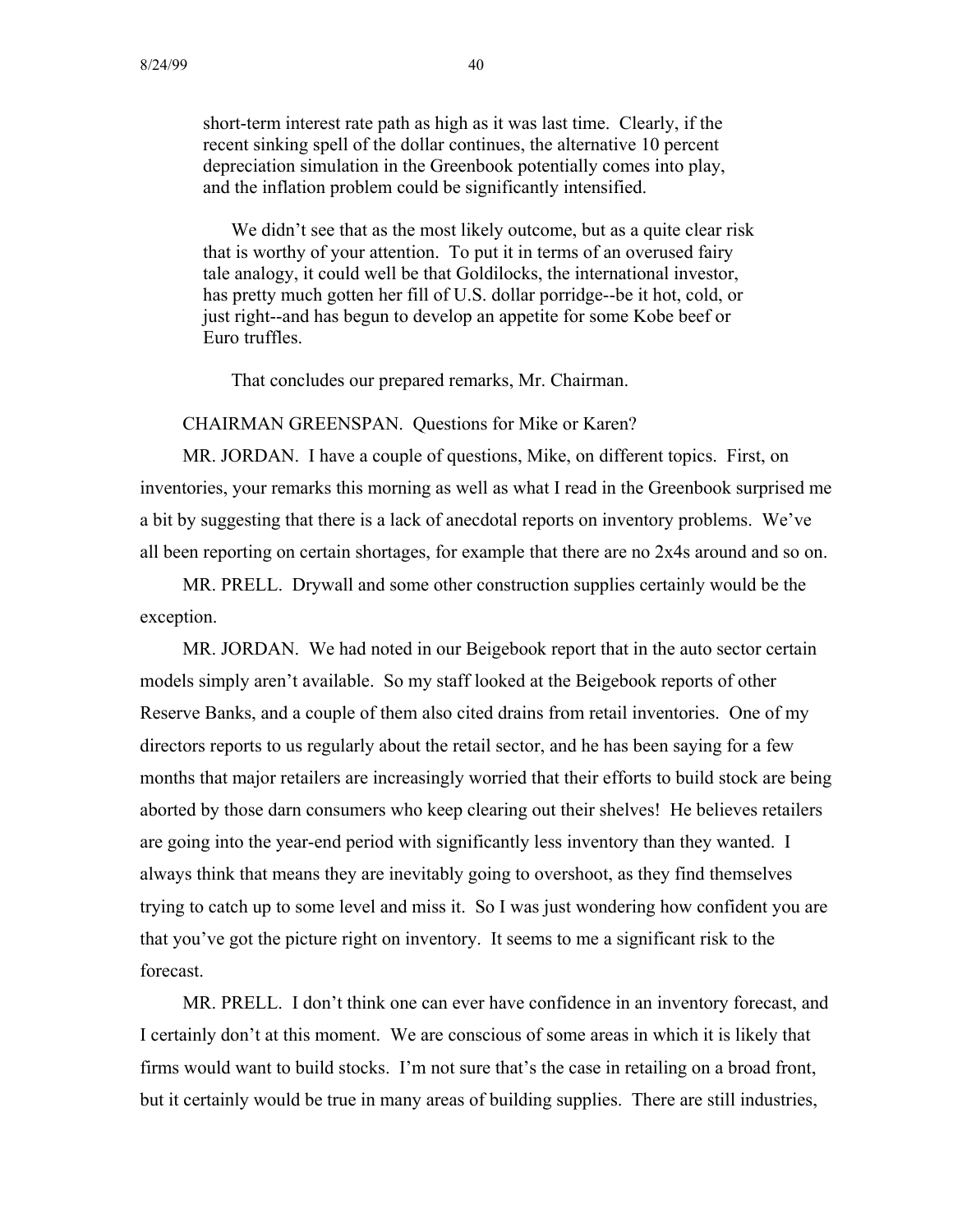by all reports, with more inventories than firms would like to have--construction equipment, farm equipment, chemicals still to some degree, and so on. Our sense is that if there are cases where inventories are leaner than desired, it is not a pervasive phenomenon. If one looks at survey evidence--for example, the purchasing managers' reports on perceptions of customer inventories--nothing has happened recently to suggest that firms in general have been greatly surprised by the strength of sales and that their inventories have been depleted beyond levels they would be happy to live with. Going forward, we are expecting a substantial step-up in inventory accumulation, augmented over the remainder of this year by some Y2K hoarding. So we do have a substantial contribution to GDP growth from inventory investment over the next several months. We are hopeful that with the cooperation of the Reserve Bank research staffs we will be able to come up with a little more concrete notion of just how big the Y2K inventory hoarding effort will be, and we will report on that before the next meeting. That's certainly a wild card in the picture.

MR. JORDAN. The other question relates to inflation, anticipating that at our October meeting you are going to give us a first look at your forecast for 2001. As I look at this Greenbook forecast, which goes out to the fourth quarter of 2000, your forecast for the CPI excluding energy seems to be on a track that will produce a number over 3 percent in 2001. Am I right about that?

MR. PRELL. I think we'd edge above the 3 percent mark in core inflation on the assumption that the unemployment rate will be drifting up ever so slightly as we move through 2001.

CHAIRMAN GREENSPAN. President Parry.

MR. PARRY. Mike, given the surprisingly strong growth of income, profits, and also tax receipts in recent years, can we draw any inferences about what we might see with the October benchmark revision--in particular, what it might imply for real GDP and, of course, productivity?

MR. PRELL. We have some bits and pieces of information from various censuses and some notion about what the reports from the unemployment insurance system are suggesting about revisions to wage and salary income. On both sides of the ledger, the information points to upward revisions in the level of GDP this year. I should caution though that this is fragmentary. There will also be some changes in the scope of GDP, in a sense, as they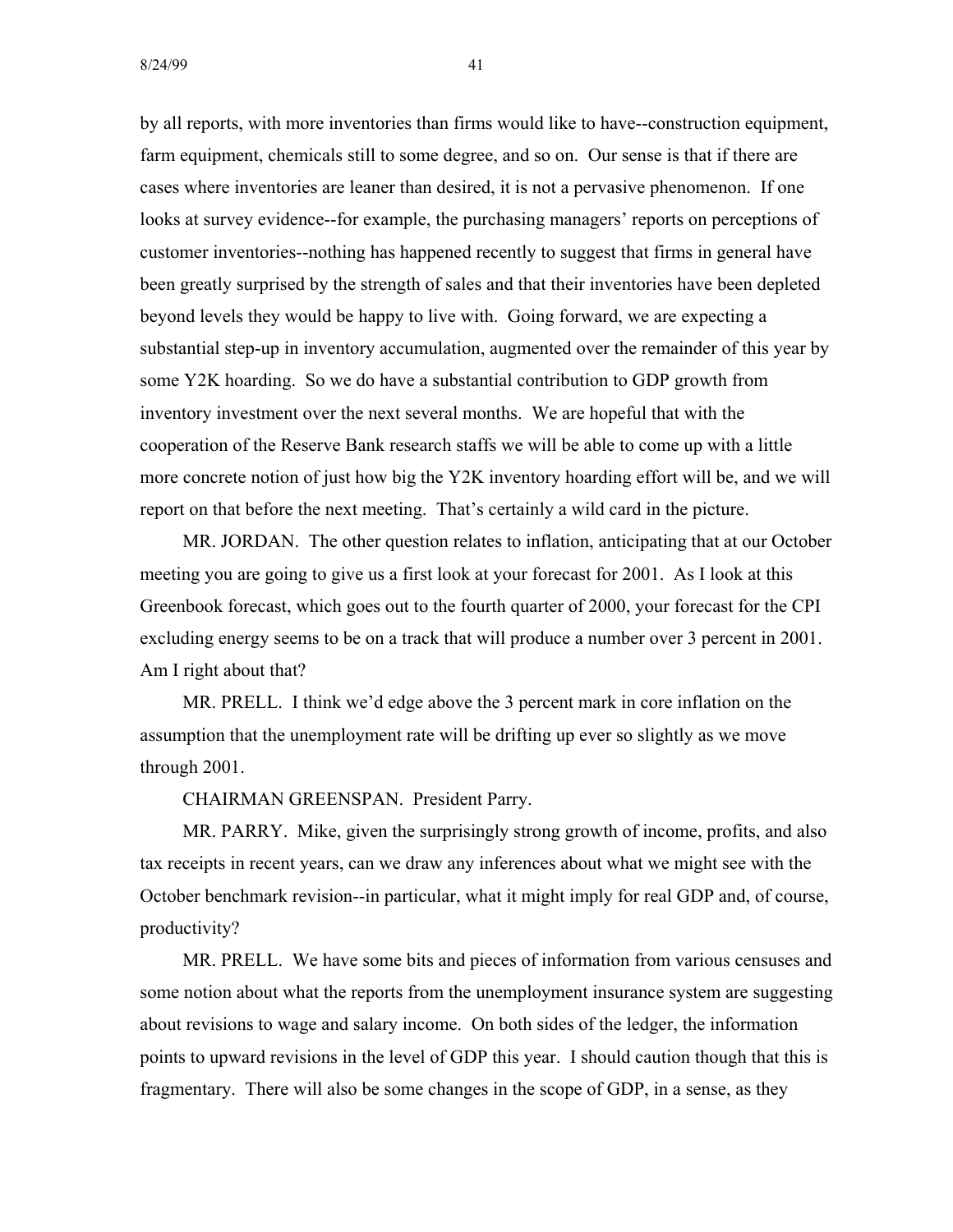introduce computer software; what the year-to-year growth pattern will be there, one cannot be sure. Even on the compensation side, we really only have information about one very important component of compensation--wage and salary income. There is still the possibility that other labor income could be revised in ways that would alter the picture. Based on what we know, we'd anticipate that we are not talking about more than a couple of tenths on the current definition of GDP in terms of what the higher trend output growth might have been over recent years. That's sort of the upside limit based on the fragmentary information we have at this point.

MR. PARRY. Thank you.

CHAIRMAN GREENSPAN. President Poole.

MR. POOLE. I can offer a little, but not much, insight into the Y2K inventory issue. My contact at UPS says that for its own planning purposes his company has been surveying its top 300 shippers. We are going to get more information on this survey before too long, but at this point he could share with me that their shippers expect some acceleration of shipments before the turn of the year when it is feasible to do so. As a consequence, UPS is going to have a smaller cutback in its capacity in that period than usual. Ordinarily, starting pretty much on Christmas day, they cut back capacity by about They are going to cut back by

and then make their

normal seasonal reductions. That is all I have at this point on their survey results, but my contact will provide me with more detailed information later.

CHAIRMAN GREENSPAN. Further questions for our colleagues? If not, who would like to start the Committee roundtable discussion? President Minehan.

MS. MINEHAN. Thank you, Mr. Chairman. Economic growth in New England remains about the same as it has been for some months. Employment is expanding at a bit above what could be considered a normal rate for the region and unemployment rates in all six states are quite low. In fact, New Hampshire is one of only a few states in the country with an unemployment rate below 3 percent, and the rates in Connecticut and Massachusetts are close to that level as well. The regional labor force grew by about 1 percent during the first half of the year versus the same period in 1998, as opposed to a decline in 1998 versus 1997. And labor force participation remains above that for the United States as a whole.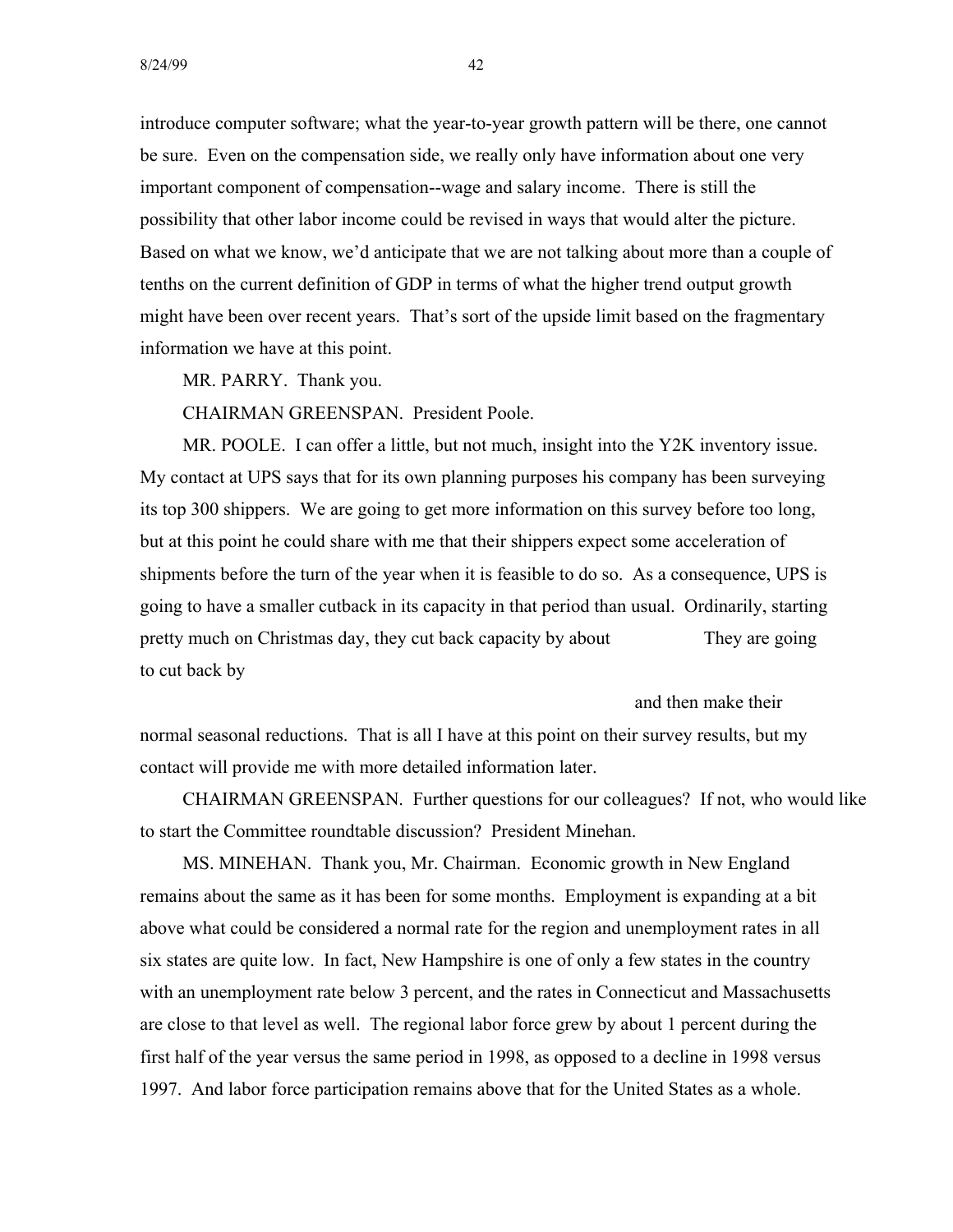Thus, there may be reasons for less concern that the lack of availability of labor will be a deterrent to regional growth.

Contacts continue to report average wage increases in the range of 3 to 5 percent notwithstanding tight labor markets. As I've noted before, there is a wider use of flexible or performance-based pay increases, as well as non-monetary incentives such as increased training for staff. Recently, we've also noticed that some firms are using pay strategies that seem particularly unsustainable for the longer run. For example, one firm noted that it was attracting new hires with a combination of signing bonuses, performance sharing, stock options, and relocation packages, while existing employees were getting small or no wage increases. This would not work at a Reserve Bank for very long and I doubt it is going to work there either!

Regional price growth has recently been moderate. The July data now show prices in the Boston area, as measured by the CPI, growing at a pace somewhat faster than the nation in almost all categories. In particular, medical costs are growing at better than a 4 percent pace. Despite these CPI data, regional contacts still report very little pricing power, given the competitive nature of the economy. There continues to be a real effort to improve productivity and to control the cost of inputs by managing suppliers' prices-- "à la Wal-Mart," as one contact put it. Residential real estate sales slowed a bit, largely because of a lack of supply and a shortage of construction workers and building supplies. Not surprisingly, the prices of new and existing homes for sale rose at a rate above that for the nation as a whole. Reportedly, some of this increase also reflects high demand for expensive second homes in the region.

Looking forward, measures of state business confidence and consumer confidence are very high. New England consumers apparently continue to view current conditions as either as good as it gets or perhaps too good to last, since the future expectations component of the confidence index is lower than the measure of current conditions. Finally, business confidence is close to an all-time high and has not been near current levels since early 1998. Manufacturing as well as nonmanufacturing industries report strong confidence on both the current and the future basis. One very interesting side comment in our contacts with manufacturers this month was their perspective on inventory building for Y2K. Several mentioned that they saw few problems with domestic suppliers but were concerned about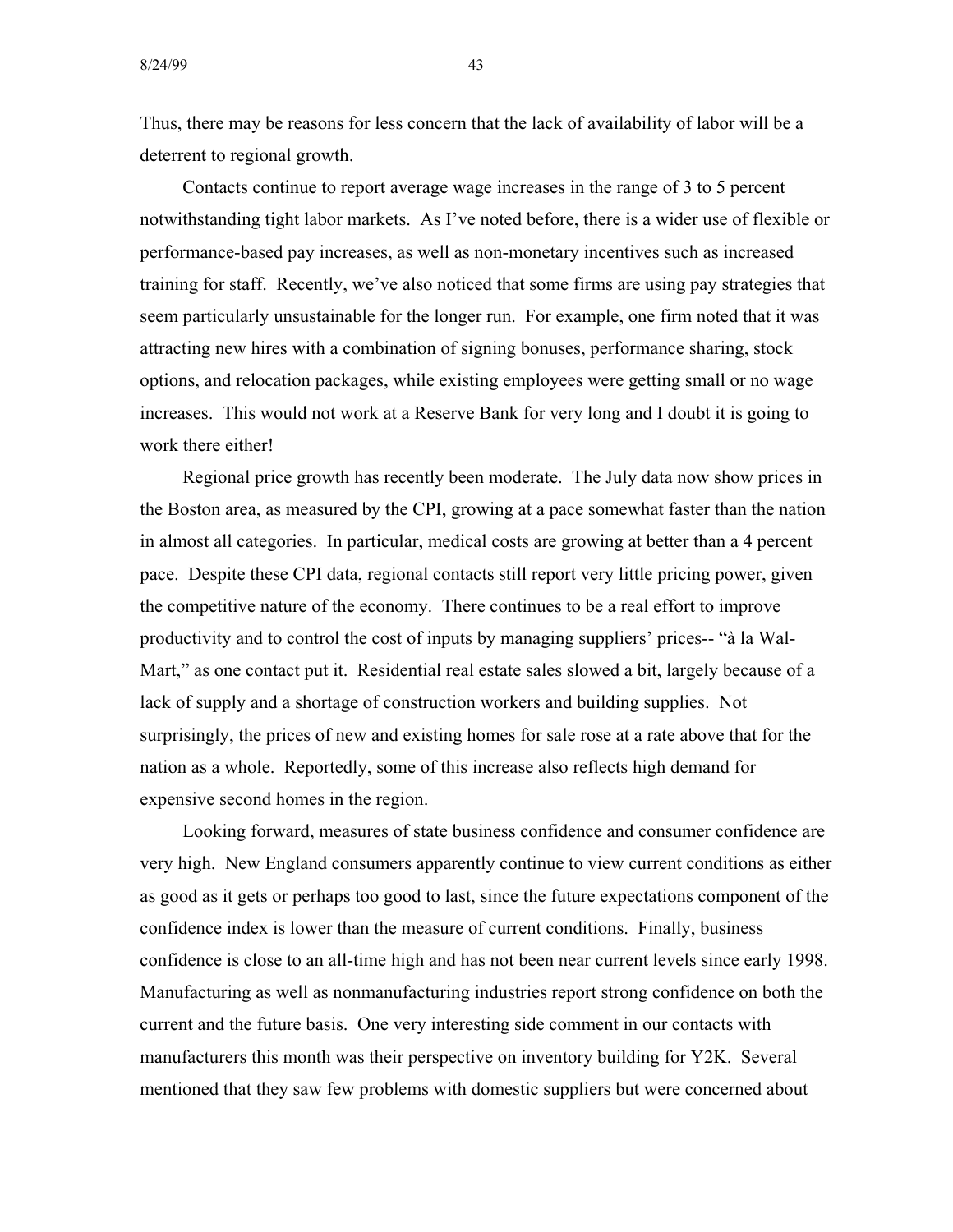foreign sources. Thus, they expected to build inventories largely in the form of imports. Perhaps if this tendency is widespread, it could begin to account for some of the unexpected worsening in the trade deficit in recent months.

On the national scene, we are largely in agreement with the Greenbook forecast. We view the second-quarter slowdown as an aberration, not the beginning of a trend, and see the rest of the year and 2000 much along the same lines as the Greenbook. As I've noted before, we see a bit more inflation risk, largely driven by wage costs, which do seem to be turning up a bit--whether in the latest ECI data, average hourly earnings, or the purchasing managers' data. Moreover, I am not as sanguine as is the Greenbook about the recent increase in oil prices backing off in 2000.

Last week I attended a conference that involved public and private sector participants from a variety of areas around the world. One CEO of a major foreign oil company and a senior investment banker specializing in trading commodities spoke about their expectations for oil prices. Both believe that neither Brent nor West Texas Intermediate prices are likely to back off much from current levels in 2000 and could overshoot a bit before falling back as the year-end approaches. They regard current levels as not ideal for producers, but as reflective of a balance between providing sufficient income for the major current suppliers while not enough to attract new high-cost providers. The main concern they cited was managing production to adapt to expected further increases in world demand while keeping prices relatively stable.

Thus, I think we are seeing the gradual unwinding of many of the temporary factors that have contributed to the economy's extended period of success. World growth is accelerating, commodity prices are increasing, the dollar is more likely to weaken, and wage costs are growing. To be sure, continued productivity growth helps, and overall measures of inflation have not yet accelerated. But the need to be proactive and forward thinking remains. It is true, as we discussed earlier, that financial markets have been fragile and volatile of late. Nevertheless, some widening of spreads is not unhealthy nor is a moderation in the continuing upward trend in stock market indices and PE ratios--though, given yesterday's market behavior, one wonders if that actually has happened. One antidote to this volatility, however, may well be a greater certainty about the stance of Fed policy in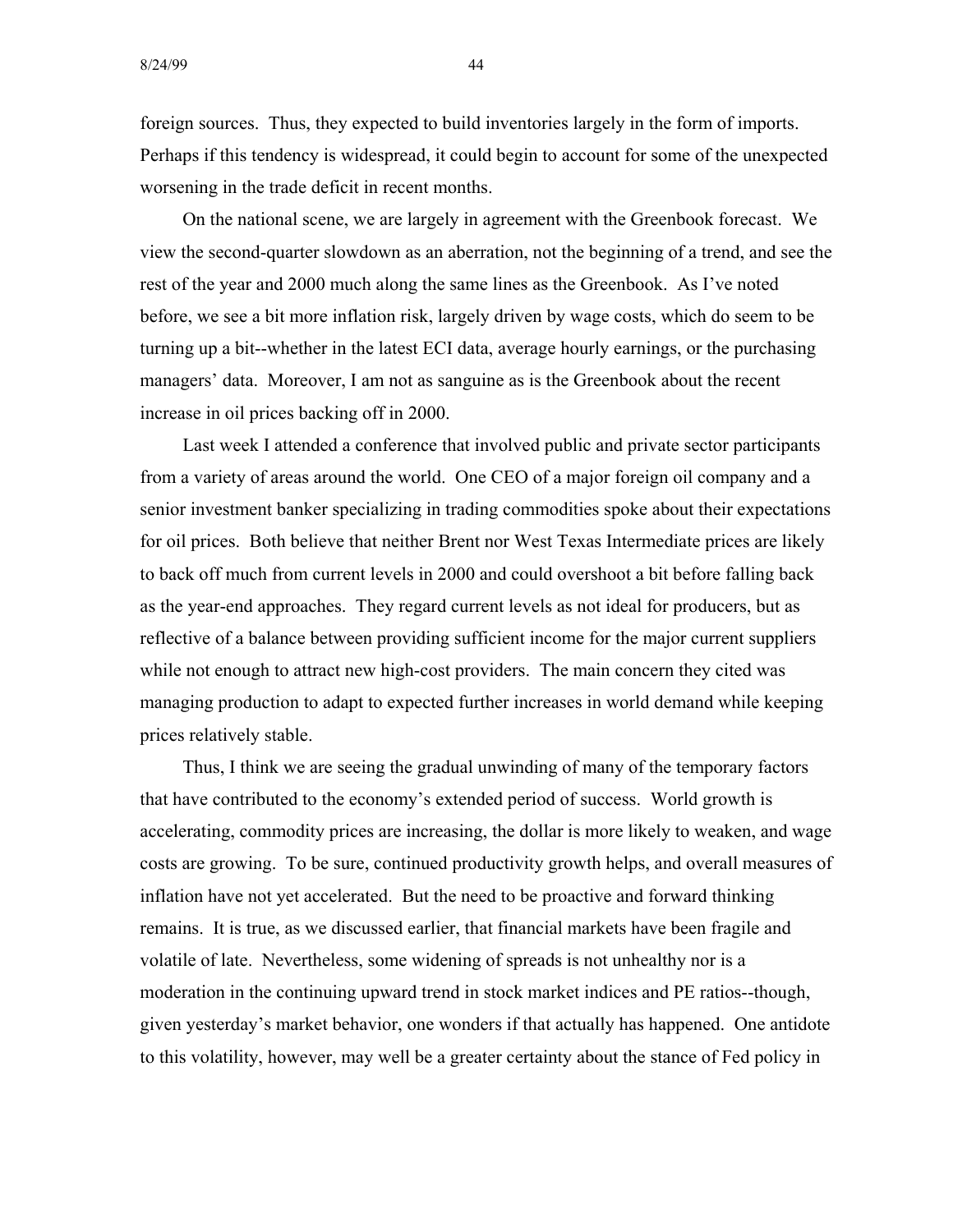the short run, both our stance with respect to interest rates and our stance with regard to Y2K.

Finally, one keeps hearing comments about even the small amount of tightening in monetary policy we've implemented already or may be contemplating as being anti-growth. Certainly, I've heard it from my own directors. However, there is good reason to believe that proactive monetary policy--monetary policy that anticipates rather than waits for inflation to occur--is more supportive of stable growth than the alternative of potentially letting inflation get out of hand. Thank you.

CHAIRMAN GREENSPAN. Let's go to President Moskow and then we'll break for coffee. I see some heads nodding. [Laughter]

MR. MOSKOW. Thank you, Mr. Chairman. The Seventh District economy continues to expand at a moderate pace, with tight labor markets increasingly being cited as a factor constraining growth. Activity in the motor vehicle industry remains a key source of strength in the District. Industry contacts continue to expect 1999 to be a record high year for sales of both light vehicles and heavy-duty trucks. The CEO of a major automaker told me that one reason is that the affordability of light vehicles is at a 35-year high. Elsewhere, manufacturing conditions are still mixed. But based on purchasing managers' surveys from across the District, overall activity is expanding. For example, the Chicago Purchasing Managers' Report for August, which I'll caution will not be released to the public until a week from today, will show continued expansion but at a somewhat slower pace than in July. The composite index was 56.1 in August, down from 60.5 in July. The Chicago survey for August also showed the prices paid component at above 50 percent for the sixth consecutive month and at the highest level in more than four years.

In terms of specific industries, some gypsum wallboard producers are delaying normal maintenance in order to keep running overall at 100 percent of capacity. The steel industry continues to show improvement as the import-related inventory overhang is worked down. On the other hand, construction equipment shows a few signs of slowing, and farm equipment makers have trimmed production plans again. For one major farm equipment producer in our District output this year is expected to be down 30 to 40 percent from last year, and that seems to be representative of the industry. There is no doubt that some farmers have been adversely impacted by low commodity prices. Ironically, it is possible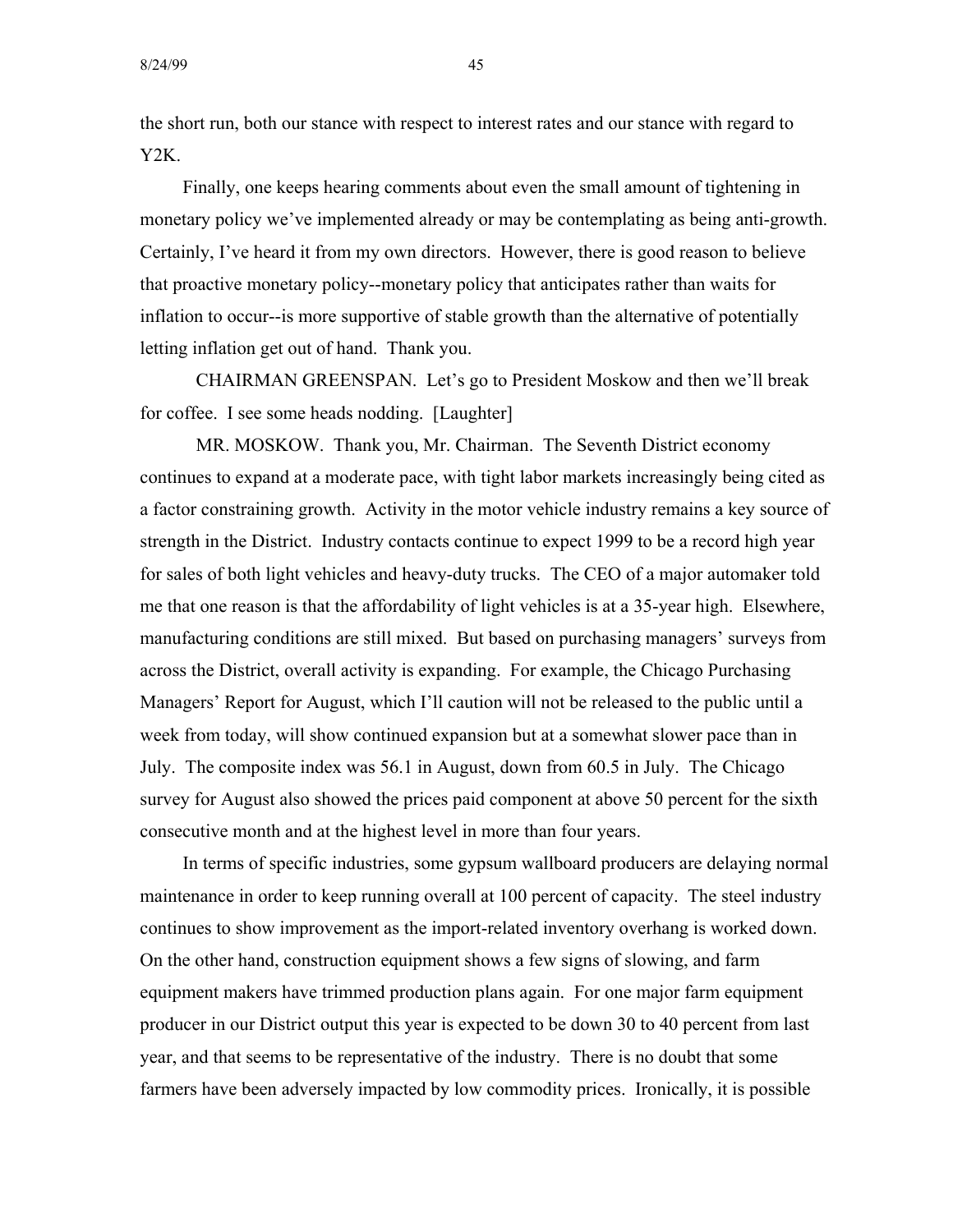that net cash farm income could be at a record high level this year if the additional farm subsidy package being considered in Congress is enacted and if funds are disbursed this year.

As all of us have been reporting for a long time, labor markets are very tight. The rate of unemployment for our five-state area fell back to 3.5 percent in July, after having moved up to 3.7 percent in May and June. Actually, though, four of our five states were below 3.5 percent in July. The exception was Illinois where we've seen a rather sharp increase in the unemployment rate recently from 3.9 percent in April to 4.6 percent in June and July. An economist at the state employment agency did not view the increase as a sign of weakness but rather attributed it to a surge in the labor force, particularly reentrants who had been out of the work force for over a year. There has been a pickup in demand for temporary industrial workers, according to my contacts at Manpower. In addition, Manpower's latest survey results, which won't be released publicly until next Monday, show hiring plans for the fourth quarter to be very strong again. What is not clear, though, is whether all these jobs will be filled. Increasingly, contacts are reporting that labor shortages are constraining business activity, either in the form of scaled-back expansion plans or business lost because of the inability to fully staff current activities. This is a widespread phenomenon in our District, with such reports coming from home builders and other construction firms, retailers, dining establishments, temporary help firms, and trucking firms just to name a few.

Turning to the national economy, our outlook is reasonably similar to that contained in the Greenbook though we, like Cathy Minehan, remain slightly more pessimistic about inflation next year. Data received since our last meeting continue to suggest that the economy will gradually return to trend growth rates. However, this moderation in growth is not likely to be enough to alleviate increasing inflationary pressures. Indeed, the recent data on wages, the further increase in oil prices, the rise in other commodity prices, and the weakness of the dollar all suggest less optimism about cost pressures in the months ahead. Meanwhile, the factors that have been driving the recent rapid expansion of demand--high levels of wealth, confidence, and income growth--remain with us. It appears unlikely that the policy adjustment we made last time will be enough to significantly lessen the risk of increasing inflation. Without some further adjustments, we risk the kinds of imbalances that would endanger the economic expansion. Thank you, Mr. Chairman.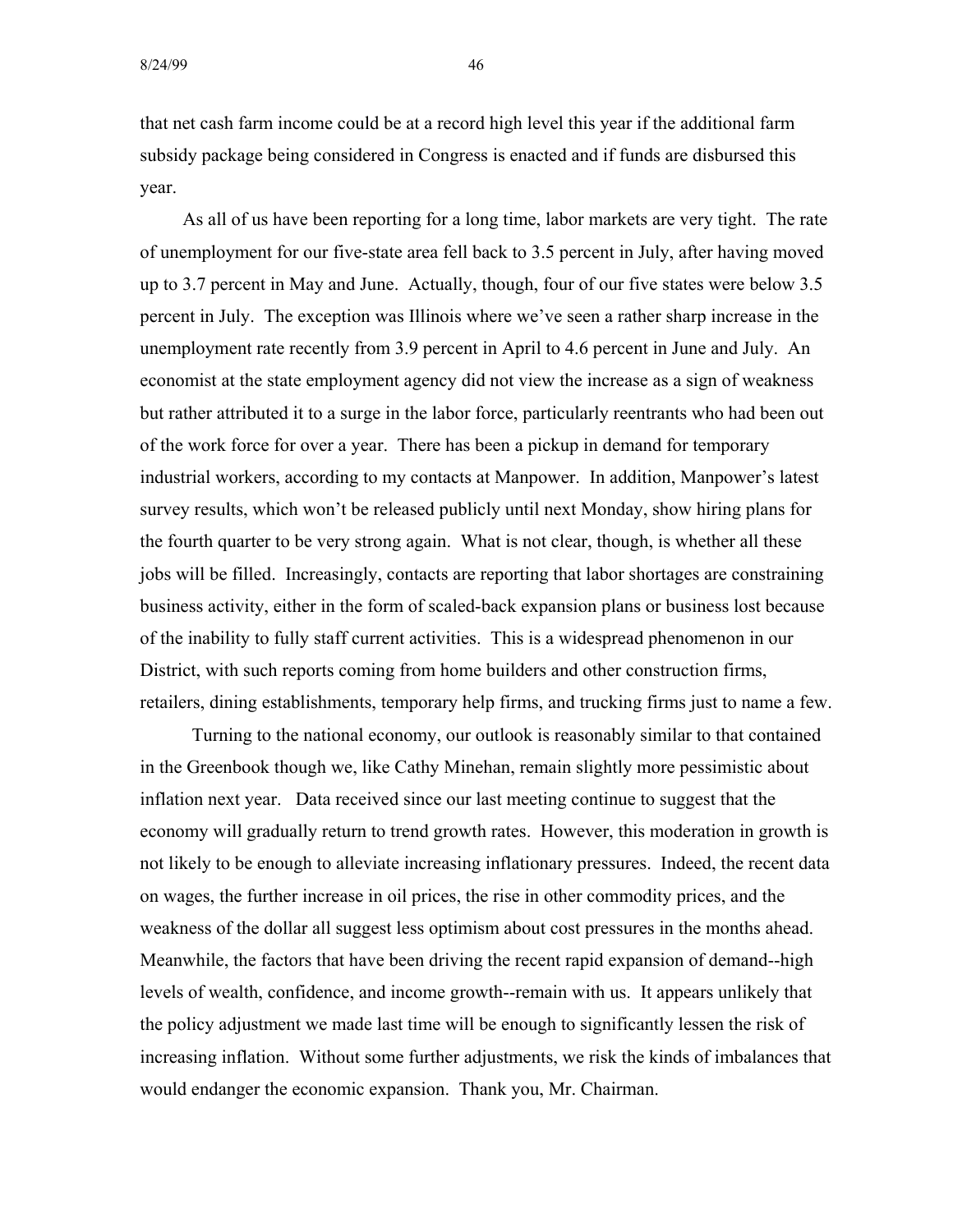## CHAIRMAN GREENSPAN. Let's recess for coffee. [Coffee break]

#### CHAIRMAN GREENSPAN. President Parry.

MR. PARRY. Mr. Chairman, the Twelfth District economy has expanded at a solid pace so far this year, although the disparity across states has increased. District payrolls expanded at a 2.4 percent rate during the first seven months of the year, down from the 3.1 percent pace of 1998. Employment growth rates in the fastest growing states--Arizona, California, Nevada and Utah--averaged between 2.5 and 4.2 percent. In five other District states--Alaska, Idaho, Hawaii, Oregon, and Washington--employment expanded at or below the national pace. Despite slower overall growth, District labor markets remain tight. Construction and services as well as transportation, communication, and public utilities have continued to be the strongest sectors of the District's economy.

In contrast, District manufacturing payrolls have declined at a 1.6 percent pace this year. Employment reductions have occurred in both the durable and nondurable sectors. In the durable sector reductions have been broad-based, although employment has declined most rapidly in the aircraft and resources-related industries. In the state of Washington, Boeing and its suppliers have cut 11,000 jobs since last December. In the nondurable sector weak demand for agricultural commodities has continued to damp employment growth in the food-processing industry.

During the past few years, prices and profits of agricultural producers in the Twelfth District have been held down by weak export demand caused by the appreciation of the U.S. dollar and the economic crisis in Asia. District exports of agricultural products fell by nearly 20 percent between 1997 and 1998, and data for California suggest that agricultural exports have continued to decline in 1999. As a result, gross sales and net farm income in the District have fallen. However, relative to other areas of the United States, District agricultural producers are in reasonably good shape since only a small percentage of the District's production is in the bulk commodities experiencing the largest price declines.

Turning to the national economy, from 1995 to 1998 core price inflation measures, even on consistently measured bases, generally were trending downward. This decline probably reflected favorable supply shocks that more than outweighed strong demand. However, several special factors helped out as well. Since mid-1998 this disinflation has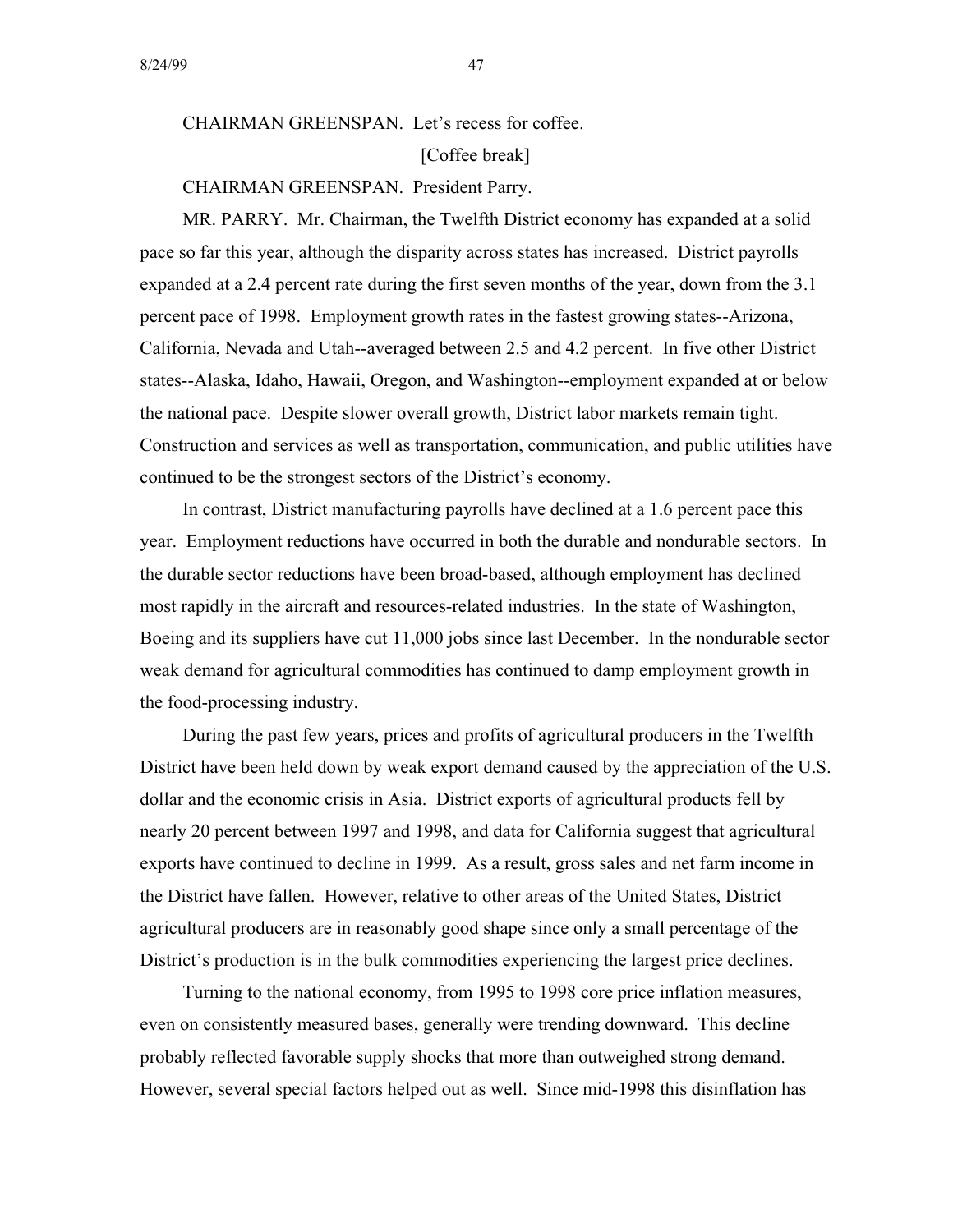stalled. Price inflation and survey expectations of future inflation appear to have flattened out. This halt in the progress toward our goal of price stability sounds a cautionary note in assessing the current stance of policy. This is particularly true given the context of tight labor markets and our forecast, which predicts strong output growth through the rest of this year and steady to slightly rising core inflation through next year. Such a path does not continue the gains that we have made toward price stability during the past few years and may even give up some of those gains.

We have examined a variety of risks to this outlook, some of which are similar to the alternative scenarios in the Greenbook. In one alternative not covered in the Greenbook, the favorable supply conditions of the recent past are assumed to dissipate by lowering underlying trend productivity growth for the forecast period from  $2\frac{1}{4}$  to  $1\frac{1}{4}$  percent. In 2000, real growth slows by ½ percentage point and inflation begins to accelerate. I believe this scenario demonstrates that an unwinding of the positive productivity shock poses a risk to our recent progress toward price stability. Thank you.

CHAIRMAN GREENSPAN. President Broaddus.

MR. BROADDUS. Mr. Chairman, we have not had a lot of change in our District since the last meeting. To jump to the bottom line, with one exception I'll mention in just a minute, we see relatively few signs of any deceleration in activity in our region. At the last meeting, I reported that consumer spending had been especially robust in May and June, and all reports suggest that that is continuing. Car sales remain at an exceptionally high level. One of our bank directors recently told us that new car loans at his bank,

were at an all-time high. This strong auto demand may soon be stimulating some additional manufacturing activity in our District, which generally is already fairly strong. As you may know, BMW has a big new plant in Greenville, South Carolina. As I'm sure Jack Guynn is aware, people down there like to say that in South Carolina BMW stands for Bubba Makes Wheels! [Laughter] Anyway, that is a big plant and they've announced plans for a \$650 million expansion in part to make sports utility vehicles at that plant to meet the strong demand for those vehicles.

Elsewhere, construction is the sector in our region where imbalances and bottlenecks are most apparent. Skilled construction workers are still in very short supply. We hear lots of anecdotal reports about pay increases and special bonuses for that particular category of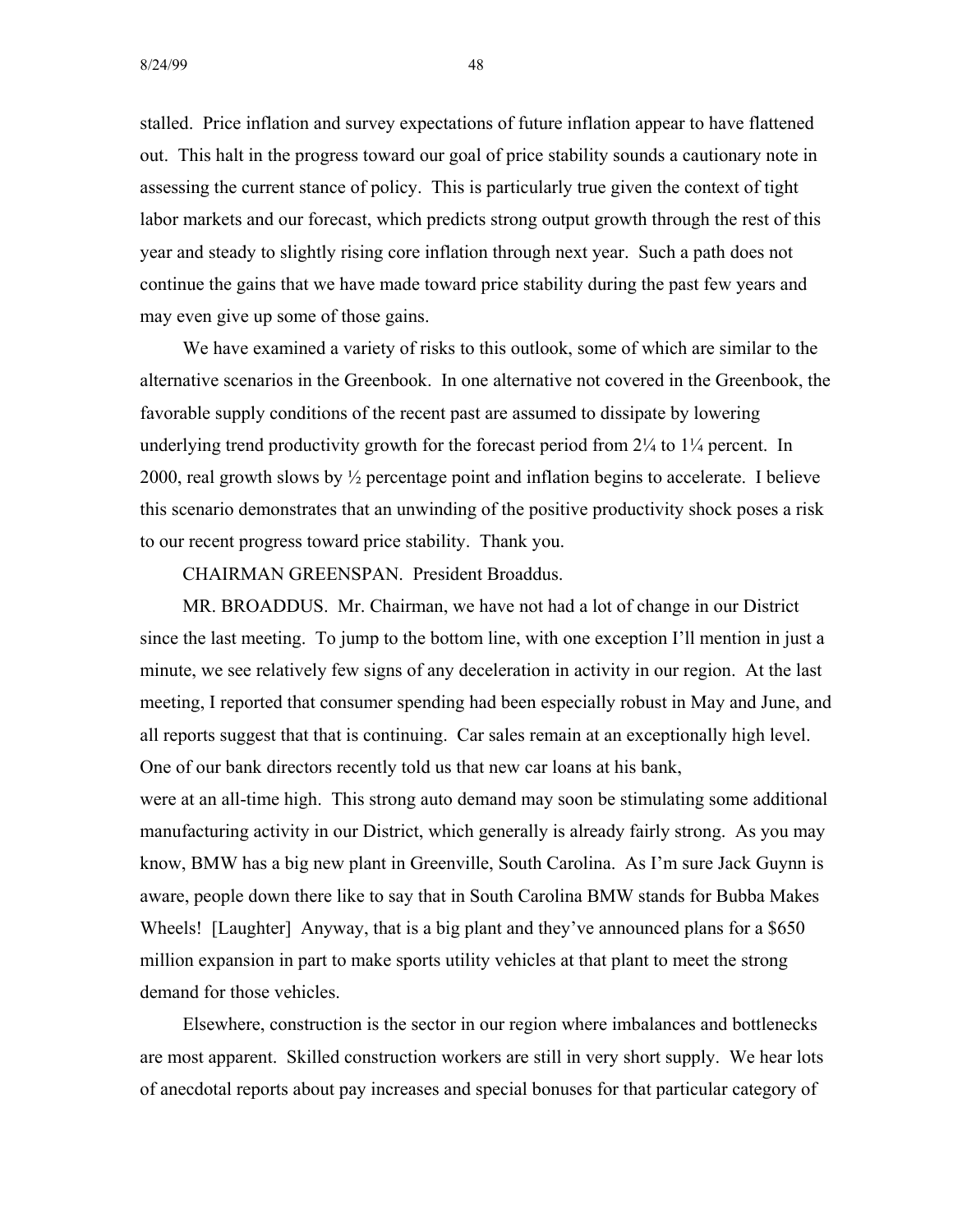labor, which seems consistent with what Mike Moskow was saying about wages generally. Materials are also in short supply. I heard a report from one our directors that somebody had hijacked a truckload of drywall somewhere in Maryland! [Laughter] So we really do have some of those kinds of conditions. And I think that situation reflects continued very strong demand for housing in our District, despite the recent increases in mortgage rates--or maybe because of them, if people fear further increases. As a result of that demand, I've seen a number of reports recently of a quicker pace of price increases for both new and existing homes.

The two weak spots in our District are still textiles and agriculture. As I am sure most of you are aware, our farmers are suffering from what may be the worst drought in the last half century in this part of the country. The problems for farmers, of course, have been exacerbated by the low prices worldwide for agricultural commodities.

Also, I might just note that I got a call yesterday from who runs a rather big furniture company in North Carolina. He said that his business had fallen off fairly noticeably over the last 90 days or so, so I thought I should report that. But that is really an outlier. With that exception, we don't see many signs of a slowing in overall activity at the regional level.

We don't see many signs at the national level either. The Greenbook points out that the widening U.S. current account deficit could produce a sizable depreciation of the dollar, with potentially inflationary implications. I think it's also possible that some of our major trading partners could ease their monetary policies going forward to prevent their currencies from appreciating, which could stimulate foreign growth perhaps even beyond what is now anticipated. Either of those developments could increase U.S. net exports or at least moderate the rate of decline, with potentially inflationary consequences given the already tight labor market conditions in the United States.

So it seems to me that the weight of the risk in the national outlook is still skewed to the upside. At the same time, I would certainly acknowledge that there are downside risks, specifically the possibility that a sharp decline in the stock market might scare consumers and precipitate a sudden collapse of confidence and spending. Obviously, we cannot rule out a sharp market correction. But even if one occurs, there are a few reasons for thinking that in the current situation the negative impact of such an event on demand and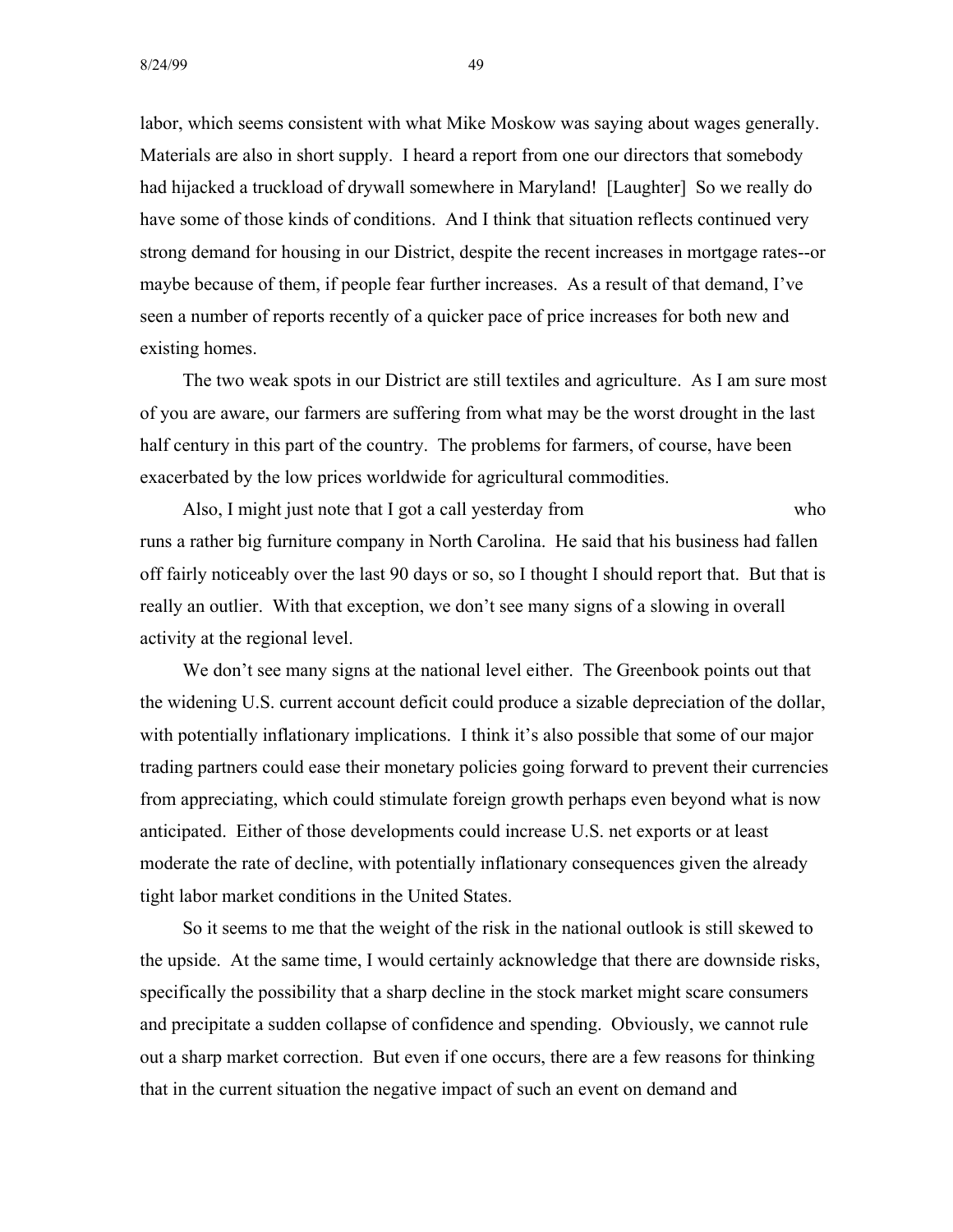$8/24/99$  50

employment could be contained. I'll just mention a couple of points. First, back in 1987 I think we saw and learned that if we react quickly and appropriately we can contain the downside impact of a market break. Also, we are talking here about wealth effects and it is worth keeping in mind that physical capital constitutes about 30 percent of aggregate wealth in the United States while human capital constitutes about 70 percent. So if monetary policy keeps the job market on track, I think workers can still have reasonable confidence about their longer-term income prospects, which would moderate the negative effects on spending that might otherwise come from a market break.

Finally, the situation is a bit less precarious precisely because the Fed now has credibility and is expected, I think quite generally in the markets, to take the actions that are needed to contain inflation. Because of that, over the course of this year at least, bond rates have been rising well ahead of actual policy actions, preparing the market for additional restraint and in a sense creating a continuity--maybe smoothness would be a better word--of monetary policy. I think that can reduce the likelihood of a really sharp market break, though it doesn't eliminate it.

The bottom line, Mr. Chairman, is that while there are downside risks in the outlook, at this point they seem to me still pretty clearly outweighed by the upside risks and the potentially costly inflationary implications of those upside risks.

CHAIRMAN GREENSPAN. President Guynn.

MR. GUYNN. Thank you, Mr. Chairman. Growth in the Sixth District remains healthy. Our regional economy seems to be expanding at approximately the same rate as the nation at the current time, although I continue to expect some slowing in housing. Residential construction is relatively stronger than the national numbers suggest, perhaps because the inventory of available housing units remains low. Permits are up even more strongly than in the nation. Reports of materials shortages and scarcities have pushed up housing prices and may act to damp both demand and supply growth somewhat. But the strong permits data suggest that this may be a temporary development. Regional industrial production was up, according to the latest Southeastern manufacturing survey, hinting of the strength in the national statistics. And while shipments and new orders were off slightly, respondents indicated that production is expected to increase over the coming months. Regional consumer confidence, as measured by the Florida Consumer Confidence survey, is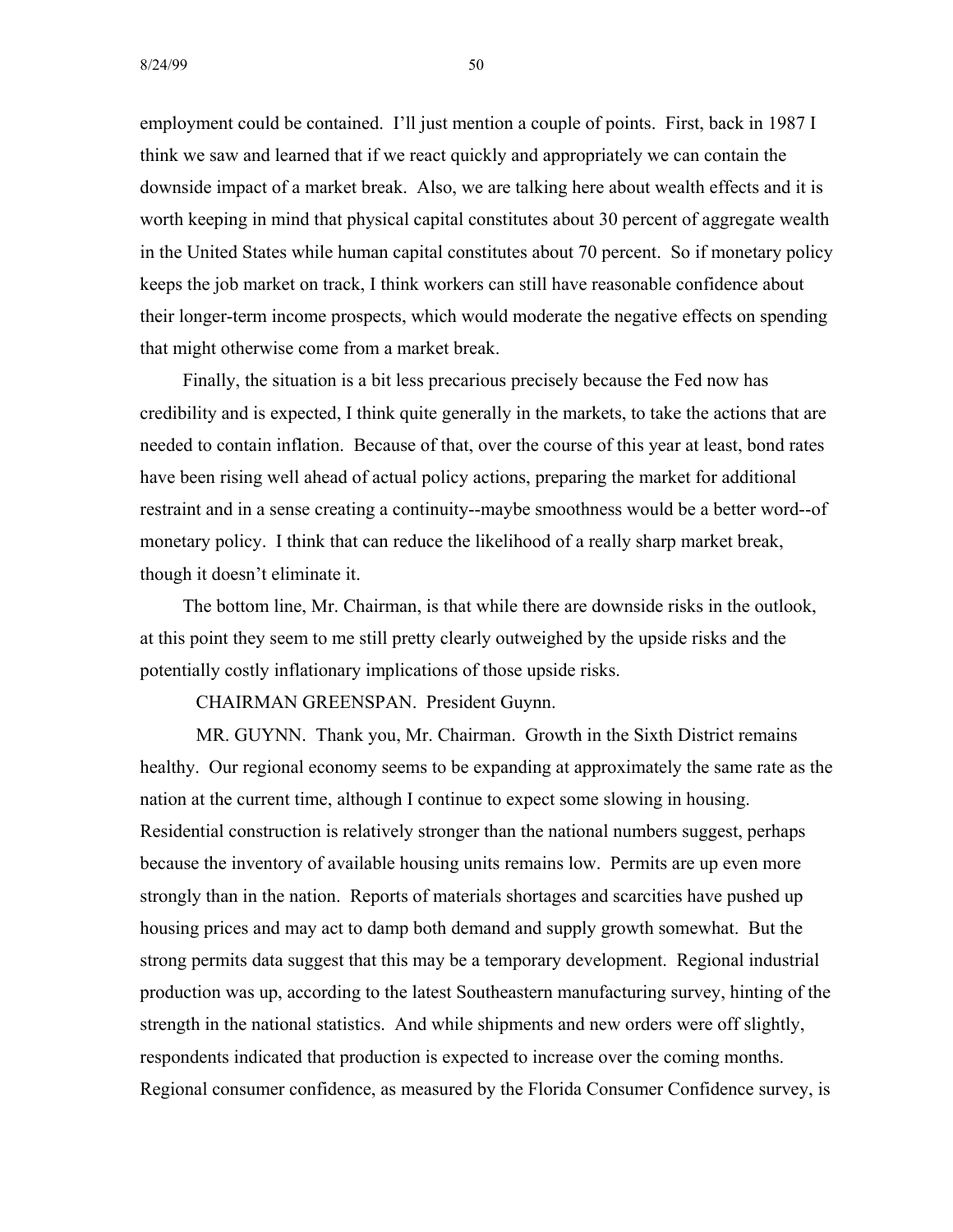8/24/99 51

high; the index is only 2 points below its all-time high of last February. This is reflected in robust District retail sales. Prospects for the Christmas season look especially bright, gauging from the extremely strong buying reported at the Atlanta Gift Mart Christmas Show, where both regional and national retailers come to do their looking and buying for the upcoming Christmas season.

I have been expecting some pickup in the Gulf Coast oil and gas industry. Based on a substantial run-up in crude prices and the lower extraction breakeven point now prevailing, one would have expected drilling to rebound. It still has not and we interpret that as saying that the drillers are less confident than most economic forecasters that the cartel's production quotas and, consequently, pricing will hold. Long-term prospects for that industry in our region just had a big boost from BP-Amoco's announcement last month of the largest deep water find ever in the Gulf, an estimated 1 billion barrels of oil a mile down and some 124 miles southeast of New Orleans.

To retell an old familiar story, District labor markets remain quite tight. Our regional year-over-year payroll growth of 2.6 percent is outpacing that of the nation. The District unemployment rate has now declined by another 0.2 percentage point to 3.9 percent, and that rate is the lowest in some 20 years. However, despite that tightness, we still see little evidence of general broad-based wage acceleration. Similarly, prices for raw materials and finished goods also remain stable, with the exception of prescription drugs and selected building materials, whose prices have increased, as others have already mentioned.

Turning to the national picture, my interpretation of the most recent incoming data, combined with anecdotal information, is that the economy is maintaining substantial forward momentum. Fundamentals of job growth, income growth, and confidence remain quite favorable. The improving economic outlook for the economies around the world that Karen Johnson talked about should begin to spur exports. And the propensity of government to increase spending may provide marginal stimulus in the period ahead. Although one can point to some signs of slowing or potential slowing--including the effects of higher mortgage rates on housing and related industries--I share the view that the sharp downturn in GDP growth in the second quarter will be reversed in the current quarter and over the forecast period.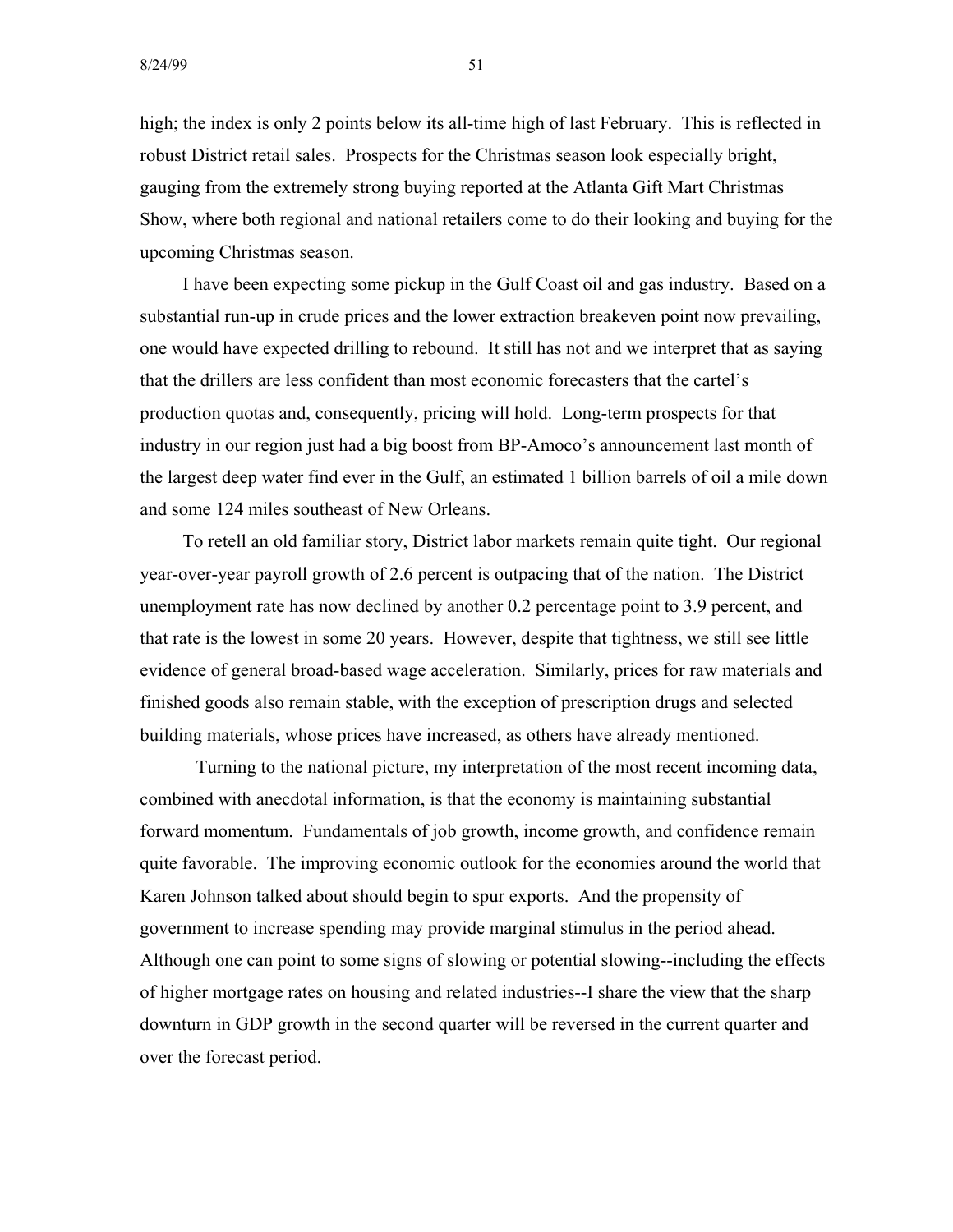Of course, for us the crucial question is whether the expected pace of growth can be sustained without increasing inflationary pressures. Our Bank's own judgmental forecast and our VAR modeling work, like most other forecasts, suggest an upward drift in expected inflation of nearly 50 basis points next year and somewhat more beyond that. With some humility, which others have already expressed in previous meetings, I acknowledge that we have had such forecasts for some time now, and measured inflation has continued to defy those forecasts.

So the difficult question for me is what underpins those forecasts of higher inflation and how much confidence we should put in them this time around. After sorting through what seems to be happening and pressuring my own staff for evidence, I conclude that the probability of inflation trending upward is high enough, and higher than it has been, that we should continue to lean against it. For me no one factor or development makes that case. Rather, the cumulative probability of pressures from various sources, including the reversal of favorable commodity prices, the more positive outlook for Latin American and Asian economies, the expected boost to U.S. exports, and rising import prices from a decline in the value of the dollar, all point in that direction. I do not consider myself a Philips curve devotee, but I think very tight labor markets and a low unemployment rate are at least signaling that policy remains somewhat accommodative.

Finally, I do not think we should always feel compelled to validate financial market developments. But should we decide not to provide the modest policy firming that is now widely expected and apparently priced into the market, we may lose some of the market discipline and caution that is in play and instead get a dose of added stimulus that we don't want and don't need. I see this as a unique opportunity to take out some additional inflation insurance at little or no cost. Thank you, Mr. Chairman.

CHAIRMAN GREENSPAN. President Hoenig.

MR. HOENIG. Thank you, Mr. Chairman. The economy in the Kansas City District remains quite healthy. It has slowed from the rather strong pace of last year but remains overall a very strong economy. Employment has improved modestly, although the growth rates have slowed, but we suspect that is as much a supply issue as a demand issue. Construction activity remains brisk; it's down a bit from the torrid pace of last year but is still very strong, and we are continuing to see price pressures on resources in that industry.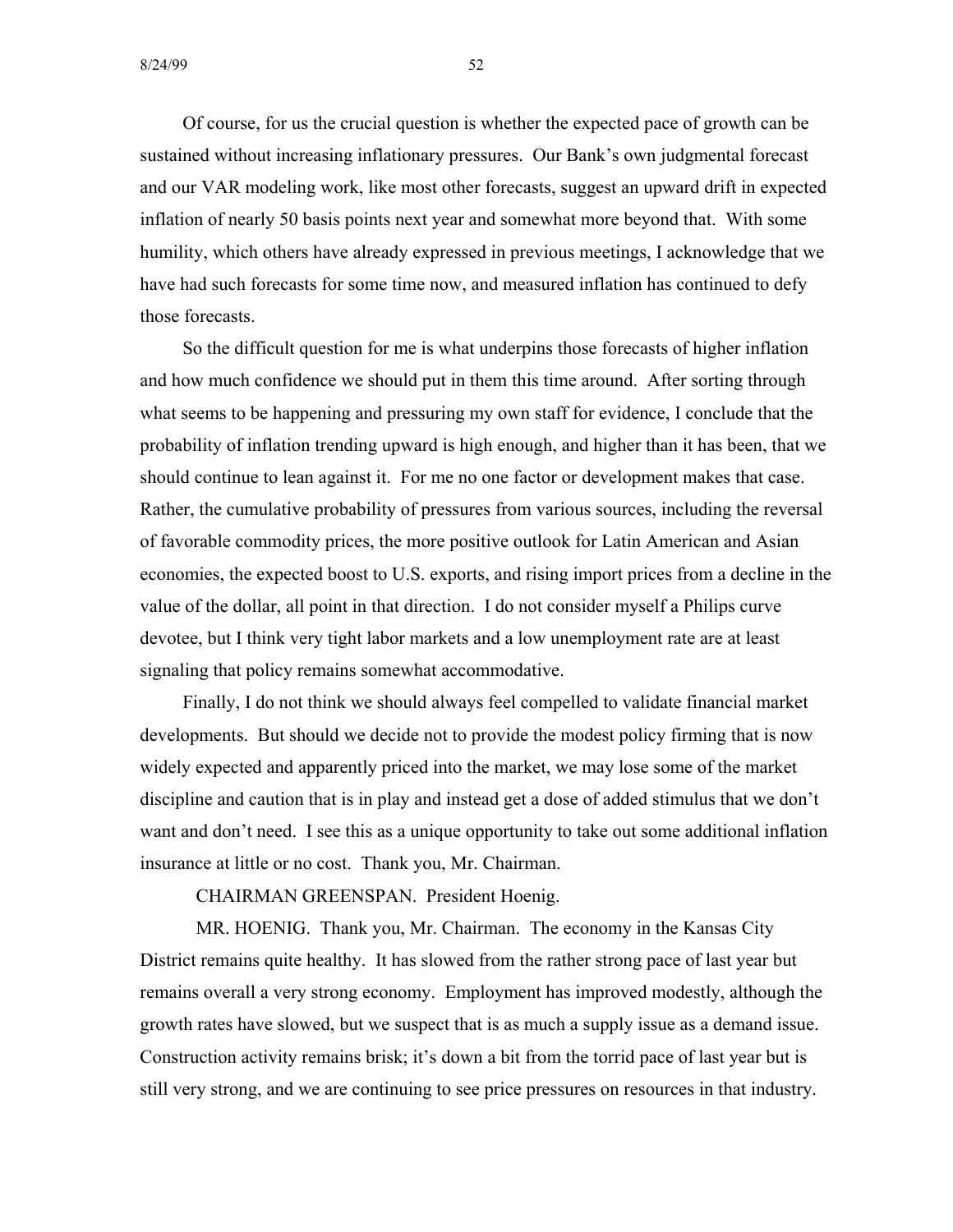Manufacturing activity remains subdued compared with past very high levels, but through our surveys we have picked up an obvious increase in demand for exports coming from some of the improvements in Asia and South America. Others have spoken of activity in the energy sector. In our District the rig count is up about 25 percent from last April, but it is still about 25 percent below a year ago. Nevertheless, there is some pickup in activity in that sector.

As for wages, there are wage pressures. They are not accelerating sharply, but we are now well aware of steady pressure on wages. Our labor markets are extremely tight and our unemployment levels are very low. Our participation rate is very high and that is affecting our labor markets. I'll share a bit of anecdotal information on both sides of this issue. In Colorado, contracted with 600 software engineers in India because the firm could not find anyone in their own area to do the job. In Kansas City, our major construction companies have imported skilled workers generally and in particular have hired bricklayers and others in the higher skilled professions from both Canada and Mexico to fill a crying need. In fact, we have found in talking with school districts throughout the region that they are having a problem replacing math and science teachers who are being recruited and hired away by private industry. On the other side, we had an interesting discussion with one of the major accounting firms, which has changed its accounting and operations systems to bring automation into its work papers and analysis. The firm is counting on productivity improvements to the extent that it is actually budgeting for the improvements by budgeting down the number of people it will bring on board. That's a fairly risky position on their part but they really are looking for some productivity improvements because they are paying very high premiums for professional help.

I will talk just briefly about our farm economy. I know that the Northeast and East more generally are in a drought. That is not the case in our area. We are expecting a very large harvest; for both corn and soybeans we think it will be a record. The wheat crop, with even less planting, was very strong. I talked with one of the major co-ops last week and they are actually bringing back on line elevators that they had abandoned earlier in order to store the surplus they have. Livestock producers are doing better; cattlemen are actually making money and, of course, the hog industry is now making money. On the financial front, the farmers did come in with much stronger balance sheets this season. Frankly, the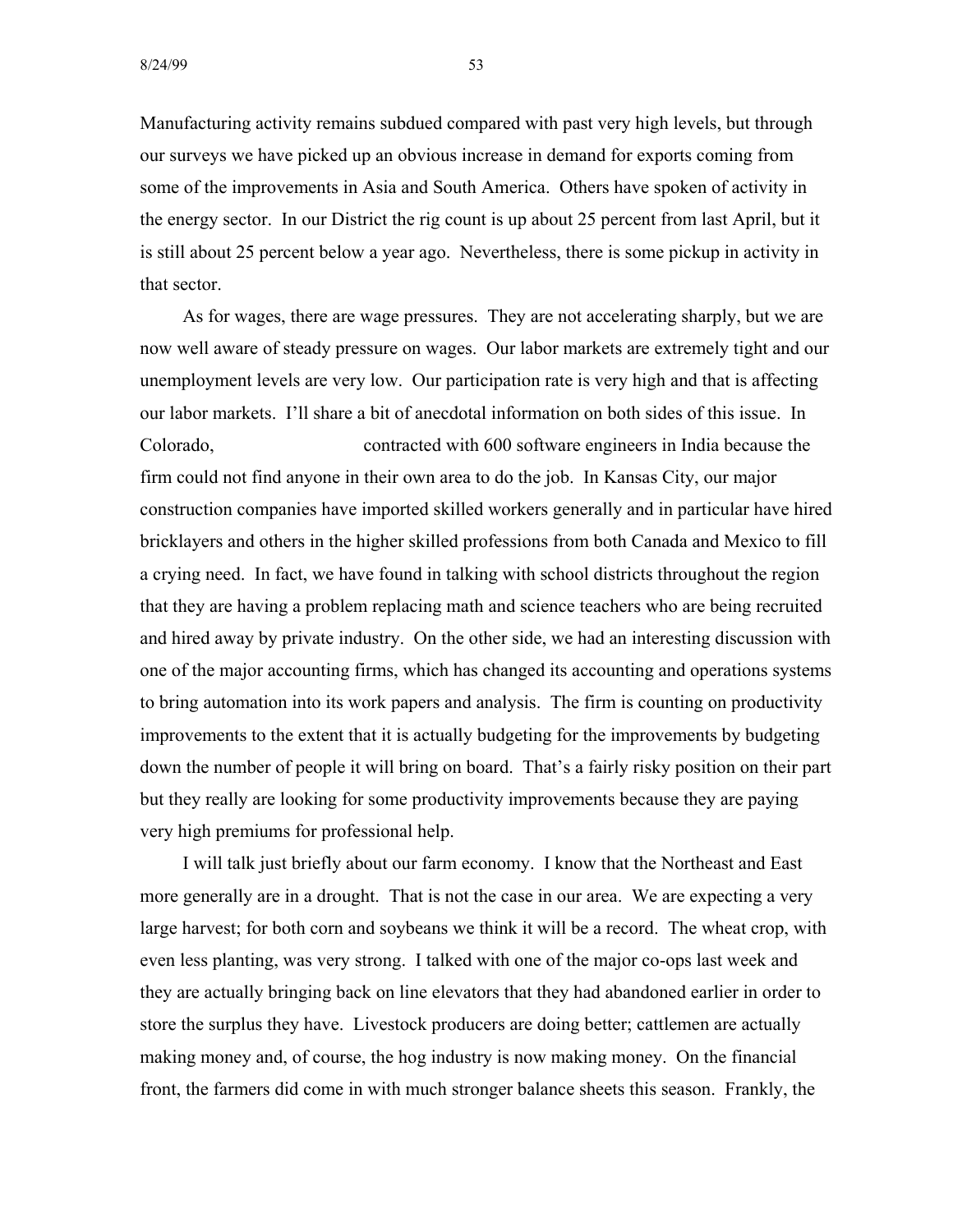benefits from government payments and prospective increases in those payments are really going to buoy their net income flows. So, while we are seeing a deterioration in some farm operations--and as a result of that, in some Main Street operations--we are not seeing major problems surfacing in loan portfolios. The nonperforming loans are increasing, but nowhere near as sharply as they did the last time we went through this kind of situation.

Turning to the national side, I will only add a bit to what others have said. I would say first of all that we are projecting continued economic growth, though not as strong as the Greenbook projection. Certainly, some of the favorable factors seem to be reversing, but we do see strong domestic demand. And if the global economy picks up as we believe it might, we may have some strong pressures on the demand side in the economy that we have to be mindful of as we go forward. With that I'll stop.

CHAIRMAN GREENSPAN. President Boehne.

MR. BOEHNE. Thank you, Mr. Chairman. The regional economy in the Philadelphia District continues to move up. Manufacturing has advanced modestly. Retail sales and tourist activity have been strong. Construction has increased. Employment is on an upward trend. Conditions in the financial sector are so-so, with loan demand reported flat. Agriculture, because of the drought, is hurting, and some of the smaller banks that service mostly farm communities almost surely will suffer as well later in the year and going into next year. Anecdotally, I am beginning to pick up a subtle shift in tone about pricing power. I have the sense that more business people feel a stronger need to raise prices to protect financial performance, and they feel they may be able to make price increases stick. In part, this feeling reflects a view, whether accurate or not, that both consumers and businesses are less inclined to shop for the lowest price or the best deal than they have been. I don't want to make more out of this point than warranted; it's just a subtle change. I don't think it is a major shift nor is it a view held by a majority of business people, but I just have not sensed it up until fairly recently.

The national economy is clearly stretched. The outlook both for growth and inflation, however, remains unclear. There is a reasonable case for a decelerating trend in demand growth going forward, largely based on less of a kick from equity gains. But we could be fooled again. On the inflation side, productivity gains may continue to hold down inflationary pressures--and I suspect they will--but that may not happen either.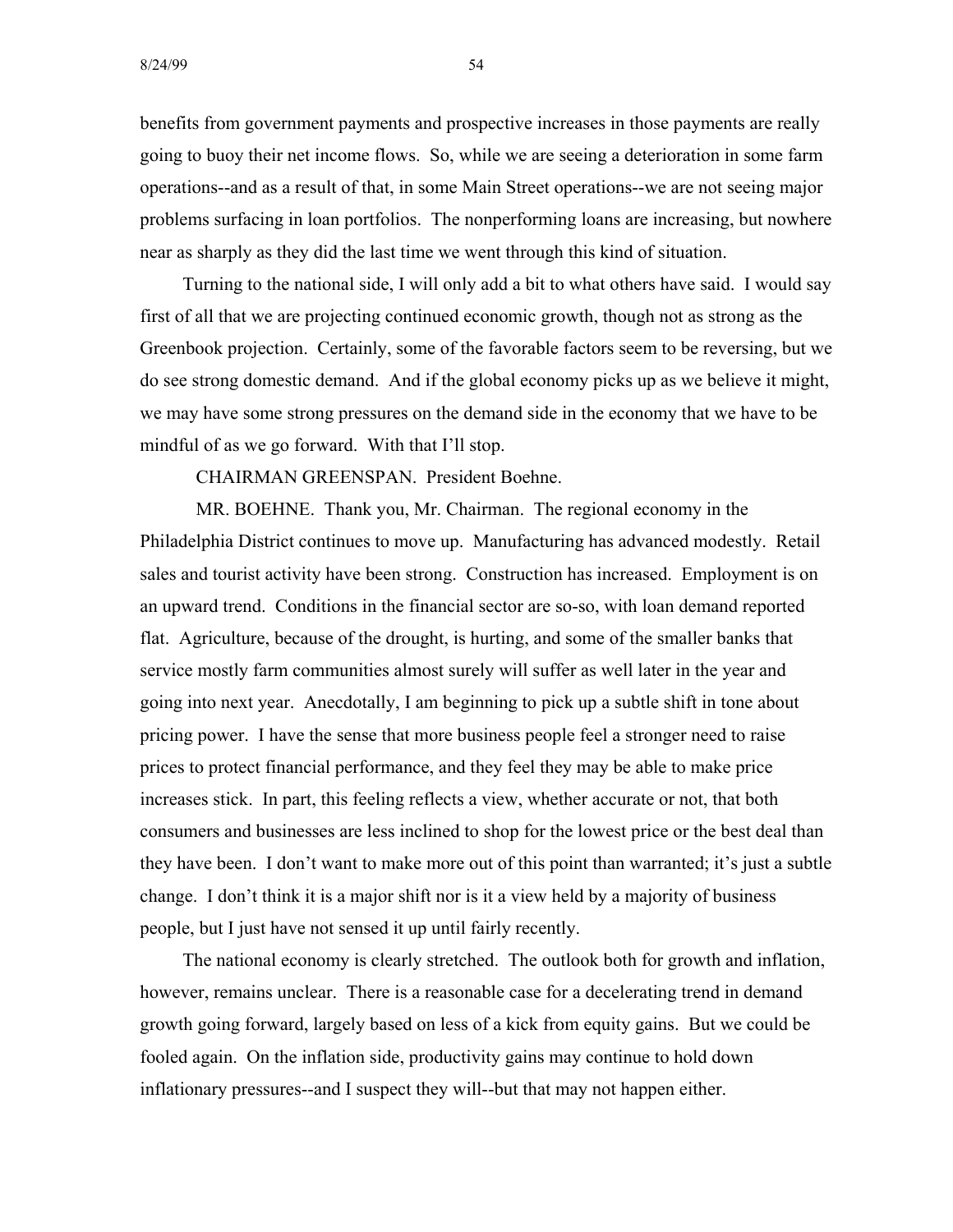On balance, the risk to the economy of raising the funds rate a notch is less than not raising it. A more important issue today is how we position ourselves going forward and how we manage our rhetoric during the coming days and weeks, topics for later in the meeting.

### CHAIRMAN GREENSPAN. Vice Chair.

VICE CHAIRMAN MCDONOUGH. Mr. Chairman, the Second District's economy has shown renewed signs of strength in recent weeks, after some slowing in the second quarter. Despite increasing price pressures, there is no evidence of any broad-based pickup in inflation. Private sector job growth accelerated to a 3.1 percent annual rate in July from 1.7 percent in the second quarter. Retailers report that sales retreated in July and were close to plan, following unusual strength in May and June. Most attribute this downshift to lean inventories, but it was so oppressively hot that a lot of people might just have decided to stay home. Prices paid by retailers remain steady, but selling prices have firmed up just a little. The housing market has gained momentum since the last report. Residential building permits rebounded sharply in June, led by a surge in the multifamily sector. We've had double-digit price appreciation in most of the downstate New York housing markets. Office markets in and around New York City remain tight, with vacancy rates hovering near record lows and rents rising moderately. Purchasing managers indicate that manufacturing activity expanded moderately in both June and July, while price pressures increased. Banks report a seasonal dip in loan demand, tightening credit standards, and stable delinquency rates.

Our view on the domestic economy is that we will continue to see positive real growth, about 3½ percent in the second half of 1999 and about 2½ percent in 2000. My colleagues in the research group are anticipating a growth recession in 2001, which is very conveniently timed to help keep inflation under control. But, unlike most of what we've been hearing around the table, our view is that the inflation pressures, which we too have been forecasting for the last few years, are in fact much better contained. It may be that if you leave your research staff alone--just as if you leave your kids alone they grow up okay eventually they will decide that inflation really isn't going to happen after all. I rather share that view. I think what we have now should be called price stability; that is, it is not something toward which we are working to achieve. And, therefore, our view of the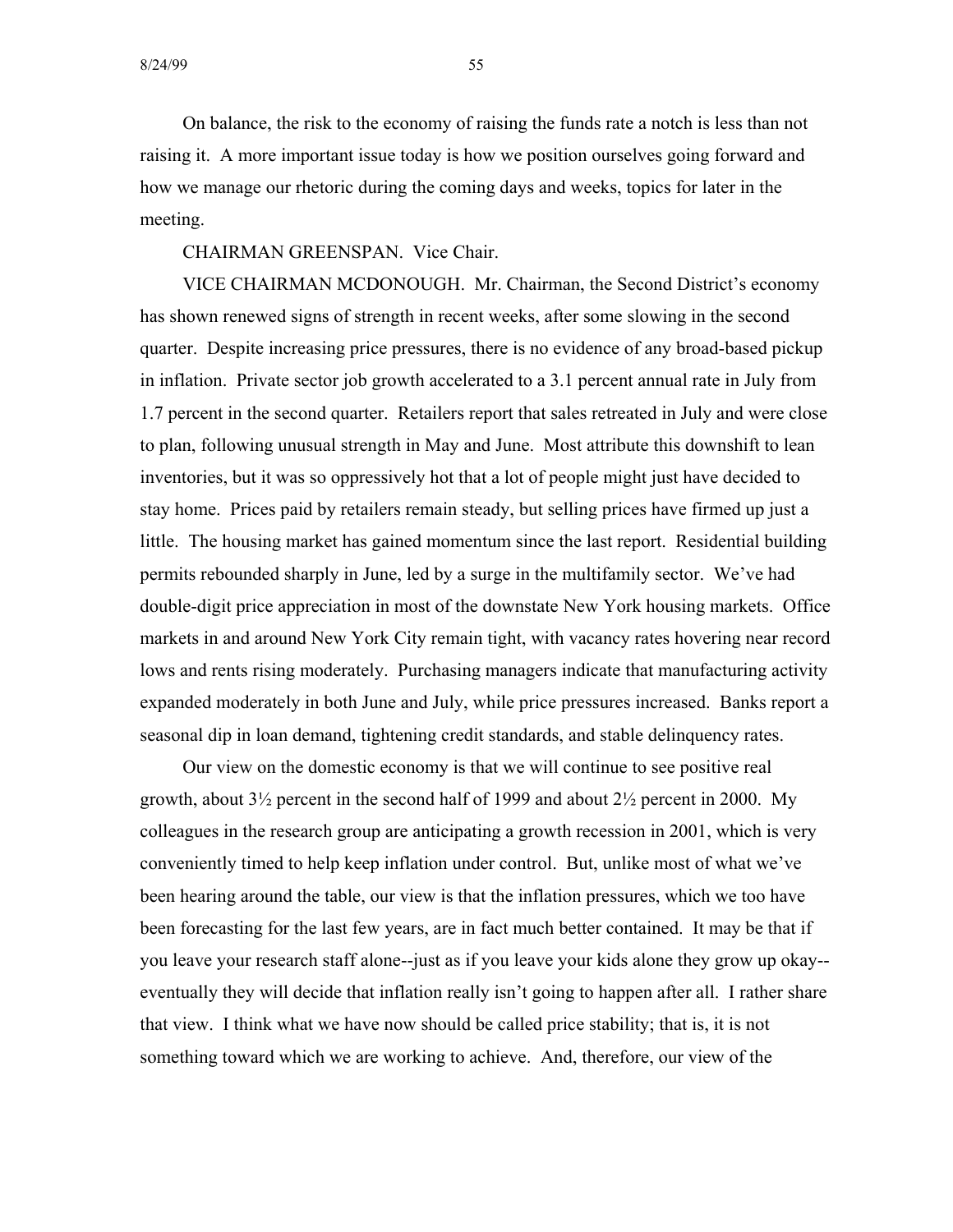inflation forecast is that we will continue to enjoy price stability, which is our statutory assignment.

The global situation is certainly better, as Karen Johnson described. It is much better than it was last fall when this Committee correctly exercised both responsibility and leadership by easing monetary policy three times to respond to a world financial crisis. But the global situation is still highly problematic even though Karen's forecast is, I think, a very reasonable bet. I believe that Japan is still having tremendous difficulty trying to figure out what to do to solve its very basic economic problems. Until and if it figures that out, it will continue to be a source of systemic risk both to the rest of the world and certainly to its own people. In addition, I find the situation in China getting worse, in the direction of pressure going forward, as a result of the developments on the political side. And on the economic side, there is little positive effect coming from a great deal of pump priming of a Keynesian variety that is also blowing air into the domestic stock markets. South Korea took a highly positive and very courageous step in the dismantling of Daewoo, but that is a very, very tough workout situation in a country with absolutely no experience in workouts.

The situation in our hemisphere, I think, is getting more troubling. Two of the countries, Brazil and Argentina, are potentially serious problems. Karen described very well what's going on there, but in my view the biggest problem is

I believe the dangers to that country's economy are very real. Argentina's success of recent years has been, in my view, mainly the result of excellent leadership from President Menem. He is about to leave office. The candidate from his own party certainly doesn't sound like him. And the candidate from the other party, who is ahead in the polls, represents a coalition that has agreed only that they would like to win the election. They have no agreement on policy matters and, therefore, the policy they would follow is a matter of very considerable uncertainty. So it is not surprising that market pressure is being felt there. Mexico, at least according to Moody's, is improving. And yet next year is the sixth year of a presidential term, always a problem period, and one in which the political result is so uncertain that a weakness of public confidence and a weakness in investor confidence both within Mexico and outside are very real possibilities. Ecuador is highly likely to default on its Brady bonds; and even though it is a very small country, that would be the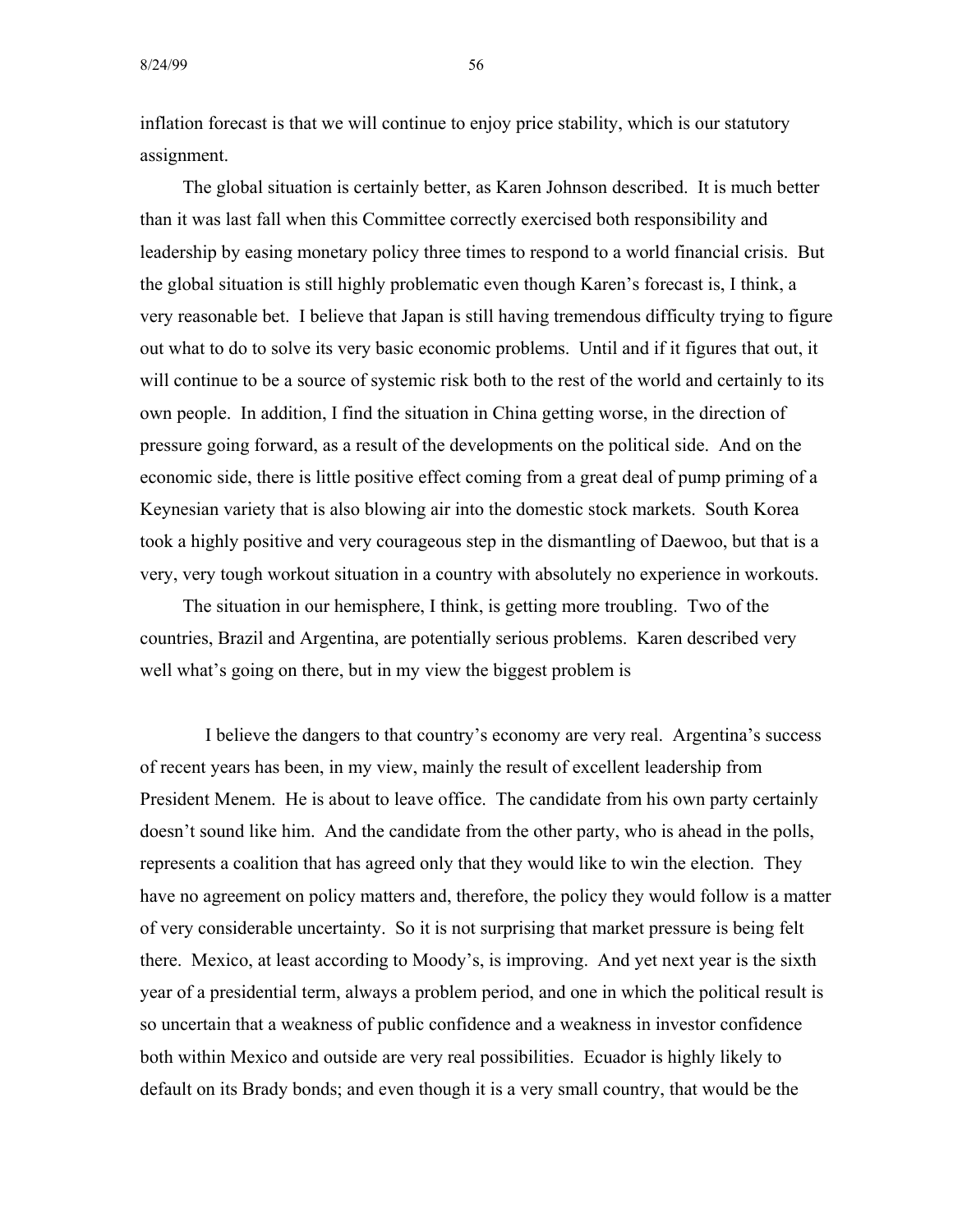8/24/99 57

first default on Brady bonds. And it makes rather dramatic the point that there are now four countries--Pakistan, Ukraine, Romania, and Ecuador--in which the International Monetary Fund, correctly in my view, has not found enough private sector support to justify the use of public funds. Russia is not only a mess in and of itself, but is bringing very severe pressure and criticism on the IMF, which will likely have the effect of making the Fund less capable of carrying out its responsibilities. Growth in the Euro area is slow and spotty, and in some of the countries, particularly Germany, the government is having trouble keeping a coalition together to follow the policies that they think--and I agree--are necessary.

Well, that is not a very pretty picture! It certainly is a much less pretty picture than the one we all thought we were looking at in the spring of 1997. And even though it is a lot better, or less bad, than the one that we were looking at last fall, it seems to me one that we have to keep in mind. Although we are not the central banker of the world, given the fact that we are the unique world super power and the main economy with the main currency, we have to do two things in this Committee. The first is that we have to do the right thing on monetary policy. But, as Ed Boehne suggested, in our rhetoric we have to try to get out the message and then stick to it in terms of what it is we are doing and what we intend to do. Thank you, Mr. Chairman.

CHAIRMAN GREENSPAN. President Jordan.

MR. JORDAN. Thank you, Mr. Chairman. On cars, trucks, and steel, which are all very important in our District, I can just say "ditto" to what Mike Moskow said: All are very strong in every dimension. Construction in the District also is very strong. is involved with the construction unions said that the best sign of the prosperity in construction labor markets is that the local breweries all seem to be expanding! He regularly reports to us now about warnings being given by the AFL-CIO that wages of workers are not being kept up. He's starting to stress what he considers to be the need for a catch-up in compensation. So, at least from that one source, there's a suggestion that a bit more labor militancy might be forthcoming.

On the steel side, the strikes settled with increases in the range of 8 to 10 percent over the full three-year period and that sounds pretty good. But they doubled the pensions. So they avoided the bigger problem of disruption by promises about the future rather than the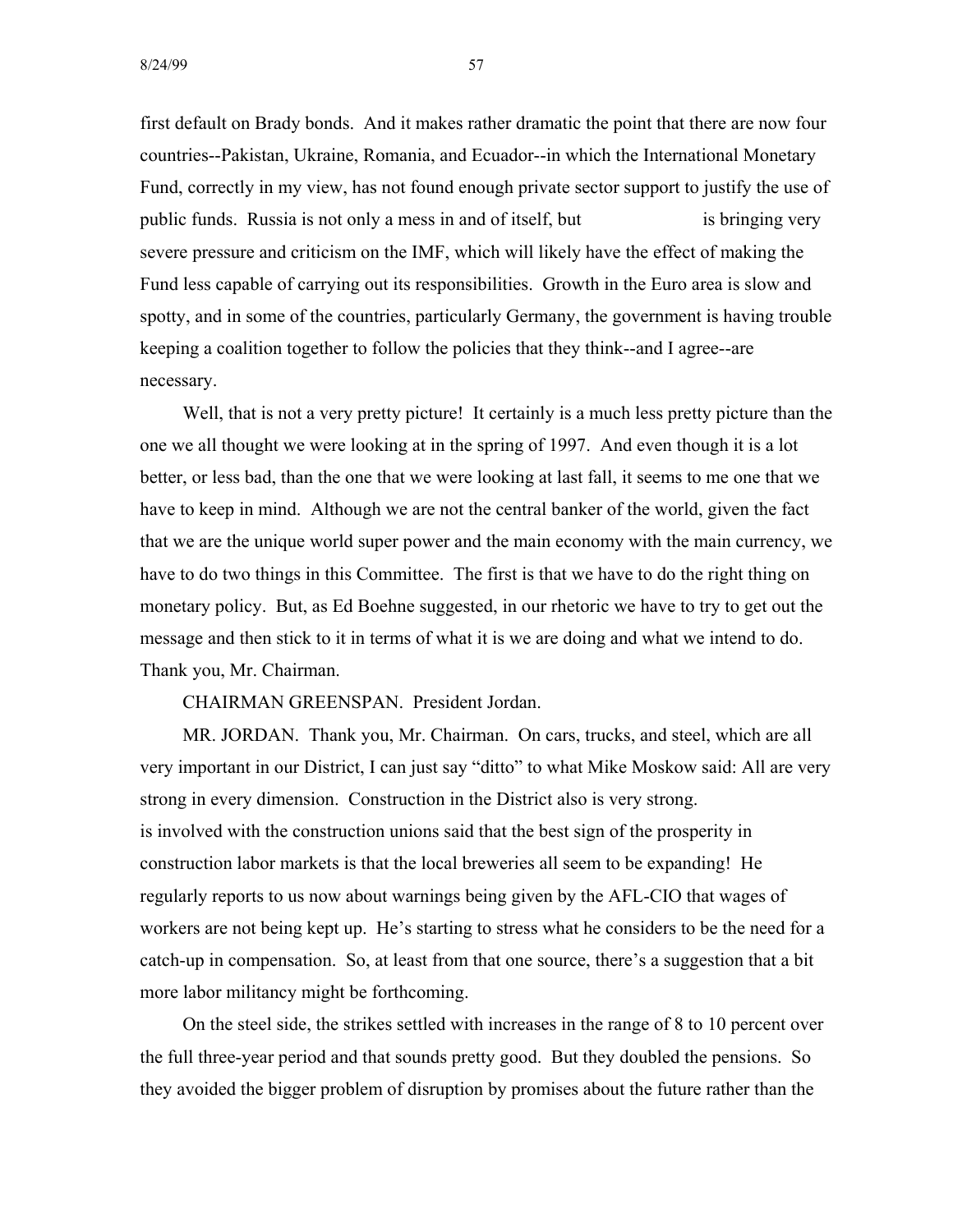present. Our directors are telling us that there will not be a strike in the auto industry--that Ford, which is the target, will settle. They believe Ford will settle and then Chrysler and GM and the others will just fall in line.

Let me skip some of the other points in my prepared notes because it would just be repeating what a number of other people have mentioned. In labor markets we are hearing about a couple of new wrinkles. One is a "show-up" bonus: If the workers come to work five consecutive days they get a bonus! [Laughter] And one firm pays a daily bonus for workers who show up in the morning on time and finish a full shift. That is probably not showing up in wage and ECI data. One banker asserted that we are experiencing a lot of wage inflation, but it does not show up in the figures because businesses that he's familiar with are paying the same or somewhat more for considerably less qualified people than previously. Somebody earlier mentioned that schools were losing people to the private sector, but the bankers in our area claim that they are losing people to the schools, that the school districts and local governments are flush with funds from tax receipts and are bidding aggressively for people. Nevertheless, the schools opened for the fall term with shortages in teaching positions and in some staff positions and a reported "severe" shortage of substitute teachers.

We took an in-depth look at what is going on in labor markets in the health care sector. Health care is a huge industry in the District, with the Cleveland Clinic, University Hospitals, and others in Cleveland and Pittsburgh as well. You may have seen the Wall Street Journal story yesterday about the health quality program in our city that the Cleveland Clinic managed to kill off. That sort of thing is not the real problem. The problem is that they do not have enough people. We have been told of shortages throughout the District of nurses and other staff to support the hospitals. One contact claimed that it is an ongoing crisis. One hospital said it had gone to a work schedule of three 12-hour days with four days off for the nurses, and that getting floor coverage in hospitals on a 24-hour basis is becoming increasingly problematic. The hiring coordinator at the Cleveland Clinic said the shortage is the worst she has seen in 20 years. Others, including Meridian Health Systems, described the situation similarly. They say it is not just a shortage of nurses but of support staff as well.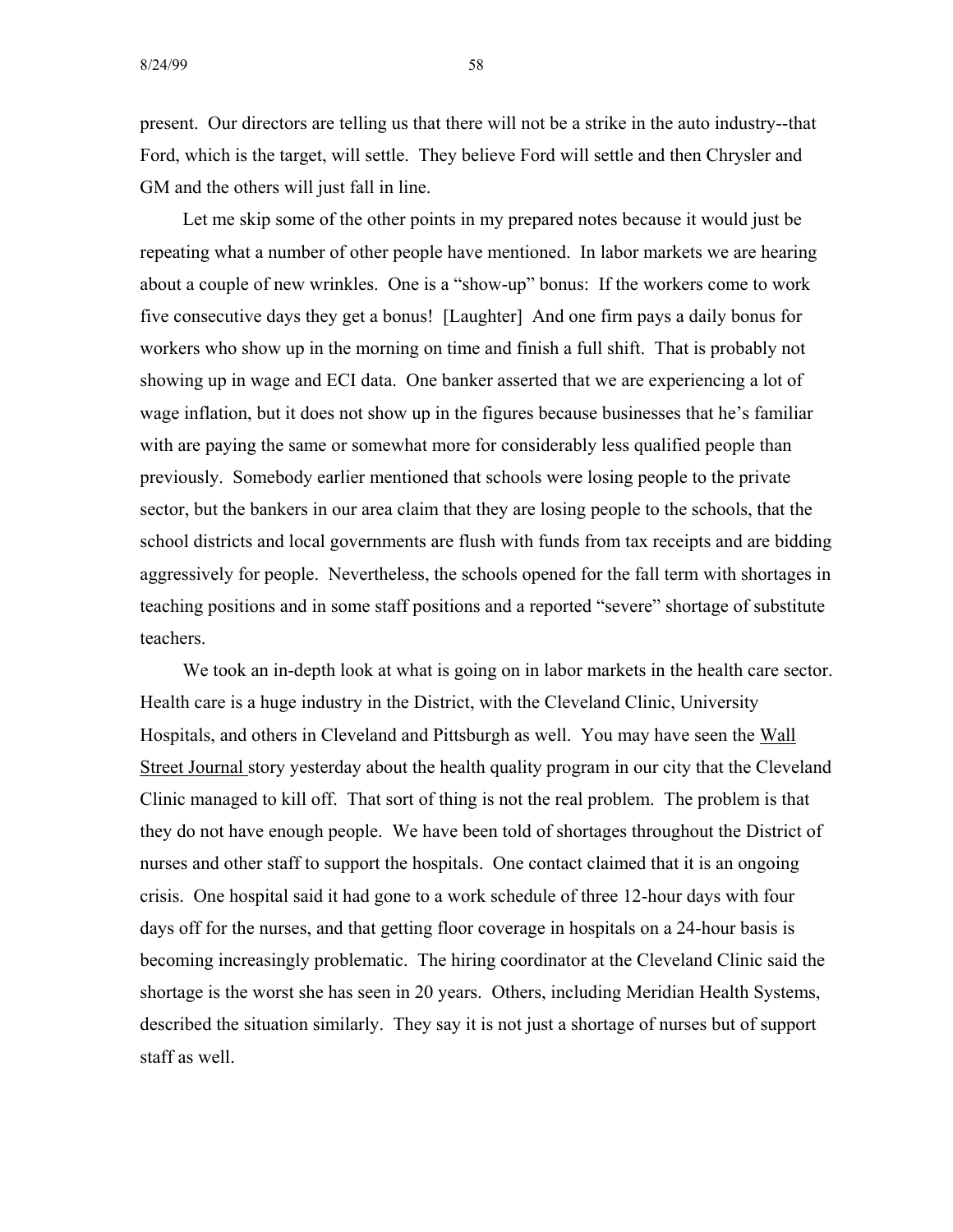When one talks to people in the health care industry it is not uncommon for them to use words like acute and critical, but they are usually talking about their patients. In this case they are talking about their staff levels. Ohio State University reported that its critical care unit and operating rooms are not adequately staffed with competent people. So they are using retention bonuses, referral bonuses, and premium pay for those working overtime, special hours, or weekends. The VA hospital said that the shortage of staff is so severe that they've decided to close some inpatient units, such as their long-term care unit, simply because they could not staff it. If that's not bad enough--probably other areas of the country are experiencing this, too--a race is going on between Rite-Aid and CVS to see who can overbuild the most and the fastest and they are bidding away the pharmacists on hospital staffs. Our VA contact said that pharmacists are getting \$8,000 to \$10,000 more in salary to move to the retail side.

On the national economy, if I were focusing on the domestic side alone, I'd say that the risk is on the upside on inflation and that policy is not balanced for that risk. Yet the international dimension--and Bill McDonough described in some detail the political risks--is where I think all of the risks are in the other direction. I agree with Karen Johnson's description about the near-term economic outlook in Japan, Europe, and elsewhere. But with that shaky coalition in Japan, it is very hard to have confidence about what is going to happen there. I think Chancellor Schroeder faces extraordinary challenges over the next couple of months in Europe, and what happens is going to be extremely important for the outlook for the rest of Europe. The Italians are certainly not going to attack pension reform if the Germans do not come through with solid reform. The good news about the ongoing saga in Russia is So,

that's the silver lining.

We will have to be prepared at all times for an easing action that could be necessary because of some development on the external side. I would rather go into that situation feeling that monetary policy is positioned where it ought to be in terms of our domestic risk, so we can respond to unforecastable international developments when they happen.

CHAIRMAN GREENSPAN. President McTeer.

MR. MCTEER. The Eleventh District is apparently doing better than the Fourth District, where schoolteachers are moving into industry and bankers are beginning to teach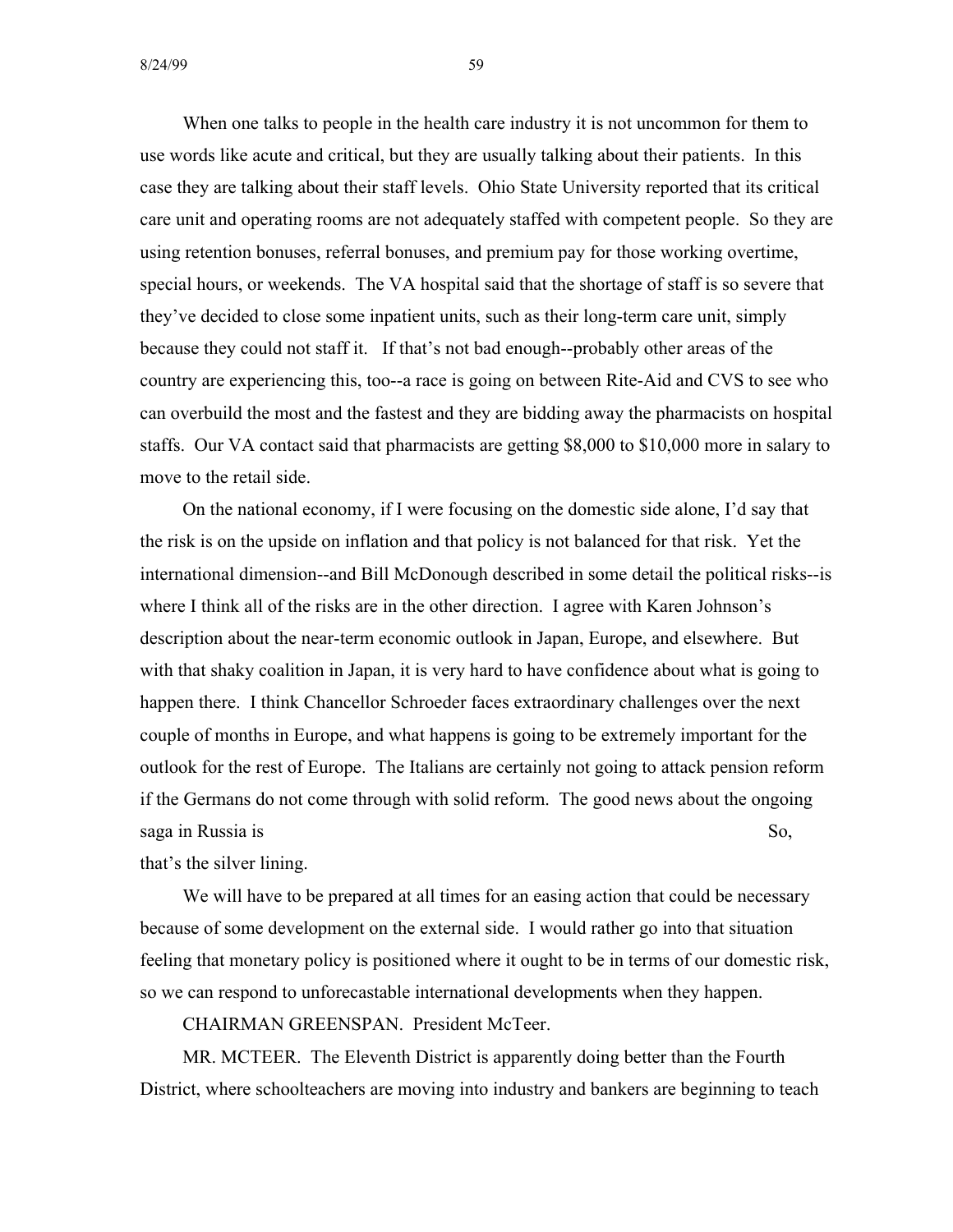8/24/99 60

school! Growth is still very strong in the District, but it has slowed just a little. Construction has been flat, net, due to concerns about overbuilding, rising interest rates, and shortages of personnel and materials. Energy producers are responding to higher prices, but very cautiously. The rig count is up only a bit; it's still below the level of last December when oil was \$11 a barrel. The outlook for Mexico is cautiously improved. All of Mexico's leading indicators were positive in the second quarter, suggesting a strong second half. But the peso and the stock market have given back some gains this quarter, tempering the outlook for early 2000. And, of course, as Bill McDonough mentioned, an election is coming up.

Labor markets are extremely tight in Texas. At the last San Antonio board meeting I attended, the director from Brownsville mentioned that a milestone had been reached in Brownsville: The unemployment rate had fallen into single-digits for the first time anyone there could remember. We looked it up and the last time it was below 10 percent was in 1981. While unemployment is still high in the border areas, only the town of McAllen had an unemployment rate well above 10 percent; it is around 13 percent or so. In El Paso it is right at 10 percent, but the other border towns now report rates of slightly below 10 percent. Most of the larger non-border cities in Texas and in the Eleventh District more generally have unemployment rates below 4 percent. And labor participation rates in our major cities are far above the national average. I am told that in Austin and Dallas there are almost 9 jobs for every 10 residents between the ages of 16 and 65. However, to paraphrase Professor Tobin, higher labor costs are everywhere but in the data. District employers tell us that they are paying more for everyone from programmers and engineers to temporary workers, truckers, and legal staff. We have not seen these increases in our wage statistics, but the statistics have limited industry coverage and they don't count stock options and other fringe benefits.

The anecdotal evidence relating to the price picture is mixed. Our Beigebook contacts reported more increases in prices than reductions. However, house prices rose more slowly than in the past. Energy prices were up and there was a slight price increase in the retail sector, but prices were down for timber, concrete, and memory chips. And, of course, the Chairman has pushed down farm prices all by himself!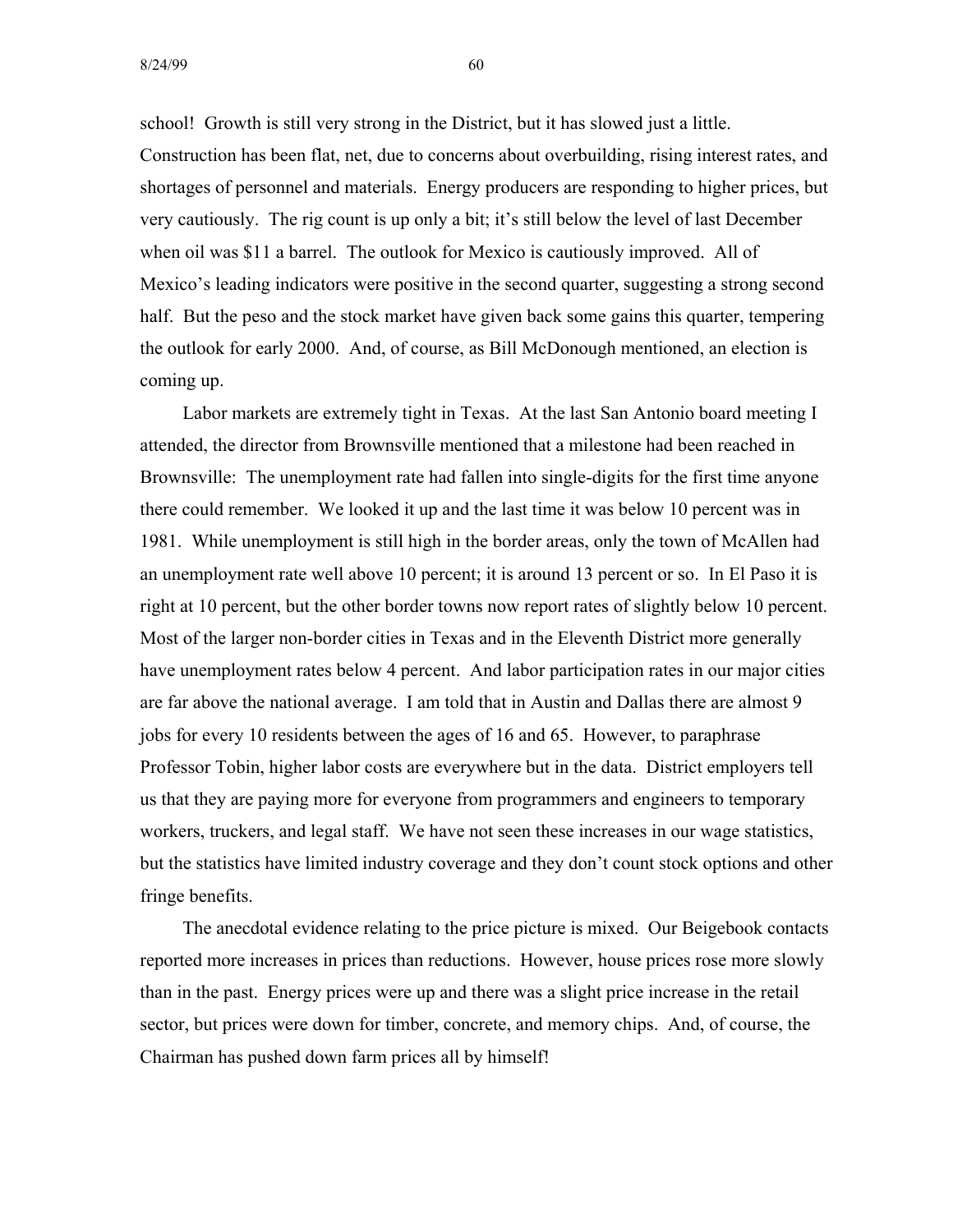On the national front, I believe that inflation remains under control, even while the economy remains very strong. If one were worried about inflation, the most important statistics to look at would be the various measures of inflation. These statistics offer little reason for concern. Core inflation is about as low as it was last year--significantly lower by some measures, a little higher by some. The core CPI increased at a 1.7 percent annual rate during the first seven months of 1999, compared to a 2.4 percent increase in all of 1998. The core PCE deflator increased at a 1.4 percent annual rate during the first two quarters, compared to a 1.2 percent rise in all of 1998. Is higher inflation in the pipeline? The core PPI is down 0.2 percent for the first seven months of the year. The ECI signals little threat, either, if one considers the low first-quarter increase along with the larger second-quarter rise. The index rose at a 2.9 percent annual rate during the first two quarters, compared to an increase of 3.3 percent in all of 1998.

Looking beyond the inflation numbers, we will get shortly a revised second-quarter GDP number, which will probably be below 2 percent. If it is below 1.8 percent, it will be the lowest quarterly increase in real GDP in at least a couple of years. Employment growth remains vigorous. Even manufacturing employment has increased. The decline in unemployment has not only reached into the border areas of Texas, but it has reduced minority unemployment nationwide. With inflation low and with the economy strong, I am concerned that any tightening today would be interpreted as a vote against prosperity.

CHAIRMAN GREENSPAN. President Stern.

MR. STERN. Thank you, Mr. Chairman. Most of the major economic trends in our District remain in place or have intensified recently. Consumer spending is healthy. Housing and nonresidential construction activity are strong. The manufacturing sector is doing well; the agricultural sector is not. Labor markets remain tight and I think it is fair to say, at least based on the anecdotal evidence, that wage increases have notched up a bit. I would not say the same thing about inflation, although I do have the impression that discounting has diminished, and that is the other side of the price coin I suppose.

As far as the national economy is concerned, the outlook is good. My principal concern in the current circumstances has to do with aggregate supply and productivity. I think aggregate demand is growing at a satisfactory pace at least and is likely to continue to do so. We all know that we have very tight labor markets and it's clear that the rate of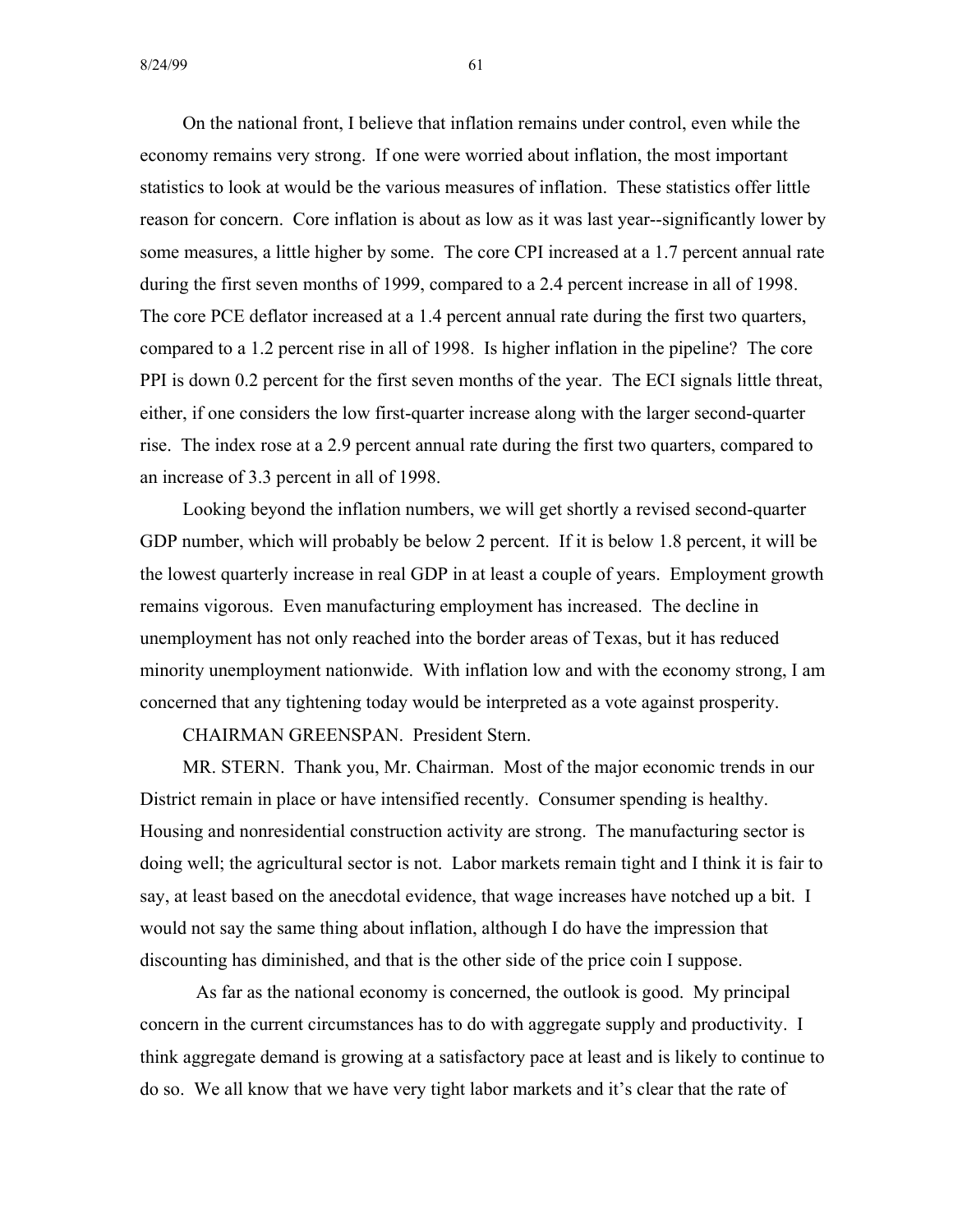increase in compensation has been accelerating. I believe there is a chance that it will continue to do so. This may all play out fine as long as aggregate supply and, in particular, productivity grow rapidly enough to offset that acceleration and keep demand and supply in balance. The risk is that that won't happen. And if it doesn't, the inflationary consequences concern me.

CHAIRMAN GREENSPAN. President Poole.

MR. POOLE. Mr. Chairman, conditions in the Eighth District are as they have been. The environment is good, and I do not have any particular news to report. I want to spend a couple of minutes on the information I have gotten from FedEx and UPS, which is rather interesting because it is a bit mixed in terms of the domestic economy.

But first, both of my contacts report that their international business is doing fine, better than anticipated. FedEx says that it sees increasing growth abroad; volume from the United States to foreign markets and from markets abroad into the United States is growing, especially for Asia. In fact, FedEx reports that the international business is 3 to 5 percent stronger than had been anticipated in the months of June and July.

On the domestic side, my FedEx contact thought that there was a clear sign of some slowing in volume--not dramatic, but clearly perceptible. FedEx reported that its own business was slower year to business was slower year year.

over year for the first time in a long time.

That was not, however, the view of my UPS contact. He said that the economy was booming and that UPS volume was exceeding projections, domestically and internationally. Through July, year-to-date volume was up 4.6 percent over the comparable months of last year, versus an expected increase of 3.9 percent, so that is significantly above what they had planned. Growth was especially strong in domestic ground business. My UPS contact had just returned from meetings at

As I said, both UPS

and FedEx agreed that business with Asia was really picking up.

My FedEx contact reported that there is no question that fuel prices are hurting. He said that FedEx has put a surcharge on West Coast less-than-truck-load traffic, and he expects more surcharges to be put into effect if fuel prices remain high. FedEx is not concerned about wage pressures; my source said the company is making up wage increases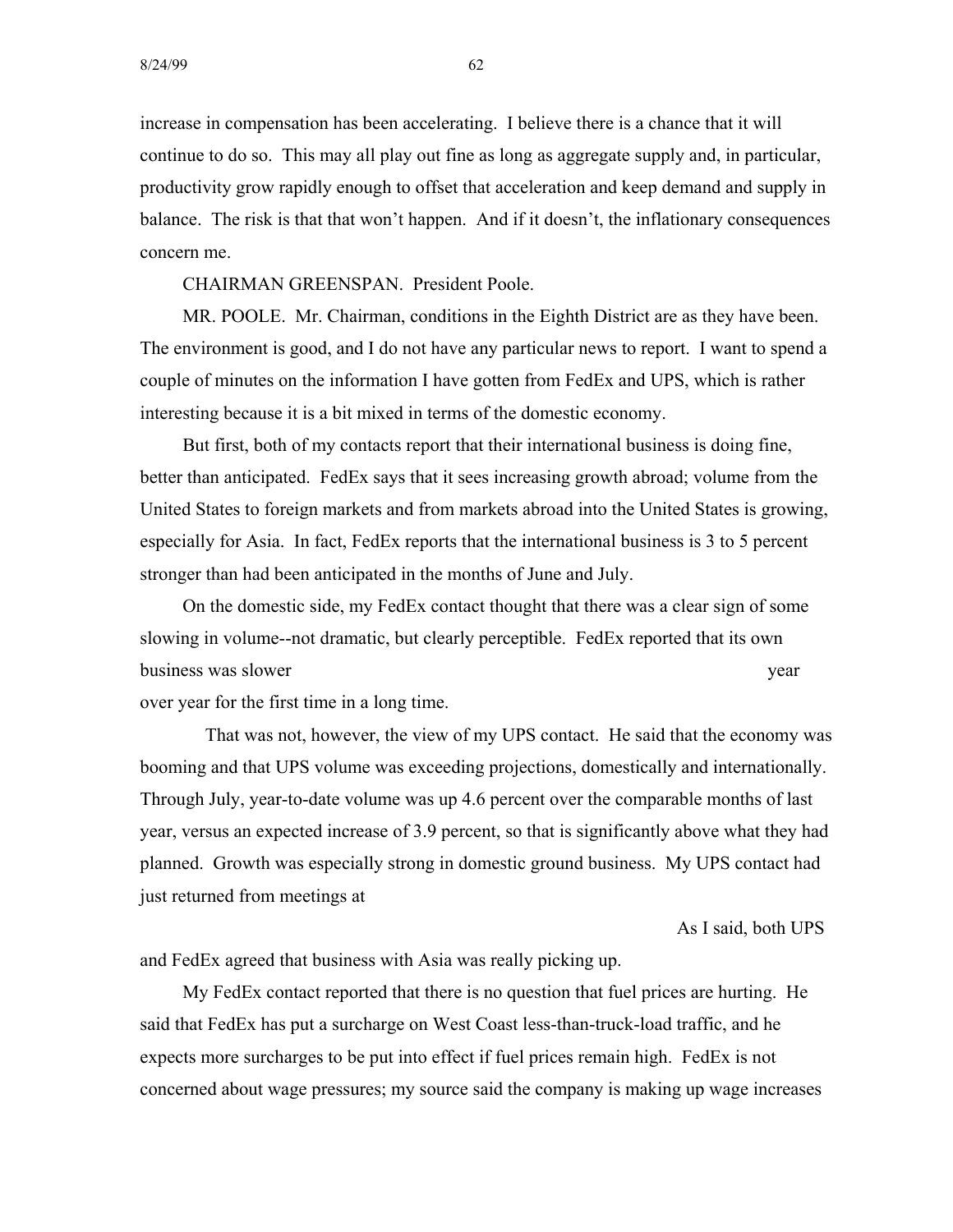with productivity gains. My UPS contact said that his company has continuing severe problems in the labor market. UPS has a lot of part-time employees who are college students. In trying to reduce employee turnover, which has become a significant problem and this of course should remain confidential until UPS decides to announce it--UPS expects to reopen its labor union contract.

would also note that UPS has had to divert traffic out of Chicago--Mike Moskow talked about the pressures in the Chicago labor market--since the company cannot handle the volume in Chicago because of the labor shortage there. So, those are a few anecdotes from those two sources.

I

One of our research department people put together some data on employment growth that I thought was interesting. In the last year employment growth among both males and females in the 25 to 54 age bracket was 0.8 percent. That is pretty much in line with the demographics. The employment growth has been coming entirely from what labor economists call secondary workers, including a lot of older people. Growth in employment of workers 65 and over, male and female, was 4½ percent; among those aged 55 to 64, people who should be working anyway but had opted for early retirement, it was 4.3 percent. So it is clear that the employment expansion has been coming in these demographic breakdowns that have relatively low participation rates. In principle, there is a lot of room for expansion. On the other hand, most people over 65 have retired for good reasons, so presumably there has to be some limit to how many of those can be brought back into the labor force.

In the course of our budget work at the St. Louis Fed, we were quite taken aback by the increase in health care costs that we are facing. I asked our HR people to do a survey of all the other Federal Reserve Banks. I thought that would be easy information to get. Of course, these are tentative guesses and some of the final contracts may be different, but let me just read you those numbers. In terms of health care costs, the Reserve Banks are looking at the following increases: Boston, 14 to 20 percent; New York, 6 to 11 percent;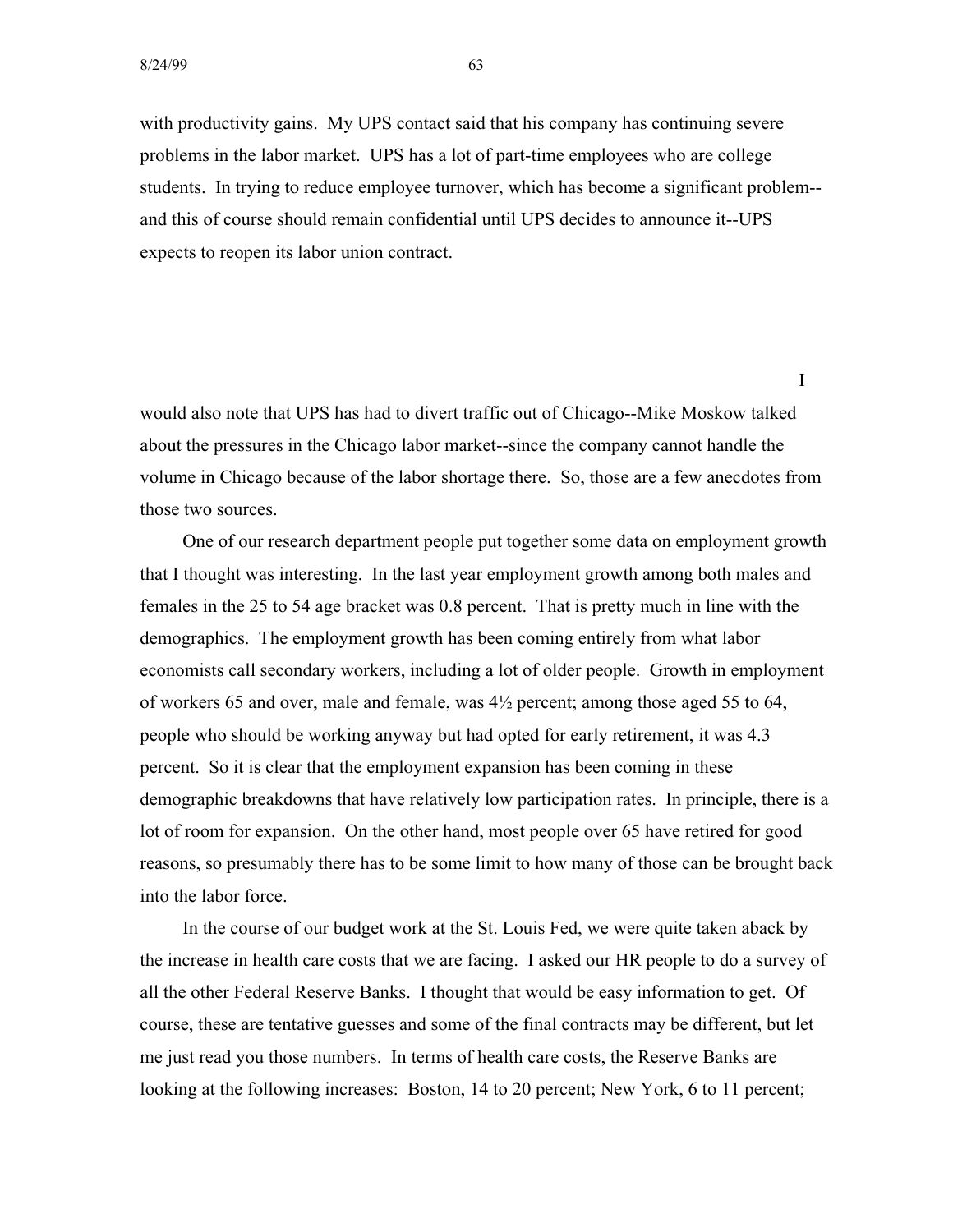Philadelphia, 9 percent; Cleveland, 10 percent; Richmond 7½ to 15 percent; Atlanta, 10 to 20 percent; Chicago 13 to 15 percent; at our own Bank in St. Louis, 14 to 15 percent; Minneapolis, 15 percent; Kansas City, 7 to 8 percent; and Dallas, 8 to 10 percent. San Francisco had a very accurate forecast of somewhere between 2.4 and 23.8 percent! [Laughter] I don't know what the average there is going to be.\* I found this rather interesting because I wondered to what extent our experience in the St. Louis area was peculiar. But, in fact, this is a very, very general phenomenon and these costs are clearly up quite a bit from what we've seen in recent years. I think we can regard that part of labor costs as pretty much baked in the cake. So we can anticipate that those costs will be showing up in the ECI as those contracts are actually signed and take effect next year.

In terms of the prospects ahead of us, the Greenbook forecast, of course, is for somewhat lower real growth and somewhat higher inflation. I think we have to be ready to deal with the prospect that growth will turn out to be a little lower and inflation a little higher than forecast; in my view that outcome has a much higher probability than the reverse. And that will be an uncomfortable situation. It means that the financial markets are going to be whipsawed. One day they are going to get data showing lower growth and they will say, "Oh, the Fed is going to ease." The next day they are going to get data that suggest the inflation problem is worse than anticipated and they will expect the Fed to tighten. We are going to have a tricky problem of setting a steady course. That is all I am going to say at this point. Thank you.

CHAIRMAN GREENSPAN. Governor Gramlich.

MR. GRAMLICH. Thank you, Mr. Chairman. My bottom line today is that I think the FOMC ought to do what it has to do at this meeting and then leave financial markets alone for a while, at least until the end of the year. What do we have to do? I would argue that rates are a bit low from three standpoints. Even if labor markets and inflation were in balance, for the longer run the funds rate might be a bit too low. The real interest rate based on the TIP bonds is now 4 percent; adding a reasonable amount for target inflation puts the equilibrium funds rate in the mid-5 percent area. Even if we assume that there is some

<sup>\*</sup> Secretary's note: Subsequent to the meeting Mr. Parry indicated that the 2.4 percent is the increase in medical plan premiums and the 23.8 percent refers to the increase in the dental plan premium. The weighted average increase for the San Francisco District is 5.8 percent.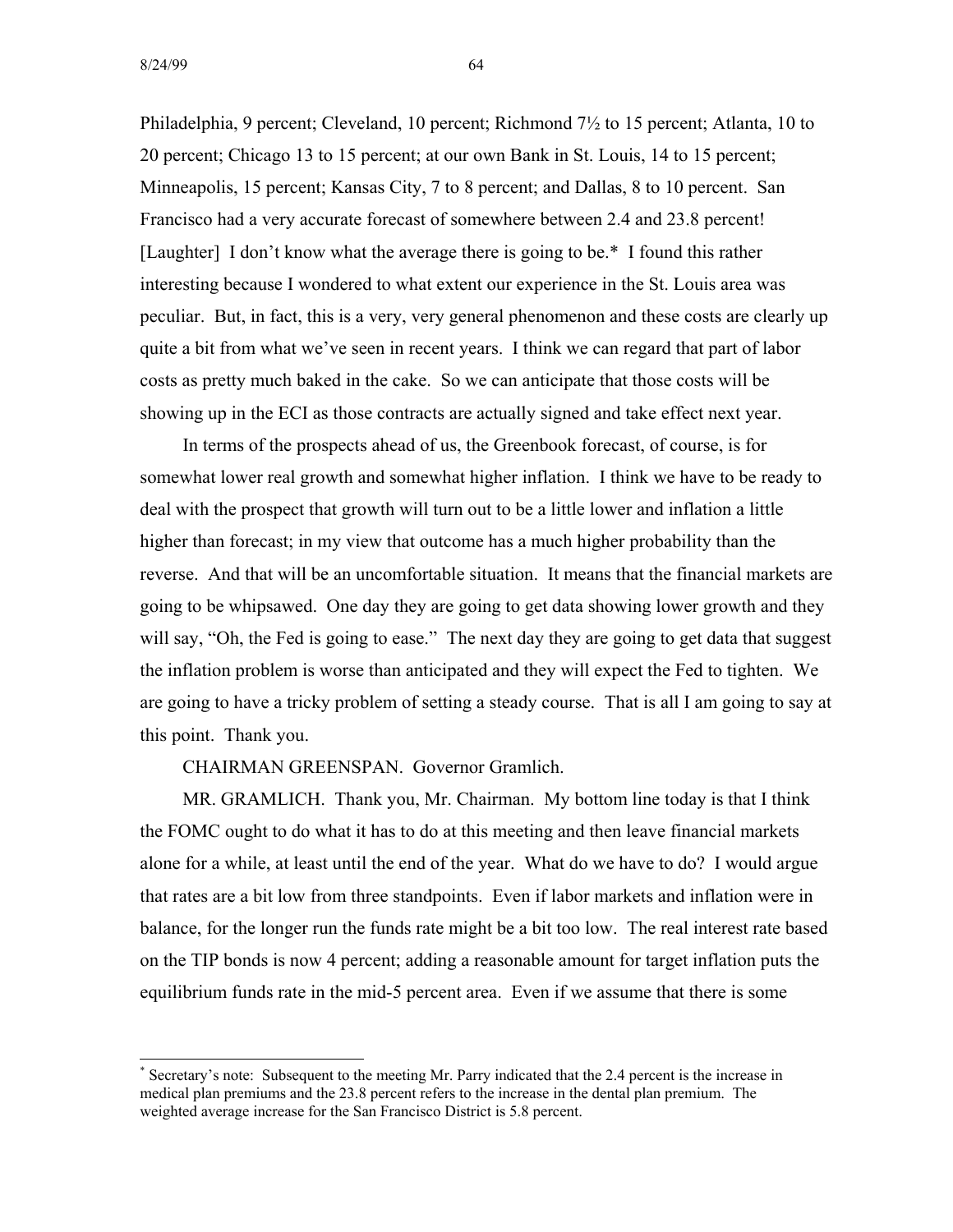liquidity premium in the TIP rate, we still get an equilibrium funds rate that is a bit above the actual funds rate.

But labor markets may not be in balance. The Greenbook gives scattered, early evidence of accelerating wage gains. The evidence is not only scattered and early but each particular piece of evidence is debatable. Nevertheless, wages do seem to be rising more rapidly than earlier. We can look at labor markets in any number of ways: We can compare NAIRU with actual unemployment rates; we can add in discouraged workers; we can take all the Beigebook anecdotes. I even heard several anecdotes on National Public Radio the other day. They all seem to suggest that labor markets are very, very tight and that wage gains may finally be accelerating.

Even if labor markets were in balance now, they might not stay that way. In the constant funds rate forecast of the Greenbook, which is my favorite, the rate of growth in aggregate demand after the Y2K quarter averages about 4 percent. I think that would be greater than anybody's estimate of aggregate supply growth, however enhanced by the productivity changes. And if the forecast is accurate, there would be a further tightening of labor markets. To me, therefore, a number of indicators suggest that the funds rate is a bit low.

Let me make a quick digression on a point that I raised last time about leading indicators of inflation. The ever-responsive staff has looked into this and written a nice memo--nice, but I must say from my point of view disappointing. Indices of leading indicators had more or less worked up until 1990 but did not predict well at all in the 1990s. Moreover, many of the actual component series are already labor market indicators. And when controlling for these structural model variables, leading indicators are not even close to being significant predictors of inflation. At times a particular series may have predicted a phenomenon, but as a general rule I must reluctantly admit that that approach doesn't seem to help us any.

So, to get back to my earlier point, I think we ought to make some adjustment today. But after that--Peter Fisher's memo thoroughly scared me as I think it probably scared others--we probably want to have as few moving financial parts as possible as we go toward the end of the year.

CHAIRMAN GREENSPAN. Governor Meyer.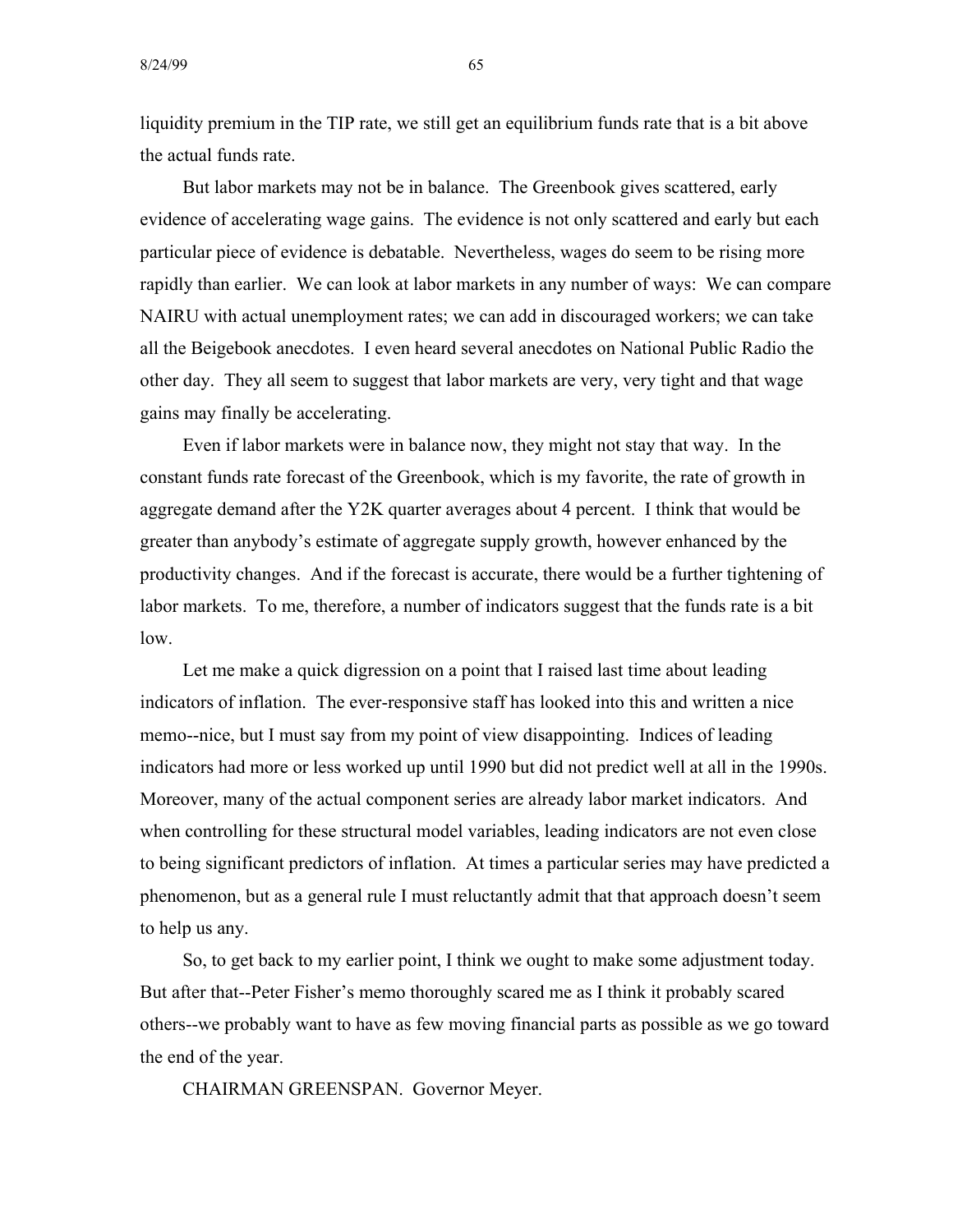MR. MEYER. Thank you, Mr. Chairman. I read the recent data as consistent with a continued momentum in aggregate demand that is likely to support growth at or above trend in the period immediately ahead and maintain very tight labor markets. I see core inflation stabilizing amid signs of a dissipation or reversal of many of the favorable supply shocks that have contributed to low and declining inflation over the last couple of years and stirrings, perhaps, of higher wage gains. This sets the stage for a test of the role of tight labor markets on inflation going forward. I expect we all look forward to learning a little more about just how new the new economy really is. The story in the Greenbook--and one that I can definitely relate to--is that the dissipation or reversal of favorable supply shocks, including the stabilization in trend productivity growth, will allow the effects of prevailing tightness in the labor market to show through. We will maintain growth at near trend over the forecast horizon with gradual upward pressure on inflation. The result is a core inflation rate that in the Greenbook forecast moves from about 2 percent recently to  $2\frac{3}{4}$  percent by the end of next year, with the momentum pointing to a further increase in 2001, even allowing for two ¼ point tightening moves. An interesting feature of the forecast is that the initial step-up to a 2½ percent rate is already in train and is reflected in the quarterly data in the forecast for the fourth quarter. In addition, the 2¾ percent rate at the end of 2000 would be higher on a methodologically consistent basis than the core CPI inflation rate over the year 1995, before the coincidence of powerful disinflationary forces took hold.

One of the issues that we face and will continue to face in our policy deliberations is how much to take into account a forecast of rising inflation as opposed to the realization of utilization and inflation rates going forward. That is, how proactive and forward-looking are we prepared to be in light of uncertainties about the structure of inflation dynamics and the poor forecasting record of recent years?

Let me point out, relative to the Greenbook baseline forecast, a couple of contingencies that I think are particularly important and deserve mention--that is, a correction in equity prices and a sharper-than-projected decline in the dollar. The combination in the Greenbook forecast of a tightening monetary policy, slowing growth, rising inflation, and a declining dollar appears to raise the potential for an equity market correction. However, I certainly would not want to temper a tightening of monetary policy by relying on an expected equity market correction to slow growth. Rather, we have to be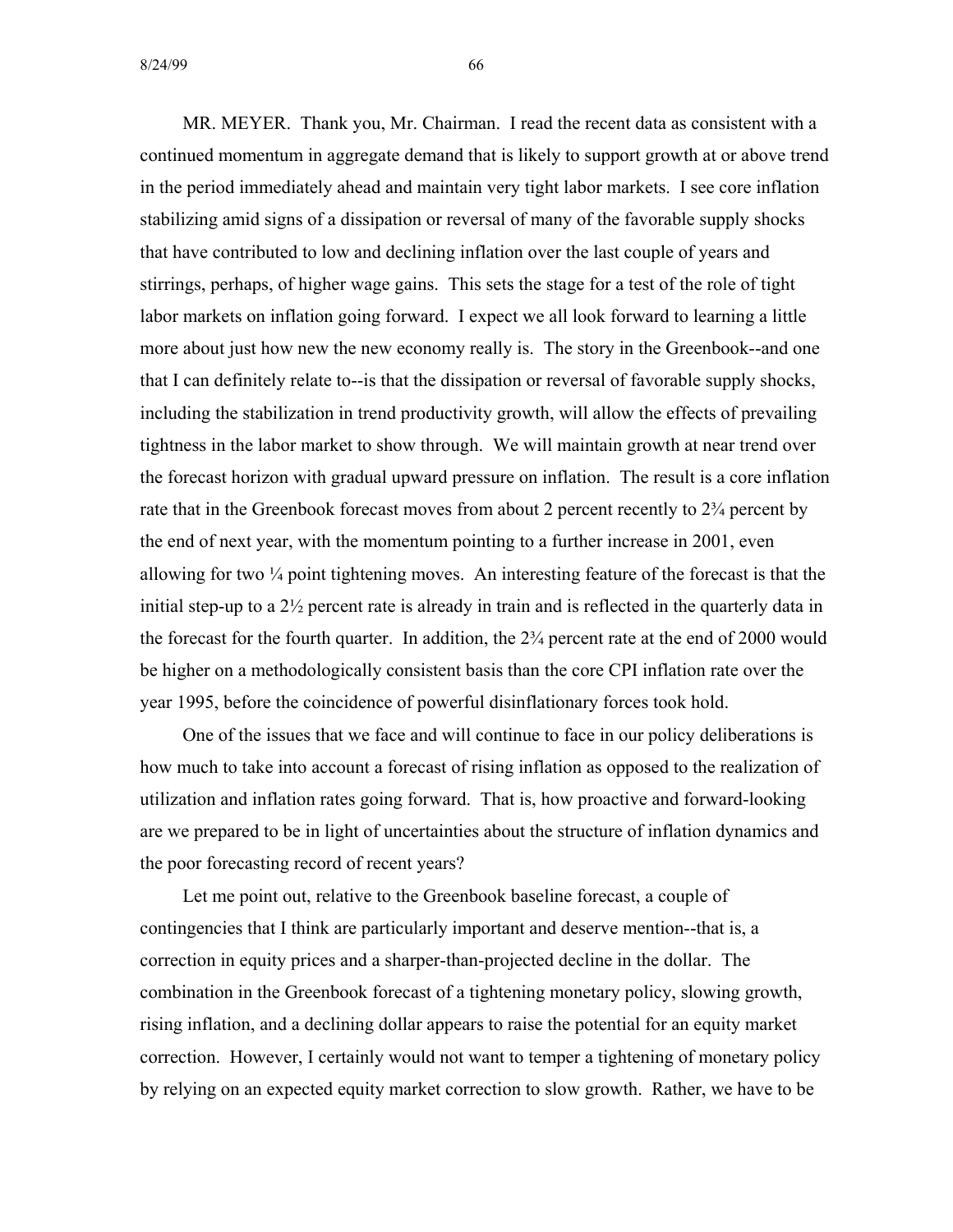prepared to adjust monetary policy in light of how overall financial conditions evolve in response to our policy actions.

I read the Greenbook as suggesting that the staff has an asymmetric probability distribution with respect to the exchange rate, with a much greater chance of a lower than a higher exchange rate evolving over the forecast horizon. Given the difficulty in forecasting exchange rates and particularly timing the effect on exchange rates of a large and widening current account deficit, the best way to handle the situation may be, as the staff has done, by providing an alternative simulation with a sharper decline of the dollar. But the recent upside surprises to foreign growth and the high and rising U.S. current account deficit should weigh heavily on the dollar going forward. This may temper any slowdown in 2000 and reinforce upward pressure on inflation. Thank you.

CHAIRMAN GREENSPAN. Governor Ferguson.

MR. FERGUSON. Thank you, Mr. Chairman. It seems to me that the questions before us today are both factual and tactical. At a factual level, I believe the issue is whether or not we really are facing an end to the good news on inflation. There are certainly some reasons, based on the data, to believe that that may be the case. Over the past 12 months the core CPI has gone up about 2.1 percent, which is certainly moderate by anyone's measurement. But the annual rate of change in the core CPI has moved up from a little under 1 percent in Q1 of 1999 to about 2.3 or 2.4 percent in Q2 of 1999. More significantly, there may be some potential signs of early inflation, so-called pipeline inflation, in the most recent PPI. But without putting too much weight on that, in the context of strengthening growth overseas, a commensurate weakening of the U.S. dollar, expected strength in exports, and a likely rise in both oil and nonoil import prices, I think we can well expect a further firming tendency in U.S. prices. Obviously, this is against the backdrop of labor markets that are tight by anyone's estimation. Whether or not they are below one's estimate of NAIRU is less relevant than the fact that we have seen already some uptick in hourly compensation figures.

As Karen Johnson has already indicated, we are in a period of unusual asynchronous global growth patterns that have arguably allowed us to enjoy a very benign growth and pricing picture. At the end of this asynchronous period I think we will also see an end to some of the factors that have allowed us to enjoy benefits of excess capacity and slack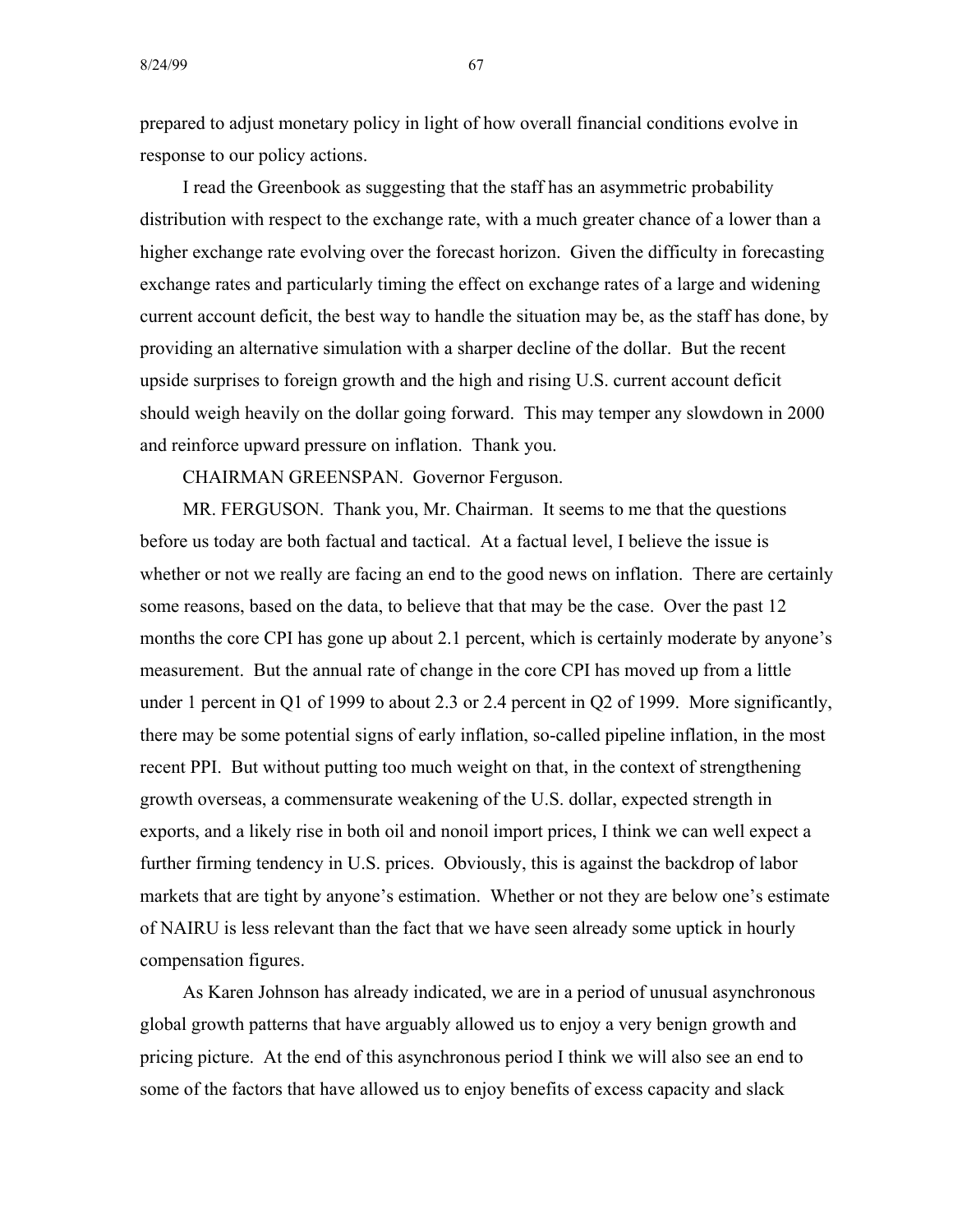demand from overseas. That will put a further spotlight on the question of growing productivity here in the United States. Unfortunately, just when the importance of that factor has become a little clearer to us, the data have become a lot less clear--particularly the issue of measuring the economy from the product side versus the income side, which I suspect we'll come back to during the course of the year.

Against the background of this factual uncertainty, I think we're faced with a very important tactical question. From my perspective there are some risks to the forecast. One, for sure, is that it depends at least in part on a waning of wealth effects. And we know from experience that calling for a slowing of the equity markets has proven to be a triumph of hope over experience. Secondly, we also see in this forecast some expectation that the desired level of inventories in the private sector, or expectations regarding the relationship between inventories and projected sales, may have changed a bit. I think that may be true because of some structural changes. But we also have to be mindful that in the year 2000 we may see some other forces that cause inventories to be higher than perhaps businesses would otherwise like to have.

Finally, from a tactical standpoint we have to be mindful of the fact that we are in an unusual period. Year 2000 fears do make markets skittish. And if the general inclination of the Committee is that we want to firm a bit as an insurance policy if you will, I suggest we do so sooner rather than later. Whenever we are in the process of raising rates, even by a small amount, we are about as popular as a skunk at an outdoor wedding reception. But if that is the case, I think we should do a little defensive spraying--at least for the bride and her mother.

CHAIRMAN GREENSPAN. That is an improvement. I thought it was an indoor wedding.

MR. FERGUSON. We are at least outdoors!

CHAIRMAN GREENSPAN. Governor Kelley.

MR. KELLEY. Thank you, Mr. Chairman. I believe I am the final hitter in the lineup today and the day is getting on, but let me offer a brief summary of the situation as I see it, although this is admittedly rather repetitious. The economy continues to exhibit a great deal of fundamental strength though we may be getting a bit of the long-expected slowdown. However, the consensus expectation for the second half is for growth of  $3\frac{1}{2}$  percent or likely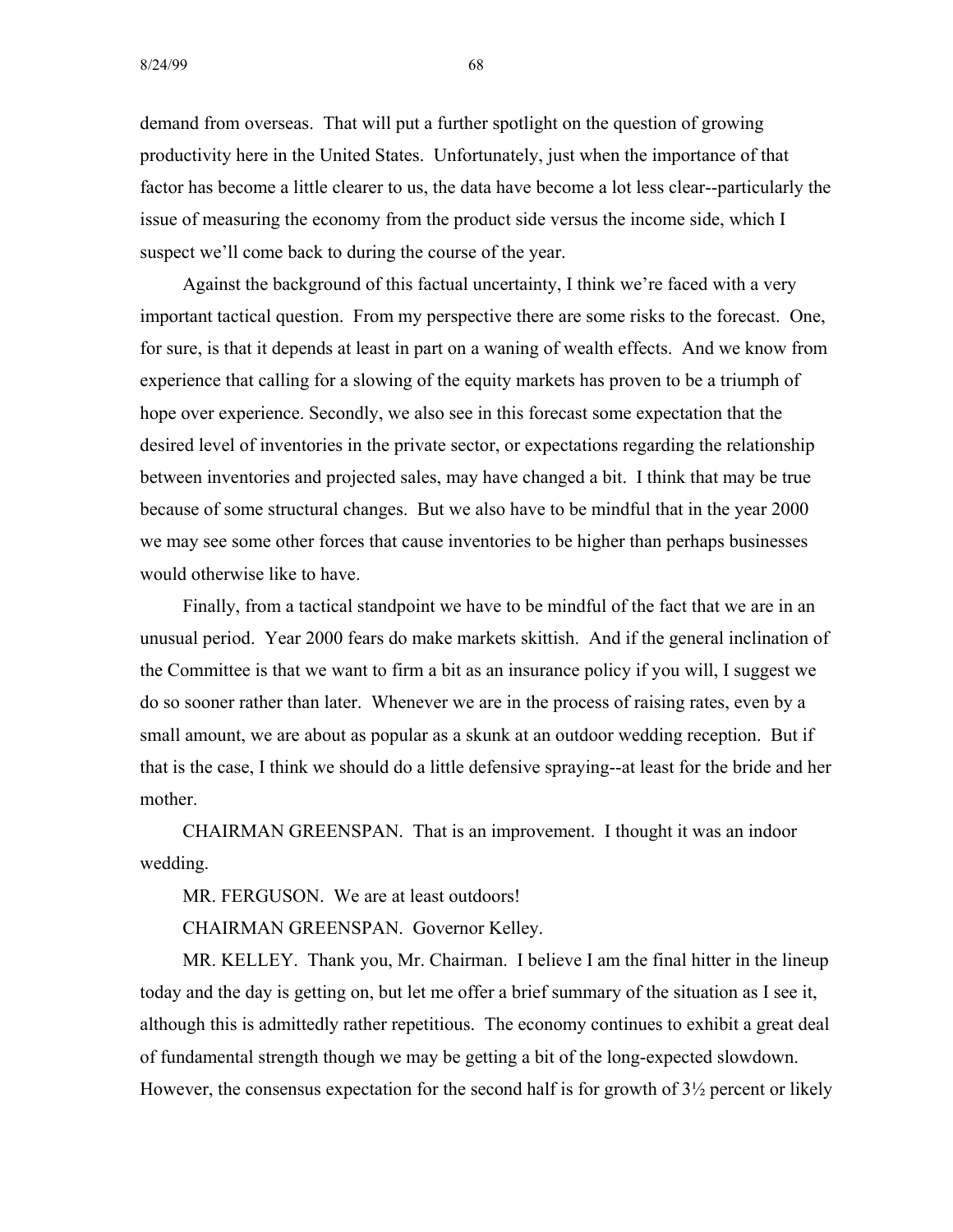more than that, which would mark a return to a pace above a sustainable level. Left unconstrained, this could go on into and perhaps through next year, which would introduce substantial additional upside risks. So far, the overheating this threatens has been more than damped by strong productivity gains, with important assistance from special world cyclical factors. While this could well continue for a time, it seems to me increasingly dangerous to depend too heavily upon productivity alone to hold inflationary pressures in check, as the reinforcement provided by a weak world economy seems likely to be dissipating. If overheating were allowed to occur and ignite a cost-driven rise in inflation, it could be quite difficult to deal with. Serious downside risks to economic activity exist, as always, with the most readily identifiable potential culprits liable to be the sky-high stock market and the still fragile world economy and exchange rate structure as well as the ever-present possibility of exogenous shocks. But at this juncture the downside risks would seem to be of both lower magnitude and probability than the upside risks.

The federal funds rate is still 50 basis points below the level that existed prior to the financial crisis of a year ago. While one cannot by any means say that all vestiges of that episode have disappeared, conditions have improved markedly. I can see little motivation in recent experience or likely short-term prospects for continuing all or perhaps any of the remaining degree of stimulus put in place at that time. Thank you.

CHAIRMAN GREENSPAN. Let's move on to Don Kohn. MR. KOHN. Thank you, Mr. Chairman.

Judging from the remarks of policymakers, a further small increase in the federal funds rate would seem to be in the works at this meeting. Private domestic demand is expected to remain strong, at a time when the restraining effects of fiscal policy and of developments overseas will be diminishing. Deepening problems abroad and their spillover to the U.S. economy and financial markets have played an important role in justifying holding policy steady from late 1997 through last summer and then easing last fall. In effect, the Committee has allowed relatively accommodative financial conditions to boost domestic demand in order to offset the depressing effect on domestic production of lower exports and higher imports--and the FOMC has had additional scope to do so while keeping inflation contained as foreign developments damped import prices. The easings last fall in particular were designed to protect not only against the anticipated effects of global financial market turmoil, but to take account of heightened downside risks as well. In large measure because of these policies, the United States not only remained an "oasis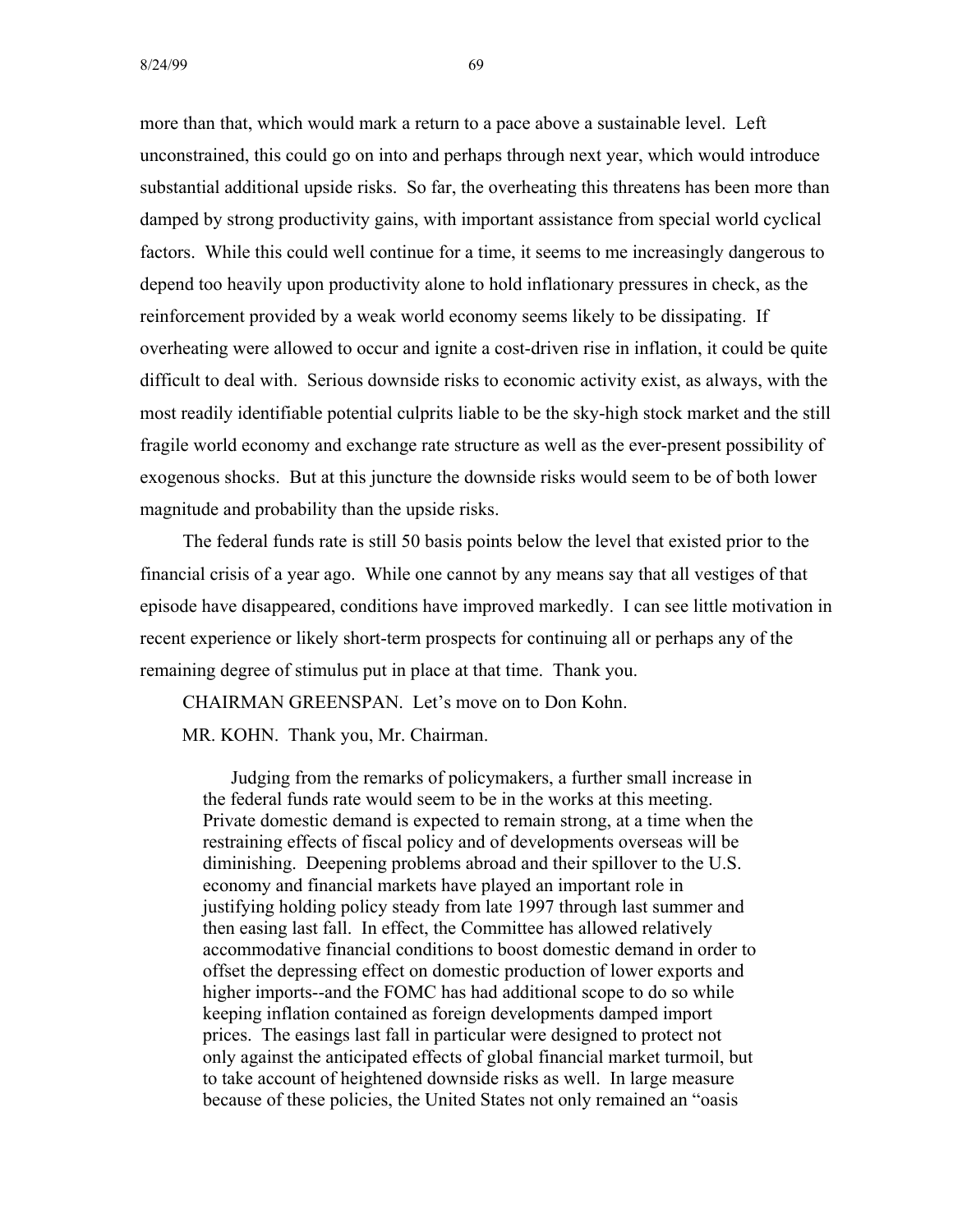of prosperity" but--to stretch the metaphor to the breaking point provided water to the rest of the world in the form of strong demand for its goods and services.

But now domestic demand abroad is strengthening and import price declines are coming to an end. As Karen noted, recovery seems to have taken hold in a number of emerging market economies, and, while the vigor of the European and Japanese economies may be in question, at least the downside risks in those economies appear to have greatly diminished. Under these circumstances it becomes increasingly important to trim the strength of domestic demand here if we are to avoid putting additional pressures on U.S. resources. The turnaround abroad is occurring when the level of labor resource utilization here at home is extraordinarily high. The unemployment rate is as low as it has been on a sustained basis since the late 1960s, and some recent data on labor costs at least hint at the possibility that it might be too low to be consistent with containing inflation. Even if the Committee is not yet ready to judge these recent data as the beginning of an uptrend in unit labor cost increases, as in the staff forecast, it may still see the current unemployment rate as low enough to justify tilting policy on the side of forestalling any further declines in the unemployment rate.

The slowing of domestic demand needed to keep the unemployment rate from falling is likely to depend, as Mike noted, on retaining the greater degree of restraint in financial markets that evolved over recent months as private long-term interest rates rose 75 basis points and stock prices leveled off. That restraint, in turn, owed importantly to growing expectations that the Federal Reserve would tighten policy. A firming at this meeting, together with the action taken in June, would validate those expectations and should tend to keep interest rates and equity prices near current levels.

If the Committee decides to raise its target for the federal funds rate by  $\frac{1}{4}$  percentage point, as in alternative C in the Bluebook, you will also need to decide what your view is of the balance of risks going forward and how to convey that view to the public.

An inflation outlook similar to that in the staff forecast would offer a rationale for adopting and announcing an asymmetric directive. In that forecast, the unemployment rate is judged currently to be appreciably below its sustainable level and financial conditions not yet restrictive enough to damp demand sufficiently to raise that rate. Consequently, inflation is on an upward trend in 2000 and beyond, even with the assumption of a near-term firming of policy and another tightening next spring. An alternative model simulation in the Greenbook indicates that something like 150 basis points of tightening would be needed by mid-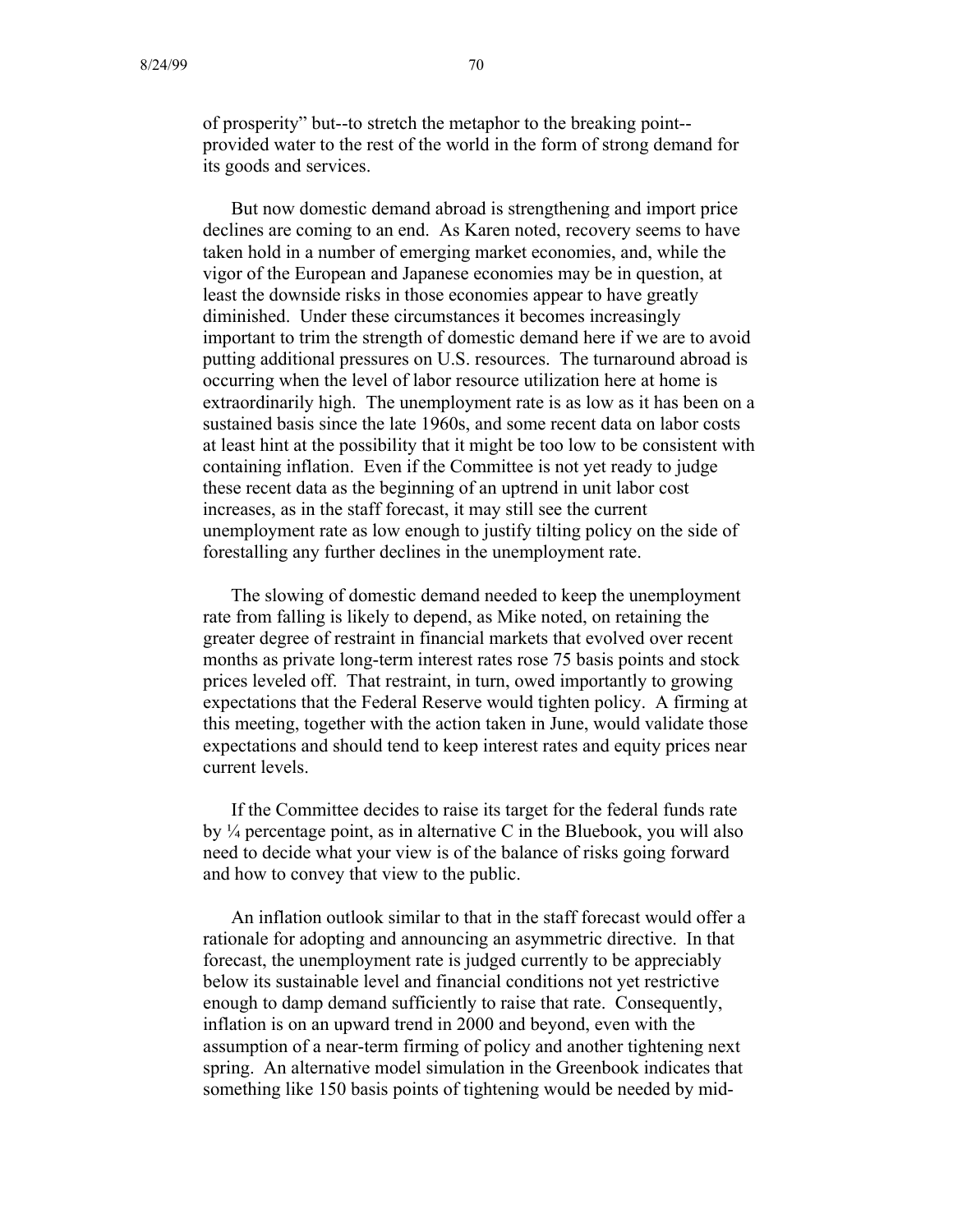2000 to cap inflation at a little over recent rates. With actual or anticipated century date change disruptions in markets possibly constraining policy increasingly over the fourth quarter, if the Committee thought it might want to raise rates by a substantial amount by next spring, it might want to give serious consideration to tightening again in October. In this case, an asymmetric directive would give due warning that the Committee saw the inflation risks as remaining serious and was determined to take action in the near term to forestall a prolonged acceleration in prices. Tightening in October ought to be far enough in advance of year-end to avoid aggravating market dislocations stemming from last-minute century date change preparations.

An asymmetrical directive after a 25 basis point rate increase would come as a surprise to market participants, and their responses would help to impose added restraint the Committee would find helpful if it were still quite concerned about inflation risks. Interest rates would rise somewhat and markets would remain volatile, pressuring spreads, which have retreated in recent days when benign price data seemed to reduce the odds on a policy tightening in the fourth quarter. Judging from the response to the May tilt announcement and the July testimony, with a tilt toward tightening markets would be likely to react more strongly to incoming data that tended to confirm intensifying price pressures than to information that did not point in that direction, and there is a high probability that they would build in a further rate increase in October unless the data were consistently to the weak side.

If, on the other hand, the Committee saw the inflation risks as having been reduced enough by its two tightenings to allow it to observe incoming data for a while without the presumption of a near-term tightening, it might want to adopt and announce a symmetrical directive. After 50 basis points of federal funds rate increases this year and little apparent change in inflation expectations, the Committee will already have raised real interest rates appreciably in the last few months. Those increases, as they came to be expected, were largely responsible for pushing many private long-term rates up to their highest levels since the end of the 1994-95 series of tightenings, and they have contributed to sustaining a slower growth trend for money and credit. Recent data on several components of final sales already suggest a moderating trend, with these readings taken even before most of the effects of the rise in interest rates and flattening of equity prices have been felt. As a consequence, the Committee may see the risks around the forecast of slowing growth as much better balanced than they have been for some time.

Uncertainties about the growth in productivity, the level of the NAIRU, and the supply side of the economy more generally also may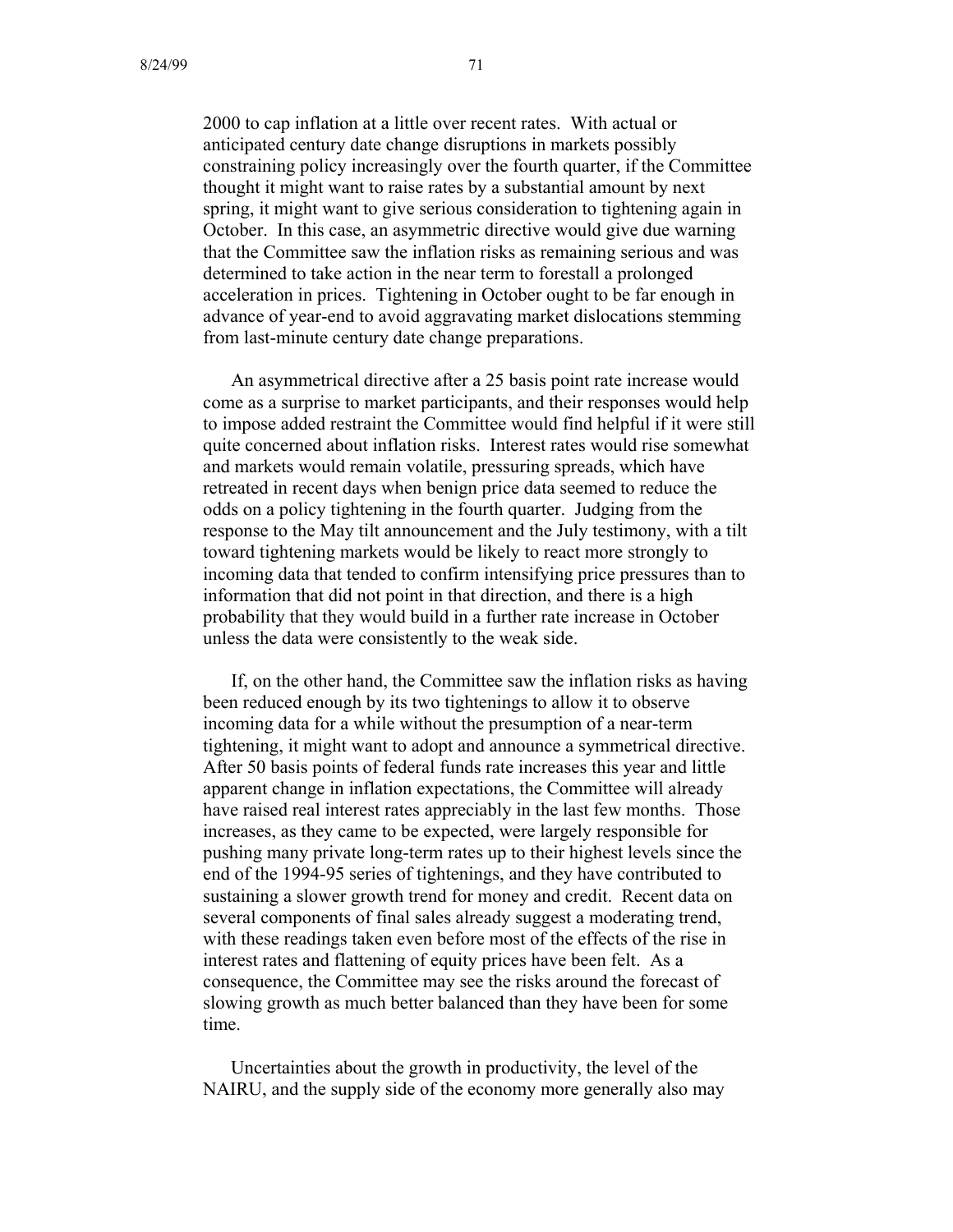support the case for a spell of watchful waiting. Such uncertainties make preemptive policy more difficult, and may argue, as noted in the papers sent to the Committee before its last meeting, for tempering the response to estimated output gaps relative to that on incoming inflation data. In these circumstances, with core inflation still quite subdued, if the economy looked like it was slowing to the growth rate of its potential, the Committee might want somewhat more evidence that labor costs were on a sustained upward trend relative to the growth of productivity--and that therefore the unemployment rate was too low--before deciding that it needed to tighten further.

Finally, financial markets remain unusually skittish and sensitive. After the crisis of last summer, participants are less willing and less able to arbitrage spreads back down once they have begun to widen. Moreover, widening spreads on Brady bonds and weakening equity markets in a number of emerging market economies in recent weeks suggest that confidence is fragile and that downside risks persist in these economies and are perceived to be heightened by increases in interest rates in the United States. Even at home, reduced liquidity has made markets more vulnerable to shocks, such as positioning in advance of the century date change and shifting perceptions of monetary policy intentions. A symmetrical directive would reduce one source of uncertainty and volatility, perhaps leaving markets better able to cope with other problems, such as century date change preparations.

A symmetrical directive would not rule out a near-term policy action should developments take a significant unexpected turn. But such a directive could convey the Committee's feeling that in the near term, absent such an eventuality, it would be content to evaluate the data and the effects of actions already taken. If this were the Committee's intention, care would be needed to ensure that this came through in the announcement, so that market participants did not interpret the symmetry as merely a repeat of the symmetry in June, which they have been told was more fundamentally asymmetric than they first perceived.

CHAIRMAN GREENSPAN. Questions for Don? If not, let me proceed. Following up on a number of the issues that Peter Fisher raised at the beginning of our meeting, I have become increasingly concerned, somewhat surprisingly in a sense to myself, about what is looming out there in the Y2K area. My concern centers mainly on the increasing evidence of potential illiquidity problems, as people in the business community and financial community keep talking to one another about possible year-end developments. Everybody seems to be focusing on what they should do to protect themselves at year-end in a situation where the cost of appropriate precautions is not perceived to be all that large relative to the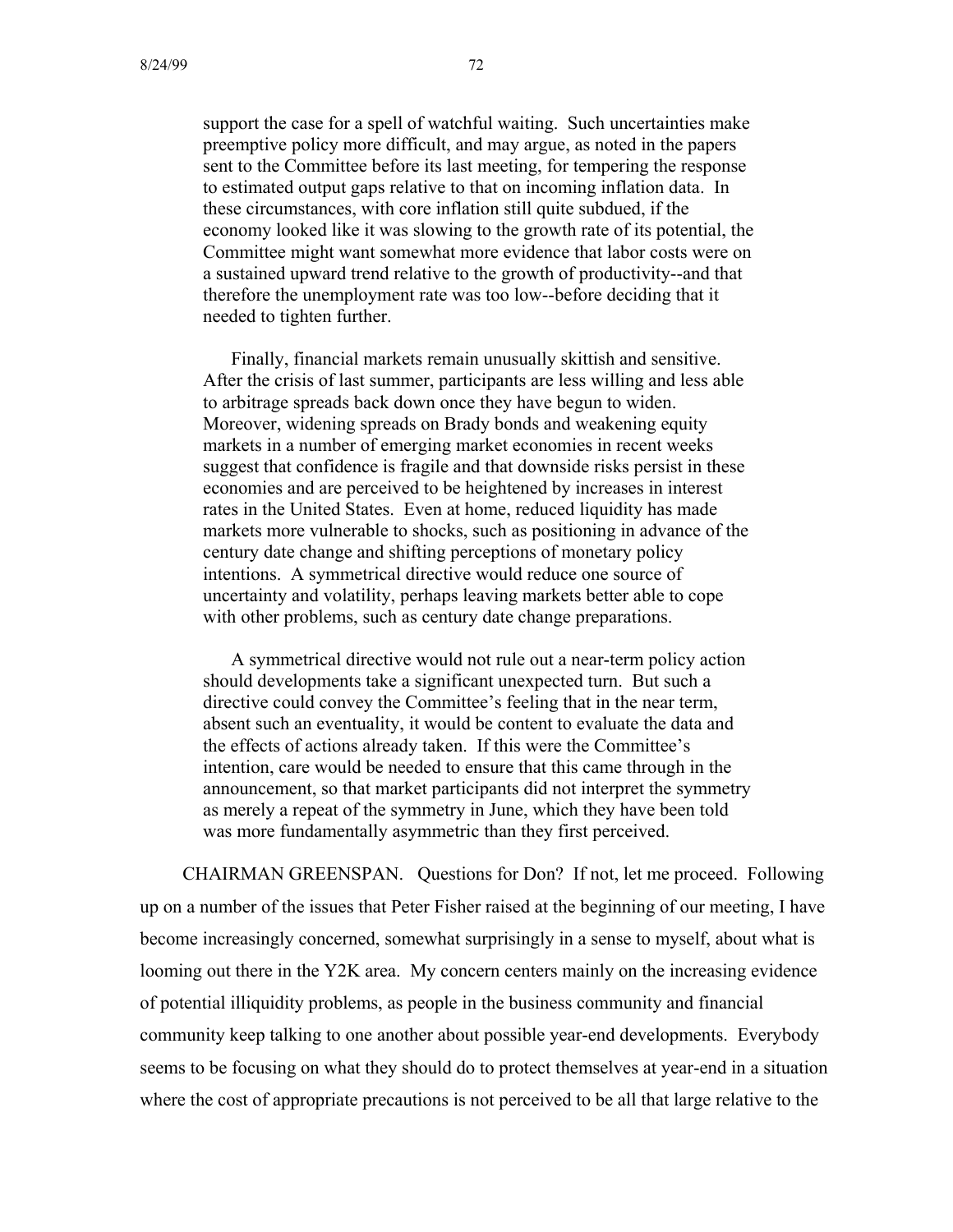cost of the potential outcomes. I think we are addressing the year-end issue, and I don't believe there is likely to be a significant problem in the financial area.

However, even though I agree with Mike Prell that the declining inventory/sales ratios do not at this stage seem to have caused a sense of a shortfall, it is just not credible that the tightness of just-in-time inventory management that businesses have created in this country can continue, as we move ever closer to the end of the year, without generating some precautionary buildup of various supplies along various pipelines. We've seen several surveys that suggest many people are inclined to take such precautionary measures. The crucial consideration is that we don't need very much stocking up to create a quite large increase in seasonally adjusted inventory investment. Indeed, my recollection is that a one percent increase in real business inventories is about \$50 billion at an annual rate. And an increase of that order of magnitude from one quarter to the next adds more than 2 percentage points to the GDP growth rate. An additional one percent change in inventories investment is not a big number. So even though my perception is that the Greenbook forecast is probably right, the risk to the forecast is on the upside and very substantially so.

The question that arises is how that inventory is going to be financed. When I look at the nature of markets and how the flow of funds may emerge in the year-end period, I can envision some potentially very worrisome developments. I do not perceive that as a necessary or most likely outcome. Indeed, I don't believe it will happen. But I think the risk is sufficiently large that I would very strongly be in the group that wants to tighten up on monetary policy today if for no other reason than that we want to go into a period like that with a somewhat tighter than looser policy stance.

As Don Kohn pointed out, we've not only had the June funds rate increase but we've also had a very significant increase in the real long-term investment grade yield in recent months. Indeed, as I recall from the charts I looked at yesterday, the BAA real rate is up just about a full percentage point since the beginning of the year. That's a fairly substantial amount of tightening that has taken place. My own perception is that it is likely to be adequate for our purposes. The reason I think so at this stage is that the outlook for rising inflation is still a forecast. If we look at the detailed data, as a number of you have pointed out, there is nothing there. In fact, the twelve-month change for the core CPI excluding tobacco--which had that artificial, very sharp rise last December--is well under 2 percent. I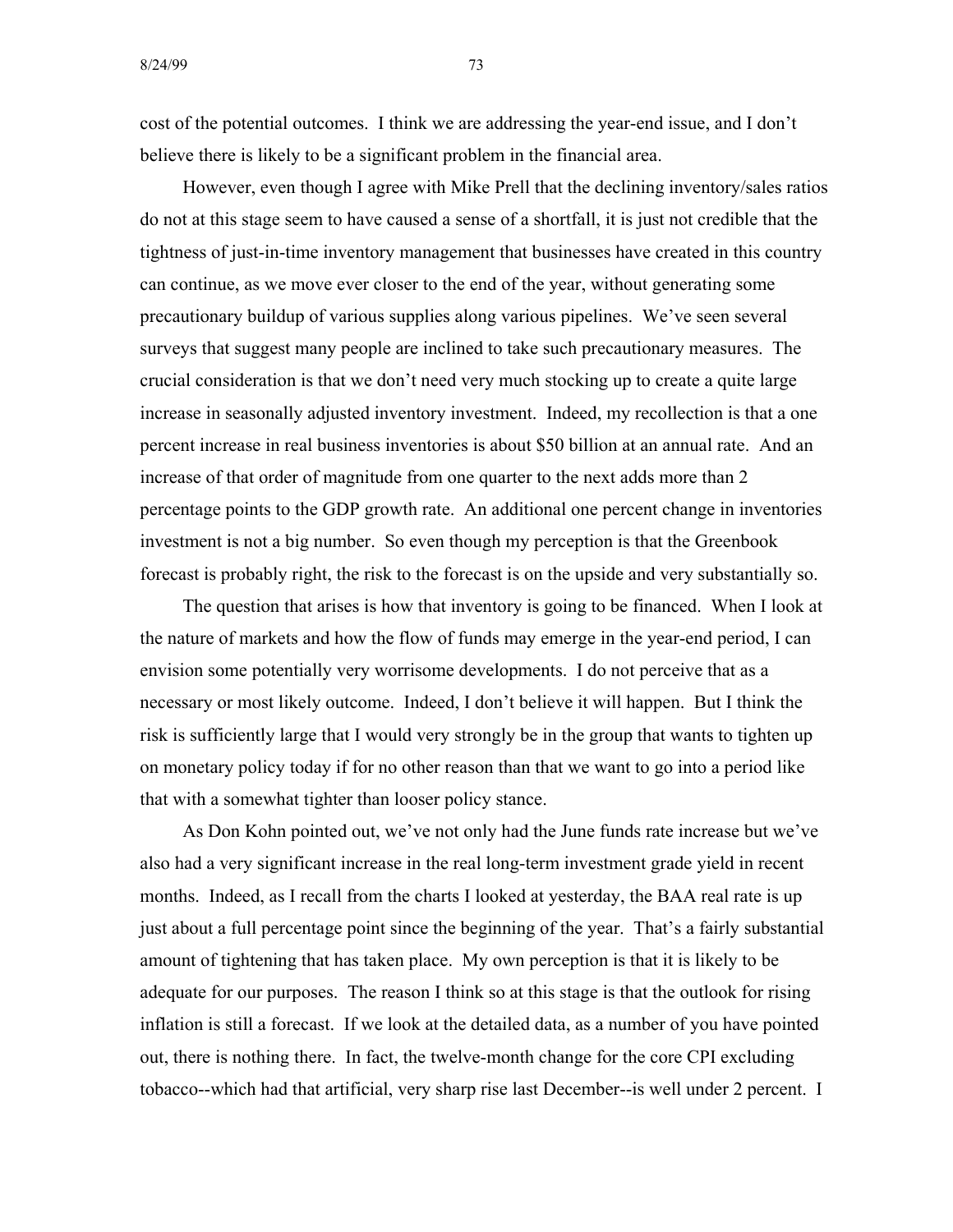think it is 1.7 percent. That is a more relevant statistic, if we are going to use the CPI, than any of the other numbers we're looking at. But as I've argued before, I think the CPI is a flawed measure of inflation. The personal consumption expenditure deflators are far more important and not only because of the weight differences, which are quite important. Indeed, a number of the "component" or "detailed" price indices are far more accurate than those in the CPI.

I think there is a question of which of the various broad-based inflation indexes to use, but I agree with the Vice Chair in that I believe we have arrived at price stability by any measure we can employ. And the argument that the rate of inflation has stabilized I think is probably accurate, although it's difficult to tell in certain respects for reasons I will get to in a minute. The point is that we are at the level we need to be; it is not as though we have stalled out at some higher level of inflation and, therefore, will require additional effort to bring inflation down.

The concerns that a lot of people around the table have raised with respect to this issue I think are quite valid. The oil price increase has been more than we would have expected, certainly more than I would have expected. And you cannot just subtract energy out of your price indexes as though there is some core aberration in the way that you can with agriculture. In a certain sense when food was a crucial issue in the CPI and affected wages, taking food out of the CPI was questionable. But taking food out of the CPI now is not questionable because it clearly is fairly exogenous. However, oil is not. Oil eventually works its way into the core price indexes, through transportation costs, petrochemical feedstocks, heating costs, and a variety of other areas. So it is not as though the oil price is extractable from the overall price index; its impact is just delayed. To be sure, oil--and energy more generally--doesn't have the weight that it had 20 years ago in the GDP, but it is still a prominent force and, therefore, I would not diminish its inflationary implications.

The intermediate materials of the PPI are largely construction materials, which are being pressured by a very, very tight housing market. The nonresidential markets, as you all know, are weakening. Indeed, some company reports show orders for construction equipment falling off; and even in the data on residential markets that we get from the National Association of Homebuilders, a sample of large homebuilders shows a significant weakening in home sales in July. I would be a little careful translating that into starts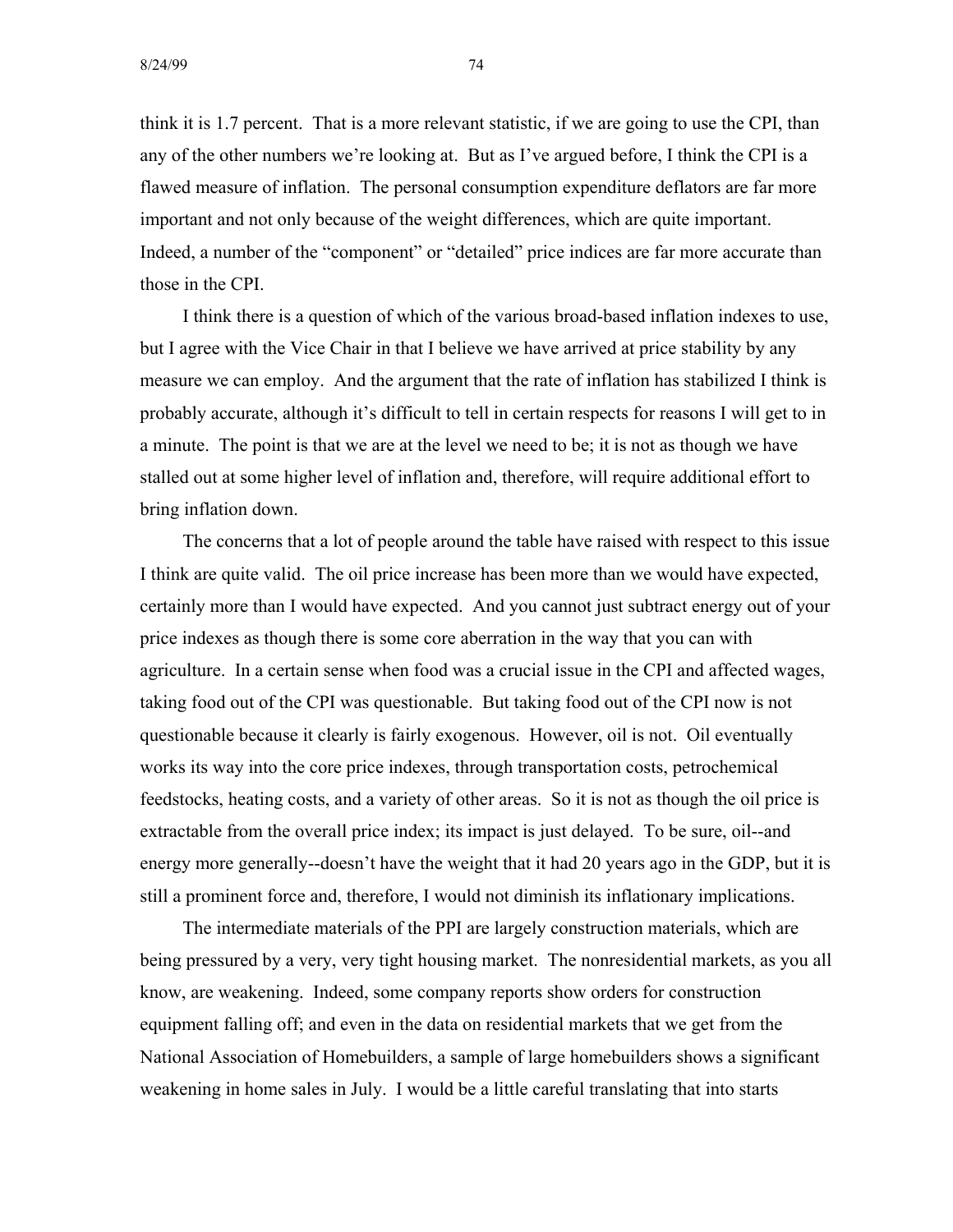because, as several here have mentioned, there is a very serious inventory problem of new homes. Demand has to fall a lot before it begins to affect the starts figure significantly.

One element that nobody has discussed--I'm not sure how important it is but it could become so--is owner-equivalent rent. As you know, it has been in the CPI at one-tenth of a percent per month for quite some time. Some statistical techniques that we've employed, which endeavor to extract near-term signals from that BLS procedure of using a six-month moving average, suggest that that figure may move up from 0.1 to something like 0.3 in the August CPI. That wouldn't be very important except that it is one-fifth of the total CPI. But it is a much smaller fraction of the PCE. So, while it may have an impact on the CPI if indeed our statistical procedures are accurate, it will have a very much more subdued effect on the PCE price index.

The bottom line on all of this, however, is really the question of wages and wage costs and unit labor costs generally. We've all commented on the ECI and average hourly earnings. I think the ECI may be stronger than is shown in the Greenbook, but it certainly is still below the rate of change of a year ago. The average hourly earnings figure, which in July was 0.5 on the basis of data supplied to us by the BLS, suggests that some of that increase reflected changes in the mix and that the fixed weight structure of wages probably rose less than that. But, fundamentally, the crucial issue is not what is happening to average hourly compensation. I suspect that neither the average hourly earnings measure nor the ECI is as useful as the aggregative data on employment costs per hour. Even though the latter measure is a dubious statistical calculation, it probably is more representative of reality because it takes into account all of the secondary sources of labor costs. So the annual rate of increase of a little over 4 percent that we've seen in that statistic is probably the best estimate, in today's context, of the real rate of wage increase. That gets us down to the question of what is happening to productivity.

From the data I look at, I find no evidence yet that the increase in the rate of growth of productivity has slowed at all. To be sure, the official published data for the second quarter, which showed productivity growth of 1.3 percent and will be revised to below 1 percent, would suggest a very significant slowing. The problem is that about 2 percentage points of that number reflects the change in the statistical discrepancy. And that published secondquarter number is not in any way consistent with what we know is going on out in the real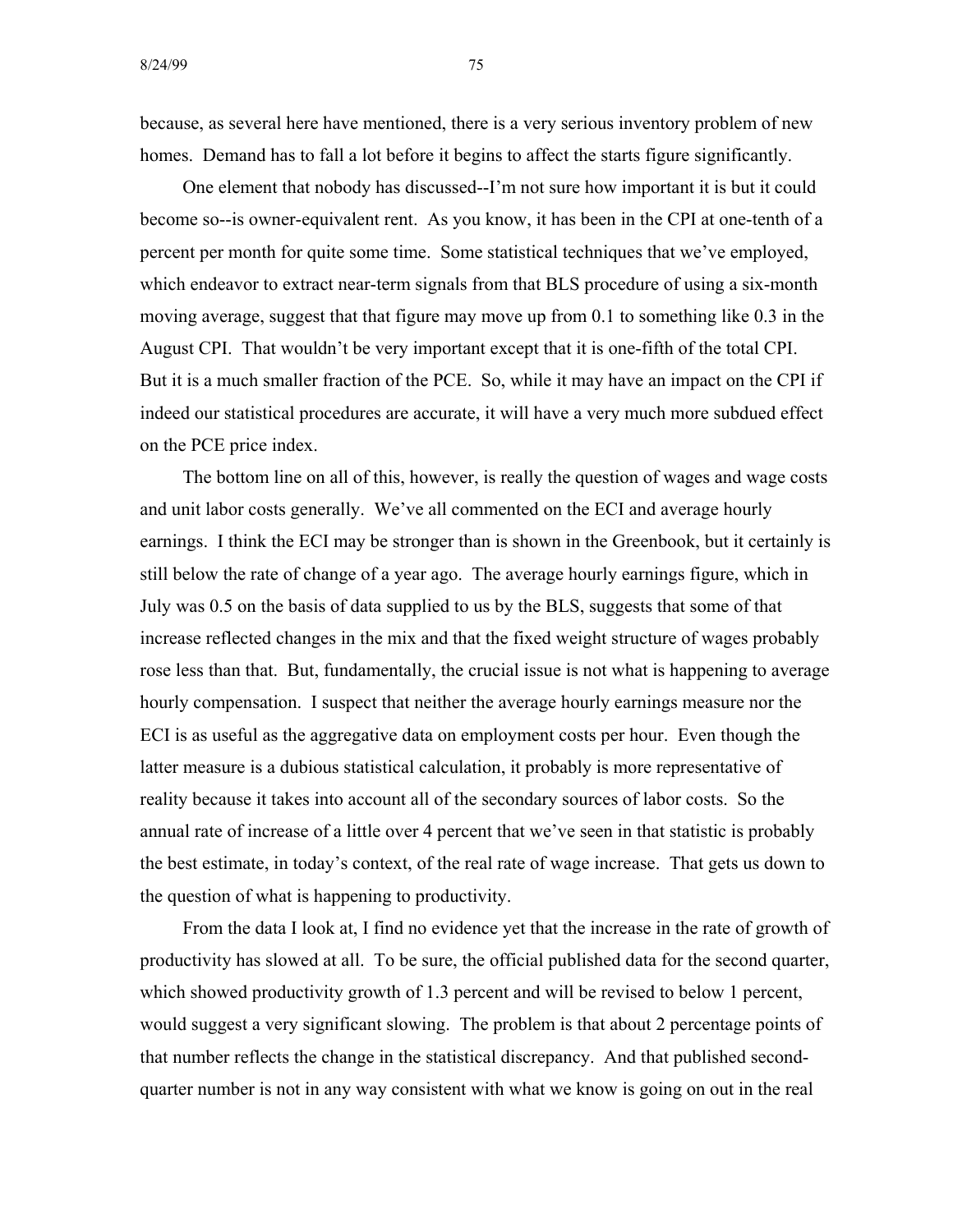world--namely, that while there may be some evidence of firming in prices, there is little evidence of corporate pricing power. I must say that the anecdotal reports I hear from people to whom I talk--even though they do bring up the point of the lesser discounts suggest no really significant change in pricing power on the part of companies. If that is indeed the case and if operating domestic profit margins rose in the second quarter--we don't have official data on that as yet but the evidence points to an increase, judging from all the individual company reports we see--certain algebraic conclusions follow. Algebraically a stable price level and rising operating profit margins necessitate a decline in the rate of change in unit costs. Since labor costs are 70 percent of unit costs and the indications in the nonlabor cost area suggest only modest declines, it necessarily follows that the rate of increase in unit labor costs declined in the second quarter. And indeed that is precisely what shows up on the income side in an evaluation of costs and prices. As I've indicated previously, when we look at the nonfarm business sector from the income side, we estimate that over the last four quarters unit costs rose less than  $\frac{1}{2}$  percent. Unit labor costs were up about  $\frac{3}{4}$  percent. The growth rate of income, of course, was also significantly stronger than the growth rate of product-based GDP.

I will grant that there are lots of arguments about what that statistical discrepancy is showing, but leaving that aside, I would say that we don't even need to look at any of these data on the product or income side. We can infer a decline in unit labor costs wholly independently of those data. And no matter what data we use on average hourly compensation, whether it's average hourly earnings, the ECI, or the compensation data, we still get rising increases in output per hour. The figures in the data that we are looking at from the income side show productivity growth over the four quarters ending in the second quarter of around 3½ percent. I might add that the difference between the 3½ percent and the 4.3 percent in compensation per hour is indeed a unit labor cost increase of ¾ percent.

The point that I'm trying to make here is that we don't have any real evidence that inflation has risen. Indeed, we are still looking at declining rates of increase in unit costs. And if profit margins are rising, that basically says that some of the increase in prices or the lack of decline in prices has to be reflected in widening profit margins. So there is still a gap there. In other words, the inflationary pressure is not there. Now, I don't deny that if we proceed with the product-based GDP numbers and project a stable productivity growth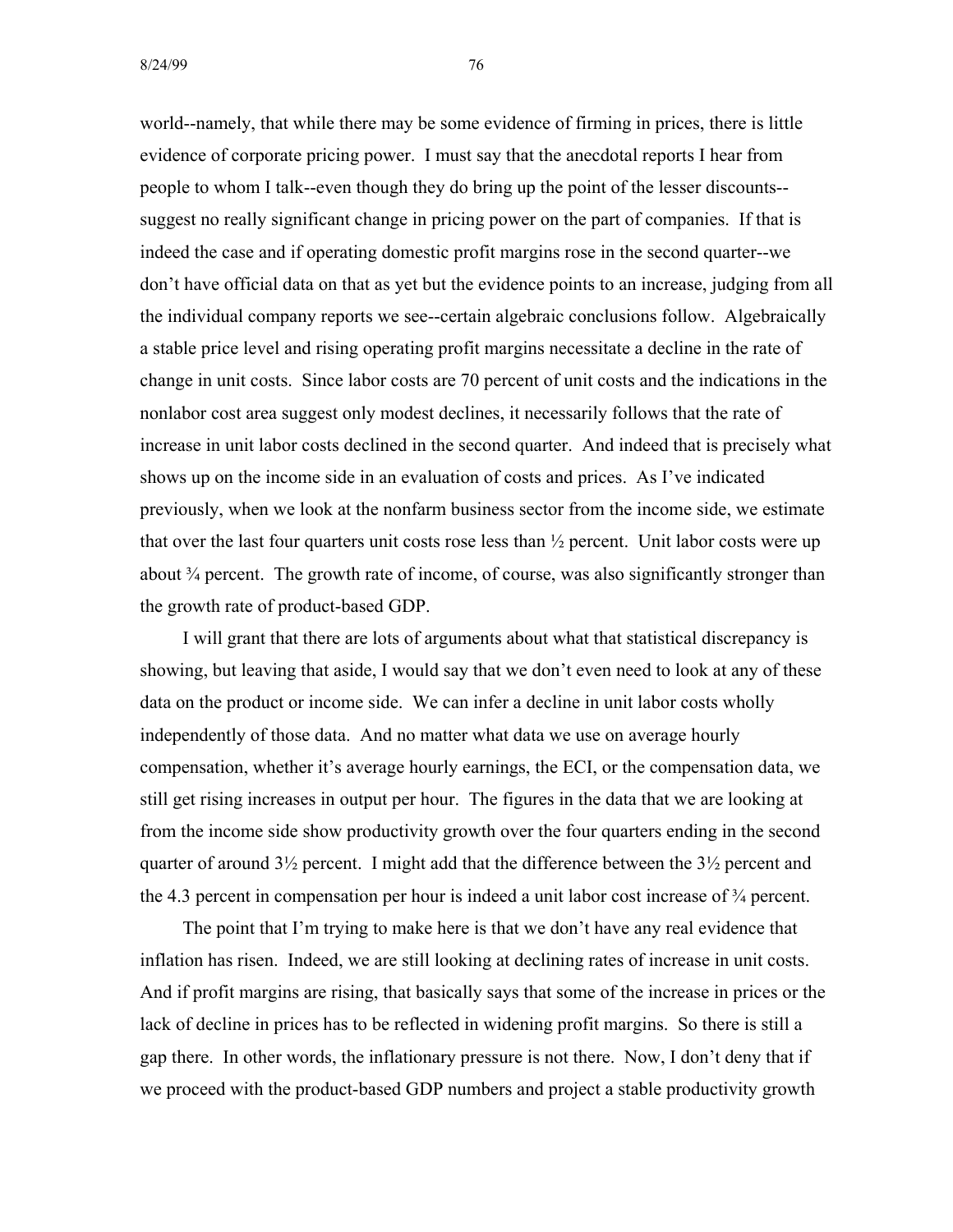rate, that will produce an acceleration in the CPI growth rate. There is no algebraically conceivable alternative to that. But that is begging the question, because unless and until we see some slowdown in productivity growth, then the argument that inflation is about to bite us is not credible.

I do not deny, as I've said previously, that the growth of output per hour is going to slow down, but I don't know when. There is no evidence of that yet, and there is no reasonable upper limit in the near term. The crucial point here is that we became so used to a 1 percent increase in productivity growth over a very long period of time--from the '80s into the '90s--that we have looked at the gap between potential and actual as entirely a demand-side phenomenon. Certainly the demographics haven't changed that much. And if we have stable demographics--say, a little more than 1 percent growth in the working-age population including immigration--and a 1 percent trend productivity growth rate, then potential is a little over 2 percent. And if that does not change, our evaluation of inflation can ignore the supply side and look at the demand side, which is what we typically do and why we argue in terms of an overheating economy. But now we have the supply side moving, and the question of whether the economy is overheating and inflationary pressures are mounting cannot be strictly an issue of what is happening on the demand side. That's because if productivity is accelerating, of necessity it has to be balanced in some manner, as I said last time, by very high expenditures for motor vehicles, housing, construction--big everything--unless we get a big statistical discrepancy--bigger than the one we're looking at now.

The truth of the matter is that we have a very strong economy with very marginal indications of any slowing. But the question that is still up in the air is whether, in fact, it is an overheating economy. An important element of that, obviously, is what is going on in the supply and demand for labor. There is no question that the pool of people seeking jobs is continuing to erode. We continue to see shrinkage in the number of those who are working part-time, so we are seeing ever increasing hours. But the rate of decline in the pool of job-seeking people who haven't gotten a job has itself been slowing. We know the gap between potential and real output is in the area of less than ½ percent without claiming any knowledge of what the actual potential is because we don't need to know that. All we need to know is the difference.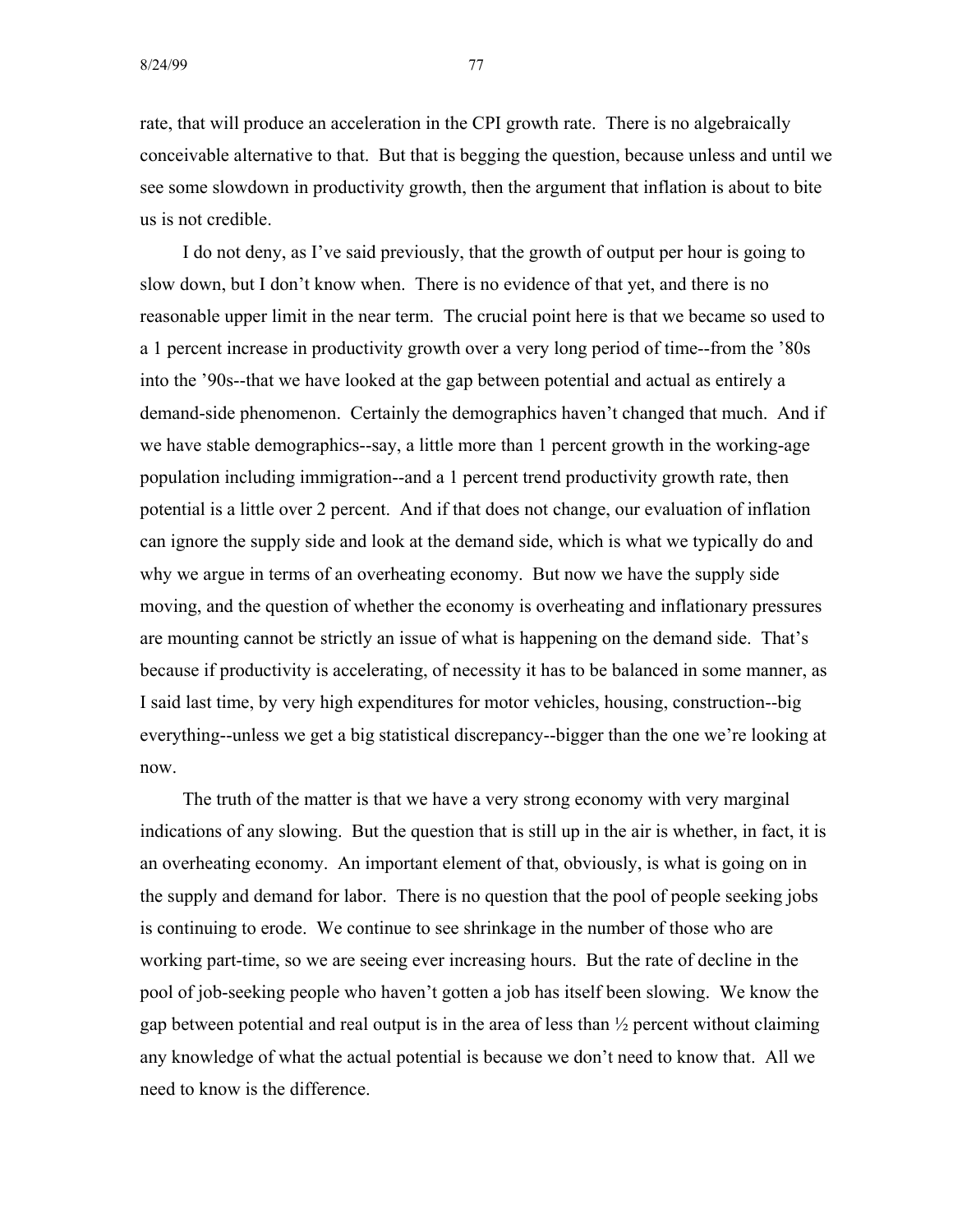What I'm suggesting is that we still should be looking for the answer to the question of "Where is the inflation?" It is not showing up anywhere in the basic price data, at least that I can tell. And the people out in the business world with whom I talk, and it's a fairly extensive group, keep complaining about their inability to raise prices. I do think that wages will continue to increase if productivity growth continues to rise. But since this would mean that unit labor costs would be little changed, that won't be a source of price pressures.

In any event, having said all of that, so far as the domestic side is concerned I think the availability of resources is very tight. Inflation is clearly prone to acceleration should the increase in the growth of productivity slow or even stabilize. That hasn't happened yet as far as I can tell.

Finally, let me say something about the international side, which is an issue a number of you have raised. I think something ominous is going on. It's not the economics; it is the politics. The Vice Chair mentioned that, as did President Jordan. The situation in

is deteriorating. I don't mean the economics. On the contrary, the economics look fairly good, especially in But the economics are a lagging indicator. Mr. political strength has deteriorated very dramatically. As I recall, his approval ratings went down and he is being largely abandoned by a number of his strong supporters. It is very difficult to know what is going on in

. The situation is technically better, but the politics there are just as bad. The long-lasting is obviously coming to an end at the close of this particular session, because none of the candidates shows any signs of becoming that type of president. So there is a possibility that we could be confronted with a crisis that ironically could create another period of strength in the dollar as fears of the international political situation and other concerns emerge. The flight to the dollar would resume. I think one of the things we have learned, to our chagrin, is that the hardest thing to forecast is the American exchange rate. I know how much effort Karen Johnson and her people have put into it, and theirs is the most sophisticated analytical process you will ever see. And I can't say that the result is all that impressive. [Laughter] So if she can't do it, I don't think any of us ought to consider ourselves to be in a position to do it.

My bottom line is that I think we have to tighten by 25 basis points. I would argue that we should make that move and stay with symmetry, as I think Don Kohn mentioned. If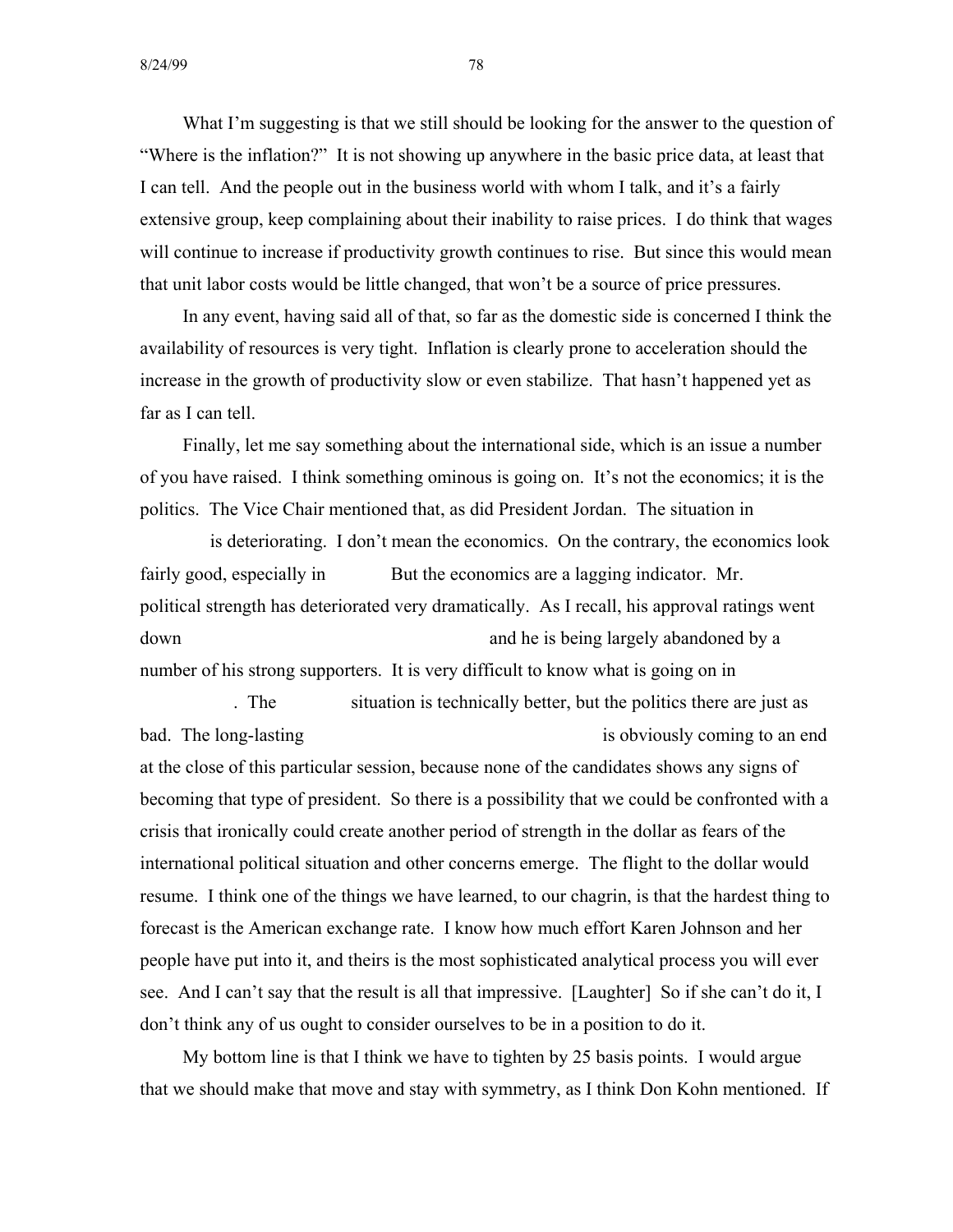8/24/99 79

it turns out that we have to move again in October, symmetry does not preclude us from doing so. But we ought to be careful in the wording of our press statement, if we go in that direction, not to construct an "asymmetric" symmetric directive, which we consciously and purposefully did the last time and for good reason. I would argue that that is probably not the desirable thing to do at this point. I have gone on far longer than I anticipated. Who would like to speak next? Vice Chairman.

VICE CHAIRMAN MCDONOUGH. Mr. Chairman, I fully support your recommendation. Let me just express a couple of thoughts. Since I believe that we are enjoying price stability and since I believe very firmly in the rather brilliant analysis that you have just presented, one might ask: Why are we tightening at all? In my view, the reason is that the domestic economy can certainly bear it. The worst case scenario is that we will have moved the funds rate up by 25 basis points that we didn't absolutely need. But the strength of the domestic economy and the tightness of the labor market are such that a move of 25 basis points is certainly a bit of insurance that is in the interest of the American people.

Another reason--which you just alluded to, as I did in my earlier remarks--is that the international situation is tenuous enough that it is best for us to be in the position of having domestic policy just where we want it or maybe a tiny bit on the snug side. It will give us much greater flexibility to respond to any unanticipated weakness in the domestic economy, which is always possible, or to the more likely event of some shock coming from outside the United States. So I believe very firmly that "C" symmetric is the right solution.

CHAIRMAN GREENSPAN. President Minehan.

MS. MINEHAN. I, too, very much agree with your recommendation, Mr. Chairman. Although I might be a bit more inclined than others to view the prospects for increases in interest rates as more probable rather than less probable, at this point in time I think it is important to make a move and give some indication of then standing pat for a while. I believe that would be very helpful in terms of overall market conditions. I think President McDonough is right on target in saying that it would be to our advantage to have monetary policy close to where we want it as we go into the last part of the year, which is going to be a tricky period.

CHAIRMAN GREENSPAN. President Poole.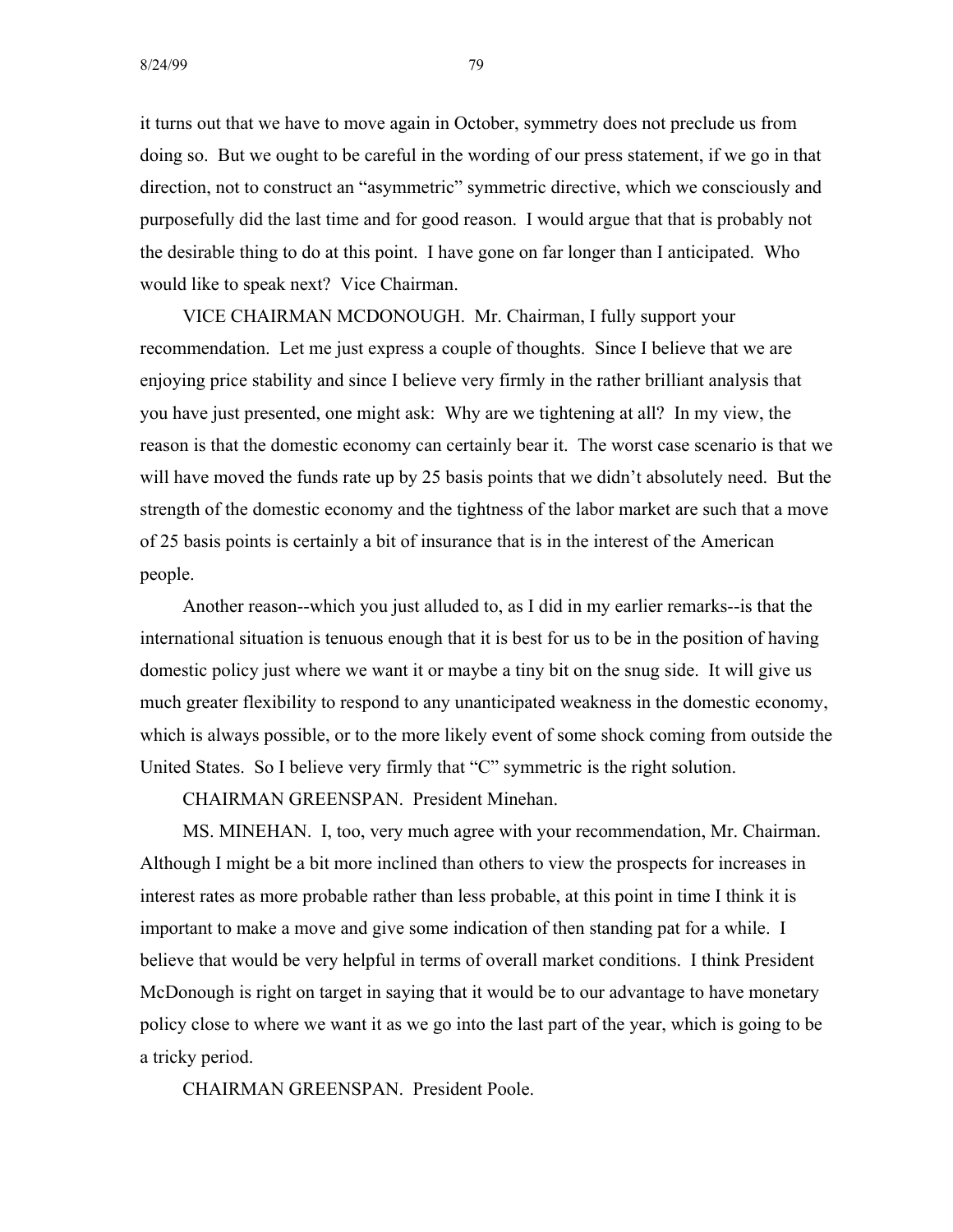$8/24/99$  80

MR. POOLE. Mr. Chairman, I support the recommendation for a 25 basis point increase. The market expects it and not to move at this point would confuse the market. As for Y2K issues, I think our position ought to be that as we approach the close of the year we won't hesitate to change our policy if necessary. After all, we have said again and again that we are ready for Y2K and the banking system is ready. So there is something peculiar about saying that the Y2K issue has to be an absolutely controlling consideration. In my view if we have good reason to move, we should move. Y2K should be one of the considerations involved in any decision, and it might tilt us in the direction of not moving. But I do not think we should foreclose moving if there is a compelling case to move. Obviously, we might see strains in the market that are greater than those that we now think are likely, in which case that would elevate the importance of Y2K considerations.

My view is that over the last two years, until the beginning of this year, financial conditions were quite accommodative and perhaps even expansionary. But that situation has changed. Rates are up. Money growth is slower this year. I think we will be not very far from where we ought to be with the increase in the fed funds rate today. If we are starting out after today pretty close to where we ought to be, I think we have to make clear to the markets that our future policy moves are going to be driven by what we see happening. And if we end up with more inflation than we currently anticipate, we have to be ready to respond to that. That seems very important to me; we shouldn't try to preordain or give any very firm view about our policy direction in coming months.

My preference is very strongly for a symmetrical directive. I firmly believe that the market is quite unclear about what the symmetry/asymmetry clause means; we need to defuse the speculation about that and try to get the market to pay less attention to it. I think we ourselves around this table are unclear about what that clause means. It is awkward for us as we talk to people around our Districts and to the press to have to stumble and mumble about what this clause that we voted on means. In my view, the best way to defuse this is for us to adopt a symmetrical directive for the foreseeable future until we ourselves are clear about what we mean by that clause. Thank you.

CHAIRMAN GREENSPAN. President McTeer.

MR. MCTEER. Mr. Chairman, like Governor Meyer, I look forward to the debate on the new economy and to seeing how the actual new economy will play out. But the test of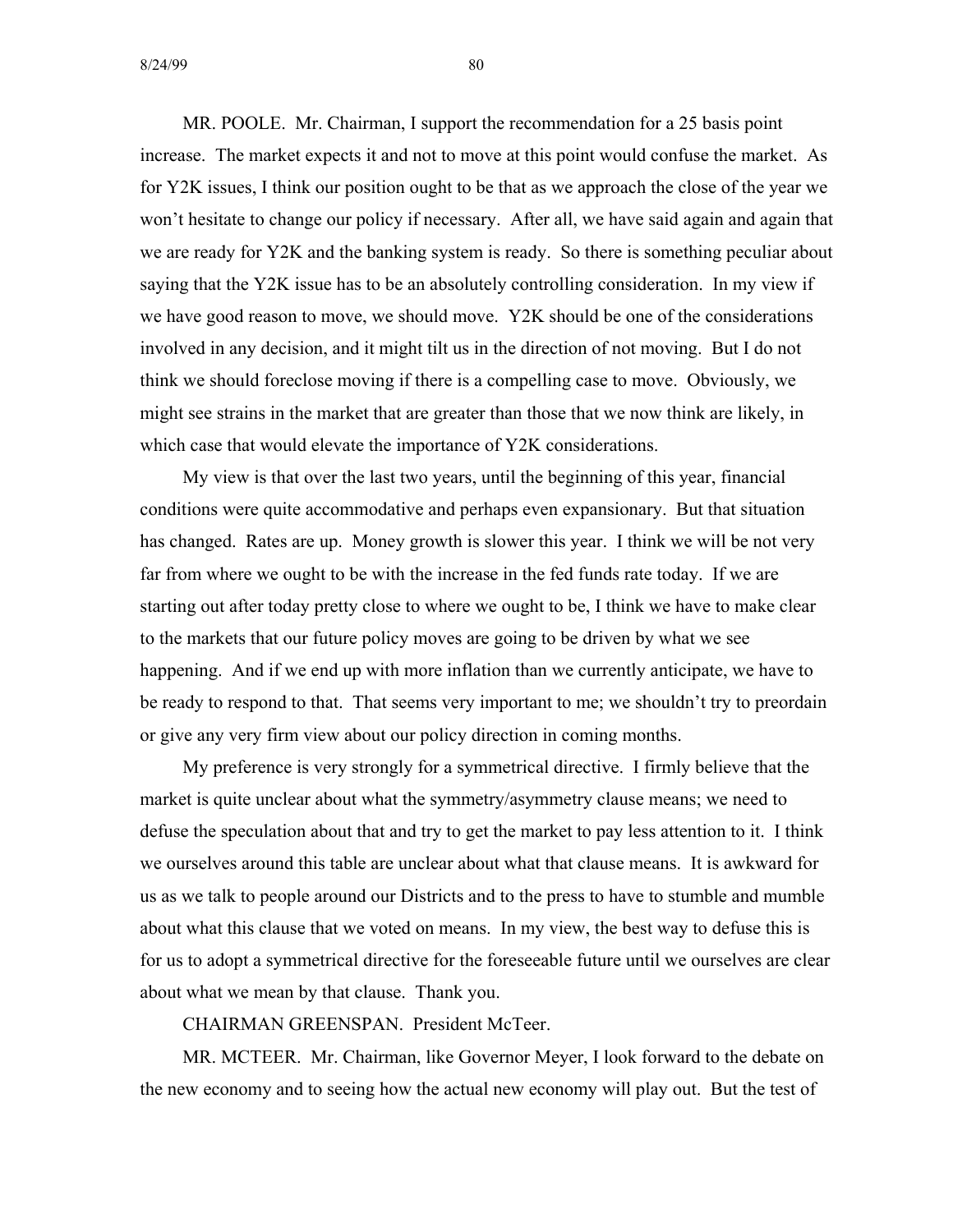the new economy will be marred if we burden it with interest rate increases based only on demand side considerations without equal consideration given to supply side factors. We had a productivity growth rate of only 1.3 percent, or even lower, in the second quarter--a period of rapid growth in hours worked--after it averaged almost 4 percent in the previous two quarters. I expect to see the higher productivity growth trend show through as labor supply growth slows. My guess is that the true productivity growth trend will turn out to be much closer to 3 percent than to 1 percent. Wages may in fact rise even faster than that and unit labor costs may rise, but after years of a profit boom and after years of an investment boom that has raised capacity faster than output, it seems to me that higher wages are appropriate. I was taught that wage-push inflation does not occur through higher wages alone without validation from monetary expansion. While we never know what the appropriate rate of monetary expansion is, it is heartening that money growth has decelerated in recent months. So I would prefer no rate increase at this meeting.

CHAIRMAN GREENSPAN. President Boehne.

MR. BOEHNE. I agree with your recommendation to raise the funds rate 25 basis points and I strongly agree that we need a symmetric directive and that we ought to stay with that.

CHAIRMAN GREENSPAN. Governor Gramlich.

MR. GRAMLICH. I support "C" symmetric, truly symmetric. I've never studied the statistical discrepancy and I don't want to get into the question of whether we ought to be looking at the income side or the product side; I take no position on that. But I do like it when you talk about this because it makes me less worried about inflation, and I hope you're right. [Laughter]

CHAIRMAN GREENSPAN. Governor Ferguson.

MR. FERGUSON. I have to endorse what Governor Gramlich said on all counts. CHAIRMAN GREENSPAN. President Stern.

MR. STERN. I favor both aspects of your recommendation, Mr. Chairman--that is, the increase in the federal funds rate objective and the symmetric directive. I would add that I will be mildly surprised if we don't wind up deciding that we need to move the funds rate up a bit further before too long. But I think a symmetric directive permits us to do that, and I'm comfortable with what you are proposing.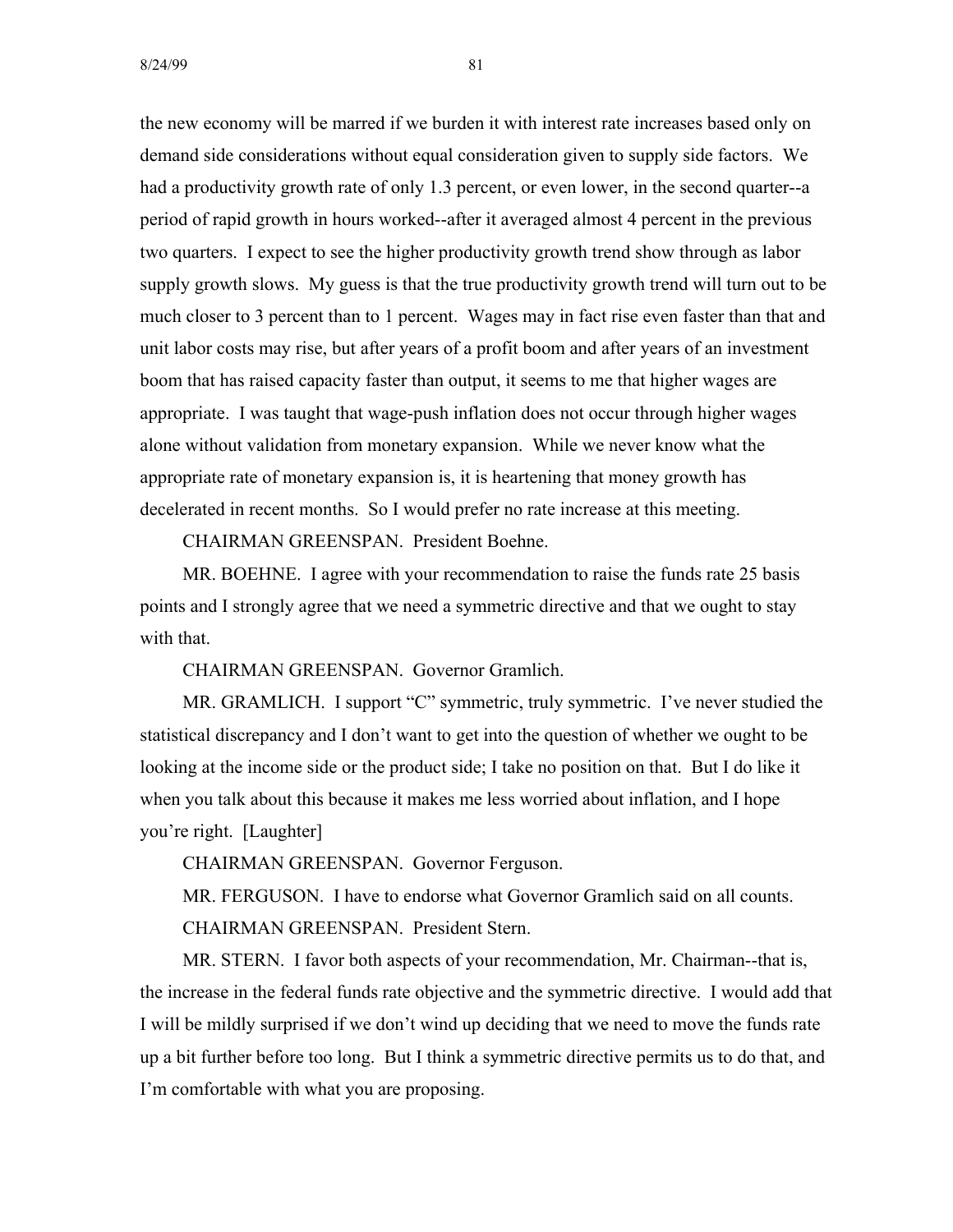CHAIRMAN GREENSPAN. President Moskow.

MR. MOSKOW. Mr. Chairman, I support your proposal for a 25 basis point increase and a symmetric directive. However, on the directive I just want to associate myself with what President Poole said about symmetry and asymmetry. In my view we should not be using that tool for the foreseeable future even though I agree with President Stern in that I personally think the odds are that we are going to be increasing rates again in the not too distant future. In my view we should just make announcements regarding symmetry or asymmetry if we think they are appropriate. The language on the tilt is no longer useful. I think we misunderstood the impact it would have in the financial markets when we used that tool in May. But the fact that we now announce it right after the meeting just confuses the markets even more. So my personal preference is to drop its use completely in the future.

CHAIRMAN GREENSPAN. President Parry.

MR. PARRY. Mr. Chairman, I'm increasingly concerned that aggregate supply may not keep up with aggregate demand, particularly in light of a probable pickup in foreign demand. If that turns out to be the case, we risk an acceleration in inflation at a time when I'd personally like to see further progress toward price stability. I, too, would prefer to raise the funds rate  $\frac{1}{4}$  point at this meeting. Although we might have to move again this year, I would prefer a symmetric directive in part because we don't know how fast aggregate supply will continue to grow and also because I agree with much of what President Poole said about the symmetry issue.

CHAIRMAN GREENSPAN. President Hoenig.

MR. HOENIG. Mr. Chairman, I agree with your recommendation on the rate increase, and I strongly support the symmetric directive. I say that because if we do in fact make the  $\frac{1}{4}$  percentage point move, we can sit back and analyze its effects, analyze the data, and then move again when a change is called for. I don't think we need to have an asymmetric directive of any kind.

CHAIRMAN GREENSPAN. Governor Meyer.

MR. MEYER. Thank you, Mr. Chairman. I support your recommendation for a  $\frac{1}{4}$ point increase in the funds rate and the continuation of the symmetric directive. I want to focus a bit, though, on the issue of whether we need not just a symmetric directive, but a "truly symmetric" directive. And I'm going to give a contrary perspective. The bond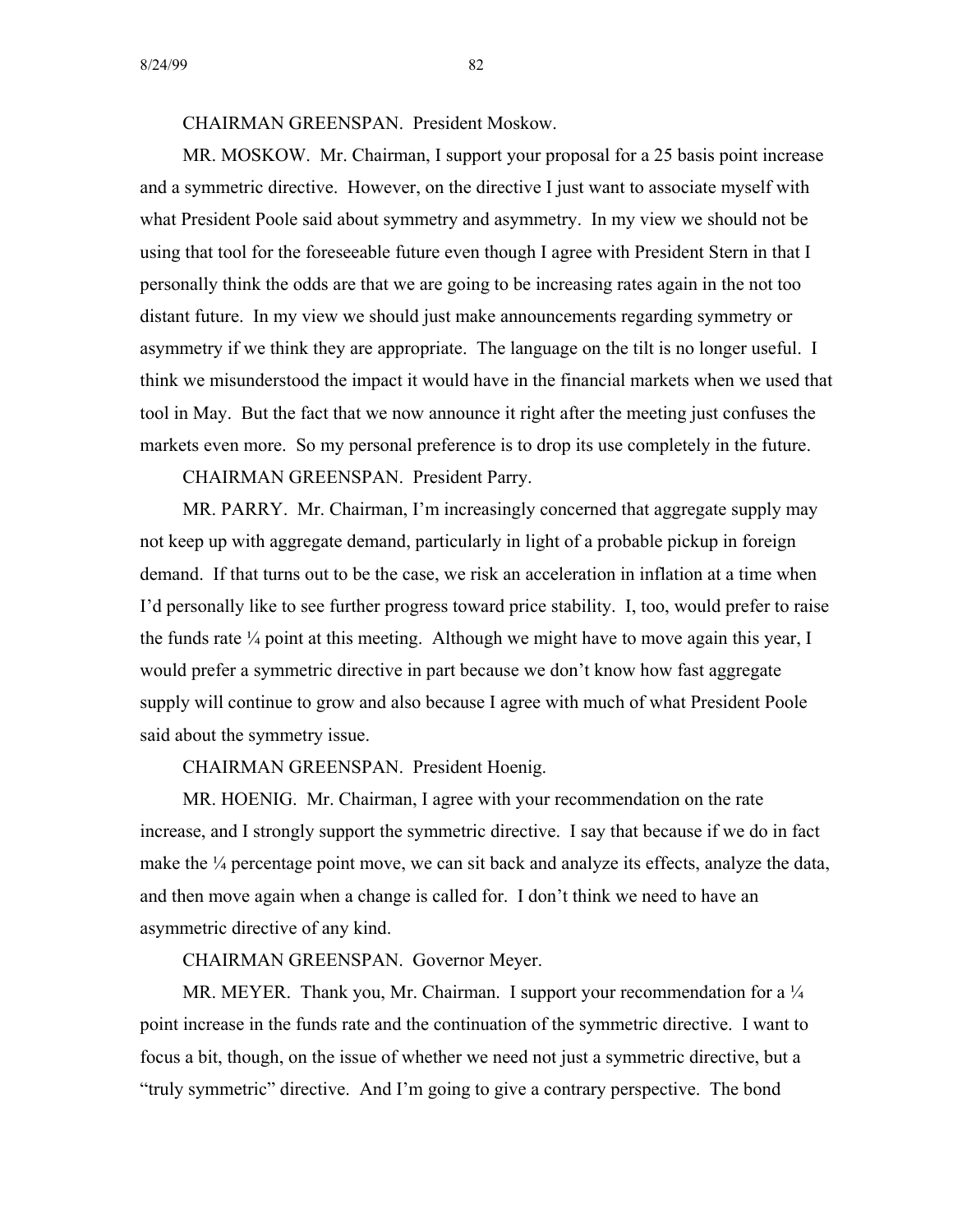markets today still have the expectation built in that if we move today, it won't be our final move--that there are still further, though modest, increases coming down the road. I don't think it would be particularly useful to use the directive and our announcement to remove that expectation from the bond market. Indeed, I think it is a very reasonable expectation. It involves the same kinds of considerations that we have talked about around this table. There is a lot of momentum in the economy. Labor markets are very tight. The supply shocks are beginning to dissipate. So, I think the task we have before us is a rather difficult one. We need to combine the rate move, the tilt, and the announcement so as not to put into place expectations of an immediate move--keep our options open to be sure--but not to squeeze out of the markets what I think is a very sensible and rational expectation right now. I think we should try to be market neutral.

Now, one reason that I support the symmetric directive is the reason that Presidents Poole and Moskow and others have noted. Right now we have the problem that symmetry and asymmetry seem to mean different things to different members of this Committee. Until we solve our internal problem, it is very difficult to communicate our intentions to the public effectively. So, first things first. During the interim while we clean this up, I think we have to be more reluctant to use changes in the tilt and, if possible, stick with a symmetric directive. But again, the challenge is how to balance that approach with the announcement so as not to convey an incorrect set of expectations about our policy intentions going forward.

CHAIRMAN GREENSPAN. President Guynn.

MR. GUYNN. Mr. Chairman, I think a  $\frac{1}{4}$  point tightening is the right move today, and for all the reasons that have been articulated I think a symmetric directive is the right place to rest until we can sort this issue out.

I also want to comment, although it is not to be decided by this group, that I hope the Board will consider a catch-up increase in the discount rate. It is part and parcel of our total policy posture. A catch-up in the discount rate would help to underscore and anchor, at least to some extent, the policy adjustment that we made at the last meeting and the one it appears as if we are about to make this morning. Thank you.

CHAIRMAN GREENSPAN. Governor Kelley.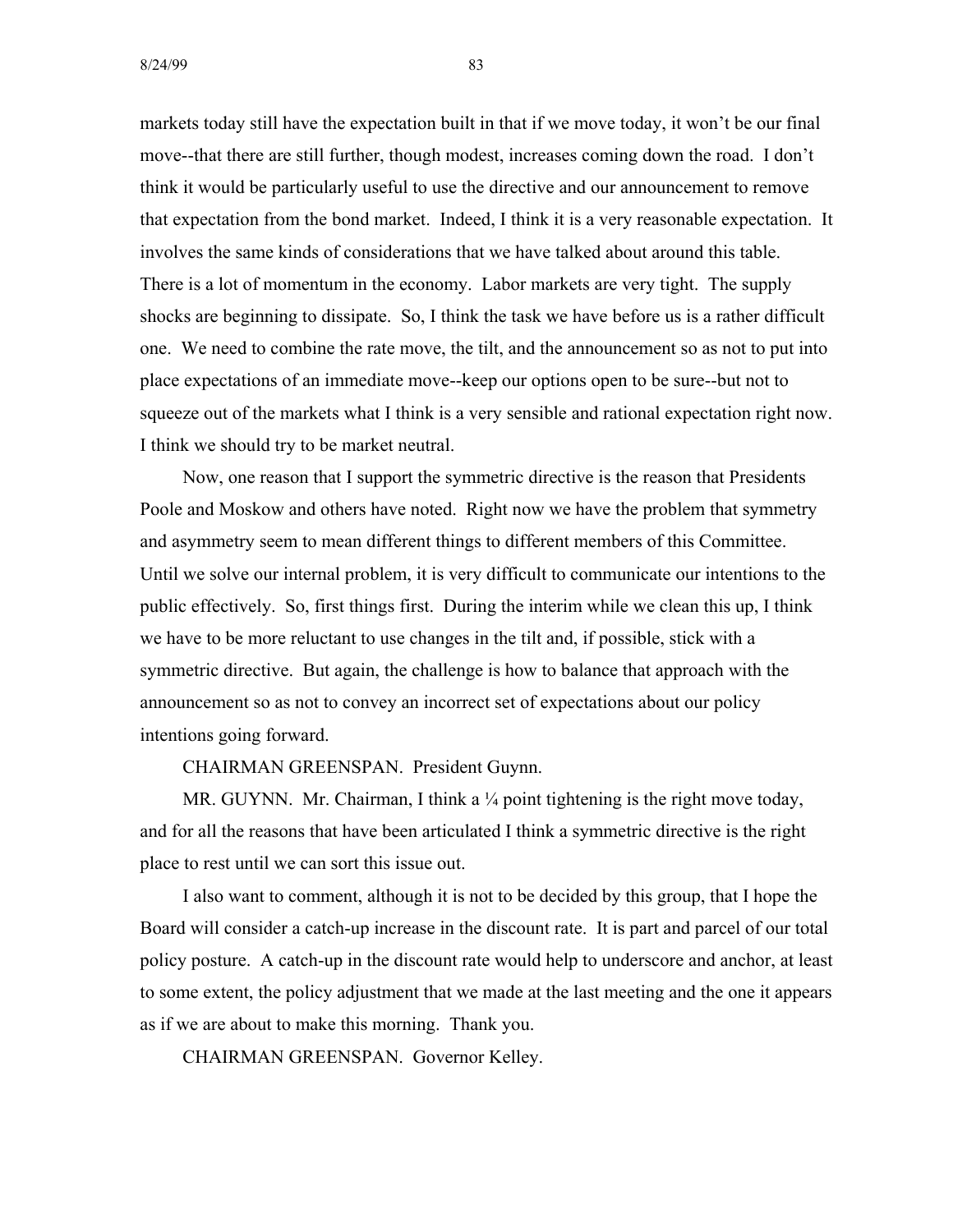MR. KELLEY. I concur with your recommendation, Mr. Chairman, for all the reasons that have been expressed around the table.

CHAIRMAN GREENSPAN. President Broaddus.

MR. BROADDUS. Mr. Chairman, I agree with your recommendation to increase the rate. As far as the tilt is concerned, my position is still what it was before. I recognize all the issues that have been raised here. But looking at all of the information we have and giving full weight to your comment that we are probably going to have to move at least one more time, given the way we have been operating, my sense is that an asymmetrical tilt toward tightening is better.

If I may, I'd like to make one other comment about the tilt. I certainly agree with what Bill Poole and others have said about the need to get our act together and make sure we all are on the same page. Nevertheless, there has been a sentiment expressed by Jerry Jordan and others about not using a tilt in our directive, and I certainly understand those arguments. But I have a slightly different perspective on this. As I see it, under our current operating procedures monetary policy works to a very large extent by influencing the yield curve. One of the most important determinants or channels of that influence is market expectations regarding our future policy actions. The key point is that those expectations are always out there. In a sense one could say that there is always a market perception of a tilt in one direction or another or of no tilt, whether we use tilt language in the directive or not--and if we do, whether we announce it or not. That is a key issue that we need to keep in mind. And given that, the issue as I see it is how that inevitable market perception of a tilt or the absence of a tilt gets determined. If we don't use symmetric or asymmetric language in the directive at all--or if we do and don't announce it--then those expectations would be formed largely, and I think obviously appropriately, by the Chairman's public statements. They might also be influenced from time to time by what some of the rest of us say and more generally by how markets guess we are going to react to incoming information about the economy. By telling the markets what our consensus view is, it seems to me that we cut out a lot of that guesswork, or at least some of it. That should make it easier for markets to move ahead of our actions and create the kind of continuity and smoothness in monetary policy and its implementation that I referred to awhile ago in my statement on the economy. So, I just offer that perspective.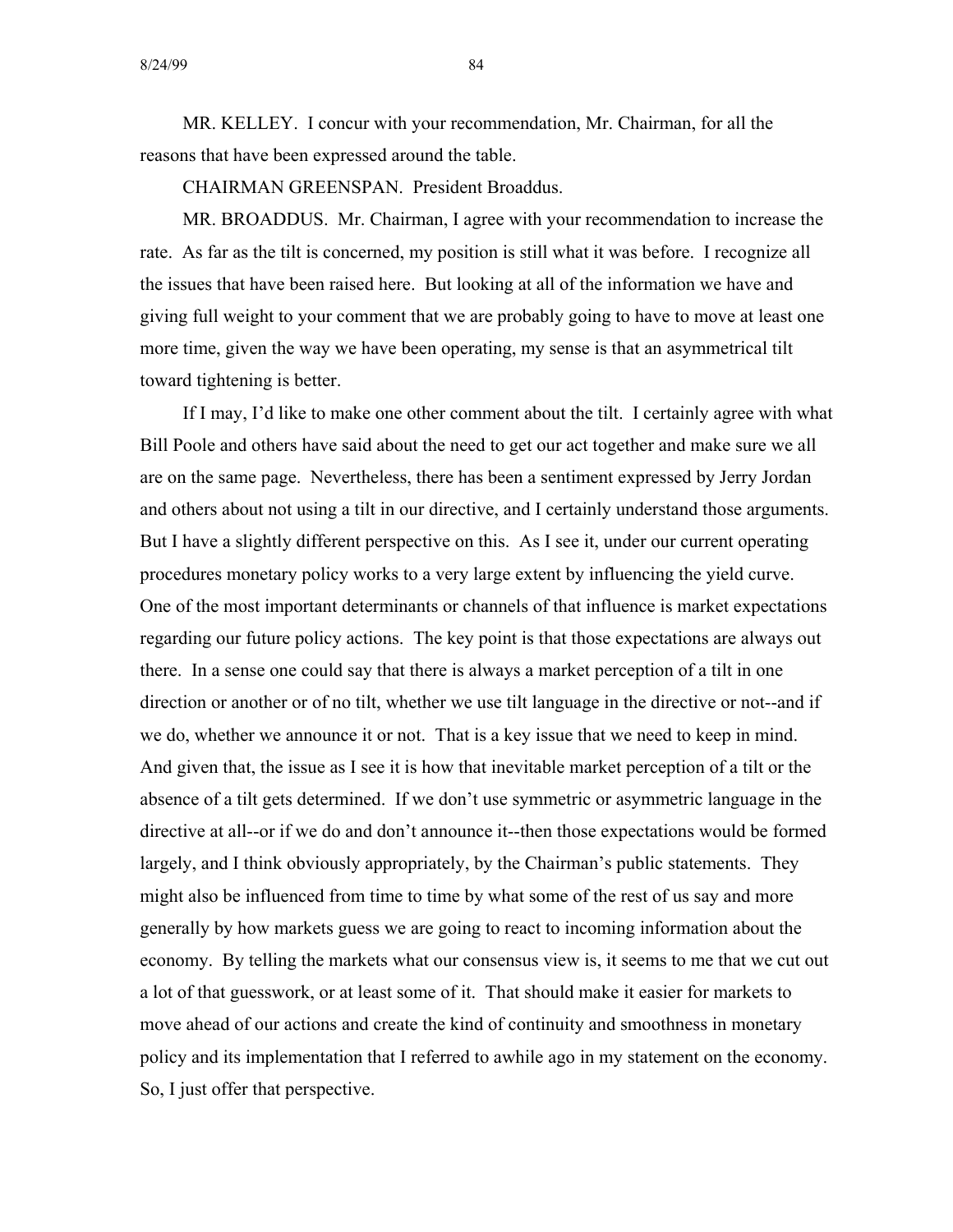One quick final point: To my mind, an asymmetric directive is a statement about a propensity. It has never really been, as I see it at least, an unconditional promise of future FOMC action, and it never should be interpreted as such a promise. So, if we are going to use anything like that in the future, we need to make that clear.

CHAIRMAN GREENSPAN. President Jordan.

MR. JORDAN. A large and rapidly growing trade deficit or current account deficit says to me that demand for products in the United States has been growing at an ever faster rate relative to the pace at which we can produce them. So far, we've been blessed by the savings of the rest of the world, as poor as the rest of the world is, coming to our benefit. That is unsustainable. That will turn around. They will want to take their savings home and we will need to start making our savings available to them. That means U.S. domestic demand must slow. Current policy is not positioned to accomplish that.

If the move today were designed to signal that we're on hold for the balance of the year, my preference would probably be to go ahead and do 50 basis points and say this is a "we're done" type action. That is really not my first choice, though. My first choice is what Jack Guynn has suggested, a move on the discount rate. I think that is more important. I've thought about an increase of 25 basis points on both rates but I like his idea of a catch-up, so I'd favor 25 basis points on the funds rate and 50 basis points on the discount rate.

CHAIRMAN GREENSPAN. We have a consensus on "C" symmetric, 25 basis points. Would you read the appropriate language?

MR. BERNARD. I'm reading from page 15 of the Bluebook: "To promote the Committee's long-run objectives of price stability and sustainable economic growth, the Committee in the immediate future seeks conditions in reserve markets consistent with increasing the federal funds rate to an average of around 5¼ percent. In view of the evidence currently available, the Committee believes that prospective developments are equally likely to warrant an increase or a decrease in the federal funds rate operating objective during the intermeeting period."

CHAIRMAN GREENSPAN. Call the roll.

MR. BERNARD.

| Chairman Greenspan      | Yes. |
|-------------------------|------|
| Vice Chairman McDonough | Yes. |
| <b>President Boehne</b> | Yes. |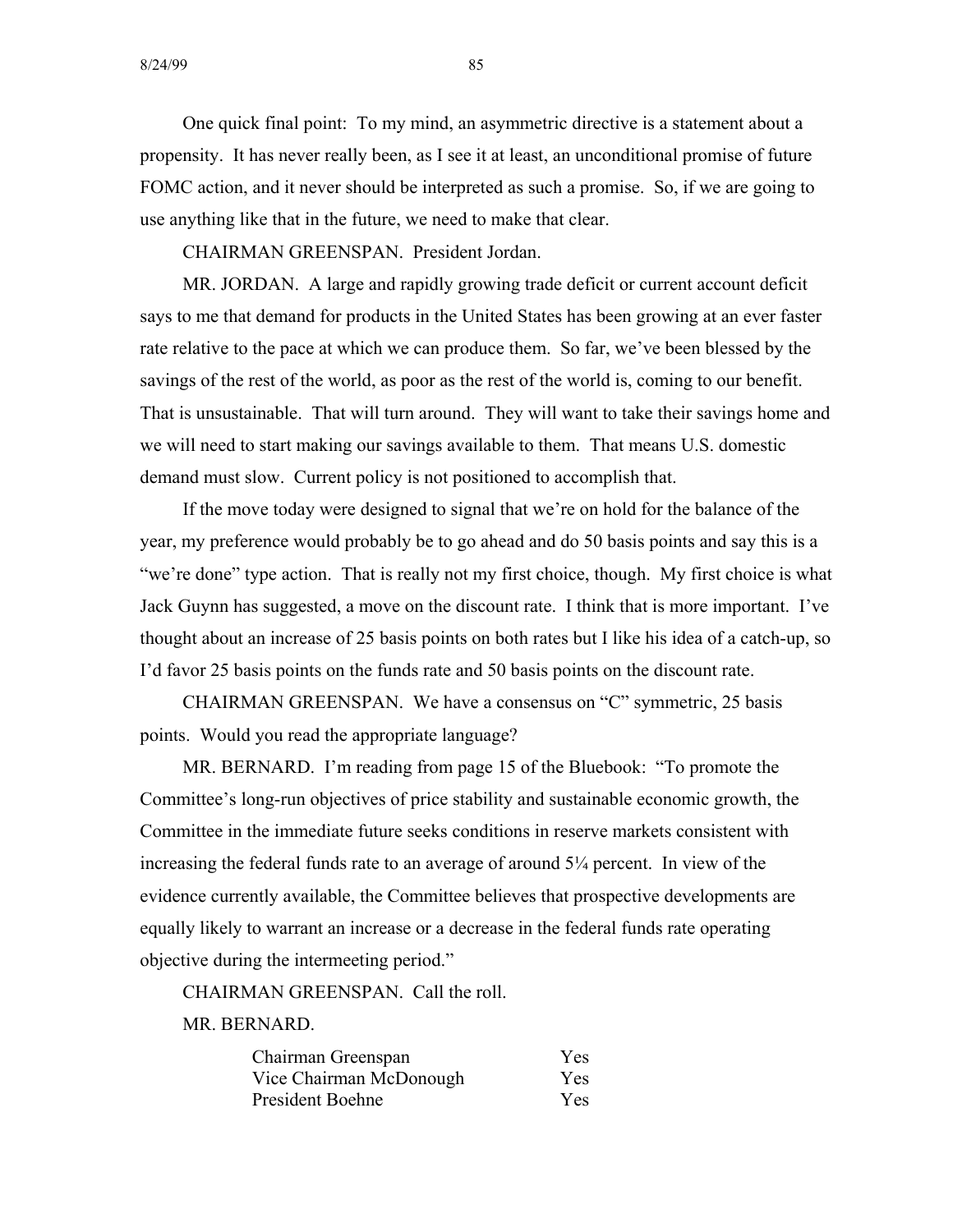| Governor Ferguson | Yes            |
|-------------------|----------------|
| Governor Gramlich | Yes            |
| Governor Kelley   | Yes            |
| President McTeer  | N <sub>0</sub> |
| Governor Meyer    | Yes            |
| President Moskow  | Yes            |
| President Stern   | <b>Yes</b>     |
|                   |                |

CHAIRMAN GREENSPAN. At the termination of this meeting I'm going to ask that the Board of Governors meet separately to consider the requests of a very large number of the Reserve Banks to move the discount rate up 25 basis points. In the event that the Board goes along, I would propose to release the following statement with respect to our decisions:

> The Federal Open Market Committee today voted to raise its target for the federal funds rate by 25 basis points to  $5\frac{1}{4}$  percent. In a related action, the Board of Governors approved a 25 basis point increase in the discount rate to 4¾ percent.

> With financial markets functioning more normally, and with persistent strength in domestic demand, foreign economies firming, and labor markets remaining very tight, the degree of monetary ease required to address the global financial market turmoil of last fall is no longer consistent with sustained, noninflationary, economic expansion.

Today's increase in the federal funds rate, together with the policy action in June and the firming of conditions more generally in U.S. financial markets over recent months, should markedly diminish the risk of rising inflation going forward. As a consequence, the directive the Federal Open Market Committee adopted is symmetrical with regard to the outlook for policy over the near term.

In taking the discount rate action, the Federal Reserve Board approved requests submitted by the Boards of Directors of the Federal Reserve Banks of Boston, New York, Philadelphia, Cleveland, Richmond, Atlanta, Chicago, St. Louis, Kansas City, and San Francisco. The discount rate is the interest rate that is charged depository institutions when they borrow from their District Federal Reserve Banks.

There is one additional item on the agenda, which addresses the question of the tilt. Bill Poole and a number of other Committee members have raised the question as to whether the Committee shouldn't come to an agreement on what the tilt language in the